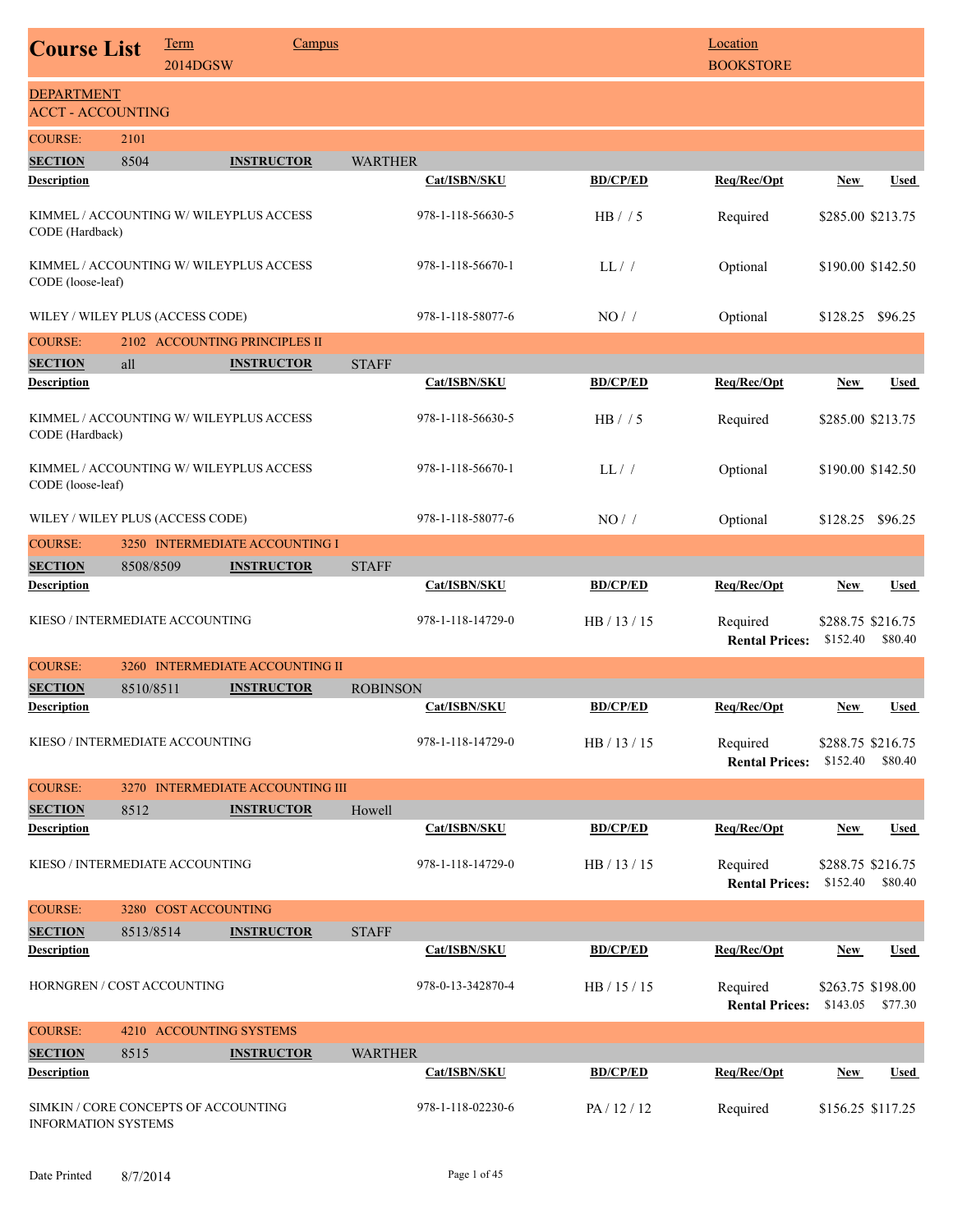**Rental Prices:** \$110.75 \$67.50

| <b>COURSE:</b>                       | 4230 INCOME TAX ACCOUNTING                      |                                   |                 |                   |                 |                                      |                              |                    |
|--------------------------------------|-------------------------------------------------|-----------------------------------|-----------------|-------------------|-----------------|--------------------------------------|------------------------------|--------------------|
| <b>SECTION</b>                       | 8516/17                                         | <b>INSTRUCTOR</b>                 | <b>ROBINSON</b> |                   |                 |                                      |                              |                    |
| <b>Description</b>                   |                                                 |                                   |                 | Cat/ISBN/SKU      | <b>BD/CP/ED</b> | Req/Rec/Opt                          | <b>New</b>                   | <b>Used</b>        |
| 2015 COMPREHENSIVE                   | RUPERT / PRENTICE HALL'S FEDERAL TAXATION       |                                   |                 | 978-0-13-380778-3 | HB/15/          | Required                             | \$269.25 \$202.00            |                    |
|                                      |                                                 |                                   |                 |                   |                 | <b>Rental Prices:</b>                | \$156.90                     | \$89.65            |
| <b>COURSE:</b>                       |                                                 | 4240 NOT-FOR-PROFIT ACCOUNTING    |                 |                   |                 |                                      |                              |                    |
| <b>SECTION</b>                       | 8518                                            | <b>INSTRUCTOR</b>                 | <b>STAFF</b>    |                   |                 |                                      |                              |                    |
| <b>Description</b>                   |                                                 |                                   |                 | Cat/ISBN/SKU      | <b>BD/CP/ED</b> | Req/Rec/Opt                          | <b>New</b>                   | <b>Used</b>        |
| <b>ACCT (PKT)</b>                    | <b>GRANOF / GOVERNMENT &amp; NOT FOR PROFIT</b> |                                   |                 | 978-1-118-98117-7 | NO/14/6         | Required                             | \$119.00                     | \$89.25            |
| <b>COURSE:</b>                       |                                                 | 4290 INTERNAL CONTROLS & AUDITING |                 |                   |                 |                                      |                              |                    |
| <b>SECTION</b>                       | 8519/20                                         | <b>INSTRUCTOR</b>                 | <b>STAFF</b>    |                   |                 |                                      |                              |                    |
| <b>Description</b>                   |                                                 |                                   |                 | Cat/ISBN/SKU      | <b>BD/CP/ED</b> | Req/Rec/Opt                          | <b>New</b>                   | <b>Used</b>        |
|                                      | ARENS / AUDITING & ASSURANCE SERVICES           |                                   |                 | 978-0-13-312563-4 | HB / 14 / 15    | Required                             | \$263.75 \$198.00            |                    |
| (W/CD)                               |                                                 |                                   |                 |                   |                 | <b>Rental Prices:</b>                | \$140.20                     | \$74.45            |
| <b>COURSE:</b>                       | <b>4390 ACCOUNTING INTERNSHIP</b>               |                                   |                 |                   |                 |                                      |                              |                    |
| <b>SECTION</b>                       | all                                             | <b>INSTRUCTOR</b>                 | <b>WILSON</b>   |                   |                 |                                      |                              |                    |
| <b>Description</b>                   |                                                 |                                   |                 | Cat/ISBN/SKU      | <b>BD/CP/ED</b> | Req/Rec/Opt                          | <b>New</b>                   | <b>Used</b>        |
|                                      | NO TEXT REQUIRED / NO TEXT REQUIRED             |                                   |                 | 10000014          | NO/             | Required                             | \$0.00                       | \$0.00             |
| <b>COURSE:</b>                       | 6200 MANAGERIAL CONTROL                         |                                   |                 |                   |                 |                                      |                              |                    |
| <b>SECTION</b>                       | 8522                                            | <b>INSTRUCTOR</b>                 | Howell          |                   |                 |                                      |                              |                    |
| <b>Description</b>                   |                                                 |                                   |                 | Cat/ISBN/SKU      | <b>BD/CP/ED</b> | Req/Rec/Opt                          | <b>New</b>                   | Used               |
|                                      | <b>GARRISON / MANAGERIAL ACCOUNTING</b>         |                                   |                 | 978-0-07-811100-6 | HB / 12 / 14    | Required                             | \$264.50 \$198.50            |                    |
| <b>DEPARTMENT</b>                    |                                                 |                                   |                 |                   |                 |                                      |                              |                    |
| <b>ARHS - ART HISTORY</b>            |                                                 |                                   |                 |                   |                 |                                      |                              |                    |
| <b>COURSE:</b>                       | 4001 HISTORY OF 19TH CENT ART                   |                                   |                 |                   |                 |                                      |                              |                    |
| <b>SECTION</b><br><b>Description</b> | 8621                                            | <b>INSTRUCTOR</b>                 | <b>WYNN</b>     |                   |                 |                                      |                              |                    |
|                                      |                                                 |                                   |                 | Cat/ISBN/SKU      | <b>BD/CP/ED</b> | Req/Rec/Opt                          | <b>New</b>                   | <b>Used</b>        |
|                                      | ARNASON / HISTORY OF MODERN ART                 |                                   |                 | 978-0-205-25947-2 | PA/13/7         | Required<br><b>Rental Prices:</b>    | \$140.25 \$105.25<br>\$74.90 | \$39.90            |
| <b>DEPARTMENT</b>                    | <b>ARST - ART APPRECIATION</b>                  |                                   |                 |                   |                 |                                      |                              |                    |
| <b>COURSE:</b>                       |                                                 | 3081 BEGINNING PHOTOGRAPHY I      |                 |                   |                 |                                      |                              |                    |
| <b>SECTION</b>                       | 8628                                            | <b>INSTRUCTOR</b>                 | <b>HUGHES</b>   |                   |                 |                                      |                              |                    |
| <b>Description</b>                   |                                                 |                                   |                 | Cat/ISBN/SKU      | <b>BD/CP/ED</b> | Req/Rec/Opt                          | <b>New</b>                   | <b>Used</b>        |
| LONDON / PHOTOGRAPHY                 |                                                 |                                   |                 | 0-13-175201-4     | PA/08/9         | Required                             | \$138.00 \$103.50            |                    |
| <b>COURSE:</b>                       |                                                 | 3092 INTERMEDIATE PHOTOGRAPHY II  |                 |                   |                 |                                      |                              |                    |
| <b>SECTION</b>                       | 8630                                            | <b>INSTRUCTOR</b>                 | <b>HUGHES</b>   |                   |                 |                                      |                              |                    |
| <b>Description</b>                   |                                                 |                                   |                 | Cat/ISBN/SKU      | <b>BD/CP/ED</b> | Req/Rec/Opt                          | <b>New</b>                   | <b>Used</b>        |
|                                      | BARRETT / CRITICIZING PHOTOGRAPHS               |                                   |                 | 978-0-07-352653-9 | PA/12/5         | Recommended<br><b>Rental Prices:</b> | \$74.75<br>\$53.50           | \$56.25<br>\$35.00 |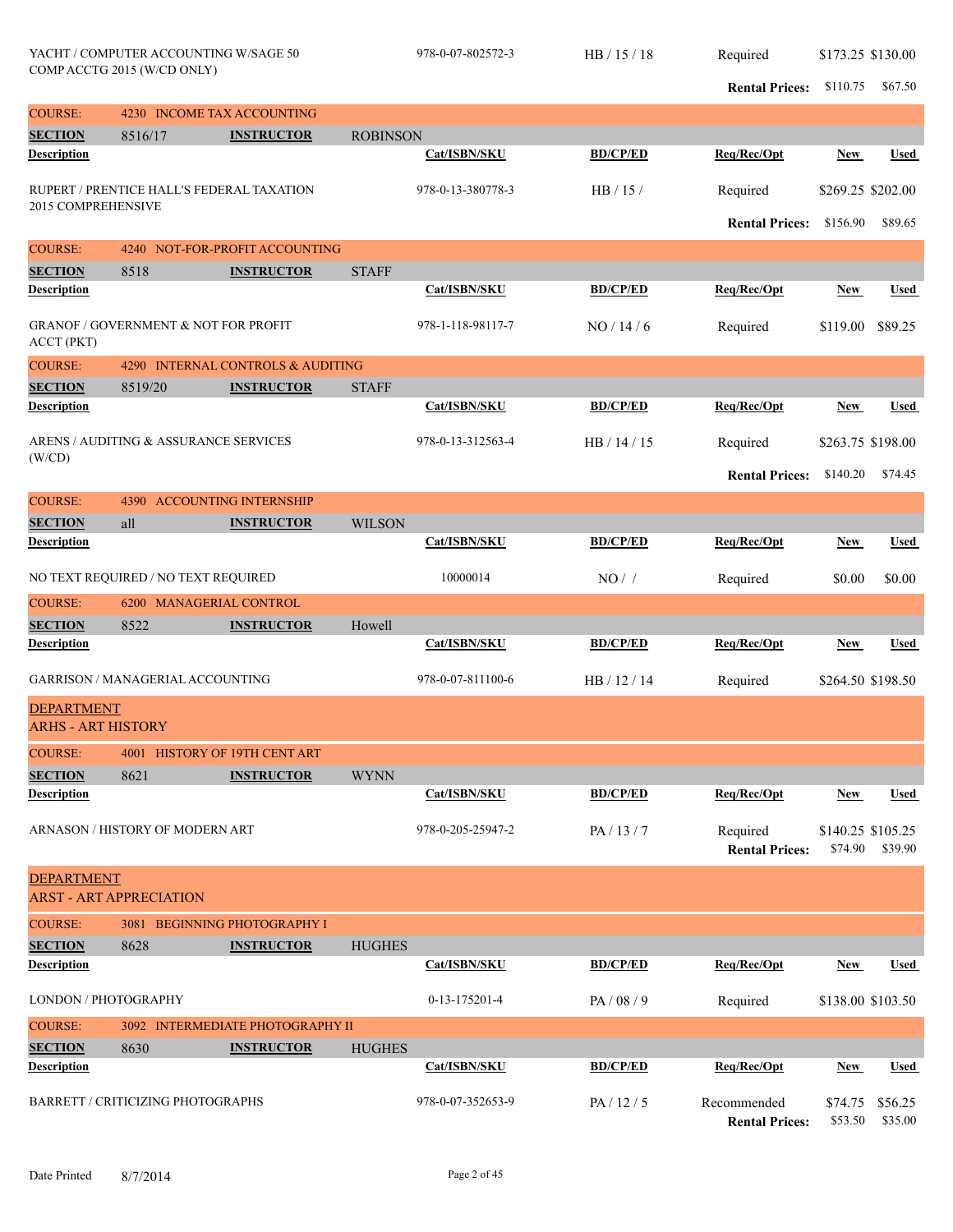| <b>LONDON / PHOTOGRAPHY</b>                 |      |                                                                        |               | 0-13-175201-4     | PA/08/9         | Recommended                       | \$138.00 \$103.50            |             |
|---------------------------------------------|------|------------------------------------------------------------------------|---------------|-------------------|-----------------|-----------------------------------|------------------------------|-------------|
| <b>COURSE:</b>                              |      | 3170 BEGINNING DIGITAL MEDIA I                                         |               |                   |                 |                                   |                              |             |
| <b>SECTION</b>                              | 8632 | <b>INSTRUCTOR</b>                                                      | <b>HUGHES</b> |                   |                 |                                   |                              |             |
| <b>Description</b>                          |      |                                                                        |               | Cat/ISBN/SKU      | <b>BD/CP/ED</b> | Req/Rec/Opt                       | New                          | <b>Used</b> |
|                                             |      | ADOBE PRESS / ADOBE ILLUSTRATOR CS6<br>CLASSROOM IN A BOOK (W/CD ONLY) |               | 978-0-321-82248-2 | PA/13/          | Required                          | \$55.00                      | \$41.25     |
|                                             |      |                                                                        |               |                   |                 | <b>Rental Prices:</b>             | \$43.00                      | \$29.24     |
|                                             |      | ADOBE PRESS / ADOBE INDESIGN CS6:<br>CLASSROOM IN A BOOK (W/CD ONLY)   |               | 978-0-321-82249-9 | PA/13/          | Required                          | \$55.00                      | \$41.25     |
|                                             |      |                                                                        |               |                   |                 | <b>Rental Prices:</b>             | \$43.00                      | \$29.24     |
|                                             |      | ADOBE PRESS / ADOBE PHOTOSHOP CS6<br>CLASSROOM IN A BOOK (W/CD ONLY)   |               | 978-0-321-82733-3 | PA/13/          | Required                          | \$55.00                      | \$41.25     |
|                                             |      |                                                                        |               |                   |                 | <b>Rental Prices:</b>             | \$43.00                      | \$29.24     |
| <b>COURSE:</b>                              | 4003 | PHOTO COMMUNICATIONS III                                               |               |                   |                 |                                   |                              |             |
| <b>SECTION</b><br><b>Description</b>        | 8635 | <b>INSTRUCTOR</b>                                                      | <b>HUGHES</b> | Cat/ISBN/SKU      | <b>BD/CP/ED</b> | Req/Rec/Opt                       | New                          | <b>Used</b> |
|                                             |      |                                                                        |               |                   |                 |                                   |                              |             |
| LONDON / PHOTOGRAPHY                        |      |                                                                        |               | 0-13-175201-4     | PA/08/9         | Recommended                       | \$138.00 \$103.50            |             |
| <b>COURSE:</b>                              | 4170 | <b>INTERMEDIATE DIGITAL MEDIA II</b>                                   |               |                   |                 |                                   |                              |             |
| <b>SECTION</b>                              | 8663 | <b>INSTRUCTOR</b>                                                      | <b>HUGHES</b> |                   |                 |                                   |                              |             |
| <b>Description</b>                          |      |                                                                        |               | Cat/ISBN/SKU      | <b>BD/CP/ED</b> | Req/Rec/Opt                       | <b>New</b>                   | <b>Used</b> |
| ADOBE PRESS / ADOBE FLASH CS6               |      | PROFESSIONAL CLASSROOM IN A BOOK (W/CD                                 |               | 978-0-321-82251-2 | PA/12/          | Required                          | \$55.00                      | \$41.25     |
| ONLY)                                       |      |                                                                        |               |                   |                 | <b>Rental Prices:</b>             | \$43.00                      | \$29.24     |
| <b>COURSE:</b>                              |      | 4171 ADVANCED DIGITAL MEDIA III                                        |               |                   |                 |                                   |                              |             |
| <b>SECTION</b>                              | 8664 | <b>INSTRUCTOR</b>                                                      | <b>HUGHES</b> |                   |                 |                                   |                              |             |
| <b>Description</b>                          |      |                                                                        |               | Cat/ISBN/SKU      | <b>BD/CP/ED</b> | Req/Rec/Opt                       | <b>New</b>                   | <b>Used</b> |
|                                             |      | ADOBE PRESS / ADOBE DREAMWEAVER CS6                                    |               | 978-0-321-82245-1 | PA/13/          | Required                          | \$55.00                      | \$41.25     |
|                                             |      | CLASSROOM IN A BOOK (W/CD ONLY)                                        |               |                   |                 | <b>Rental Prices:</b>             | \$43.00                      | \$29.24     |
| <b>DEPARTMENT</b>                           |      |                                                                        |               |                   |                 |                                   |                              |             |
|                                             |      | <b>ARTC - ART APPRECIATION (ONLINE)</b>                                |               |                   |                 |                                   |                              |             |
| <b>COURSE:</b>                              |      | 1100 ART APPRECIATION                                                  |               |                   |                 |                                   |                              |             |
| <b>SECTION</b><br><b>Description</b>        | all  | <b>INSTRUCTOR</b>                                                      | <b>HUGHES</b> | Cat/ISBN/SKU      |                 |                                   |                              |             |
|                                             |      |                                                                        |               |                   | <b>BD/CP/ED</b> | Req/Rec/Opt                       | <b>New</b>                   | Used        |
| <b>GETLEIN / LIVING WITH ART</b>            |      |                                                                        |               | 978-0-07-337925-8 | PA / 13 / 10    | Required<br><b>Rental Prices:</b> | \$181.25 \$136.00<br>\$96.05 | \$50.80     |
| <b>DEPARTMENT</b><br><b>ARTF - ART AREA</b> |      |                                                                        |               |                   |                 |                                   |                              |             |
| <b>COURSE:</b>                              | 1020 | 2D DESIGN CONCEPTS AND COLOR                                           |               |                   |                 |                                   |                              |             |
| <b>SECTION</b>                              | 8648 | <b>INSTRUCTOR</b>                                                      | <b>HUGHES</b> |                   |                 |                                   |                              |             |
| <b>Description</b>                          |      |                                                                        |               | Cat/ISBN/SKU      | <b>BD/CP/ED</b> | Req/Rec/Opt                       | <b>New</b>                   | Used        |
| TO TWO-DIMENSIONAL DESIGN                   |      | STEWART / LAUNCHING THE IMAGINATION: GDE                               |               | 978-0-07-737980-3 | PA/12/4         | Required                          | \$122.25                     | \$91.75     |
| <b>COURSE:</b>                              |      | 2061 ART HISTORY SURVEY I                                              |               |                   |                 |                                   |                              |             |
| <b>SECTION</b><br><b>Description</b>        | 8649 | <b>INSTRUCTOR</b>                                                      | <b>WYNN</b>   | Cat/ISBN/SKU      | <b>BD/CP/ED</b> | Req/Rec/Opt                       | <b>New</b>                   | <b>Used</b> |
|                                             |      |                                                                        |               |                   |                 |                                   |                              |             |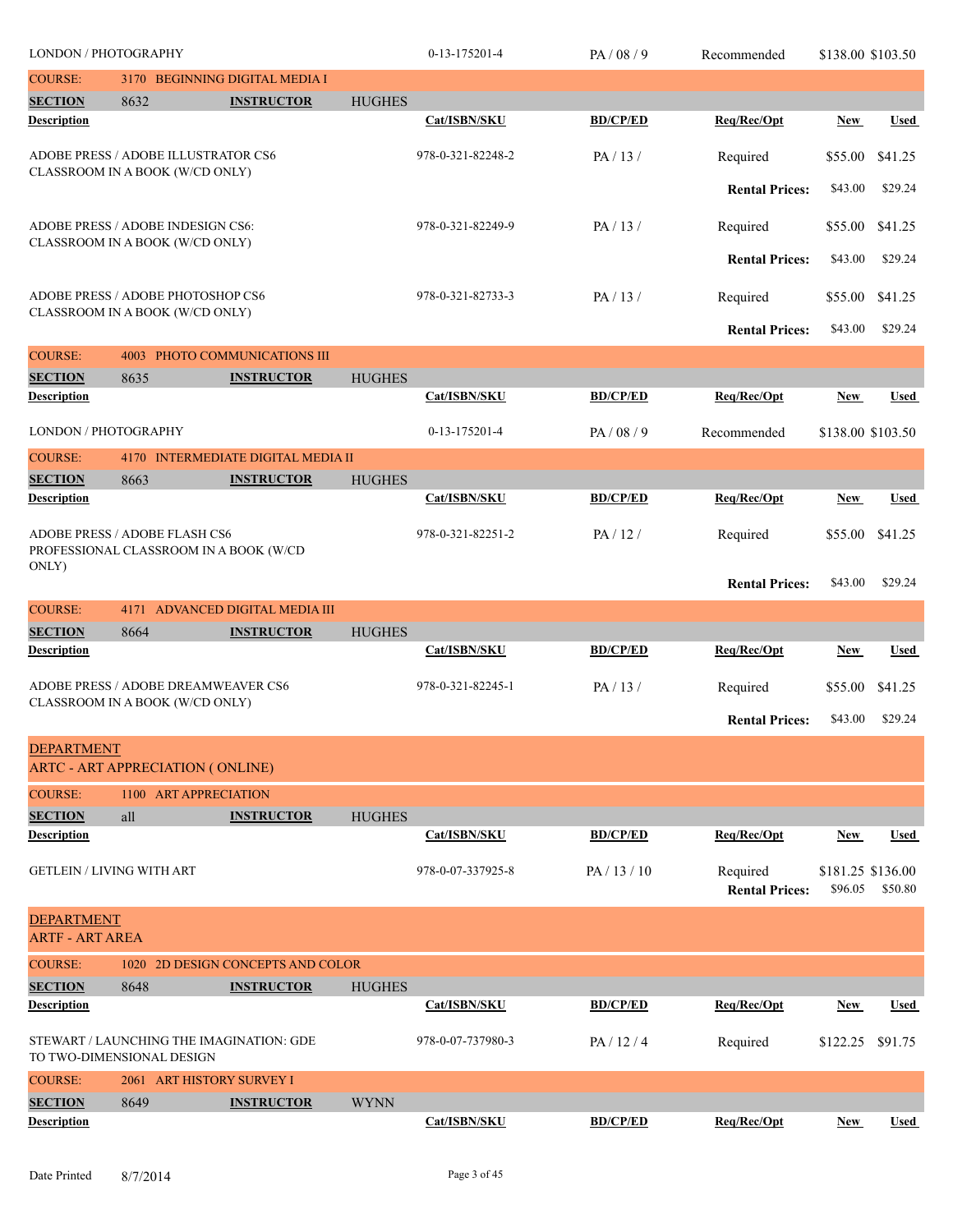| <b>DEPARTMENT</b><br><b>BIOL - BIOLOGY</b> |                                                                         |                                            |              |                   |                 |                                      |                               |                   |
|--------------------------------------------|-------------------------------------------------------------------------|--------------------------------------------|--------------|-------------------|-----------------|--------------------------------------|-------------------------------|-------------------|
| <b>COURSE:</b>                             | 1107                                                                    | <b>ESSENTIALS OF BIOLOGY 1</b>             |              |                   |                 |                                      |                               |                   |
| <b>SECTION</b>                             | all                                                                     | <b>INSTRUCTOR</b>                          | <b>STAFF</b> |                   |                 |                                      |                               |                   |
| <b>Description</b>                         |                                                                         |                                            |              | Cat/ISBN/SKU      | <b>BD/CP/ED</b> | Req/Rec/Opt                          | New                           | <b>Used</b>       |
| <b>CONNECTIONS</b>                         | REECE / CAMPBELL BIOLOGY: CONCEPTS &                                    |                                            |              | 978-0-321-88532-6 | HB/15/8         | Required                             | \$193.50 \$145.25             |                   |
|                                            |                                                                         |                                            |              |                   |                 | <b>Rental Prices:</b>                | \$102.60                      | \$54.35           |
| <b>COURSE:</b>                             | 1108                                                                    | <b>ESSENTIALS OF BIOLOGY II</b>            |              |                   |                 |                                      |                               |                   |
| <b>SECTION</b>                             | 8251                                                                    | <b>INSTRUCTOR</b>                          | Herrington   |                   |                 |                                      |                               |                   |
| <b>Description</b>                         |                                                                         |                                            |              | Cat/ISBN/SKU      | <b>BD/CP/ED</b> | Req/Rec/Opt                          | New                           | <b>Used</b>       |
| <b>CONNECTIONS</b>                         | REECE / CAMPBELL BIOLOGY: CONCEPTS &                                    |                                            |              | 978-0-321-88532-6 | HB/15/8         | Required                             | \$193.50 \$145.25             |                   |
|                                            |                                                                         |                                            |              |                   |                 | <b>Rental Prices:</b>                | \$102.60                      | \$54.35           |
| <b>COURSE:</b>                             |                                                                         | 2030 ANATOMY AND PHYSIOLOGY 1              |              |                   |                 |                                      |                               |                   |
| <b>SECTION</b>                             | all                                                                     | <b>INSTRUCTOR</b>                          | <b>STAFF</b> |                   |                 |                                      |                               |                   |
| <b>Description</b>                         |                                                                         |                                            |              | Cat/ISBN/SKU      | <b>BD/CP/ED</b> | Req/Rec/Opt                          | <b>New</b>                    | <b>Used</b>       |
| <b>COLORING WKBK &amp; S.G.</b>            | ANDERSON / HUMAN ANATOMY & PHYSIOLOGY                                   |                                            |              | 978-0-7637-0054-6 | PA / 09 / 3     | Optional                             | \$52.50                       | \$39.50           |
|                                            | <b>GILBERT / PICTORIAL ANATOMY OF THE CAT</b>                           |                                            |              | 0-295-95454-X     | PA/75/RV        | Recommended<br><b>Rental Prices:</b> | \$20.00<br>\$13.75            | \$15.00<br>\$8.75 |
|                                            |                                                                         | HOMAN / STUDENT STUDY GUIDE FOR A & P 2015 |              | 978-0-07-767664-3 | NO/             | Optional                             | \$76.75                       | \$57.75           |
|                                            | SALADIN / ANATOMY & PHYSIOLOGY                                          |                                            |              | 978-0-07-340371-7 | HB/15/7         | Required<br><b>Rental Prices:</b>    | \$267.25 \$200.50<br>\$143.70 | \$76.95           |
|                                            | UNIVERSITY OF TOLEDO / ANATOMY &<br>PHYSIOLOGY REVEALED VERSION 3.0 DVD |                                            |              | 978-0-07-337820-6 | NO/12           | Optional                             | \$71.00                       | \$53.25           |
|                                            |                                                                         |                                            |              |                   |                 | <b>Rental Prices:</b>                | \$65.00                       | \$41.33           |
| <b>COURSE:</b>                             |                                                                         | 2040 HUMAN ANATOMY AND PHYSIOLOGY II       |              |                   |                 |                                      |                               |                   |
| <b>SECTION</b>                             | all                                                                     | <b>INSTRUCTOR</b>                          | <b>STAFF</b> |                   |                 |                                      |                               |                   |
| <b>Description</b>                         |                                                                         |                                            |              | Cat/ISBN/SKU      | <b>BD/CP/ED</b> | Req/Rec/Opt                          | <b>New</b>                    | <b>Used</b>       |
| <b>COLORING WKBK &amp; S.G.</b>            | ANDERSON / HUMAN ANATOMY & PHYSIOLOGY                                   |                                            |              | 978-0-7637-0054-6 | PA / 09 / 3     | Optional                             |                               | \$52.50 \$39.50   |
|                                            | <b>GILBERT / PICTORIAL ANATOMY OF THE CAT</b>                           |                                            |              | 0-295-95454-X     | PA / 75 / RV    | Recommended<br><b>Rental Prices:</b> | \$20.00<br>\$13.75            | \$15.00<br>\$8.75 |
|                                            |                                                                         | HOMAN / STUDENT STUDY GUIDE FOR A & P 2015 |              | 978-0-07-767664-3 | NO/             | Optional                             |                               | \$76.75 \$57.75   |
|                                            | SALADIN / ANATOMY & PHYSIOLOGY                                          |                                            |              | 978-0-07-340371-7 | HB/15/7         | Required<br><b>Rental Prices:</b>    | \$267.25 \$200.50<br>\$143.70 | \$76.95           |
|                                            | UNIVERSITY OF TOLEDO / ANATOMY &<br>PHYSIOLOGY REVEALED VERSION 3.0 DVD |                                            |              | 978-0-07-337820-6 | $NO/$ / 2       | Optional                             | \$71.00                       | \$53.25           |
|                                            |                                                                         |                                            |              |                   |                 | <b>Rental Prices:</b>                | \$65.00                       | \$41.33           |
| <b>COURSE:</b>                             |                                                                         | 2107 PRINCIPLES OF BIOLOGY 1               |              |                   |                 |                                      |                               |                   |
| <b>SECTION</b>                             | 8253/8254                                                               | <b>INSTRUCTOR</b>                          | TU           |                   |                 |                                      |                               |                   |
| <b>Description</b>                         |                                                                         |                                            |              | Cat/ISBN/SKU      | <b>BD/CP/ED</b> | Req/Rec/Opt                          | New                           | <b>Used</b>       |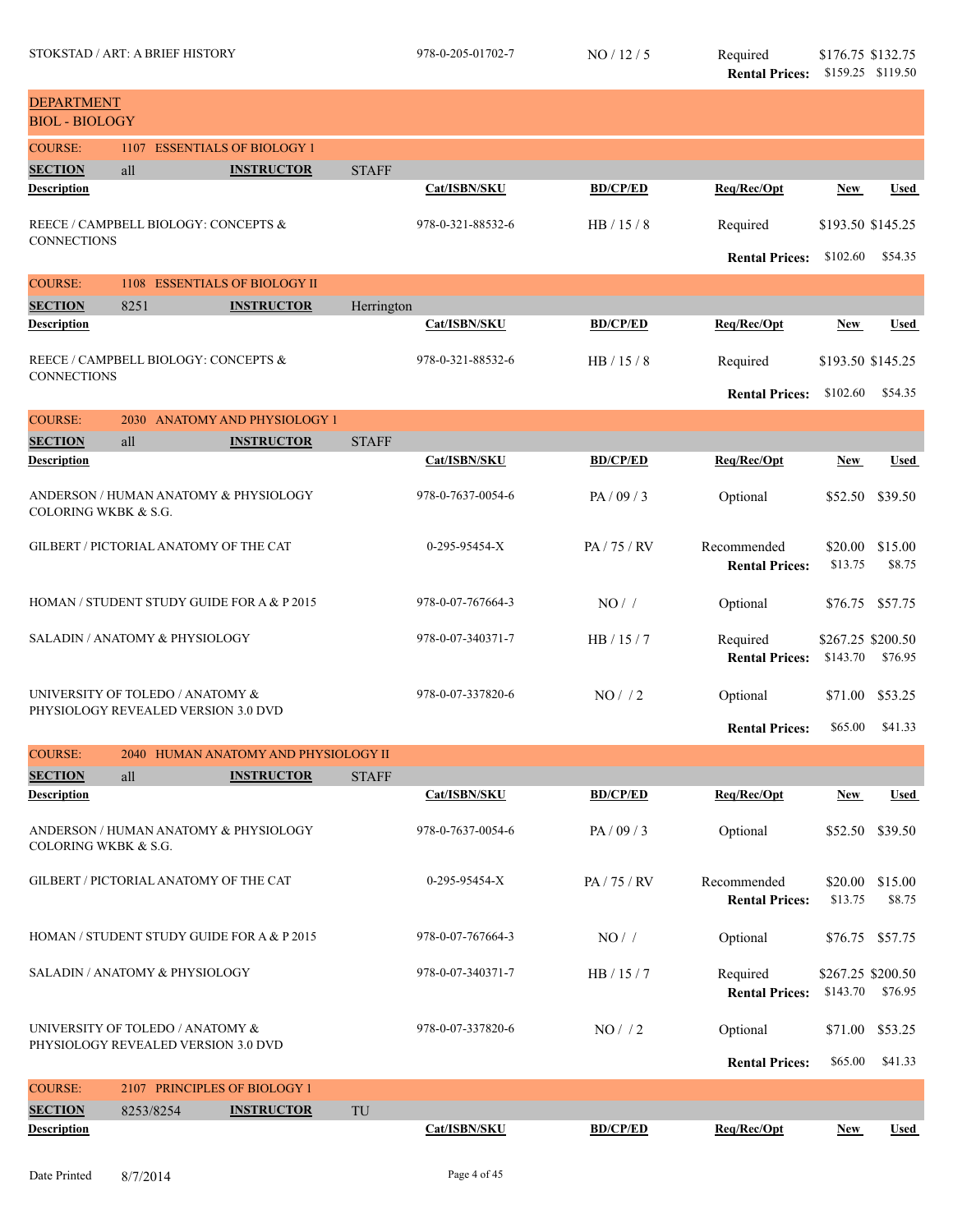|                                             | <b>REECE / CAMPBELL BIOLOGY</b><br>3300 ECONOMIC BOTONY |                                        |               | 978-0-321-55823-7 | HB/11/9         | Required<br><b>Rental Prices:</b>   | \$199.75 \$150.00             | \$180.00 \$135.00  |
|---------------------------------------------|---------------------------------------------------------|----------------------------------------|---------------|-------------------|-----------------|-------------------------------------|-------------------------------|--------------------|
| <b>COURSE:</b>                              |                                                         |                                        |               |                   |                 |                                     |                               |                    |
| <b>SECTION</b>                              | 8258                                                    | <b>INSTRUCTOR</b>                      | <b>HARVEY</b> |                   |                 |                                     |                               |                    |
| <b>Description</b>                          |                                                         |                                        |               | Cat/ISBN/SKU      | <b>BD/CP/ED</b> | Req/Rec/Opt                         | <b>New</b>                    | <b>Used</b>        |
|                                             | SIMPSON / ECONOMIC BOTANY                               |                                        |               | 978-0-07-352424-5 | PA / 14 / 4     | Required<br><b>Rental Prices:</b>   | \$178.50 \$134.00<br>\$101.75 | \$57.25            |
| <b>COURSE:</b>                              | 3400 BACTERIOLOGY                                       |                                        |               |                   |                 |                                     |                               |                    |
| <b>SECTION</b>                              | 8259                                                    | <b>INSTRUCTOR</b>                      | TU            |                   |                 |                                     |                               |                    |
| <b>Description</b>                          |                                                         |                                        |               | Cat/ISBN/SKU      | <b>BD/CP/ED</b> | Req/Rec/Opt                         | New                           | <b>Used</b>        |
| APPLICATIONS SHORT VERS                     | BROWN / BENSON'S MICROBIOLOGICAL                        |                                        |               | 978-0-07-340241-3 | SP / 15 / 13    | Required                            | \$121.25                      | \$91.00            |
|                                             |                                                         |                                        |               |                   |                 | <b>Rental Prices:</b>               | \$93.65                       | \$63.40            |
|                                             | WILLEY / PRESCOTT'S MICROBIOLOGY                        |                                        |               | 978-0-07-340240-6 | HB / 14 / 9     | Required<br><b>Rental Prices:</b>   | \$224.50 \$168.50<br>\$122.25 | \$66.25            |
| <b>COURSE:</b>                              |                                                         | 4010A & 4010B BIOLOGY SEMINAR I AND II |               |                   |                 |                                     |                               |                    |
| <b>SECTION</b>                              | all                                                     | <b>INSTRUCTOR</b>                      | <b>STAFF</b>  |                   |                 |                                     |                               |                    |
| <b>Description</b>                          |                                                         |                                        |               | Cat/ISBN/SKU      | <b>BD/CP/ED</b> | Req/Rec/Opt                         | New                           | <b>Used</b>        |
|                                             | NO TEXT REQUIRED / NO TEXT REQUIRED                     |                                        |               | 10000014          | $NO/$ /         | Required                            | \$0.00                        | \$0.00             |
| <b>COURSE:</b>                              | 4200 GENETICS                                           |                                        |               |                   |                 |                                     |                               |                    |
| <b>SECTION</b><br><b>Description</b>        | 8274                                                    | <b>INSTRUCTOR</b>                      | <b>BROWN</b>  | Cat/ISBN/SKU      | <b>BD/CP/ED</b> | Req/Rec/Opt                         |                               | <b>Used</b>        |
|                                             |                                                         |                                        |               |                   |                 |                                     | <b>New</b>                    |                    |
|                                             | FLAGG / CAROLINA DROSOPHILA MANUAL                      |                                        |               | 0-89278-027-4     | NO/             | Required<br><b>Rental Prices:</b>   | \$20.50<br>\$19.50            | \$15.50<br>\$12.67 |
|                                             | KLUG / CONCEPTS OF GENETICS                             |                                        |               | 978-0-321-72412-0 | HB / 12 / 10    | Required<br><b>Rental Prices:</b>   | \$196.00 \$147.00             | \$176.50 \$132.50  |
| <b>COURSE:</b>                              | <b>ANIMAL PHYSIOLOGY</b><br>4400                        |                                        |               |                   |                 |                                     |                               |                    |
| <b>SECTION</b>                              | 8275                                                    | <b>INSTRUCTOR</b>                      | WRIGHT        |                   |                 |                                     |                               |                    |
| Description                                 |                                                         |                                        |               | Cat/ISBN/SKU      | <b>BD/CP/ED</b> | Req/Rec/Opt                         | <b>New</b>                    | <b>Used</b>        |
|                                             | WIDMAIER / VANDER'S HUMAN PHYSIOLOGY                    |                                        |               | 978-0-07-337830-5 | HB/14/13        | Required<br>Rental Prices: \$127.10 | \$223.00 \$167.25             | \$71.35            |
| <b>COURSE:</b>                              | 4750 ZOO ANIMAL CARE                                    |                                        |               |                   |                 |                                     |                               |                    |
| <b>SECTION</b>                              | 8276                                                    | <b>INSTRUCTOR</b>                      | <b>BROWN</b>  |                   |                 |                                     |                               |                    |
| <b>Description</b>                          |                                                         |                                        |               | Cat/ISBN/SKU      | <b>BD/CP/ED</b> | Req/Rec/Opt                         | New                           | Used               |
|                                             | REES / INTRO TO ZOO BIOLOGY & MANAGEMENT                |                                        |               | 978-1-4051-9350-4 | PA/11/          | Required<br><b>Rental Prices:</b>   | \$93.00<br>\$83.95            | \$69.75<br>\$60.71 |
| <b>DEPARTMENT</b><br><b>BUSA - BUSINESS</b> |                                                         |                                        |               |                   |                 |                                     |                               |                    |
| <b>COURSE:</b>                              | <b>BUSINESS</b>                                         | 2010 MICROCOMPUTER APPLICATIONS IN     |               |                   |                 |                                     |                               |                    |
| <b>SECTION</b>                              | all                                                     | <b>INSTRUCTOR</b>                      | <b>PARK</b>   |                   |                 |                                     |                               |                    |
| <b>Description</b>                          |                                                         |                                        |               | Cat/ISBN/SKU      | <b>BD/CP/ED</b> | Req/Rec/Opt                         | <b>New</b>                    | Used               |
| <b>EXCEL 2013 COMPR</b>                     | PARSONS / NEW PERSPECTIVES ON MICROSOFT                 |                                        |               | 978-1-285-16933-0 | PA / 14 /       | Required                            | \$161.00 \$120.75             |                    |
|                                             |                                                         |                                        |               |                   |                 | <b>Rental Prices:</b>               | \$104.75                      | \$64.50            |
| <b>COURSE:</b>                              |                                                         | 2050 INTERNET ECOMMERCE CONCEPTS       |               |                   |                 |                                     |                               |                    |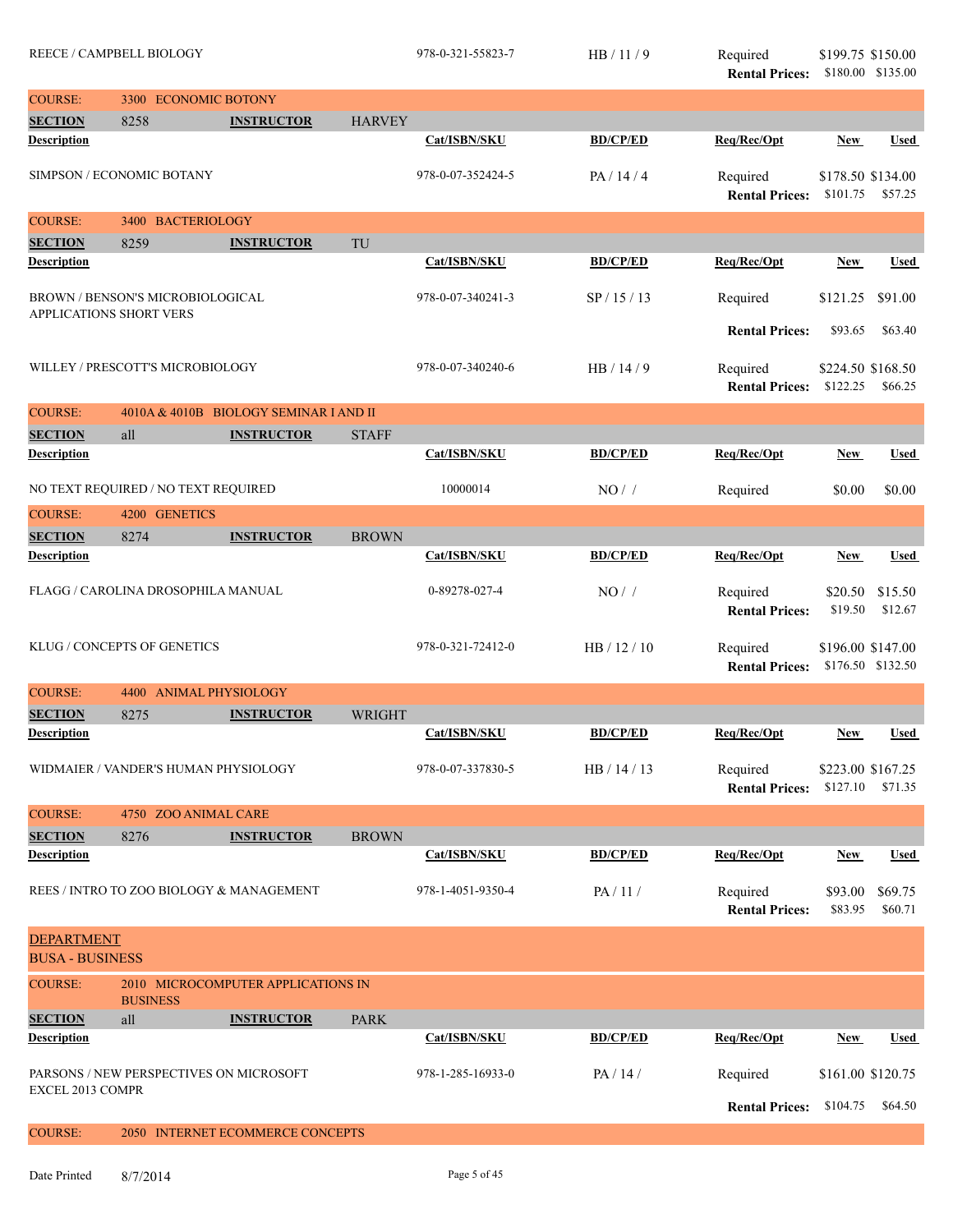| <b>SECTION</b>                       | 8555                                  | <b>INSTRUCTOR</b>                         | <b>PARK</b>      |                   |                 |                                            |                               |                    |
|--------------------------------------|---------------------------------------|-------------------------------------------|------------------|-------------------|-----------------|--------------------------------------------|-------------------------------|--------------------|
| <b>Description</b>                   |                                       |                                           |                  | Cat/ISBN/SKU      | <b>BD/CP/ED</b> | Req/Rec/Opt                                | <b>New</b>                    | <b>Used</b>        |
|                                      | LAUDON / E-COMMERCE BUSINESS,         |                                           |                  | 978-0-13-302444-9 | HB / 14 / 10    | Required                                   | \$214.00 \$160.50             |                    |
| TECHNOLOGY, SOCIETY 2014             |                                       |                                           |                  |                   |                 | <b>Rental Prices:</b>                      | \$192.75 \$144.50             |                    |
| <b>COURSE:</b>                       | 2106                                  | THE ENVIRONMENT OF BUSINESS               |                  |                   |                 |                                            |                               |                    |
| <b>SECTION</b>                       | ALL                                   | <b>INSTRUCTOR</b>                         | <b>NESMITH</b>   |                   |                 |                                            |                               |                    |
| <b>Description</b>                   |                                       |                                           |                  | Cat/ISBN/SKU      | <b>BD/CP/ED</b> | Reg/Rec/Opt                                | <b>New</b>                    | <b>Used</b>        |
| OF BUSINESS                          | REED / LEGAL & REGULATORY ENVIRONMENT |                                           |                  | 978-0-07-352499-3 | HB/13/16        | Required                                   | \$263.75 \$198.00             |                    |
|                                      |                                       |                                           |                  |                   |                 | <b>Rental Prices:</b>                      |                               | \$200.00 \$125.00  |
| <b>COURSE:</b>                       |                                       | 3020 LEADERSHIP I: PERSPECTIVES/PRACTICES |                  |                   |                 |                                            |                               |                    |
| <b>SECTION</b>                       | 8597                                  | <b>INSTRUCTOR</b>                         | <b>CHEOKAS</b>   |                   |                 |                                            |                               |                    |
| <b>Description</b>                   |                                       |                                           |                  | Cat/ISBN/SKU      | <b>BD/CP/ED</b> | Req/Rec/Opt                                | <b>New</b>                    | <b>Used</b>        |
|                                      | <b>MANNING / ART OF LEADERSHIP</b>    |                                           |                  | 978-0-07-786245-9 | PA/15/5         | Required<br><b>Rental Prices:</b>          | \$187.25 \$140.50<br>\$145.25 | \$98.50            |
| <b>COURSE:</b>                       | 3021 LEADERSHIP 2                     |                                           |                  |                   |                 |                                            |                               |                    |
| <b>SECTION</b>                       | 8598                                  | <b>INSTRUCTOR</b>                         | <b>CHEOKAS</b>   |                   |                 |                                            |                               |                    |
| <b>Description</b>                   |                                       |                                           |                  | Cat/ISBN/SKU      | <b>BD/CP/ED</b> | Req/Rec/Opt                                | New                           | <b>Used</b>        |
|                                      | MANNING / ART OF LEADERSHIP           |                                           |                  | 978-0-07-786245-9 | PA/15/5         | Required<br><b>Rental Prices:</b>          | \$187.25 \$140.50<br>\$145.25 | \$98.50            |
| <b>COURSE:</b>                       | 3050 BUSINESS STATISTICS              |                                           |                  |                   |                 |                                            |                               |                    |
|                                      |                                       |                                           |                  |                   |                 |                                            |                               |                    |
| <b>SECTION</b><br><b>Description</b> | all                                   | <b>INSTRUCTOR</b>                         | <b>STAFF</b>     | Cat/ISBN/SKU      | <b>BD/CP/ED</b> | Req/Rec/Opt                                | New                           | Used               |
|                                      | DONNELLY / BUSINESS STATISTICS        |                                           |                  | 978-0-321-92512-1 | HB/15/2         | Required<br><b>Rental Prices: \$154.25</b> | \$241.75 \$181.50             | \$94.00            |
| <b>COURSE:</b>                       | 3060                                  | <b>OUANTITATIVE MANAGEMENT</b>            |                  |                   |                 |                                            |                               |                    |
| <b>SECTION</b>                       | all                                   | <b>INSTRUCTOR</b>                         | <b>STAFF</b>     |                   |                 |                                            |                               |                    |
| <b>Description</b>                   |                                       |                                           |                  | Cat/ISBN/SKU      | <b>BD/CP/ED</b> | Req/Rec/Opt                                | <b>New</b>                    | Used               |
|                                      | DONNELLY / BUSINESS STATISTICS        |                                           |                  | 978-0-13-214539-8 | HB / 13 /       | Required                                   | \$230.00 \$172.50             |                    |
| <b>COURSE:</b>                       |                                       | 3105 COMMUNICATIONS IN THE BUS ENV        |                  |                   |                 |                                            |                               |                    |
| <b>SECTION</b>                       | $\mbox{ALL}$                          | <b>INSTRUCTOR</b>                         | <b>STAFF</b>     |                   |                 |                                            |                               |                    |
| <b>Description</b>                   |                                       |                                           |                  | Cat/ISBN/SKU      | <b>BD/CP/ED</b> | Req/Rec/Opt                                | New                           | Used               |
|                                      | <b>OBER / BUSINESS COMMUNICATION</b>  |                                           |                  | 978-1-111-53316-8 | HB / 13 / 8     | Required<br><b>Rental Prices:</b>          | \$200.00 \$150.00             | \$180.00 \$135.00  |
| <b>COURSE:</b>                       | 3150 BUSINESS FINANCE                 |                                           |                  |                   |                 |                                            |                               |                    |
| <b>SECTION</b>                       | all                                   | <b>INSTRUCTOR</b>                         | <b>VALENTINE</b> |                   |                 |                                            |                               |                    |
| <b>Description</b>                   |                                       |                                           |                  | Cat/ISBN/SKU      | <b>BD/CP/ED</b> | Req/Rec/Opt                                | New                           | <b>Used</b>        |
| <b>GROPPELLI / FINANCE</b>           |                                       |                                           |                  | 978-0-7641-4759-3 | PA/12/6         | Required<br><b>Rental Prices:</b>          | \$19.00<br>\$15.40            | \$14.25<br>\$10.64 |
| <b>COURSE:</b>                       | 4970                                  | <b>BUSINESS PRACTICUM</b>                 |                  |                   |                 |                                            |                               |                    |
| <b>SECTION</b>                       | all                                   | <b>INSTRUCTOR</b>                         | <b>WILSON</b>    |                   |                 |                                            |                               |                    |
| <b>Description</b>                   |                                       |                                           |                  | Cat/ISBN/SKU      | <b>BD/CP/ED</b> | Req/Rec/Opt                                | <b>New</b>                    | <b>Used</b>        |
|                                      | NO TEXT REQUIRED / NO TEXT REQUIRED   |                                           |                  | 10000014          | NO/             | Required                                   | \$0.00                        | \$0.00             |
| <b>COURSE:</b>                       |                                       | 6100 HISTORY AND PHILOSOPHY OF MGNT       |                  |                   |                 |                                            |                               |                    |
| <b>SECTION</b>                       | 8545                                  | <b>INSTRUCTOR</b>                         | <b>GRIMES</b>    |                   |                 |                                            |                               |                    |
| <b>Description</b>                   |                                       |                                           |                  | Cat/ISBN/SKU      | <b>BD/CP/ED</b> | Req/Rec/Opt                                | <b>New</b>                    | <b>Used</b>        |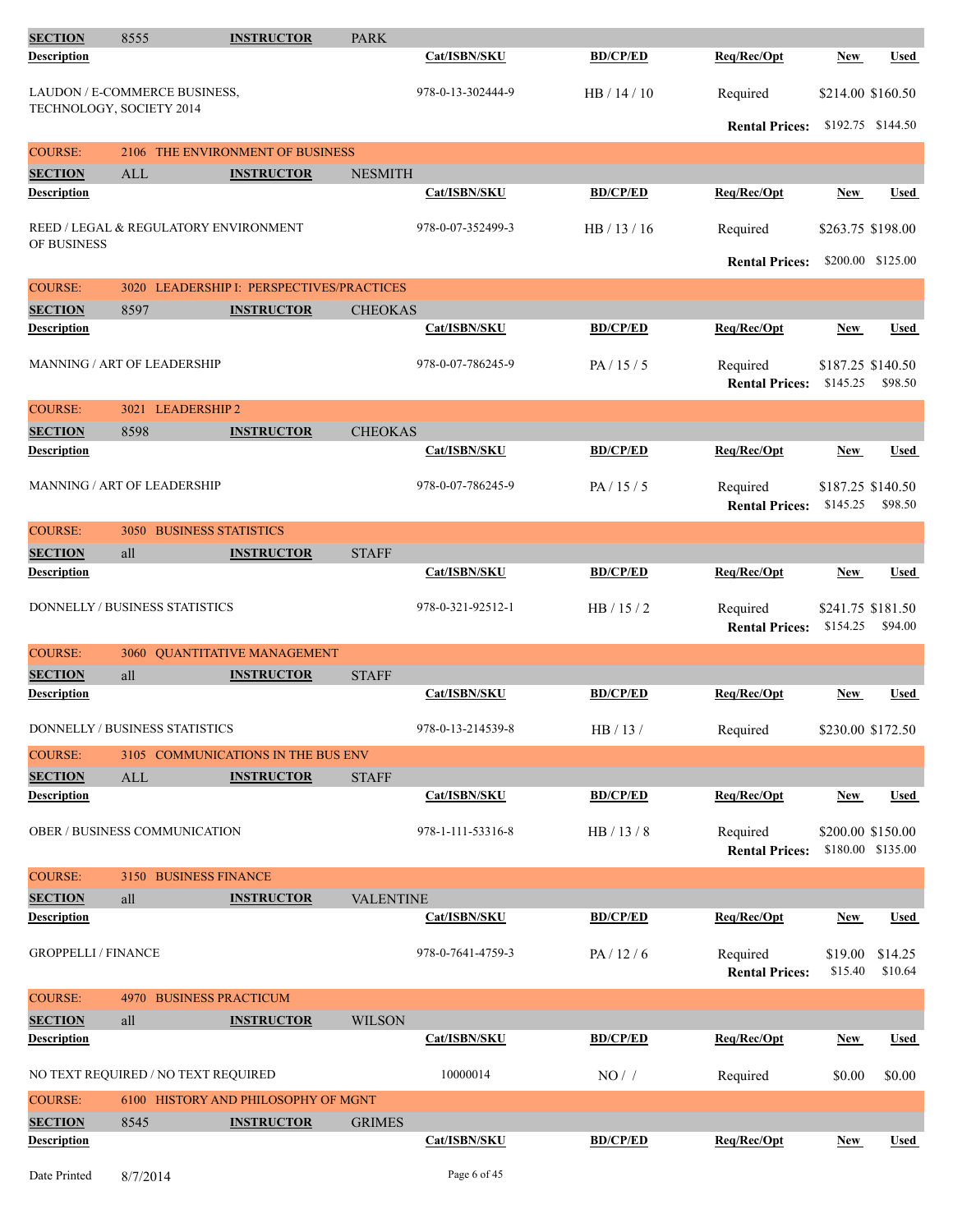|                         | WREN / EVOLUTION OF MANAGEMENT<br><b>THOUGHT</b>                           |                                     |                  | 978-0-470-12897-8 | HB / 09 / 6     | Required                          |            | \$192.50 \$144.50                      |
|-------------------------|----------------------------------------------------------------------------|-------------------------------------|------------------|-------------------|-----------------|-----------------------------------|------------|----------------------------------------|
|                         |                                                                            |                                     |                  |                   |                 | <b>Rental Prices:</b>             |            | \$186.50 \$138.50                      |
| <b>COURSE:</b>          |                                                                            | 6120 MARKETING MANAGEMENT           |                  |                   |                 |                                   |            |                                        |
| <b>SECTION</b>          | 8546                                                                       | <b>INSTRUCTOR</b>                   | <b>STOVALL</b>   |                   |                 |                                   |            |                                        |
| <b>Description</b>      |                                                                            |                                     |                  | Cat/ISBN/SKU      | <b>BD/CP/ED</b> | Req/Rec/Opt                       | <b>New</b> | Used                                   |
|                         | NORDHIELM / MARKETING MANAGEMENT                                           |                                     |                  | 978-1-118-01455-4 | PA/14/          | Required<br><b>Rental Prices:</b> |            | \$153.75 \$115.50<br>\$138.75 \$100.50 |
| <b>COURSE:</b>          |                                                                            | 6160 MANAGERIAL ECONOMICS           |                  |                   |                 |                                   |            |                                        |
| <b>SECTION</b>          | 8547                                                                       | <b>INSTRUCTOR</b>                   | Szmedra          |                   |                 |                                   |            |                                        |
| <b>Description</b>      |                                                                            |                                     |                  | Cat/ISBN/SKU      | <b>BD/CP/ED</b> | Req/Rec/Opt                       | <b>New</b> | Used                                   |
|                         | <b>SAMUELSON / MANAGERIAL ECONOMICS</b>                                    |                                     |                  | 978-1-118-04158-1 | HB / 12 / 7     | Required<br><b>Rental Prices:</b> |            | \$221.25 \$166.00<br>\$199.25 \$149.50 |
| <b>COURSE:</b>          |                                                                            | <b>6180 INTERNATIONAL BUSINESS</b>  |                  |                   |                 |                                   |            |                                        |
| <b>SECTION</b>          | 8548                                                                       | <b>INSTRUCTOR</b>                   | <b>MALDONADO</b> |                   |                 |                                   |            |                                        |
| <b>Description</b>      |                                                                            |                                     |                  | Cat/ISBN/SKU      | <b>BD/CP/ED</b> | Req/Rec/Opt                       | <b>New</b> | Used                                   |
|                         | CAVUSGIL / INTERNATIONAL BUSINESS                                          |                                     |                  | 978-0-13-299126-1 | HB / 14 / 3     | Required<br><b>Rental Prices:</b> | \$139.50   | \$214.50 \$161.00<br>\$86.00           |
| <b>DEPARTMENT</b>       |                                                                            |                                     |                  |                   |                 |                                   |            |                                        |
| <b>CHEM - CHEMISTRY</b> |                                                                            |                                     |                  |                   |                 |                                   |            |                                        |
| <b>COURSE:</b>          | 1020 EVERYDAY CHEMISTRY                                                    |                                     |                  |                   |                 |                                   |            |                                        |
| <b>SECTION</b>          | all                                                                        | <b>INSTRUCTOR</b>                   | <b>IORDANOVA</b> |                   |                 |                                   |            |                                        |
| <b>Description</b>      |                                                                            |                                     |                  | Cat/ISBN/SKU      | <b>BD/CP/ED</b> | Req/Rec/Opt                       | New        | <b>Used</b>                            |
|                         | MILLARD / ADVENTURES IN CHEMISTRY                                          |                                     |                  | 978-0-618-37662-9 | HB / 08 /       | Required<br><b>Rental Prices:</b> |            | \$228.25 \$171.25<br>\$205.50 \$154.25 |
| <b>COURSE:</b>          | 1151 SURVEY OF CHEMISTRY I                                                 |                                     |                  |                   |                 |                                   |            |                                        |
| <b>SECTION</b>          | 8095                                                                       | <b>INSTRUCTOR</b>                   | <b>GURNACK</b>   |                   |                 |                                   |            |                                        |
| <b>Description</b>      |                                                                            |                                     |                  | Cat/ISBN/SKU      | <b>BD/CP/ED</b> | Req/Rec/Opt                       | <b>New</b> | Used                                   |
| <b>MEDIA UPDATE</b>     | BLEI / GENERAL, ORGANIC & BIOCHEMISTRY                                     |                                     |                  | 978-1-4292-0994-6 | PA/09/2         | Required                          |            | \$150.00 \$112.50                      |
| <b>COURSE:</b>          |                                                                            | 1151L SURVEY OF CHEMISTRY II        |                  |                   |                 |                                   |            |                                        |
| <b>SECTION</b>          | 8097                                                                       | <b>INSTRUCTOR</b>                   | <b>GURNACK</b>   |                   |                 |                                   |            |                                        |
| <b>Description</b>      |                                                                            |                                     |                  | Cat/ISBN/SKU      | <b>BD/CP/ED</b> | Req/Rec/Opt                       | <b>New</b> | <b>Used</b>                            |
|                         | BETTELHEIM / LABORATORY EXPERIMENTS FOR<br>INTRO TO GENERAL, ORG & BIOCHEM |                                     |                  | 978-1-133-10602-9 | PA/13/8         | Required                          |            | \$179.50 \$134.75                      |
| <b>COURSE:</b>          |                                                                            | 1211 PRINCIPLES OF CHEMISTRY I      |                  |                   |                 |                                   |            |                                        |
| <b>SECTION</b>          | 8098/8099                                                                  | <b>INSTRUCTOR</b>                   | <b>IORDANOV</b>  |                   |                 |                                   |            |                                        |
| <b>Description</b>      |                                                                            |                                     |                  | Cat/ISBN/SKU      | <b>BD/CP/ED</b> | Req/Rec/Opt                       | <b>New</b> | <b>Used</b>                            |
|                         | EBBING / GENERAL CHEMISTRY (REV)                                           |                                     |                  | 978-1-285-05137-6 | HB / 13 / 10    | Required<br><b>Rental Prices:</b> |            | \$322.50 \$242.00<br>\$222.50 \$142.00 |
| <b>COURSE:</b>          |                                                                            | 1211L PRINCIPLES OF CHEMISTRY I LAB |                  |                   |                 |                                   |            |                                        |
| <b>SECTION</b>          | all                                                                        | <b>INSTRUCTOR</b>                   | <b>STAFF</b>     |                   |                 |                                   |            |                                        |
| <b>Description</b>      |                                                                            |                                     |                  | Cat/ISBN/SKU      | <b>BD/CP/ED</b> | Req/Rec/Opt                       | <b>New</b> | <b>Used</b>                            |
| <b>GENERAL CHEM 1</b>   | BROOKS / CER CUSTOM LAB MANUAL FOR                                         |                                     |                  | $0-495-07411-X$   | $NO/$ /         | Required                          | \$58.75    | \$44.25                                |
| <b>COURSE:</b>          | 3301 ORGANIC CHEMISTRY I                                                   |                                     |                  |                   |                 |                                   |            |                                        |
|                         |                                                                            |                                     |                  |                   |                 |                                   |            |                                        |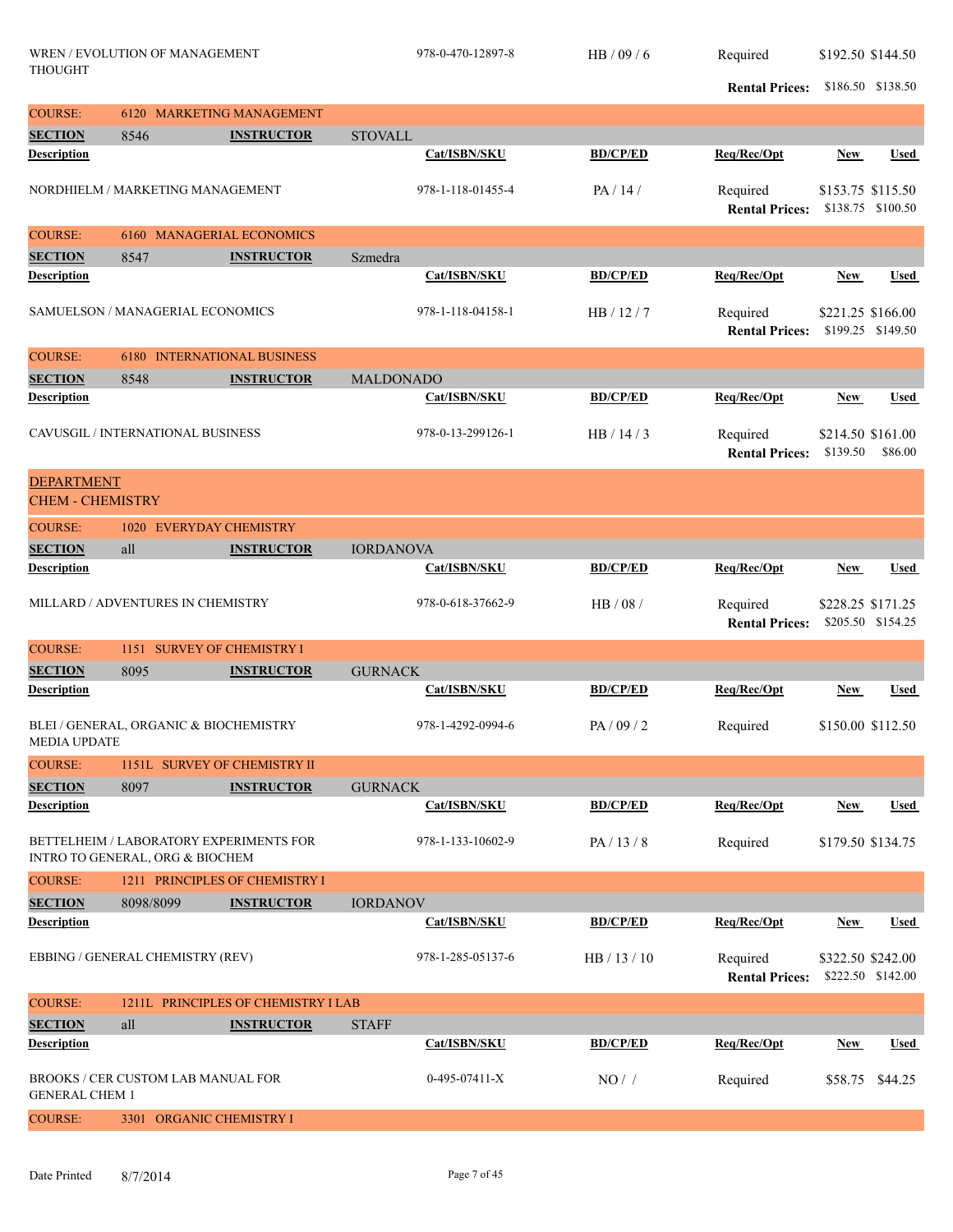| <b>SECTION</b>       | 8107                                                                       | <b>INSTRUCTOR</b>                            | <b>SMITH</b>   |                     |                 |                                   |                               |                   |
|----------------------|----------------------------------------------------------------------------|----------------------------------------------|----------------|---------------------|-----------------|-----------------------------------|-------------------------------|-------------------|
| <b>Description</b>   |                                                                            |                                              |                | <b>Cat/ISBN/SKU</b> | <b>BD/CP/ED</b> | Req/Rec/Opt                       | <b>New</b>                    | <b>Used</b>       |
|                      | MCMURRY / ORGANIC CHEMISTRY                                                |                                              |                | 978-0-8400-5444-9   | HB/12/8         | Required<br><b>Rental Prices:</b> | \$326.25 \$244.75             | \$293.75 \$220.50 |
| <b>COURSE:</b>       |                                                                            | 3301L ORGANIC CHEMISTRY I LAB                |                |                     |                 |                                   |                               |                   |
| <b>SECTION</b>       | all                                                                        | <b>INSTRUCTOR</b>                            | <b>SMITH</b>   |                     |                 |                                   |                               |                   |
| <b>Description</b>   |                                                                            |                                              |                | Cat/ISBN/SKU        | <b>BD/CP/ED</b> | Req/Rec/Opt                       | <b>New</b>                    | <b>Used</b>       |
| CHEM LAB TECH (BNDL) |                                                                            | PAVIA / A SMALL SCALE APPROACH TO ORG.       |                | 1-111-48763-4       | NO / 11 / 3     | Required                          | \$318.50 \$239.00             |                   |
| <b>COURSE:</b>       |                                                                            | 4330 MODERN ORGANIC CHEMISTRY                |                |                     |                 |                                   |                               |                   |
| <b>SECTION</b>       | 8115                                                                       | <b>INSTRUCTOR</b>                            | <b>SMITH</b>   |                     |                 |                                   |                               |                   |
| <b>Description</b>   |                                                                            |                                              |                | Cat/ISBN/SKU        | <b>BD/CP/ED</b> | Req/Rec/Opt                       | <b>New</b>                    | <b>Used</b>       |
|                      | <b>CLAYDEN / ORGANIC CHEMISTRY</b>                                         |                                              |                | 978-0-19-927029-3   | PA/12/2         | Required                          | \$244.75 \$183.75             |                   |
| <b>COURSE:</b>       | 4410 BIOCHEMISTRY                                                          |                                              |                |                     |                 |                                   |                               |                   |
| <b>SECTION</b>       | 8112                                                                       | <b>INSTRUCTOR</b>                            | <b>GURNACK</b> |                     |                 |                                   |                               |                   |
| <b>Description</b>   |                                                                            |                                              |                | Cat/ISBN/SKU        | <b>BD/CP/ED</b> | Req/Rec/Opt                       | New                           | <b>Used</b>       |
|                      |                                                                            | <b>VOET / FUNDAMENTALS OF BIOCHEMISTRY</b>   |                | 978-0-470-54784-7   | HB/13/4         | Required<br><b>Rental Prices:</b> | \$255.00 \$191.25<br>\$152.25 | \$88.50           |
| <b>COURSE:</b>       |                                                                            | 4410L BIOCHEMISTRY LAB                       |                |                     |                 |                                   |                               |                   |
| <b>SECTION</b>       | 8114                                                                       | <b>INSTRUCTOR</b>                            | <b>GURNACK</b> |                     |                 |                                   |                               |                   |
| <b>Description</b>   |                                                                            |                                              |                | Cat/ISBN/SKU        | <b>BD/CP/ED</b> | Req/Rec/Opt                       | <b>New</b>                    | <b>Used</b>       |
| BOYER / CHEM-4410L   |                                                                            |                                              |                | 1-269-11255-4       | $NO/$ / 2       | Required                          | \$60.00                       | \$45.00           |
| <b>DEPARTMENT</b>    | <b>CHIN - ELEMENTARY CHINESE</b>                                           |                                              |                |                     |                 |                                   |                               |                   |
| <b>COURSE:</b>       |                                                                            | 1001 ELEMENTARY CHINESE 1                    |                |                     |                 |                                   |                               |                   |
| <b>SECTION</b>       | 8100                                                                       | <b>INSTRUCTOR</b>                            | <b>YEUNG</b>   |                     |                 |                                   |                               |                   |
| <b>Description</b>   |                                                                            |                                              |                | Cat/ISBN/SKU        | <b>BD/CP/ED</b> | Req/Rec/Opt                       | <b>New</b>                    | <b>Used</b>       |
| $CD'S$ (4 $CD'S$ )   |                                                                            | LIU / INTEGRATED CHINESE: LEVEL 1 PT 1 AUDIO |                | 978-0-88727-642-2   | HB / 09 / 3     | Recommended                       | \$47.99                       | \$36.00           |
|                      |                                                                            |                                              |                |                     |                 | <b>Rental Prices:</b>             | \$31.74                       | \$19.74           |
|                      | LIU / INTEGRATED CHINESE: LEVEL 1 PT 1<br>ONLINE WORKBOOK (W/ ACCESS CODE) |                                              |                | 978-0-88727-746-7   | $NO/$ /         | Required                          | \$35.00                       | \$26.25           |
|                      | ED CHAR WKBK LEV 1 PART 1                                                  | LIU / INTEGRATED CHINESE: SIMP & TRAD CHAR   |                | 978-0-88727-648-4   | PA / 09 / 3     | Recommended                       | \$24.00                       | \$18.00           |
|                      |                                                                            |                                              |                |                     |                 | <b>Rental Prices:</b>             | \$17.74                       | \$11.74           |
| TXTBK LEVEL 1 PART 1 |                                                                            | LIU / INTEGRATED CHINESE: SIMPL CHAR ED      |                | 978-0-88727-638-5   | PA / 09 / 3     | Required                          | \$48.00                       | \$36.00           |
|                      |                                                                            |                                              |                |                     |                 | <b>Rental Prices:</b>             | \$35.50                       | \$23.49           |
| <b>DEPARTMENT</b>    |                                                                            | <b>CIS - COMPUTER INFORMATION SCIENCE</b>    |                |                     |                 |                                   |                               |                   |
| <b>COURSE:</b>       |                                                                            | 1000 COMPUTER APPLICATIONS                   |                |                     |                 |                                   |                               |                   |
| <b>SECTION</b>       | all                                                                        | <b>INSTRUCTOR</b>                            | YEMELYANOV     |                     |                 |                                   |                               |                   |
| <b>Description</b>   |                                                                            |                                              |                | Cat/ISBN/SKU        | <b>BD/CP/ED</b> | Req/Rec/Opt                       | <b>New</b>                    | <b>Used</b>       |
| <b>INTRODUCTORY</b>  | VERMAAT / MICROSOFT OFFICE 2013                                            |                                              |                | 978-1-285-16602-5   | PA/14/          | Required                          | \$183.00 \$137.25             |                   |
|                      |                                                                            |                                              |                |                     |                 | <b>Rental Prices:</b> \$120.50    |                               | \$74.75           |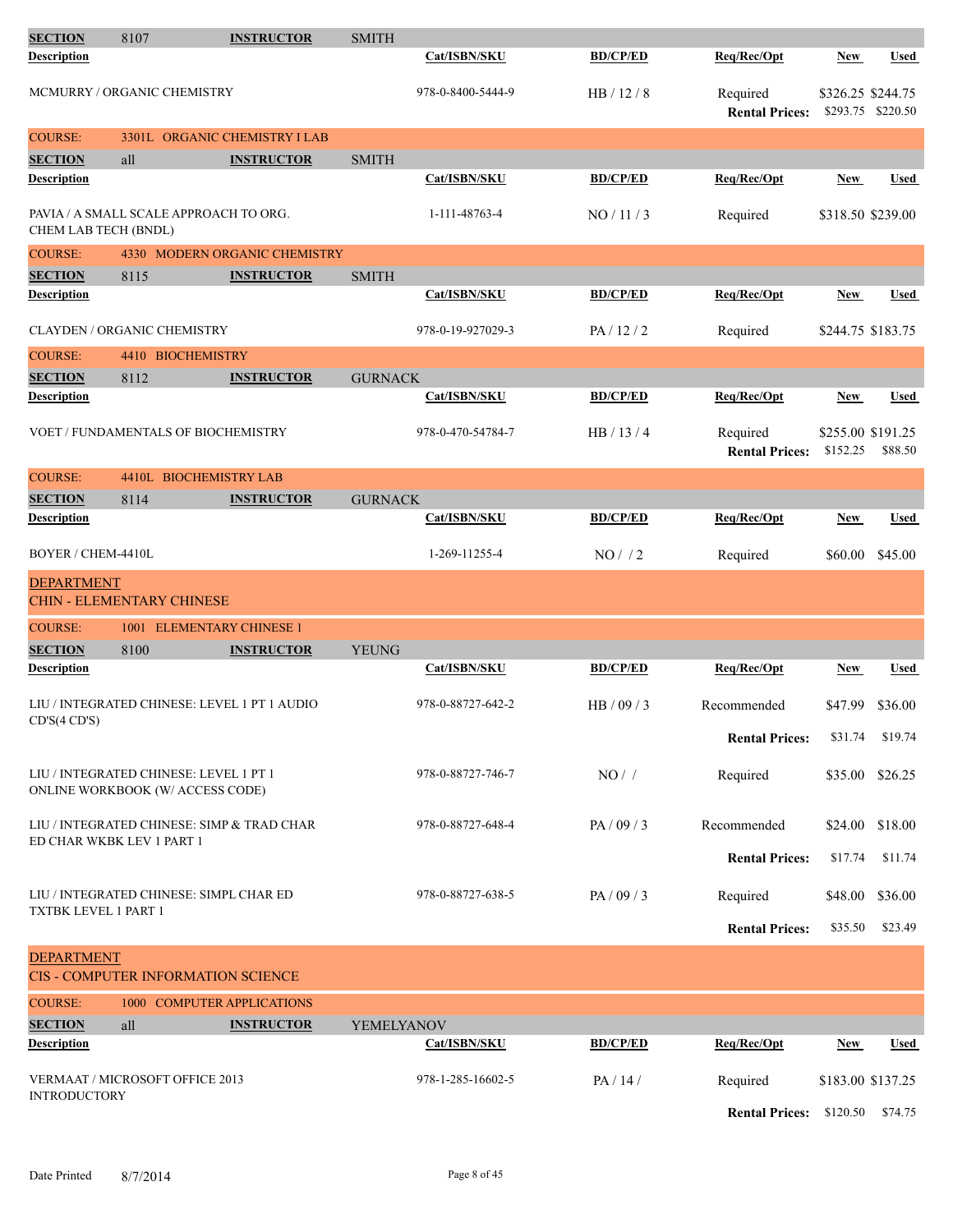| Vermaat / Microsoft Office 2013: Introductory book with<br>Microsoft Office 2013 trial |                                        |                                          | 978-1-285-72690-8 | NO/13             | Required        | \$185.75 \$139.50                          |                               |                    |
|----------------------------------------------------------------------------------------|----------------------------------------|------------------------------------------|-------------------|-------------------|-----------------|--------------------------------------------|-------------------------------|--------------------|
| <b>COURSE:</b>                                                                         |                                        | 2010 AUDIO-VIDEO PRODUCTION TECHNOLOGY I |                   |                   |                 |                                            |                               |                    |
| <b>SECTION</b>                                                                         | 8383                                   | <b>INSTRUCTOR</b>                        | <b>SLENKER</b>    |                   |                 |                                            |                               |                    |
| <b>Description</b>                                                                     |                                        |                                          |                   | Cat/ISBN/SKU      | <b>BD/CP/ED</b> | Req/Rec/Opt                                | <b>New</b>                    | <b>Used</b>        |
| ZETTL / VIDEO BASICS 7                                                                 |                                        |                                          |                   | 978-1-111-34446-7 | PA/13/          | Required<br><b>Rental Prices:</b>          | \$186.75 \$140.25<br>\$101.55 | \$55.05            |
| <b>COURSE:</b>                                                                         |                                        | 2100 MICRO INTERFACE & CONFIGURATION     |                   |                   |                 |                                            |                               |                    |
| <b>SECTION</b>                                                                         | 8401                                   | <b>INSTRUCTOR</b>                        | Karen Cook        |                   |                 |                                            |                               |                    |
| <b>Description</b>                                                                     |                                        |                                          |                   | Cat/ISBN/SKU      | <b>BD/CP/ED</b> | Req/Rec/Opt                                | <b>New</b>                    | <b>Used</b>        |
| YOUR PC                                                                                | ANDREWS / A+ GUIDE TO MANAGING & MAINT |                                          |                   | 978-1-133-13508-1 | HB/14/8         | Required                                   | \$110.50                      | \$83.00            |
|                                                                                        |                                        |                                          |                   |                   |                 | <b>Rental Prices:</b>                      | \$59.35                       | \$31.85            |
| <b>COURSE:</b>                                                                         | 3000                                   | <b>INTERNET TECHNOLOGIES</b>             |                   |                   |                 |                                            |                               |                    |
| <b>SECTION</b>                                                                         | all                                    | <b>INSTRUCTOR</b>                        | <b>STAFF</b>      |                   |                 |                                            |                               |                    |
| <b>Description</b>                                                                     |                                        |                                          |                   | Cat/ISBN/SKU      | <b>BD/CP/ED</b> | Req/Rec/Opt                                | <b>New</b>                    | <b>Used</b>        |
| <b>WEB</b>                                                                             | SEBESTA / PROGRAMMING THE WORLD WIDE   |                                          |                   | 978-0-13-377598-3 | PA/15/8         | Required                                   | \$126.25                      | \$94.75            |
|                                                                                        |                                        |                                          |                   |                   |                 | <b>Rental Prices:</b>                      | \$66.60                       | \$35.10            |
| <b>COURSE:</b>                                                                         |                                        | 3300 SYSTEM ANALYSIS DES-IMPLEM I        |                   |                   |                 |                                            |                               |                    |
| <b>SECTION</b>                                                                         | 8390                                   | <b>INSTRUCTOR</b>                        | <b>SHAH</b>       |                   |                 |                                            |                               |                    |
| <b>Description</b>                                                                     |                                        |                                          |                   | Cat/ISBN/SKU      | <b>BD/CP/ED</b> | Req/Rec/Opt                                | <b>New</b>                    | <b>Used</b>        |
|                                                                                        | KENDALL / SYSTEMS ANALYSIS & DESIGN    |                                          |                   | 978-0-13-302344-2 | HB/14/9         | Required<br><b>Rental Prices: \$133.10</b> | \$229.00 \$171.75             | \$75.85            |
|                                                                                        |                                        |                                          |                   |                   |                 |                                            |                               |                    |
| <b>COURSE:</b>                                                                         | 6800 HCI & INTERFACE DESIGN            |                                          |                   |                   |                 |                                            |                               |                    |
| <b>SECTION</b>                                                                         | all                                    | <b>INSTRUCTOR</b>                        | YEMELYANOV        |                   |                 |                                            |                               |                    |
| Description                                                                            |                                        |                                          |                   | Cat/ISBN/SKU      | <b>BD/CP/ED</b> | Req/Rec/Opt                                | New                           | <b>Used</b>        |
|                                                                                        | DIX / HUMAN COMPUTER INTERACTION       |                                          |                   | $0-13-046109-1$   | NO/ / 3         | Required<br><b>Rental Prices:</b>          | \$131.75<br>\$113.75          | \$99.00<br>\$81.00 |
| <b>W/NEW INTRO</b>                                                                     | NORMAN / DESIGN OF EVERYDAY THINGS     |                                          |                   | 978-0-465-06710-7 | PA/02/          | Required                                   |                               | \$16.95 \$12.75    |
| <b>DEPARTMENT</b><br><b>COMM - SPEECH</b>                                              |                                        |                                          |                   |                   |                 |                                            |                               |                    |
| <b>COURSE:</b>                                                                         |                                        | 1110 FUNDAMENTALS OF SPEECH              |                   |                   |                 |                                            |                               |                    |
| <b>SECTION</b>                                                                         | 8497/8498                              | <b>INSTRUCTOR</b>                        | <b>WATSON</b>     |                   |                 |                                            |                               |                    |
| <b>Description</b>                                                                     |                                        |                                          |                   | Cat/ISBN/SKU      | <b>BD/CP/ED</b> | Req/Rec/Opt                                | <b>New</b>                    | <b>Used</b>        |
|                                                                                        | LUCAS / ART OF PUBLIC SPEAKING         |                                          |                   | 978-0-07-340673-2 | PA/12/11        | Required<br><b>Rental Prices:</b>          | \$156.25 \$117.25             | \$140.75 \$105.75  |
| <b>COURSE:</b>                                                                         | 4080 STUDIES IN NEW MEDIA              |                                          |                   |                   |                 |                                            |                               |                    |
| <b>SECTION</b>                                                                         | ALL                                    | <b>INSTRUCTOR</b>                        | <b>WATSON</b>     |                   |                 |                                            |                               |                    |
| <b>Description</b>                                                                     |                                        |                                          |                   | Cat/ISBN/SKU      | <b>BD/CP/ED</b> | Req/Rec/Opt                                | <b>New</b>                    | <b>Used</b>        |
|                                                                                        | NO TEXT REQUIRED / NO TEXT REQUIRED    |                                          |                   | 10000014          | $NO/$ /         | Required                                   | \$0.00                        | \$0.00             |
| <b>COURSE:</b>                                                                         | 4112 VIDEO PROD CAPSTONE               |                                          |                   |                   |                 |                                            |                               |                    |
| <b>SECTION</b>                                                                         | 8503                                   | <b>INSTRUCTOR</b>                        | <b>WATSON</b>     |                   |                 |                                            |                               |                    |
| <b>Description</b>                                                                     |                                        |                                          |                   | Cat/ISBN/SKU      | <b>BD/CP/ED</b> | Req/Rec/Opt                                | <b>New</b>                    | <b>Used</b>        |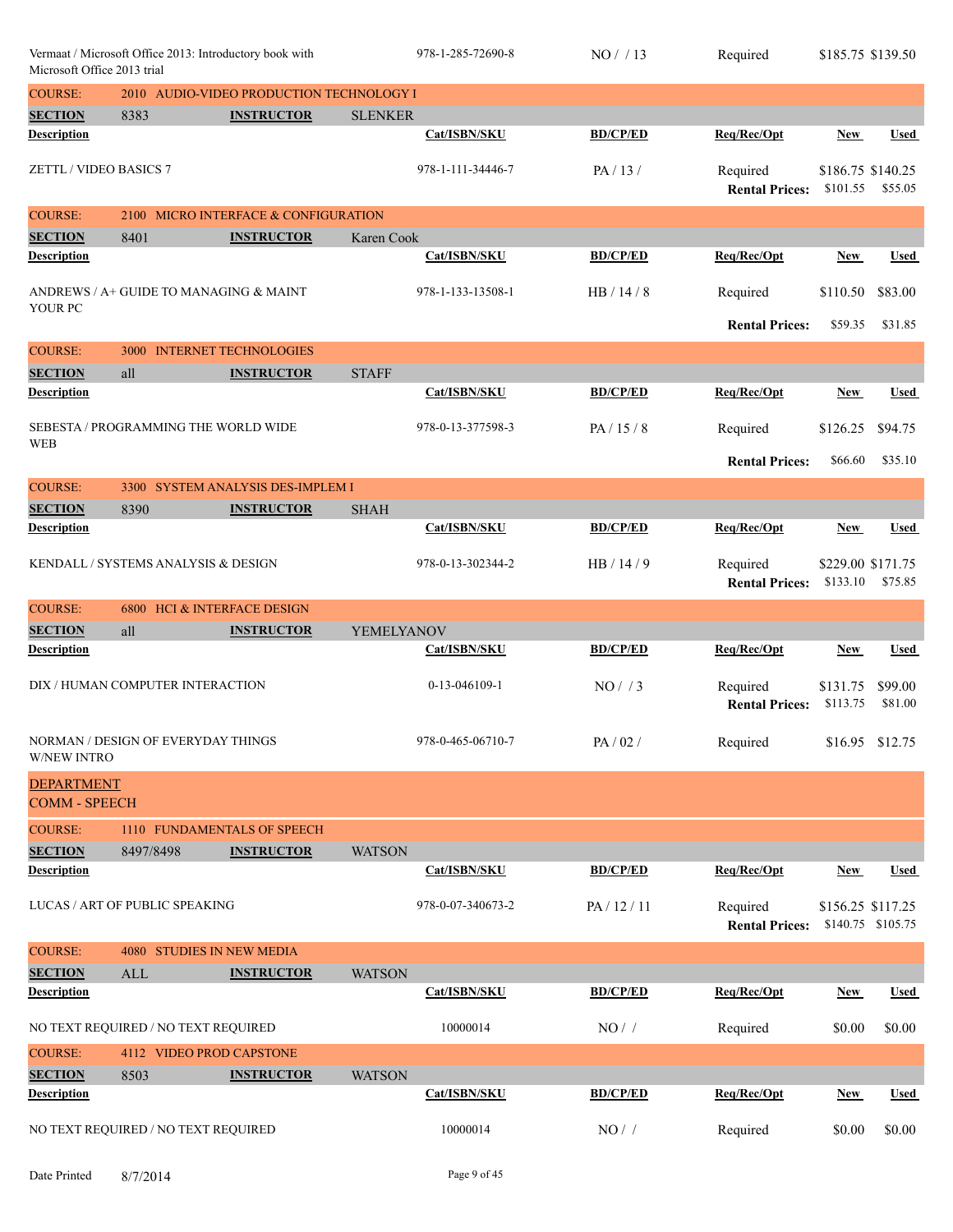| <b>DEPARTMENT</b><br><b>CSCI - COMPUTER SCIENCE</b> |          |                                              |                   |                 |                                   |            |                                        |
|-----------------------------------------------------|----------|----------------------------------------------|-------------------|-----------------|-----------------------------------|------------|----------------------------------------|
| <b>COURSE:</b>                                      |          | 1301 INTRODUCTION TO PROGRAMMING I           |                   |                 |                                   |            |                                        |
| <b>SECTION</b>                                      | all      | <b>INSTRUCTOR</b>                            | Karen Cook        |                 |                                   |            |                                        |
| <b>Description</b>                                  |          |                                              | Cat/ISBN/SKU      | <b>BD/CP/ED</b> | Req/Rec/Opt                       | New        | <b>Used</b>                            |
| DOYLE / C# PROGRAMMING                              |          |                                              | 978-1-285-09626-1 | PA/14/4         | Required<br><b>Rental Prices:</b> | \$102.75   | \$179.50 \$134.75<br>\$58.00           |
| <b>COURSE:</b>                                      |          | 1302 INTRODUCTION TO PROGRAMMING II          |                   |                 |                                   |            |                                        |
| <b>SECTION</b>                                      | all      | <b>INSTRUCTOR</b>                            | Karen Cook        |                 |                                   |            |                                        |
| <b>Description</b>                                  |          |                                              | Cat/ISBN/SKU      | <b>BD/CP/ED</b> | Req/Rec/Opt                       | <b>New</b> | <b>Used</b>                            |
| DOYLE / C# PROGRAMMING                              |          |                                              | 978-1-285-09626-1 | PA / 14 / 4     | Required<br><b>Rental Prices:</b> | \$102.75   | \$179.50 \$134.75<br>\$58.00           |
| <b>COURSE:</b>                                      | 2100     | ASSEMBLY LANGUAGE PROGRAMMING                |                   |                 |                                   |            |                                        |
| <b>SECTION</b>                                      | all      | <b>INSTRUCTOR</b>                            | <b>HACKETT</b>    |                 |                                   |            |                                        |
| <b>Description</b>                                  |          |                                              | Cat/ISBN/SKU      | <b>BD/CP/ED</b> | Req/Rec/Opt                       | New        | <b>Used</b>                            |
|                                                     |          | IRVINE / ASSEMBLY LANG FOR X86 PROCESSORS    | 978-0-13-376940-1 | HB/15/7         | Required<br><b>Rental Prices:</b> | \$83.65    | \$157.50 \$118.25<br>\$44.40           |
| <b>COURSE:</b>                                      |          | 3500 DATA STRUCTURES & ALGORITHMS            |                   |                 |                                   |            |                                        |
| <b>SECTION</b>                                      | 8393     | <b>INSTRUCTOR</b>                            | YEMELYANOV        |                 |                                   |            |                                        |
| <b>Description</b>                                  |          |                                              | Cat/ISBN/SKU      | <b>BD/CP/ED</b> | Req/Rec/Opt                       | New        | <b>Used</b>                            |
| APPR W/C                                            |          | <b>GILBERG / DATA STRUCTURES: PSEUDOCODE</b> | 978-0-534-39080-8 | HB / 05 / 2     | Required                          |            | \$198.50 \$149.00                      |
|                                                     |          |                                              |                   |                 | <b>Rental Prices:</b>             |            | \$174.50 \$125.00                      |
| <b>COURSE:</b>                                      | 4100     | <b>COMPUTER ARCHITECTURE</b>                 |                   |                 |                                   |            |                                        |
| <b>SECTION</b>                                      | 8380     | <b>INSTRUCTOR</b>                            | <b>BAEV</b>       |                 |                                   |            |                                        |
| <b>Description</b>                                  |          |                                              | Cat/ISBN/SKU      | <b>BD/CP/ED</b> | Req/Rec/Opt                       | New        | <b>Used</b>                            |
|                                                     |          | ROTH / DIGITAL SYSTEMS DESIGN USING VHDL     | 978-0-534-38462-3 | HB / 08 / 2     | Required                          |            | \$245.50 \$184.25                      |
| (W/CD ONLY)                                         |          |                                              |                   |                 | <b>Rental Prices:</b>             |            | \$209.50 \$124.51                      |
| <b>COURSE:</b>                                      |          | 4200 DESIGN OF OPERATING SYSTEMS             |                   |                 |                                   |            |                                        |
| <b>SECTION</b>                                      | 8384     | <b>INSTRUCTOR</b>                            | <b>BAEV</b>       |                 |                                   |            |                                        |
| <b>Description</b>                                  |          |                                              | Cat/ISBN/SKU      | <b>BD/CP/ED</b> | Req/Rec/Opt                       | <b>New</b> | <b>Used</b>                            |
| STALLINGS / OPERATING SYSTEMS                       |          |                                              | 978-0-13-380591-8 | HB / 15 / 8     | Required<br><b>Rental Prices:</b> | \$88.90    | \$167.00 \$125.25<br>\$47.15           |
| <b>COURSE:</b>                                      |          | 4310 OBJECT ORIENTED PROGRAMMING             |                   |                 |                                   |            |                                        |
| <b>SECTION</b>                                      | 8395     | <b>INSTRUCTOR</b>                            | <b>BAEV</b>       |                 |                                   |            |                                        |
| <b>Description</b>                                  |          |                                              | Cat/ISBN/SKU      | <b>BD/CP/ED</b> | Req/Rec/Opt                       | <b>New</b> | <b>Used</b>                            |
| <b>USING JAVA</b>                                   |          | DALE / OBJECT-ORIENTED DATA STRUCTURES       | 978-1-4496-1354-9 | HB/12/3         | Required                          |            | \$188.00 \$141.00                      |
|                                                     |          |                                              |                   |                 | <b>Rental Prices:</b>             |            | \$181.95 \$134.96                      |
| <b>COURSE:</b>                                      |          | 4400 INTRO TO DATABASE SYSTEMS               |                   |                 |                                   |            |                                        |
| <b>SECTION</b>                                      | all      | <b>INSTRUCTOR</b>                            | <b>SHAH</b>       |                 |                                   |            |                                        |
| <b>Description</b>                                  |          |                                              | Cat/ISBN/SKU      | <b>BD/CP/ED</b> | Req/Rec/Opt                       | <b>New</b> | <b>Used</b>                            |
| CORONEL / DATABASE SYSTEMS                          |          |                                              | 978-1-111-96960-8 | HB / 13 / 10    | Required<br><b>Rental Prices:</b> |            | \$225.00 \$168.75<br>\$202.50 \$152.00 |
| <b>COURSE:</b>                                      |          | 4500 DESIGN-ANALYSIS OF ALGORITHMS           |                   |                 |                                   |            |                                        |
| <b>SECTION</b>                                      | 8386     | <b>INSTRUCTOR</b>                            | YEMELYANOV        |                 |                                   |            |                                        |
| <b>Description</b>                                  |          |                                              | Cat/ISBN/SKU      | <b>BD/CP/ED</b> | Req/Rec/Opt                       | New        | <b>Used</b>                            |
| Date Printed                                        | 8/7/2014 |                                              | Page 10 of 45     |                 |                                   |            |                                        |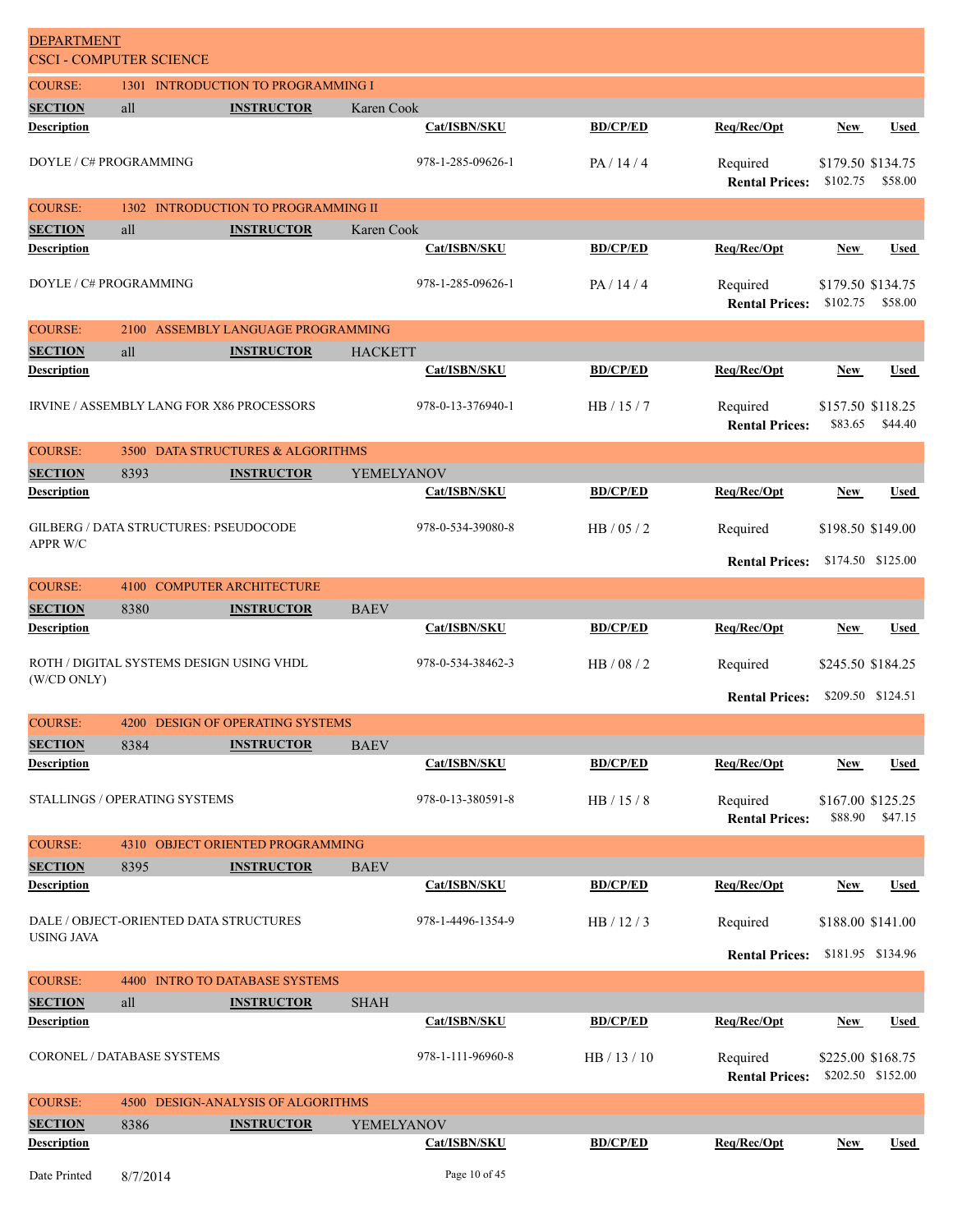|                          | BRASSARD / FUNDAMENTALS OF ALGORITHMICS<br><b>TOPICS IN INFORMATION SECURITY</b><br>5120 |                                      |                    | 978-0-13-335068-5 | HB / 96 /       | Required<br><b>Rental Prices:</b> | \$172.25 \$129.25            | \$155.25 \$116.50 |
|--------------------------|------------------------------------------------------------------------------------------|--------------------------------------|--------------------|-------------------|-----------------|-----------------------------------|------------------------------|-------------------|
| <b>COURSE:</b>           |                                                                                          |                                      |                    |                   |                 |                                   |                              |                   |
| <b>SECTION</b>           | all                                                                                      | <b>INSTRUCTOR</b>                    | <b>BAEV</b>        |                   |                 |                                   |                              |                   |
| <b>Description</b>       |                                                                                          |                                      |                    | Cat/ISBN/SKU      | <b>BD/CP/ED</b> | Reg/Rec/Opt                       | New                          | <b>Used</b>       |
| <b>SECURITY</b>          | STALLINGS / CRYPTOGRAPHY & NETWORK                                                       |                                      |                    | 978-0-13-335469-0 | HB/14/6         | Required                          | \$140.25 \$105.25            |                   |
|                          |                                                                                          |                                      |                    |                   |                 | <b>Rental Prices:</b>             | \$79.95                      | \$44.95           |
| <b>COURSE:</b>           | 6230                                                                                     | <b>INTERNET ARCHITECT-PROTOCOLS</b>  |                    |                   |                 |                                   |                              |                   |
| <b>SECTION</b>           | all                                                                                      | <b>INSTRUCTOR</b>                    | <b>PELTSVERGER</b> |                   |                 |                                   |                              |                   |
| <b>Description</b>       |                                                                                          |                                      |                    | Cat/ISBN/SKU      | <b>BD/CP/ED</b> | Req/Rec/Opt                       | <b>New</b>                   | <b>Used</b>       |
|                          | KUROSE / COMPUTER NETWORKING                                                             |                                      |                    | 978-0-13-285620-1 | HB/13/6         | Required<br><b>Rental Prices:</b> | \$145.50 \$109.25<br>\$83.85 | \$47.60           |
| <b>COURSE:</b>           |                                                                                          | 6900 SPECIAL PROBLEMS IN CS          |                    |                   |                 |                                   |                              |                   |
| <b>SECTION</b>           | 8412                                                                                     | <b>INSTRUCTOR</b>                    | <b>SHAH</b>        |                   |                 |                                   |                              |                   |
| <b>Description</b>       |                                                                                          |                                      |                    | Cat/ISBN/SKU      | <b>BD/CP/ED</b> | Req/Rec/Opt                       | <b>New</b>                   | <b>Used</b>       |
| Services                 | MISNER / Microsoft SQL Server 2012 Reporting                                             |                                      |                    | 978-0-7356-5820-2 | NO/13/1         | Required                          | \$0.00                       | \$0.00            |
| <b>DEPARTMENT</b>        |                                                                                          |                                      |                    |                   |                 |                                   |                              |                   |
| <b>ECON - ECONOMICS</b>  |                                                                                          |                                      |                    |                   |                 |                                   |                              |                   |
| <b>COURSE:</b>           |                                                                                          | 2105 PRINCIPLES OF MACROECONOMICS    |                    |                   |                 |                                   |                              |                   |
| <b>SECTION</b>           | 8549                                                                                     | <b>INSTRUCTOR</b>                    | Szmedra            |                   |                 |                                   |                              |                   |
| <b>Description</b>       |                                                                                          |                                      |                    | Cat/ISBN/SKU      | <b>BD/CP/ED</b> | Reg/Rec/Opt                       | <b>New</b>                   | <b>Used</b>       |
|                          |                                                                                          |                                      |                    |                   |                 |                                   |                              |                   |
|                          | MANKIW / APLIA 2-SEMESTER ACCESS CARD                                                    |                                      |                    | 978-1-285-85369-7 | NO/14/7         | Optional                          | \$135.75 \$102.00            |                   |
| <b>BUNDLE WITH APLIA</b> | MANKIW / PRINCIPLES OF ECONOMICS BOOK                                                    |                                      |                    | 978-1-305-13226-9 | NO/14/7         | Required                          | \$337.00 \$252.75            |                   |
| <b>COURSE:</b>           |                                                                                          | 2106 PRINCIPLES OF MICROECONOMICS    |                    |                   |                 |                                   |                              |                   |
| <b>SECTION</b>           | all                                                                                      | <b>INSTRUCTOR</b>                    | <b>STAFF</b>       |                   |                 |                                   |                              |                   |
| <b>Description</b>       |                                                                                          |                                      |                    | Cat/ISBN/SKU      | <b>BD/CP/ED</b> | Req/Rec/Opt                       | <b>New</b>                   | <b>Used</b>       |
|                          | MANKIW / APLIA 2-SEMESTER ACCESS CARD                                                    |                                      |                    | 978-1-285-85369-7 | NO/14/7         | Required                          | \$135.75 \$102.00            |                   |
| <b>BUNDLE WITH APLIA</b> | MANKIW / PRINCIPLES OF ECONOMICS BOOK                                                    |                                      |                    | 978-1-305-13226-9 | NO/14/7         | Required                          | \$337.00 \$252.75            |                   |
| <b>DEPARTMENT</b>        |                                                                                          |                                      |                    |                   |                 |                                   |                              |                   |
|                          | EDEC - EARLY CHILDHOOD EDUCATION                                                         |                                      |                    |                   |                 |                                   |                              |                   |
| <b>COURSE:</b>           |                                                                                          | <b>3400 TEACHING IN EC EDUCATION</b> |                    |                   |                 |                                   |                              |                   |
| <b>SECTION</b>           | 8164/8176                                                                                | <b>INSTRUCTOR</b>                    | <b>VENABLE</b>     |                   |                 |                                   |                              |                   |
| <b>Description</b>       |                                                                                          |                                      |                    | Cat/ISBN/SKU      | <b>BD/CP/ED</b> | Req/Rec/Opt                       | <b>New</b>                   | <b>Used</b>       |
|                          | HERRELL / TEACHING IN THE ELEMENTARY                                                     |                                      |                    | 978-0-13-269618-0 |                 |                                   |                              |                   |
| <b>SCHOOL</b>            |                                                                                          |                                      |                    |                   | PA/13/6         | Required                          | \$113.00                     | \$84.75           |
|                          |                                                                                          |                                      |                    |                   |                 | <b>Rental Prices:</b>             | \$81.75                      | \$53.50           |
|                          | LIVETEXT / LIVETEXT STUDENT MEMBERSHIP                                                   |                                      |                    | 978-0-9796635-4-3 | $NO/$ /         | Required                          | \$90.00                      | \$67.50           |
| <b>COURSE:</b>           |                                                                                          | 3450 CLASSROOM MANAGEMENT            |                    |                   |                 |                                   |                              |                   |
| <b>SECTION</b>           | 8157                                                                                     | <b>INSTRUCTOR</b>                    | <b>DICKENS</b>     |                   |                 |                                   |                              |                   |
| <b>Description</b>       |                                                                                          |                                      |                    | Cat/ISBN/SKU      | <b>BD/CP/ED</b> | Req/Rec/Opt                       | <b>New</b>                   | <b>Used</b>       |
|                          | LIVETEXT / LIVETEXT STUDENT MEMBERSHIP                                                   |                                      |                    | 978-0-9796635-4-3 | $NO/$ /         | Required                          | \$90.00                      | \$67.50           |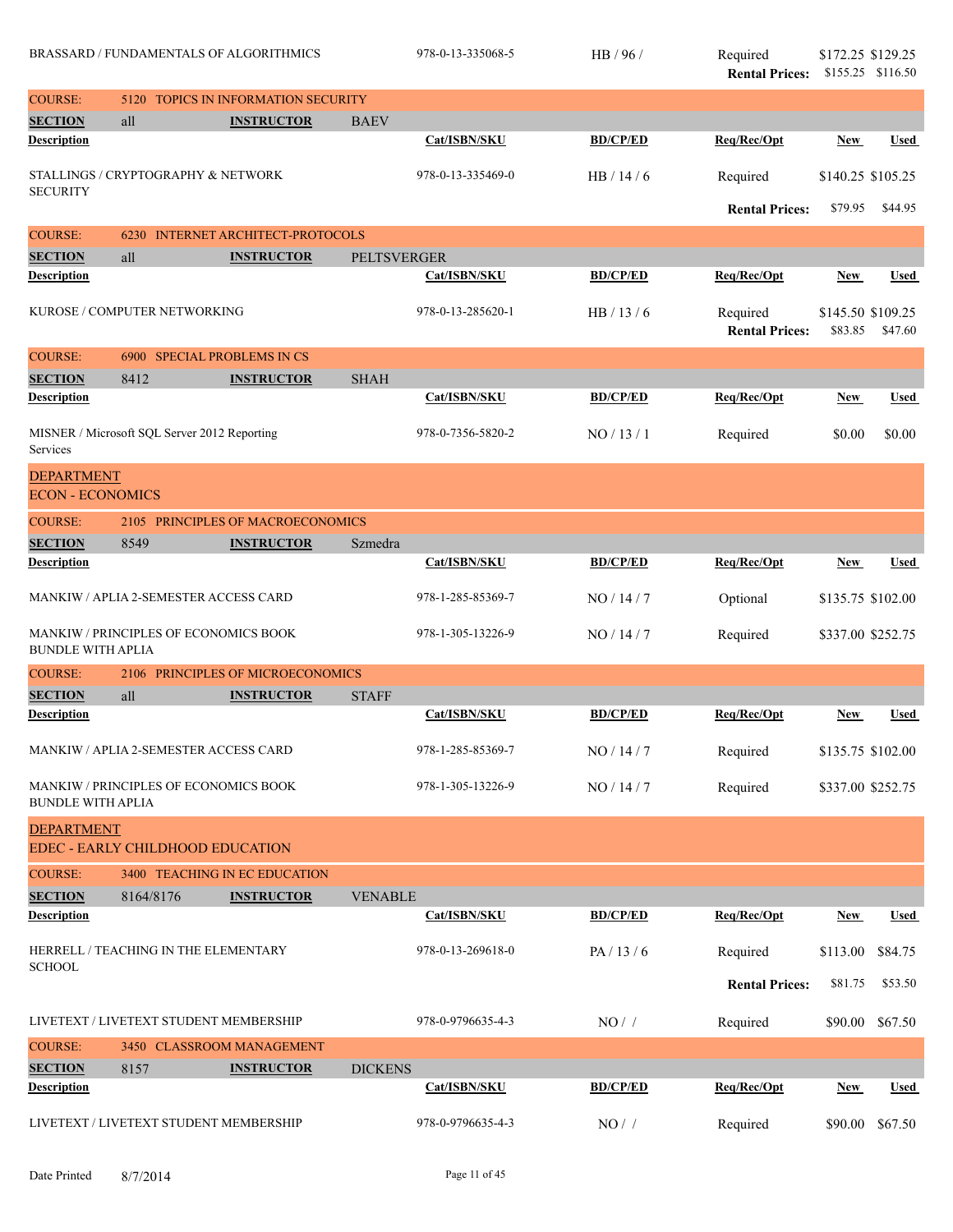|                    | WONG / FIRST DAYS OF SCHOOL (4TH)(W/CD)                                   |                                                 |                | 978-0-9764233-1-7 | PA/09/          | Required<br><b>Rental Prices:</b> | \$34.95<br>\$22.45  | \$26.25<br>\$13.71 |
|--------------------|---------------------------------------------------------------------------|-------------------------------------------------|----------------|-------------------|-----------------|-----------------------------------|---------------------|--------------------|
| <b>SECTION</b>     | all                                                                       | <b>INSTRUCTOR</b>                               | <b>STAFF</b>   |                   |                 |                                   |                     |                    |
| <b>Description</b> |                                                                           |                                                 |                | Cat/ISBN/SKU      | <b>BD/CP/ED</b> | Req/Rec/Opt                       | <b>New</b>          | <b>Used</b>        |
|                    |                                                                           | LIVETEXT / LIVETEXT STUDENT MEMBERSHIP          |                | 978-0-9796635-4-3 | NO/             | Required                          | \$90.00             | \$67.50            |
|                    | WONG / FIRST DAYS OF SCHOOL (4TH)(W/CD)                                   |                                                 |                | 978-0-9764233-1-7 | PA/09/          | Required<br><b>Rental Prices:</b> | \$34.95<br>\$22.45  | \$26.25<br>\$13.71 |
| <b>COURSE:</b>     | 3600                                                                      | <b>INQUIRY AND SELF-EXPRESSION</b>              |                |                   |                 |                                   |                     |                    |
| <b>SECTION</b>     | all                                                                       | <b>INSTRUCTOR</b>                               | <b>STAFF</b>   |                   |                 |                                   |                     |                    |
| <b>Description</b> |                                                                           |                                                 |                | Cat/ISBN/SKU      | <b>BD/CP/ED</b> | Req/Rec/Opt                       | New                 | <b>Used</b>        |
|                    |                                                                           | LIVETEXT / LIVETEXT STUDENT MEMBERSHIP          |                | 978-0-9796635-4-3 | NO/             | Required                          | \$90.00             | \$67.50            |
| <b>COURSE:</b>     | 4200                                                                      | <b>EARLY CHILDHOOD SCIENCE</b>                  |                |                   |                 |                                   |                     |                    |
| <b>SECTION</b>     | all                                                                       | <b>INSTRUCTOR</b>                               | <b>LARSEN</b>  |                   |                 |                                   |                     |                    |
| <b>Description</b> |                                                                           |                                                 |                | Cat/ISBN/SKU      | <b>BD/CP/ED</b> | Req/Rec/Opt                       | New                 | <b>Used</b>        |
|                    | <b>FRITZER / SCIENCE CONTENT FOR ELEM &amp;</b><br>MIDDLE SCHOOL TEACHERS |                                                 |                | 978-0-205-40798-9 | PA / 04 /       | Required                          | \$40.50             | \$30.50            |
|                    |                                                                           |                                                 |                |                   |                 | <b>Rental Prices:</b>             | \$38.10             | \$27.37            |
|                    |                                                                           | LIVETEXT / LIVETEXT STUDENT MEMBERSHIP          |                | 978-0-9796635-4-3 | NO/             | Required                          | \$90.00             | \$67.50            |
| <b>COURSE:</b>     |                                                                           | 4250 EARLY CHILDHOOD SOCIAL STUDIES             |                |                   |                 |                                   |                     |                    |
| <b>SECTION</b>     | 8142/8180                                                                 | <b>INSTRUCTOR</b>                               | <b>BROWN</b>   |                   |                 |                                   |                     |                    |
| <b>Description</b> |                                                                           |                                                 |                | Cat/ISBN/SKU      | <b>BD/CP/ED</b> | Req/Rec/Opt                       | New                 | <b>Used</b>        |
|                    | & MIDDLE SCHOOL TEACH                                                     | FRITZER / SOCIAL STUDIES CONTENT FOR ELEM       |                | 978-0-13-701125-4 | PA/10/2         | Required                          | \$57.75             | \$43.50            |
|                    |                                                                           |                                                 |                |                   |                 | <b>Rental Prices:</b>             | \$41.50             | \$27.25            |
|                    |                                                                           | LIVETEXT / LIVETEXT STUDENT MEMBERSHIP          |                | 978-0-9796635-4-3 | $NO/$ /         | Required                          | \$90.00             | \$67.50            |
| <b>COURSE:</b>     |                                                                           | 4550 ASSESSMENT IN EC ED                        |                |                   |                 |                                   |                     |                    |
| <b>SECTION</b>     | all                                                                       | <b>INSTRUCTOR</b>                               | <b>STAFF</b>   |                   |                 |                                   |                     |                    |
| <b>Description</b> |                                                                           |                                                 |                | Cat/ISBN/SKU      | <b>BD/CP/ED</b> | Req/Rec/Opt                       | New                 | <b>Used</b>        |
|                    | AIRASIAN / CLASSROOM ASSESSMENT                                           |                                                 |                | 978-0-07-811021-4 | PA/12/7         | Required<br><b>Rental Prices:</b> | \$125.00<br>\$93.75 | \$93.75<br>\$62.50 |
|                    | THE STANDARDS-BASED CLASSROOM                                             | <b>GREGORY / DATA DRIVEN DIFFERENTIATION IN</b> |                | 978-1-4833-3249-9 | PA/14/2         | Required                          | \$35.00             | \$26.25            |
|                    |                                                                           | LIVETEXT / LIVETEXT STUDENT MEMBERSHIP          |                | 978-0-9796635-4-3 | NO/             | Required                          | \$90.00             | \$67.50            |
| <b>COURSE:</b>     |                                                                           | <b>6220 READINGS IN EC EDUCATION</b>            |                |                   |                 |                                   |                     |                    |
| <b>SECTION</b>     | 8208                                                                      | <b>INSTRUCTOR</b>                               | <b>LEHMAN</b>  |                   |                 |                                   |                     |                    |
| <b>Description</b> |                                                                           |                                                 |                | Cat/ISBN/SKU      | <b>BD/CP/ED</b> | Req/Rec/Opt                       | New                 | Used               |
|                    |                                                                           | LIVETEXT / LIVETEXT STUDENT MEMBERSHIP          |                | 978-0-9796635-4-3 | NO/             | Required                          | \$90.00             | \$67.50            |
|                    | PIANTA / HANDBOOK OF EARLY CHILDHOOD                                      |                                                 |                | 1-4625-0337-3     | NO/12/          | Required                          | \$110.00            | \$82.50            |
| <b>EDUCATION</b>   |                                                                           |                                                 |                |                   |                 | <b>Rental Prices:</b>             | \$99.00             | \$74.25            |
| <b>COURSE:</b>     |                                                                           | 7350 CURRICULUM & INSTRUCT STRATEGIES           |                |                   |                 |                                   |                     |                    |
| <b>SECTION</b>     | 8207                                                                      | <b>INSTRUCTOR</b>                               | <b>VENABLE</b> |                   |                 |                                   |                     |                    |
| <b>Description</b> |                                                                           |                                                 |                | Cat/ISBN/SKU      | <b>BD/CP/ED</b> | Req/Rec/Opt                       | New                 | <b>Used</b>        |
| <b>CURRICULUM</b>  | KOSTELNIK / DEVELOPMENTALLY APPR                                          |                                                 |                | 978-0-13-383097-2 | NO / 15 / 6     | Required                          | \$136.25 \$102.25   |                    |
| Date Printed       | 8/7/2014                                                                  |                                                 |                | Page 12 of 45     |                 |                                   |                     |                    |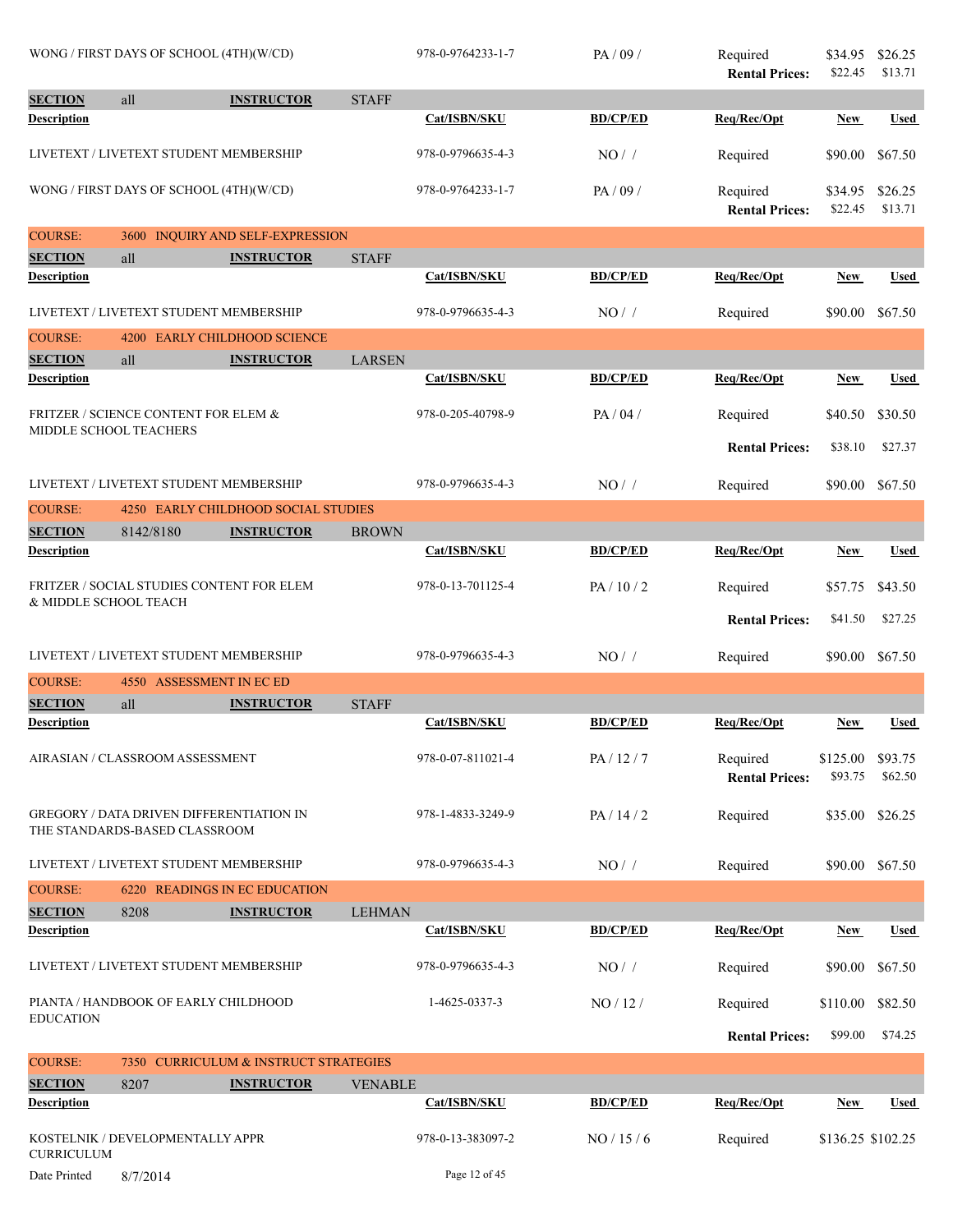|                                                                                                  | LIVETEXT / LIVETEXT STUDENT MEMBERSHIP |                                                            |                   | 978-0-9796635-4-3 | NO/             | Required              | \$90.00          | \$67.50         |
|--------------------------------------------------------------------------------------------------|----------------------------------------|------------------------------------------------------------|-------------------|-------------------|-----------------|-----------------------|------------------|-----------------|
| <b>DEPARTMENT</b>                                                                                |                                        |                                                            |                   |                   |                 |                       |                  |                 |
|                                                                                                  | <b>EDMG - MIDDLE GRADE EDUCATION</b>   |                                                            |                   |                   |                 |                       |                  |                 |
| <b>COURSE:</b><br><b>SECTION</b>                                                                 | 8165                                   | 3020 Middle Grades Learner/Philosophy<br><b>INSTRUCTOR</b> | <b>BRITSKY</b>    |                   |                 |                       |                  |                 |
| <b>Description</b>                                                                               |                                        |                                                            |                   | Cat/ISBN/SKU      | <b>BD/CP/ED</b> | Req/Rec/Opt           | <b>New</b>       | <b>Used</b>     |
|                                                                                                  |                                        | LIVETEXT / LIVETEXT STUDENT MEMBERSHIP                     |                   | 978-0-9796635-4-3 | NO/             | Required              | \$90.00          | \$67.50         |
|                                                                                                  | NO TEXT REQUIRED / NO TEXT REQUIRED    |                                                            |                   | 10000014          | NO/             | Required              | \$0.00           | \$0.00          |
| <b>COURSE:</b>                                                                                   |                                        | 3030 MIDDLE GRADES LANGUAGE ARTS                           |                   |                   |                 |                       |                  |                 |
| <b>SECTION</b>                                                                                   | 8168                                   | <b>INSTRUCTOR</b>                                          | <b>SHORT</b>      |                   |                 |                       |                  |                 |
| <b>Description</b>                                                                               |                                        |                                                            |                   | Cat/ISBN/SKU      | <b>BD/CP/ED</b> | Req/Rec/Opt           | <b>New</b>       | <b>Used</b>     |
|                                                                                                  | NEW WAYS TO TEACH AN OLD SUBJECT       | HOOKER-TOPPING / GETTING GRAMMER: 150                      |                   | 978-0-325-00943-8 | NO/06/          | Required              | \$24.50          | \$18.50         |
|                                                                                                  | LIVETEXT / LIVETEXT STUDENT MEMBERSHIP |                                                            |                   | 978-0-9796635-4-3 | NO/             | Required              | \$90.00          | \$67.50         |
| ROSEBORO / TEACHING MIDDLE SCHOOL<br>LANGUAGE ARTS: INCORPORATING<br>TWENTY-FIRST CENTURY LITERA |                                        |                                                            | 978-1-60709-631-3 | NO/10/            | Required        | \$40.00               | \$30.00          |                 |
| <b>COURSE:</b>                                                                                   |                                        | 4050 MIDDLE GRADES SOCIAL STUDIES                          |                   |                   |                 |                       |                  |                 |
| <b>SECTION</b>                                                                                   | 8174                                   | <b>INSTRUCTOR</b>                                          | Queen Brown       |                   |                 |                       |                  |                 |
| <b>Description</b>                                                                               |                                        |                                                            |                   | Cat/ISBN/SKU      | <b>BD/CP/ED</b> | Req/Rec/Opt           | <b>New</b>       | <b>Used</b>     |
| FRITZER / SOCIAL STUDIES CONTENT FOR ELEM<br>& MIDDLE SCHOOL TEACH                               |                                        |                                                            | 978-0-13-701125-4 | PA/10/2           | Required        | \$57.75               | \$43.50          |                 |
|                                                                                                  |                                        |                                                            |                   |                   |                 | <b>Rental Prices:</b> | \$41.50          | \$27.25         |
|                                                                                                  |                                        | LIVETEXT / LIVETEXT STUDENT MEMBERSHIP                     |                   | 978-0-9796635-4-3 | NO/             | Required              | \$90.00          | \$67.50         |
| <b>COURSE:</b>                                                                                   |                                        | 6220 READING IN MG LANG ARTS                               |                   |                   |                 |                       |                  |                 |
| <b>SECTION</b>                                                                                   | 15                                     | <b>INSTRUCTOR</b>                                          | <b>MCWHORTER</b>  | Cat/ISBN/SKU      |                 |                       |                  |                 |
| <b>Description</b>                                                                               |                                        |                                                            |                   |                   | <b>BD/CP/ED</b> | Req/Rec/Opt           | <b>New</b>       | Used            |
|                                                                                                  |                                        | LAPP / HANDBOOK OF RESEARCH ON TEACHING                    |                   | 978-0-415-87736-7 | PA/11/3         | Required              | \$132.00 \$99.00 |                 |
|                                                                                                  | THE ENGLISH LANGUAGE ARTS              |                                                            |                   |                   |                 | <b>Rental Prices:</b> | \$119.00         | \$89.25         |
|                                                                                                  |                                        | LIVETEXT / LIVETEXT STUDENT MEMBERSHIP                     |                   | 978-0-9796635-4-3 | NO/             | Required              |                  | \$90.00 \$67.50 |
| <b>DEPARTMENT</b>                                                                                |                                        |                                                            |                   |                   |                 |                       |                  |                 |
|                                                                                                  | <b>EDRG - READING EDUCATION</b>        |                                                            |                   |                   |                 |                       |                  |                 |
| <b>COURSE:</b><br><b>SECTION</b>                                                                 | all                                    | 3040 INTRODUCTION TO READING<br><b>INSTRUCTOR</b>          | <b>LEHMAN</b>     |                   |                 |                       |                  |                 |
| <b>Description</b>                                                                               |                                        |                                                            |                   | Cat/ISBN/SKU      | <b>BD/CP/ED</b> | Req/Rec/Opt           | New              | <b>Used</b>     |
|                                                                                                  | <b>CECIL / STRIKING A BALANCE</b>      |                                                            |                   | 978-1-934432-14-3 | PA/11/4         | Required              | \$56.00          | \$42.00         |
|                                                                                                  |                                        |                                                            |                   |                   |                 | <b>Rental Prices:</b> | \$50.50          | \$38.00         |
|                                                                                                  |                                        | LIVETEXT / LIVETEXT STUDENT MEMBERSHIP                     |                   | 978-0-9796635-4-3 | $NO/$ /         | Required              | \$90.00          | \$67.50         |
| <b>COURSE:</b>                                                                                   |                                        | 4100 ANAL-CORR READING DISABILITIES                        |                   |                   |                 |                       |                  |                 |
| <b>SECTION</b><br><b>Description</b>                                                             | all                                    | <b>INSTRUCTOR</b>                                          | <b>SHORT</b>      | Cat/ISBN/SKU      | <b>BD/CP/ED</b> | Req/Rec/Opt           | <b>New</b>       | <b>Used</b>     |
|                                                                                                  |                                        |                                                            |                   |                   |                 |                       |                  |                 |
|                                                                                                  | DEVRIES / LITERACY ASSESSMENT &        | INTERVENTION FOR CLASSROOM TEACHERS                        |                   | 978-1-934432-15-0 | PA/11/3         | Required              | \$68.00          | \$51.00         |
|                                                                                                  |                                        |                                                            |                   |                   |                 | <b>Rental Prices:</b> | \$52.40          | \$35.40         |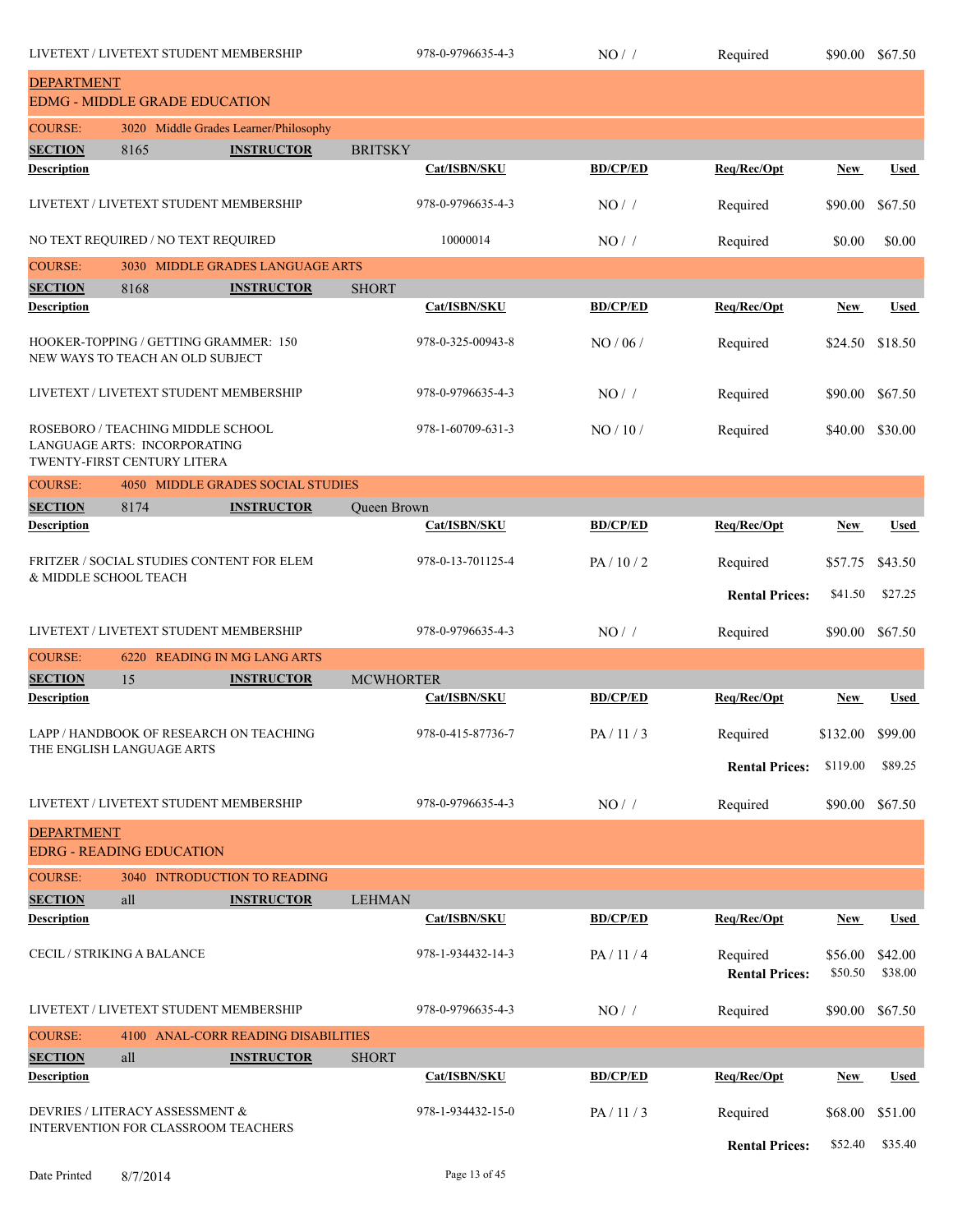| LIVETEXT / LIVETEXT STUDENT MEMBERSHIP                 |                                     |                                         | 978-0-9796635-4-3   | $NO/$ /         | Required                          | \$90.00                                | \$67.50            |
|--------------------------------------------------------|-------------------------------------|-----------------------------------------|---------------------|-----------------|-----------------------------------|----------------------------------------|--------------------|
| <b>DEPARTMENT</b>                                      | <b>EDSC - SECONDARY EDUCATION</b>   |                                         |                     |                 |                                   |                                        |                    |
| <b>COURSE:</b>                                         |                                     | 4100 HIST PEDAGOGY ASSESS-APPLICATIONS  |                     |                 |                                   |                                        |                    |
| <b>SECTION</b>                                         | 8123                                | <b>INSTRUCTOR</b>                       | <b>BROWN</b>        |                 |                                   |                                        |                    |
| <b>Description</b>                                     |                                     |                                         | Cat/ISBN/SKU        | <b>BD/CP/ED</b> | Req/Rec/Opt                       | <b>New</b>                             | <b>Used</b>        |
|                                                        | NO TEXT REQUIRED / NO TEXT REQUIRED |                                         | 10000014            | NO/             | Required                          | \$0.00                                 | \$0.00             |
| <b>DEPARTMENT</b>                                      | <b>EDSP - SPECIAL EDUCATION</b>     |                                         |                     |                 |                                   |                                        |                    |
| <b>COURSE:</b>                                         |                                     | 2990 PROF LEGAL-ETH OF SPECIAL ED       |                     |                 |                                   |                                        |                    |
| <b>SECTION</b>                                         | all                                 | <b>INSTRUCTOR</b>                       | <b>BERNSTEIN</b>    |                 |                                   |                                        |                    |
| <b>Description</b>                                     |                                     |                                         | <b>Cat/ISBN/SKU</b> | <b>BD/CP/ED</b> | Req/Rec/Opt                       | <b>New</b>                             | <b>Used</b>        |
|                                                        | NO TEXT REQUIRED / NO TEXT REQUIRED |                                         | 10000014            | NO/             | Required                          | \$0.00                                 | \$0.00             |
| <b>COURSE:</b><br>3000 THE EXCEPTIONAL STUDENT         |                                     |                                         |                     |                 |                                   |                                        |                    |
| <b>SECTION</b>                                         | 8151                                | <b>INSTRUCTOR</b>                       | <b>BERNSTEIN</b>    |                 |                                   |                                        |                    |
| <b>Description</b>                                     |                                     |                                         | Cat/ISBN/SKU        | <b>BD/CP/ED</b> | Req/Rec/Opt                       | <b>New</b>                             | <b>Used</b>        |
| FRIEND / SPECIAL EDUCATION (LOOSE-LEAF)                |                                     |                                         | 978-0-13-283674-6   | PA / 14 / 4     | Required<br><b>Rental Prices:</b> | \$116.50<br>\$104.50                   | \$87.50<br>\$75.50 |
| FRIEND / SPECIAL EDUCATION<br><b>LINKED</b> (10085783) |                                     |                                         | 978-0-13-340082-3   | HB/14/4         | Required                          | \$116.50                               | \$87.50            |
| LIVETEXT / LIVETEXT STUDENT MEMBERSHIP                 |                                     |                                         | 978-0-9796635-4-3   | $NO/$ /         | Required                          | \$90.00                                | \$67.50            |
| <b>SECTION</b>                                         | 8178abac<br><b>INSTRUCTOR</b>       |                                         | <b>HUNTER</b>       |                 |                                   |                                        |                    |
| <b>Description</b>                                     |                                     |                                         | Cat/ISBN/SKU        | <b>BD/CP/ED</b> | Req/Rec/Opt                       | <b>New</b>                             | Used               |
| FISHER / FINDING FISH                                  |                                     |                                         | 978-0-06-053986-3   | PA/02/          | Required<br><b>Rental Prices:</b> | \$8.00<br>\$7.39                       | \$6.00<br>\$5.39   |
|                                                        |                                     | LIVETEXT / LIVETEXT STUDENT MEMBERSHIP  | 978-0-9796635-4-3   | NO/             | Required                          | \$90.00                                | \$67.50            |
| ${\tt TURNBULL}$ / ${\tt EXCEPTIONAL}$ ${\tt LIVES}$   |                                     |                                         | 978-0-13-282177-3   | PA / 13 / 7     | Required<br><b>Rental Prices:</b> | \$167.25 \$125.50<br>\$150.75 \$113.00 |                    |
| <b>SECTION</b>                                         | 8205                                | <b>INSTRUCTOR</b>                       | <b>BARNETSON</b>    |                 |                                   |                                        |                    |
| <b>Description</b>                                     |                                     |                                         | Cat/ISBN/SKU        | <b>BD/CP/ED</b> | Req/Rec/Opt                       | New                                    | <b>Used</b>        |
|                                                        |                                     | FRIEND / SPECIAL EDUCATION (LOOSE-LEAF) | 978-0-13-283674-6   | PA/14/4         | Required<br><b>Rental Prices:</b> | \$116.50<br>\$104.50                   | \$87.50<br>\$75.50 |
| <b>LINKED</b> (10085783)                               | <b>FRIEND / SPECIAL EDUCATION</b>   |                                         | 978-0-13-340082-3   | HB/14/4         | Required                          | \$116.50                               | \$87.50            |
|                                                        |                                     | LIVETEXT / LIVETEXT STUDENT MEMBERSHIP  | 978-0-9796635-4-3   | NO/             | Required                          | \$90.00                                | \$67.50            |
| <b>COURSE:</b>                                         |                                     | 4060 LANGUAGE DEVELOPMENT               |                     |                 |                                   |                                        |                    |
| <b>SECTION</b>                                         | 8160                                | <b>INSTRUCTOR</b>                       | <b>BARNETSON</b>    |                 |                                   |                                        |                    |
| <b>Description</b>                                     |                                     |                                         | Cat/ISBN/SKU        | <b>BD/CP/ED</b> | Req/Rec/Opt                       | <b>New</b>                             | Used               |
|                                                        |                                     | LIVETEXT / LIVETEXT STUDENT MEMBERSHIP  | 978-0-9796635-4-3   | NO/             | Required                          | \$90.00                                | \$67.50            |
| <b>OWENS / LANGUAGE DEVELOPMENT</b>                    |                                     |                                         | 978-0-13-258252-0   | PA/12/8         | Required<br><b>Rental Prices:</b> | \$154.50 \$116.00<br>\$139.25 \$104.50 |                    |
| <b>COURSE:</b>                                         |                                     | 4510 ASSESSMENT IN SPECIAL EDUCATION    |                     |                 |                                   |                                        |                    |
|                                                        |                                     |                                         |                     |                 |                                   |                                        |                    |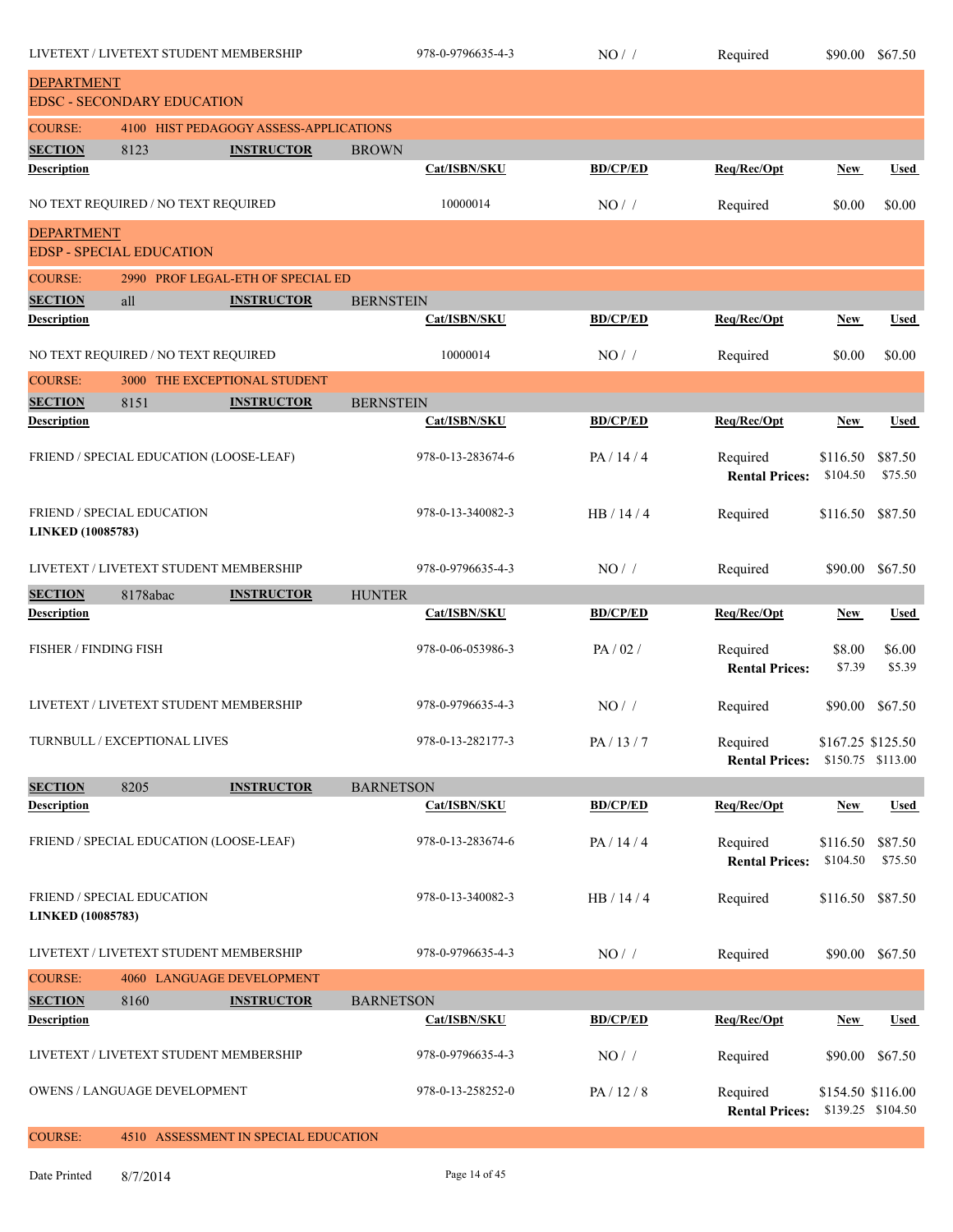| <b>SECTION</b>                         | 8130                                                                             | <b>INSTRUCTOR</b>                         | <b>BARNETSON</b>    |                       |                                   |                    |                    |
|----------------------------------------|----------------------------------------------------------------------------------|-------------------------------------------|---------------------|-----------------------|-----------------------------------|--------------------|--------------------|
| <b>Description</b>                     |                                                                                  |                                           | <b>Cat/ISBN/SKU</b> | <b>BD/CP/ED</b>       | Req/Rec/Opt                       | <b>New</b>         | <b>Used</b>        |
|                                        | LIVETEXT / LIVETEXT STUDENT MEMBERSHIP                                           |                                           | 978-0-9796635-4-3   | NO/                   | Required                          | \$90.00            | \$67.50            |
|                                        | <b>OVERTON / ASSESSING LEARNERS WITH SPECIAL</b>                                 |                                           | 978-0-13-136710-4   | PA/12/7               | Required                          | \$136.25 \$102.25  |                    |
| <b>NEEDS</b>                           |                                                                                  |                                           |                     |                       | <b>Rental Prices:</b>             | \$122.75           | \$92.25            |
| <b>COURSE:</b>                         | 4520                                                                             | <b>SPECIAL EDUCATION INTERNSHIP</b>       |                     |                       |                                   |                    |                    |
| <b>SECTION</b>                         | 8146                                                                             | <b>INSTRUCTOR</b>                         | <b>BARNETSON</b>    |                       |                                   |                    |                    |
| <b>Description</b>                     |                                                                                  |                                           | <b>Cat/ISBN/SKU</b> | <b>BD/CP/ED</b>       | Req/Rec/Opt                       | <b>New</b>         | <b>Used</b>        |
|                                        | NO TEXT REQUIRED / NO TEXT REQUIRED                                              |                                           | 10000014            | NO/                   | Required                          | \$0.00             | \$0.00             |
| <b>COURSE:</b>                         | <b>DISABILITIES</b>                                                              | 4610 EFFECTIVE INSTRUCTION FOR MILD       |                     |                       |                                   |                    |                    |
| <b>SECTION</b>                         | 8143                                                                             | <b>INSTRUCTOR</b>                         | <b>BARNETSON</b>    |                       |                                   |                    |                    |
| <b>Description</b>                     |                                                                                  |                                           | Cat/ISBN/SKU        | <b>BD/CP/ED</b>       | Req/Rec/Opt                       | New                | <b>Used</b>        |
|                                        | NO TEXT REQUIRED / NO TEXT REQUIRED                                              |                                           | 10000014            | NO/                   | Required                          | \$0.00             | \$0.00             |
| <b>COURSE:</b>                         | 4620                                                                             | <b>CLASSROOM-BEH MGT FOR DISABILITIES</b> |                     |                       |                                   |                    |                    |
| <b>SECTION</b>                         | 8204                                                                             | <b>INSTRUCTOR</b>                         | <b>BERNSTEIN</b>    |                       |                                   |                    |                    |
| <b>Description</b>                     |                                                                                  |                                           | Cat/ISBN/SKU        | <b>BD/CP/ED</b>       | Req/Rec/Opt                       | <b>New</b>         | <b>Used</b>        |
| <b>MANAGEMENT</b>                      | <b>JONES / COMPREHENSIVE CLASSROOM</b>                                           |                                           | 978-0-13-269708-8   | PA/13/10              | Required                          | \$81.75            | \$61.50            |
|                                        |                                                                                  |                                           |                     | <b>Rental Prices:</b> | \$73.75                           | \$55.50            |                    |
| LIVETEXT / LIVETEXT STUDENT MEMBERSHIP |                                                                                  | 978-0-9796635-4-3                         | $NO/$ /             | Required              | \$90.00                           | \$67.50            |                    |
| <b>DEPARTMENT</b>                      | <b>EDUC - GENERAL EDUCATION</b>                                                  |                                           |                     |                       |                                   |                    |                    |
| <b>COURSE:</b>                         | 2110 ISSUES IN EDUCATION                                                         |                                           |                     |                       |                                   |                    |                    |
| <b>SECTION</b>                         | all                                                                              | <b>INSTRUCTOR</b>                         | <b>HUNTER</b>       |                       |                                   |                    |                    |
| <b>Description</b>                     |                                                                                  |                                           | Cat/ISBN/SKU        | <b>BD/CP/ED</b>       | Req/Rec/Opt                       | New                | Used               |
|                                        | LIVETEXT / LIVETEXT STUDENT MEMBERSHIP                                           |                                           | 978-0-9796635-4-3   | NO/                   | Required                          | \$90.00            | \$67.50            |
|                                        | TOUGH / WHATEVER IT TAKES                                                        |                                           | 978-0-547-24796-0   | PA/08/                | Required<br><b>Rental Prices:</b> | \$15.00<br>\$13.75 | \$11.25<br>\$10.01 |
| <b>COURSE:</b>                         |                                                                                  | 2120 EXPLORING DIVERSITY IN EDUCATION     |                     |                       |                                   |                    |                    |
| <b>SECTION</b>                         | 8145                                                                             | <b>INSTRUCTOR</b>                         | <b>HUNTER</b>       |                       |                                   |                    |                    |
| <b>Description</b>                     |                                                                                  |                                           | Cat/ISBN/SKU        | <b>BD/CP/ED</b>       | Req/Rec/Opt                       | <b>New</b>         | <b>Used</b>        |
| <b>DUYARD / A STOLEN LIFE</b>          |                                                                                  |                                           | 1-4516-2919-2       | $NO/$ /               | Required<br><b>Rental Prices:</b> | \$15.00<br>\$14.00 | \$11.25<br>\$10.25 |
|                                        | HOSSEINI / THE KITE RUNNER                                                       |                                           | 1-57322-245-3       | $NO/$ /               | Required                          | \$14.00            | \$10.50            |
| HOSSEINI / KITE RUNNER                 |                                                                                  |                                           | 978-1-59448-000-3   | PA/03/                | Required                          | \$16.00            | \$12.00            |
| <b>LINKED (10007044)</b>               |                                                                                  |                                           |                     |                       | <b>Rental Prices:</b>             | \$14.50            | \$11.00            |
| <b>KENNY / BORN TO RISE</b>            |                                                                                  |                                           | 978-0-06-210620-9   | $NO/$ /               | Required                          | \$26.00            | \$19.50            |
|                                        | LIVETEXT / LIVETEXT STUDENT MEMBERSHIP                                           |                                           | 978-0-9796635-4-3   | NO/                   | Required                          | \$90.00            | \$67.50            |
|                                        | PRENDERGAST / UNLIKELY BROTHERS: OUR<br>STORY OF ADVENTURE, LOSS, AND REDEMPTION |                                           | 978-0-307-46485-9   | NO / 12 /             | Required                          | \$15.00            | \$11.25            |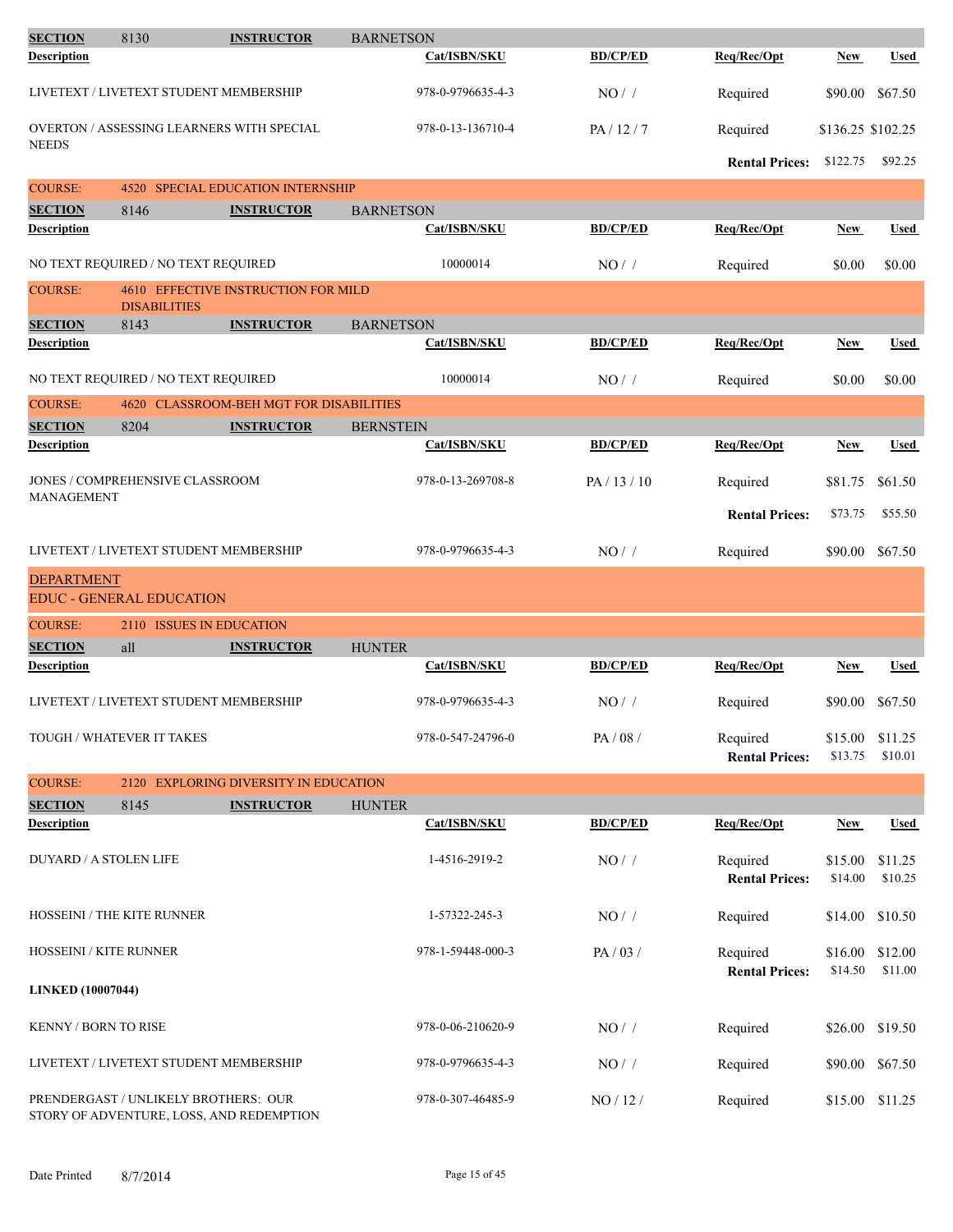|                                            | QUINONES-HINOJ / BECOMING DR. Q                        |                                        |                  | 978-0-520-27456-3 | PA/12/          | Required<br><b>Rental Prices:</b> | \$25.00<br>\$23.00 | \$18.75<br>\$16.71 |
|--------------------------------------------|--------------------------------------------------------|----------------------------------------|------------------|-------------------|-----------------|-----------------------------------|--------------------|--------------------|
| <b>COURSE:</b>                             | 2130                                                   | <b>EXPLORING LEARNING AND TEACHING</b> |                  |                   |                 |                                   |                    |                    |
| <b>SECTION</b>                             | all                                                    | <b>INSTRUCTOR</b>                      | <b>DICKENS</b>   |                   |                 |                                   |                    |                    |
| <b>Description</b>                         |                                                        |                                        |                  | Cat/ISBN/SKU      | <b>BD/CP/ED</b> | Req/Rec/Opt                       | New                | <b>Used</b>        |
|                                            | LIVETEXT / LIVETEXT STUDENT MEMBERSHIP                 |                                        |                  | 978-0-9796635-4-3 | NO/             | Required                          | \$90.00            | \$67.50            |
|                                            | WOOLFOLK / EDUCATIONAL PSYCHOLOGY                      |                                        |                  | 978-0-13-261316-3 | PA/13/12        | Required<br><b>Rental Prices:</b> | \$182.00 \$136.50  | \$164.00 \$123.00  |
| <b>COURSE:</b>                             |                                                        | 3200 AUDIO VISUALS TECHNOLOGY          |                  |                   |                 |                                   |                    |                    |
| <b>SECTION</b>                             | 8144/8170                                              | <b>INSTRUCTOR</b>                      | <b>STAFF</b>     |                   |                 |                                   |                    |                    |
| <b>Description</b>                         |                                                        |                                        |                  | Cat/ISBN/SKU      | <b>BD/CP/ED</b> | Req/Rec/Opt                       | New                | <b>Used</b>        |
|                                            | NO TEXT REQUIRED / NO TEXT REQUIRED                    |                                        |                  | 10000014          | NO/             | Required                          | \$0.00             | \$0.00             |
| <b>COURSE:</b>                             | 4400                                                   | PE MATERIALS AND METHODS               |                  |                   |                 |                                   |                    |                    |
| <b>SECTION</b>                             | 8279                                                   | <b>INSTRUCTOR</b>                      | <b>ABBOTT</b>    |                   |                 |                                   |                    |                    |
| <b>Description</b>                         |                                                        |                                        |                  | Cat/ISBN/SKU      | <b>BD/CP/ED</b> | Req/Rec/Opt                       | <b>New</b>         | <b>Used</b>        |
|                                            | DARST / DYNAMIC P.E. FOR SECONDARY SCHOOL              |                                        |                  | 978-0-321-93493-2 | HB/15/8         | Required                          | \$162.00 \$121.50  |                    |
| <b>STUDENTS</b>                            |                                                        |                                        |                  |                   |                 |                                   |                    |                    |
|                                            |                                                        |                                        |                  |                   |                 | <b>Rental Prices:</b>             | \$93.50            | \$53.00            |
|                                            | LIVETEXT / LIVETEXT STUDENT MEMBERSHIP                 |                                        |                  | 978-0-9796635-4-3 | NO/             | Required                          | \$90.00            | \$67.50            |
| <b>COURSE:</b>                             | 4620                                                   | <b>CLASSROOM MANAGEMENT</b>            |                  |                   |                 |                                   |                    |                    |
| <b>SECTION</b><br><b>Description</b>       | 8203                                                   | <b>INSTRUCTOR</b>                      | <b>BERNSTEIN</b> | Cat/ISBN/SKU      | <b>BD/CP/ED</b> | Req/Rec/Opt                       | <b>New</b>         | <b>Used</b>        |
|                                            |                                                        |                                        |                  |                   |                 |                                   |                    |                    |
| <b>MANAGEMENT</b>                          | JONES / COMPREHENSIVE CLASSROOM                        |                                        |                  | 978-0-13-269708-8 | PA / 13 / 10    | Required                          | \$81.75            | \$61.50            |
|                                            |                                                        |                                        |                  |                   |                 | <b>Rental Prices:</b>             | \$73.75            | \$55.50            |
|                                            | LIVETEXT / LIVETEXT STUDENT MEMBERSHIP                 |                                        |                  | 978-0-9796635-4-3 | NO/             | Required                          | \$90.00            | \$67.50            |
| <b>COURSE:</b>                             |                                                        | 7610 EDUCATIONAL POLICY & SCHOOL EVAL  |                  |                   |                 |                                   |                    |                    |
| <b>SECTION</b>                             | 8206                                                   | <b>INSTRUCTOR</b>                      | <b>STAFF</b>     |                   |                 |                                   |                    |                    |
| <b>Description</b>                         |                                                        |                                        |                  | Cat/ISBN/SKU      | <b>BD/CP/ED</b> | Req/Rec/Opt                       | <b>New</b>         | <b>Used</b>        |
| <b>EXPD &amp; UPDTD ED</b>                 | DAVID / CUTTING THROUGH THE HYPE REV,                  |                                        |                  | 978-1-934742-70-9 | PA/10/          | Required                          | \$25.00            | \$18.75            |
|                                            | LIVETEXT / LIVETEXT STUDENT MEMBERSHIP                 |                                        |                  | 978-0-9796635-4-3 | NO/             | Required                          | \$90.00            | \$67.50            |
| <b>RAVITCH / REIGN OF ERROR</b>            |                                                        |                                        |                  | 978-0-385-35088-4 | HB/13/          | Required<br><b>Rental Prices:</b> | \$28.00<br>\$24.40 | \$21.00<br>\$17.36 |
|                                            | ZHAO / CATCHING UP OR LEADING THE WAY                  |                                        |                  | 978-1-4166-0873-8 | PA/09/          | Required                          | \$27.00            | \$20.25            |
| <b>DEPARTMENT</b><br><b>ENGL - ENGLISH</b> |                                                        |                                        |                  |                   |                 |                                   |                    |                    |
| <b>COURSE:</b>                             |                                                        | 0099 LEARNING SUPPORT ENGLISH II       |                  |                   |                 |                                   |                    |                    |
| <b>SECTION</b>                             | 8111                                                   | <b>INSTRUCTOR</b>                      | <b>ROGERS</b>    |                   |                 |                                   |                    |                    |
| <b>Description</b>                         |                                                        |                                        |                  | Cat/ISBN/SKU      | <b>BD/CP/ED</b> | Req/Rec/Opt                       | New                | Used               |
|                                            | LANGAN / College Writing Skills w/ connect access card |                                        |                  | 978-0-07-811204-1 | NO/9            | Required                          | \$129.00           | \$96.75            |
| <b>COURSE:</b>                             | 1101 COMPOSITION I                                     |                                        |                  |                   |                 |                                   |                    |                    |
| <b>SECTION</b>                             | 8050/64/65                                             | <b>INSTRUCTOR</b>                      | <b>MARLEY</b>    |                   |                 |                                   |                    |                    |
| <b>Description</b>                         |                                                        |                                        |                  | Cat/ISBN/SKU      | <b>BD/CP/ED</b> | Req/Rec/Opt                       | <b>New</b>         | Used               |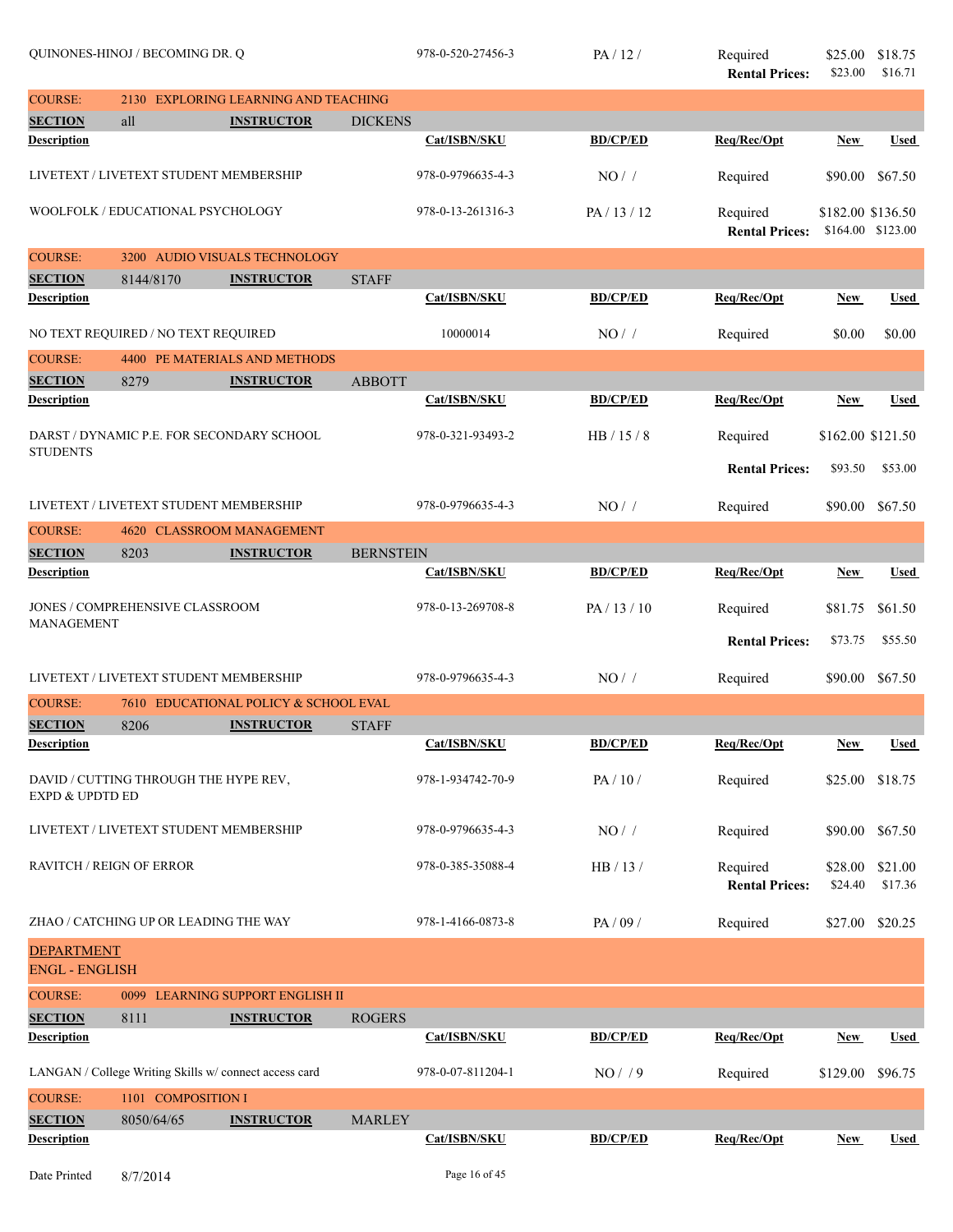| COLOMBO / REREADING AMERICA<br>MODERN LANGUAG / MLA HANDBOOK FOR |                                        |                                          | 978-1-4576-0671-7            | PA/13/9         | Required<br><b>Rental Prices:</b> | \$65.00<br>\$35.15 | \$48.75<br>\$18.90 |
|------------------------------------------------------------------|----------------------------------------|------------------------------------------|------------------------------|-----------------|-----------------------------------|--------------------|--------------------|
|                                                                  | <b>WRITERS OF RESEARCH PAPERS</b>      |                                          | 978-1-60329-024-1            | PA / 09 / 7     | Required                          | \$27.50            | \$20.75            |
|                                                                  |                                        |                                          |                              |                 | <b>Rental Prices:</b>             | \$17.90            | \$8.73             |
| <b>SECTION</b>                                                   | 8051/57/62                             | <b>INSTRUCTOR</b>                        | <b>ROSS</b>                  |                 |                                   |                    |                    |
| <b>Description</b>                                               |                                        |                                          | Cat/ISBN/SKU                 | <b>BD/CP/ED</b> | Req/Rec/Opt                       | New                | <b>Used</b>        |
|                                                                  | LUNSFORD / EVERYTHING'S AN ARGUMENT    |                                          | 978-1-4576-0606-9            | PA/13/6         | Required<br><b>Rental Prices:</b> | \$50.00<br>\$27.25 | \$37.50<br>\$14.75 |
| <b>SECTION</b>                                                   | 8052/8053                              | <b>INSTRUCTOR</b>                        | <b>KENYON</b>                |                 |                                   |                    |                    |
| <b>Description</b>                                               |                                        |                                          | Cat/ISBN/SKU                 | <b>BD/CP/ED</b> | Req/Rec/Opt                       | New                | Used               |
| W/RDGS                                                           | LUNSFORD / EVERYTHING'S AN ARGUMENT    |                                          | 978-1-4576-0604-5            | PA/13/6         | Required                          | \$78.75            | \$59.25            |
|                                                                  |                                        |                                          |                              |                 | <b>Rental Prices:</b>             | \$44.50            | \$25.00            |
| <b>SECTION</b><br><b>Description</b>                             | 8054/58/60                             | <b>INSTRUCTOR</b>                        | <b>DAVE</b><br>Cat/ISBN/SKU  | <b>BD/CP/ED</b> | Req/Rec/Opt                       | <b>New</b>         | <b>Used</b>        |
|                                                                  |                                        |                                          |                              |                 |                                   |                    |                    |
|                                                                  | ESCHHOLZ / SUBJECT & STRATEGY          |                                          | 978-1-4576-3691-2            | PA/14/13        | Required<br><b>Rental Prices:</b> | \$41.25<br>\$23.40 | \$31.00<br>\$13.15 |
|                                                                  | LLOSA / THE FEAST OF THE GOAT: A NOVEL |                                          | 0-312-42027-7                | $NO/$ /         | Required                          | \$0.00             | \$0.00             |
| <b>SECTION</b>                                                   | 8055                                   | <b>INSTRUCTOR</b>                        | <b>DIPAULA</b>               |                 |                                   |                    |                    |
| <b>Description</b>                                               |                                        |                                          | Cat/ISBN/SKU                 | <b>BD/CP/ED</b> | Req/Rec/Opt                       | New                | <b>Used</b>        |
| NO TEXT REQUIRED / NO TEXT REQUIRED                              |                                        | 10000014                                 | NO/                          | Required        | \$0.00                            | \$0.00             |                    |
| <b>SECTION</b>                                                   | 8056/8059                              | <b>INSTRUCTOR</b>                        | <b>KENNEDY</b>               |                 |                                   |                    |                    |
| <b>Description</b>                                               |                                        |                                          | Cat/ISBN/SKU                 | <b>BD/CP/ED</b> | Req/Rec/Opt                       | New                | <b>Used</b>        |
| W/RDGS                                                           | LUNSFORD / EVERYTHING'S AN ARGUMENT    |                                          | 978-1-4576-0604-5            | PA/13/6         | Required                          | \$78.75            | \$59.25            |
|                                                                  |                                        |                                          |                              |                 | <b>Rental Prices:</b>             | \$44.50            | \$25.00            |
| <b>SECTION</b><br><b>Description</b>                             | 8061                                   | <b>INSTRUCTOR</b>                        | <b>BRYAN</b><br>Cat/ISBN/SKU | <b>BD/CP/ED</b> | Req/Rec/Opt                       | <b>New</b>         | Used               |
|                                                                  |                                        |                                          |                              |                 |                                   |                    |                    |
| FOR ONLINE LEARNERS                                              |                                        | HACKER / WRITER'S REFERENCE W/STRATEGIES | 978-0-312-55199-5            | SP/11/7         | Required                          | \$75.00            | \$56.25            |
|                                                                  |                                        |                                          |                              |                 | <b>Rental Prices:</b>             | \$68.00            | \$49.25            |
|                                                                  |                                        | LUNSFORD / EVERYONE'S AN AUTHOR W/RDGS   | 978-0-393-91201-2            | PA/13/          | Required<br><b>Rental Prices:</b> | \$68.75<br>\$41.35 | \$51.75<br>\$24.35 |
| <b>SECTION</b>                                                   | 8063                                   | <b>INSTRUCTOR</b>                        | <b>ELLINGTON</b>             |                 |                                   |                    |                    |
| <b>Description</b>                                               |                                        |                                          | Cat/ISBN/SKU                 | <b>BD/CP/ED</b> | Req/Rec/Opt                       | New                | <b>Used</b>        |
|                                                                  |                                        | BAIN / WHAT THE BEST COLLEGE STUDENTS DO | 978-0-674-06664-9            | HB/12/          | Required<br><b>Rental Prices:</b> | \$25.00<br>\$18.75 | \$18.75<br>\$12.46 |
| <b>GREEN / LOOKING FOR ALASKA</b>                                |                                        |                                          | 978-0-14-240251-1            | PA/05/          | Required<br><b>Rental Prices:</b> | \$10.00<br>\$8.80  | \$7.50<br>\$6.29   |
|                                                                  | <b>LOSH / UNDERSTANDING RHETORIC</b>   |                                          | 978-0-312-64096-5            | PA/14/          | Required<br><b>Rental Prices:</b> | \$46.25<br>\$24.95 | \$34.75<br>\$13.45 |
| <b>SECTION</b>                                                   | 8066                                   | <b>INSTRUCTOR</b>                        | <b>DAHLGREN</b>              |                 |                                   |                    |                    |
| <b>Description</b>                                               |                                        |                                          | Cat/ISBN/SKU                 | <b>BD/CP/ED</b> | Req/Rec/Opt                       | New                | <b>Used</b>        |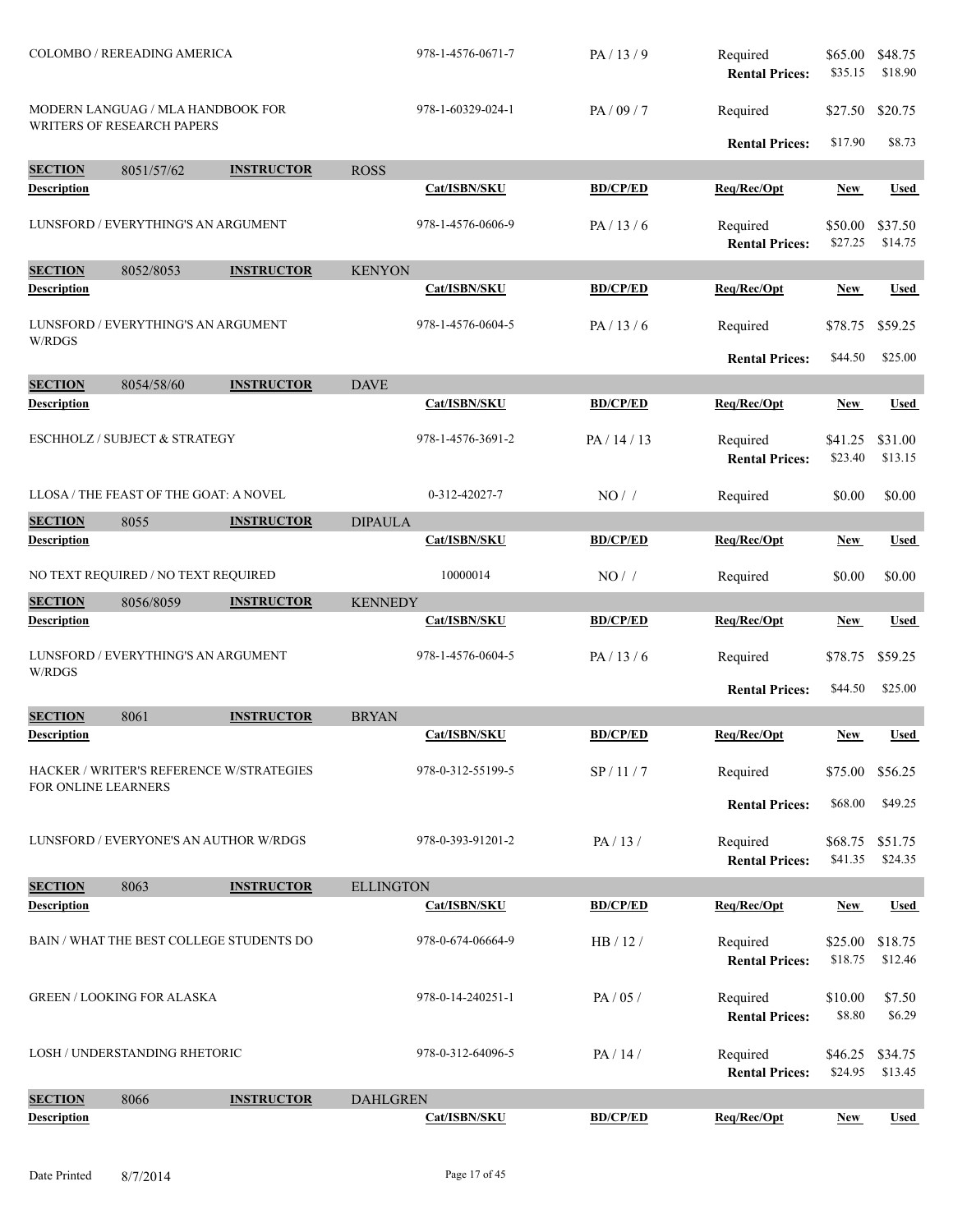|                                      |                                   | BAIN / WHAT THE BEST COLLEGE STUDENTS DO  |                   | 978-0-674-06664-9 | HB / 12 /                         | Required<br><b>Rental Prices:</b> | \$25.00<br>\$18.75 | \$18.75<br>\$12.46 |
|--------------------------------------|-----------------------------------|-------------------------------------------|-------------------|-------------------|-----------------------------------|-----------------------------------|--------------------|--------------------|
|                                      | WARDLE / WRITING ABOUT WRITING    |                                           |                   | 978-1-4576-3694-3 | PA/14/2                           | Required<br><b>Rental Prices:</b> | \$65.00<br>\$35.15 | \$48.75<br>\$18.90 |
| <b>COURSE:</b>                       | 1102 COMPOSITION II               |                                           |                   |                   |                                   |                                   |                    |                    |
| <b>SECTION</b>                       | 8067/8072                         | <b>INSTRUCTOR</b>                         | <b>ROGERS</b>     |                   |                                   |                                   |                    |                    |
| <b>Description</b>                   |                                   |                                           |                   | Cat/ISBN/SKU      | <b>BD/CP/ED</b>                   | Req/Rec/Opt                       | <b>New</b>         | <b>Used</b>        |
| PORTABLE ED                          | MAYS / NORTON INTRO TO LITERATURE |                                           |                   | 978-0-393-92339-1 | PA/14/11                          | Required                          | \$60.00            | \$45.00            |
|                                      |                                   |                                           |                   |                   |                                   | <b>Rental Prices:</b>             | \$31.60            | \$16.60            |
| <b>SECTION</b>                       | 8068                              | <b>INSTRUCTOR</b>                         | <b>BRYAN</b>      |                   |                                   |                                   |                    |                    |
| <b>Description</b>                   |                                   |                                           |                   | Cat/ISBN/SKU      | <b>BD/CP/ED</b>                   | Req/Rec/Opt                       | <b>New</b>         | <b>Used</b>        |
| FOR ONLINE LEARNERS                  |                                   | HACKER / WRITER'S REFERENCE W/STRATEGIES  |                   | 978-0-312-55199-5 | SP / 11 / 7                       | Required                          | \$75.00            | \$56.25            |
|                                      |                                   |                                           |                   |                   |                                   | <b>Rental Prices:</b>             | \$68.00            | \$49.25            |
|                                      | MAYS / NORTON INTRO TO LITERATURE |                                           |                   | 978-0-393-91338-5 | HB / 13 / 11                      | Required<br><b>Rental Prices:</b> | \$98.75<br>\$53.30 | \$74.25<br>\$28.80 |
| <b>SECTION</b>                       | 8069/8070                         | <b>INSTRUCTOR</b>                         | <b>MOIR</b>       |                   |                                   |                                   |                    |                    |
| <b>Description</b>                   |                                   |                                           |                   | Cat/ISBN/SKU      | <b>BD/CP/ED</b>                   | Req/Rec/Opt                       | New                | <b>Used</b>        |
| PORTABLE ED                          | MAYS / NORTON INTRO TO LITERATURE |                                           |                   | 978-0-393-92339-1 | PA/14/11                          | Required                          | \$60.00            | \$45.00            |
|                                      |                                   |                                           |                   |                   | <b>Rental Prices:</b>             | \$31.60                           | \$16.60            |                    |
| ROSENWASSER / WRITING ANALYTICALLY   |                                   |                                           | 978-1-285-43650-0 | PA/15/7           | Required<br><b>Rental Prices:</b> | \$93.00<br>\$50.40                | \$69.75<br>\$27.15 |                    |
|                                      |                                   |                                           |                   |                   |                                   |                                   |                    |                    |
| <b>SECTION</b>                       | 8071                              | <b>INSTRUCTOR</b>                         | <b>WALDROP</b>    |                   |                                   |                                   |                    |                    |
| <b>Description</b>                   |                                   |                                           |                   | Cat/ISBN/SKU      | <b>BD/CP/ED</b>                   | Req/Rec/Opt                       | <b>New</b>         | <b>Used</b>        |
| FOR ONLINE LEARNERS                  |                                   | HACKER / WRITER'S REFERENCE W/STRATEGIES  |                   | 978-0-312-55199-5 | SP/11/7                           | Required                          | \$75.00            | \$56.25            |
|                                      |                                   |                                           |                   |                   |                                   | <b>Rental Prices:</b>             | \$68.00            | \$49.25            |
| <b>AND WRITING</b>                   |                                   | ROBERTS / LITERATURE: AN INTRO TO READING |                   | 0-13-153435-1     | NO/ / 3                           | Required                          | \$72.50            | \$54.50            |
|                                      |                                   |                                           |                   |                   |                                   | <b>Rental Prices:</b>             | \$65.25            | \$49.25            |
| <b>SECTION</b>                       | 8075/8074                         | <b>INSTRUCTOR</b>                         | Kuipers           |                   |                                   |                                   |                    |                    |
| <b>Description</b>                   |                                   |                                           |                   | Cat/ISBN/SKU      | <b>BD/CP/ED</b>                   | Req/Rec/Opt                       | <b>New</b>         | <b>Used</b>        |
| KLEIN / OPHELIA                      |                                   |                                           |                   | 978-1-59990-228-9 | $NO/$ /                           | Required                          | \$9.00             | \$6.75             |
| PORTABLE ED                          | MAYS / NORTON INTRO TO LITERATURE |                                           |                   | 978-0-393-92339-1 | PA / 14 / 11                      | Required                          | \$60.00            | \$45.00            |
|                                      |                                   |                                           |                   |                   |                                   | <b>Rental Prices:</b>             | \$31.60            | \$16.60            |
| <b>COURSE:</b>                       | 2110 WORLD LITERATURE             |                                           |                   |                   |                                   |                                   |                    |                    |
| <b>SECTION</b>                       | 8076                              | <b>INSTRUCTOR</b>                         | <b>MOIR</b>       |                   |                                   |                                   |                    |                    |
| <b>Description</b>                   |                                   |                                           |                   | Cat/ISBN/SKU      | <b>BD/CP/ED</b>                   | Req/Rec/Opt                       | <b>New</b>         | <b>Used</b>        |
| SHORTER (SET-VOLS 1&2)               |                                   | PUCHNER / NORTON ANTH WORLD LITERATURE    |                   | 978-0-393-91962-2 | PA/13/3                           | Required                          | \$77.50            | \$58.25            |
|                                      |                                   |                                           |                   |                   |                                   | <b>Rental Prices:</b>             | \$42.00            | \$22.75            |
| <b>SECTION</b><br><b>Description</b> | 8077                              | <b>INSTRUCTOR</b>                         | <b>MARLEY</b>     | Cat/ISBN/SKU      | <b>BD/CP/ED</b>                   | Req/Rec/Opt                       | <b>New</b>         | <b>Used</b>        |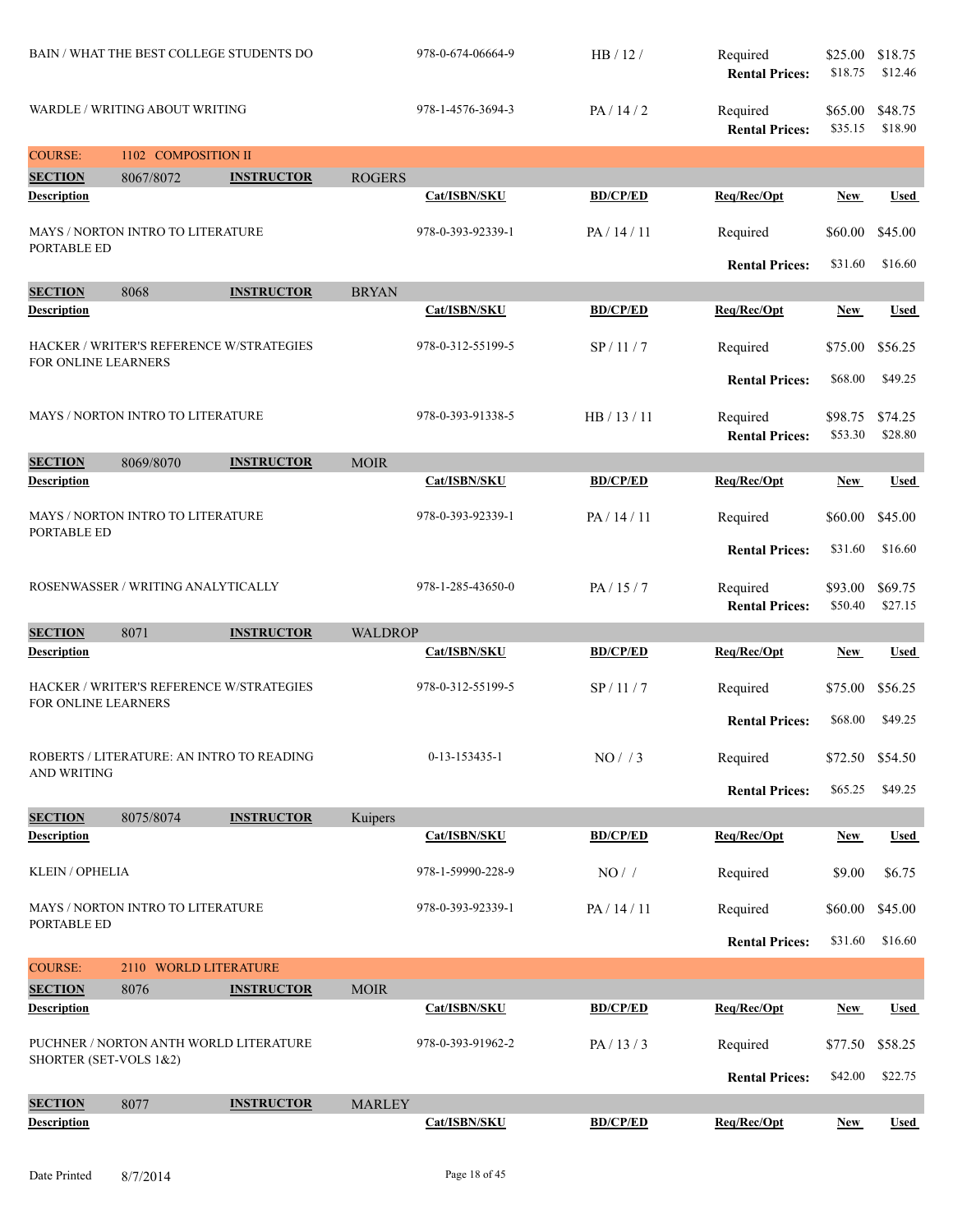|                                            | PUCHNER / NORTON ANTH WORLD LITERATURE<br>SHORTER (SET-VOLS 1&2) |                                   |                | 978-0-393-91962-2 | PA/13/3         | Required                          | \$77.50            | \$58.25            |
|--------------------------------------------|------------------------------------------------------------------|-----------------------------------|----------------|-------------------|-----------------|-----------------------------------|--------------------|--------------------|
|                                            |                                                                  |                                   |                |                   |                 | <b>Rental Prices:</b>             | \$42.00            | \$22.75            |
| <b>COURSE:</b>                             | 2120 BRITISH LITERATURE                                          |                                   |                |                   |                 |                                   |                    |                    |
| <b>SECTION</b><br><b>Description</b>       | 8078                                                             | <b>INSTRUCTOR</b>                 | <b>WALDROP</b> | Cat/ISBN/SKU      | <b>BD/CP/ED</b> | Req/Rec/Opt                       | <b>New</b>         | <b>Used</b>        |
|                                            |                                                                  |                                   |                |                   |                 |                                   |                    |                    |
| <b>AUTHORS</b>                             | <b>GREENBLATT / NORTON ANTH ENGL LIT MAJOR</b>                   |                                   |                | 978-0-393-91963-9 | PA/13/9         | Required                          | \$76.25            | \$57.25            |
|                                            |                                                                  |                                   |                |                   |                 | <b>Rental Prices:</b>             | \$40.75            | \$21.75            |
| <b>SECTION</b>                             | 8079                                                             | <b>INSTRUCTOR</b>                 | <b>BRYAN</b>   |                   |                 |                                   |                    |                    |
| <b>Description</b>                         |                                                                  |                                   |                | Cat/ISBN/SKU      | <b>BD/CP/ED</b> | Req/Rec/Opt                       | <b>New</b>         | Used               |
|                                            | <b>GREENBLATT / NORTON ANTH ENGL LIT MAJOR</b>                   |                                   |                | 978-0-393-91966-0 | PA/13/9         | Required                          | \$76.25            | \$57.25            |
| AUTHORS (SET-VOL 1 & 2)                    |                                                                  |                                   |                |                   |                 |                                   | \$43.35            | \$24.35            |
| <b>COURSE:</b><br>2130 AMERICAN LITERATURE |                                                                  |                                   |                |                   |                 | <b>Rental Prices:</b>             |                    |                    |
| <b>SECTION</b>                             | 8080/8082                                                        | <b>INSTRUCTOR</b>                 | Kuipers        |                   |                 |                                   |                    |                    |
| <b>Description</b>                         |                                                                  |                                   |                | Cat/ISBN/SKU      | <b>BD/CP/ED</b> | Req/Rec/Opt                       | New                | <b>Used</b>        |
|                                            |                                                                  |                                   |                |                   |                 |                                   |                    |                    |
| <b>SHORTER ED</b>                          | BAYM / NORTON ANTHOLOGY OF AMERICAN LIT                          |                                   |                | 978-0-393-91885-4 | PA/13/8         | Required                          | \$76.25            | \$57.25            |
|                                            |                                                                  |                                   |                |                   |                 | <b>Rental Prices:</b>             | \$40.75            | \$21.75            |
| <b>SECTION</b>                             | 8081<br><b>INSTRUCTOR</b>                                        |                                   |                |                   |                 |                                   |                    |                    |
| <b>Description</b>                         |                                                                  |                                   |                | Cat/ISBN/SKU      | <b>BD/CP/ED</b> | Req/Rec/Opt                       | <b>New</b>         | Used               |
|                                            | BAYM / NORTON ANTHOLOGY OF AMERICAN LIT                          |                                   |                | 978-0-393-91885-4 | PA/13/8         | Required                          | \$76.25            | \$57.25            |
| <b>SHORTER ED</b>                          |                                                                  |                                   |                |                   |                 | <b>Rental Prices:</b>             | \$40.75            | \$21.75            |
| <b>COURSE:</b>                             | 2140                                                             | <b>BACKGROUNDS FOR LITERATURE</b> |                |                   |                 |                                   |                    |                    |
| <b>SECTION</b>                             | 8083                                                             | <b>INSTRUCTOR</b>                 | <b>WALDROP</b> |                   |                 |                                   |                    |                    |
| <b>Description</b>                         |                                                                  |                                   |                | Cat/ISBN/SKU      | <b>BD/CP/ED</b> | Req/Rec/Opt                       | New                | Used               |
|                                            | MATTHEWS / EXPERIENCE HUMANITIES VOL I                           |                                   |                | 978-0-07-749472-8 | PA/14/          | Required                          | \$68.25            | \$51.25            |
| <b>READINGS</b>                            |                                                                  |                                   |                |                   |                 |                                   |                    |                    |
|                                            |                                                                  |                                   |                |                   |                 | <b>Rental Prices:</b>             | \$49.50            | \$32.50            |
|                                            | RIVERS / CLASSICAL & CHRISTIAN IDEAS IN ENG                      |                                   |                | 978-0-415-10647-4 | PA/95/2         | Required                          | \$46.00            | \$34.50            |
| <b>RENAISSANCE POETRY</b>                  |                                                                  |                                   |                |                   |                 | <b>Rental Prices:</b>             | \$43.60            | \$32.06            |
| <b>COURSE:</b>                             | <b>2200</b>                                                      | INTRO TO PROFESSIONAL WRITING     |                |                   |                 |                                   |                    |                    |
| <b>SECTION</b>                             | 8084                                                             | <b>INSTRUCTOR</b>                 | <b>DIPAULA</b> |                   |                 |                                   |                    |                    |
| <b>Description</b>                         |                                                                  |                                   |                | Cat/ISBN/SKU      | <b>BD/CP/ED</b> | Req/Rec/Opt                       | <b>New</b>         | <b>Used</b>        |
| <b>TECHNICAL WRITING</b>                   | HARTY / STRATEGIES FOR BUSINESS &                                |                                   |                | 978-0-205-74191-5 | PA/11/7         | Required                          | \$78.50            | \$59.00            |
|                                            |                                                                  |                                   |                |                   |                 | <b>Rental Prices:</b>             | \$66.50            | \$47.00            |
| KING / ON WRITING 10TH ANNIV ED            |                                                                  |                                   |                | 978-1-4391-9363-1 | HB / 10 / 10    | Required<br><b>Rental Prices:</b> | \$27.00<br>\$24.60 | \$20.25<br>\$15.60 |
|                                            | KOLLN / RHETORICAL GRAMMAR                                       |                                   |                | 978-0-321-84672-3 | PA/13/7         | Required<br><b>Rental Prices:</b> | \$65.25<br>\$37.85 | \$49.00<br>\$21.60 |
|                                            | STRUNK / ELEMENTS OF STYLE (W/INDEX)                             |                                   |                | 978-0-205-31342-6 | HB $/$ 00 $/$ 4 | Required<br><b>Rental Prices:</b> | \$16.00<br>\$13.50 | \$12.00<br>\$8.17  |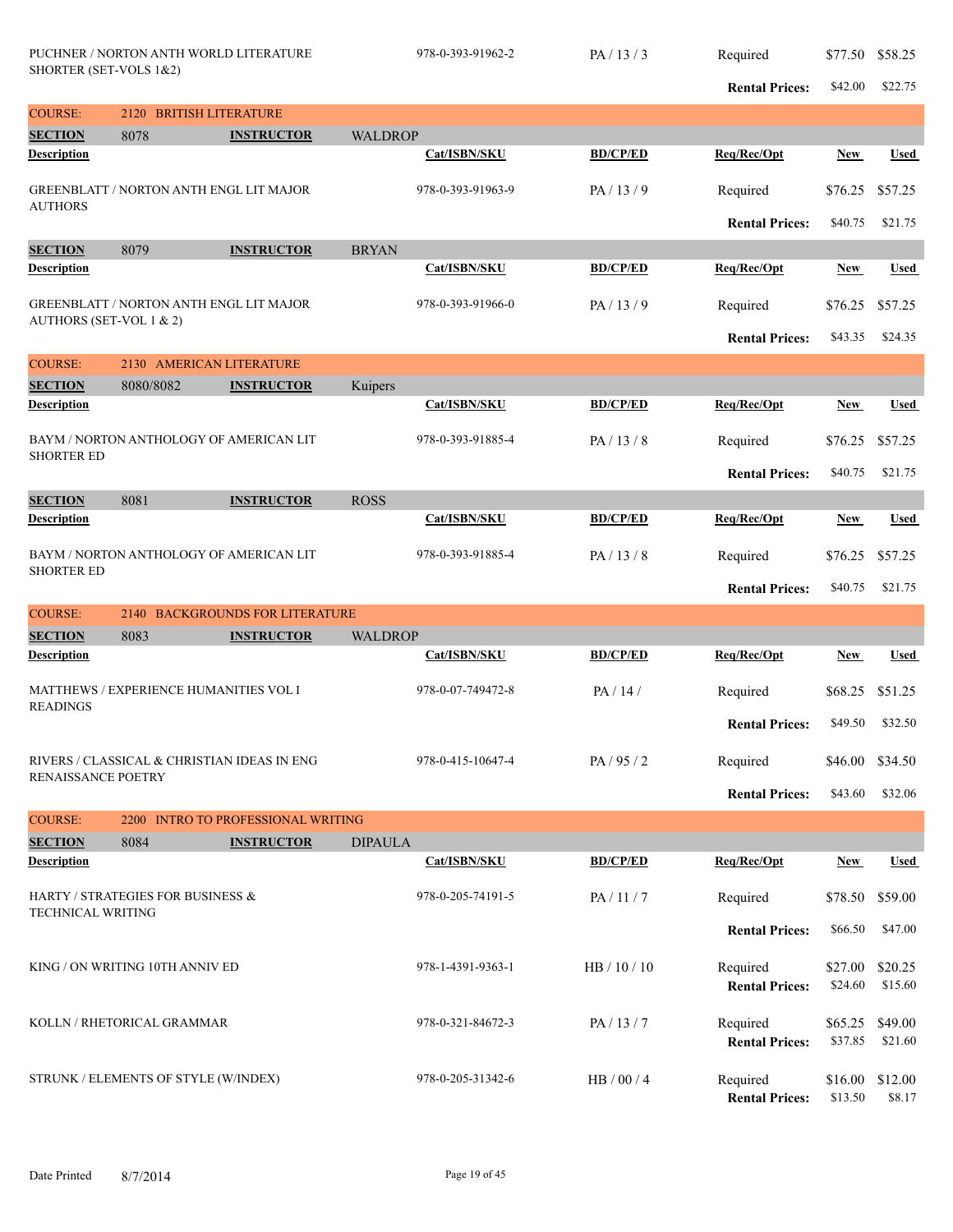| <b>COURSE:</b>                         |                                            | 3211 INTRO STUDY ENGLISH LANGUAGE |                   |                       |                                   |                    |                           |
|----------------------------------------|--------------------------------------------|-----------------------------------|-------------------|-----------------------|-----------------------------------|--------------------|---------------------------|
| <b>SECTION</b>                         | 8086                                       | <b>INSTRUCTOR</b>                 | <b>ELLINGTON</b>  |                       |                                   |                    |                           |
| <b>Description</b>                     |                                            |                                   | Cat/ISBN/SKU      | <b>BD/CP/ED</b>       | Req/Rec/Opt                       | <b>New</b>         | <b>Used</b>               |
|                                        | TRUSS / EATS, SHOOTS & LEAVES              |                                   | 978-1-59240-087-4 | HB/04/                | Required<br><b>Rental Prices:</b> | \$20.00<br>\$14.76 | \$15.00<br>\$12.13        |
|                                        | YULE / STUDY OF LANGUAGE                   |                                   | 978-1-107-65817-2 | PA/14/5               | Required<br><b>Rental Prices:</b> | \$30.00<br>\$15.80 | \$22.50<br>\$8.29         |
| <b>COURSE:</b>                         | 3470 POSTCOLONIAL WORLD LIT                |                                   |                   |                       |                                   |                    |                           |
| <b>SECTION</b>                         | 8085                                       | <b>INSTRUCTOR</b>                 | <b>MOIR</b>       |                       |                                   |                    |                           |
| <b>Description</b>                     |                                            |                                   | Cat/ISBN/SKU      | <b>BD/CP/ED</b>       | Req/Rec/Opt                       | <b>New</b>         | <b>Used</b>               |
|                                        | ACHEBE / THINGS FALL APART                 |                                   | 978-0-385-47454-2 | PA/94/                | Required<br><b>Rental Prices:</b> | \$11.95<br>\$10.15 | \$9.00<br>\$7.16          |
| <b>COETZEE / FOE</b>                   |                                            |                                   | 978-0-14-011032-6 | HB / 88 /             | Required<br><b>Rental Prices:</b> | \$10.00<br>\$8.80  | \$7.50<br>\$6.30          |
|                                        | <b>CONRAD / HEART OF DARKNESS</b>          |                                   | 978-0-486-26464-6 | PA/90/                | Required<br><b>Rental Prices:</b> | \$2.50<br>\$2.20   | \$2.00<br>\$1.57          |
| DEFOE / ROBINSON CRUSOE (ED: SHINAGEL) |                                            |                                   | 978-0-393-96452-3 | PA/94/2               | Required<br><b>Rental Prices:</b> | \$16.25<br>\$12.65 | \$12.25<br>\$8.65         |
| <b>GORDIMER / CONSERVATIONIST</b>      |                                            |                                   | 978-0-14-004716-5 | PA/                   | Required                          | \$16.00            | \$12.00                   |
| KINCAID / SMALL PLACE                  |                                            |                                   | 978-0-374-52707-5 | PA/00/                | Required<br><b>Rental Prices:</b> | \$13.00<br>\$10.60 | \$9.75<br>\$7.35          |
| <b>STORIES</b>                         | KIPLING / MAN WHO WOULD BE KING & OTHER    |                                   | 978-0-19-953647-4 | PA/08/                | Required                          | \$11.00            | \$8.25                    |
| NGUGI / WEEP NOT, CHILD                |                                            |                                   | 978-0-14-310669-2 | PA/12/                | Required<br><b>Rental Prices:</b> | \$15.00<br>\$12.60 | \$11.25<br>\$8.85         |
| <b>ORWELL / BURMESE DAYS</b>           |                                            |                                   | 978-0-15-614850-4 | PA/50/                | Required<br><b>Rental Prices:</b> | \$12.80            | \$14.00 \$10.50<br>\$9.30 |
| ED                                     | RUSHDIE / MIDNIGHT'S CHILDREN 25TH ANNIV   |                                   | 978-0-8129-7653-3 | PA/06/                | Required                          |                    | \$16.00 \$12.00           |
|                                        |                                            |                                   |                   |                       | <b>Rental Prices:</b>             | \$14.80            | \$10.80                   |
| <b>GIKANDI</b> )                       | SOYINKA / DEATH & THE KING'S HORSEMAN (ED: |                                   | 978-0-393-97761-5 | PA/02/                | Required                          | \$18.75            | \$14.25                   |
|                                        |                                            |                                   |                   |                       | <b>Rental Prices:</b>             | \$15.15            | \$10.65                   |
| WALCOTT / OMEROS                       |                                            |                                   | 978-0-374-52350-3 | PA/90/                | Required<br><b>Rental Prices:</b> | \$18.00<br>\$15.60 | \$13.50<br>\$11.10        |
| <b>INTRO</b>                           | YOUNG / POSTCOLONIALISM: A VERY SHORT      |                                   | 978-0-19-280182-1 | PA/03/                | Required                          | \$12.00            | \$9.00                    |
|                                        |                                            |                                   |                   | <b>Rental Prices:</b> | \$9.60                            | \$6.56             |                           |
| <b>COURSE:</b>                         | 4035 RHETORIC                              |                                   |                   |                       |                                   |                    |                           |
| <b>SECTION</b>                         | 8088                                       | <b>INSTRUCTOR</b>                 | <b>DAHLGREN</b>   |                       |                                   |                    |                           |
| <b>Description</b>                     |                                            |                                   | Cat/ISBN/SKU      | <b>BD/CP/ED</b>       | Req/Rec/Opt                       | <b>New</b>         | <b>Used</b>               |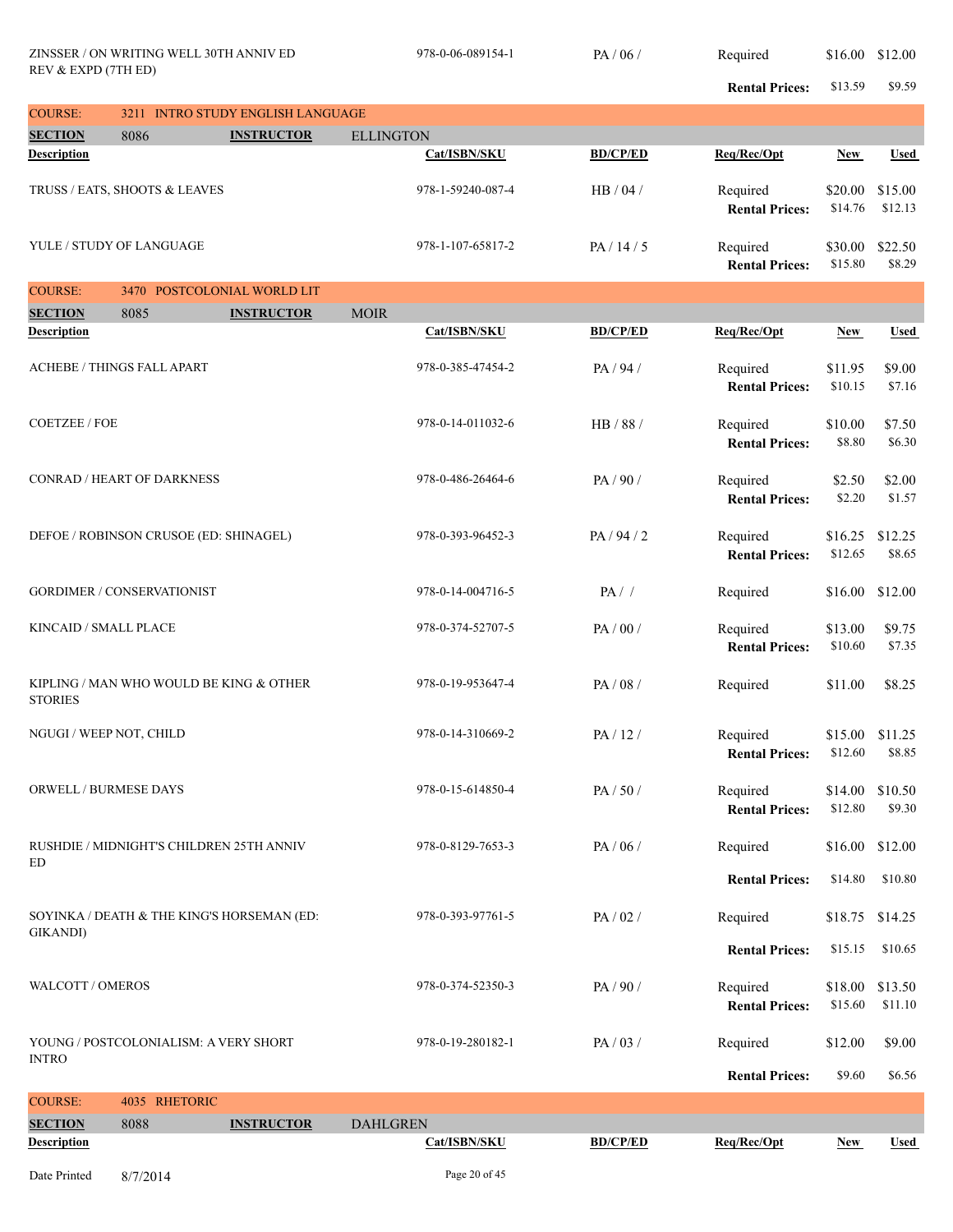|                            | <b>BIZZELL / RHETORICAL TRADITION</b>              |                                          |                 | 978-0-312-14839-3 | HB/01/2         | Required<br><b>Rental Prices:</b> | \$93.75<br>\$51.15 | \$70.50<br>\$27.90 |
|----------------------------|----------------------------------------------------|------------------------------------------|-----------------|-------------------|-----------------|-----------------------------------|--------------------|--------------------|
| <b>INTRO</b>               | GATES / CLASSIC SLAVE NARRATIVES W/UPDTD           |                                          |                 | 978-0-451-53213-8 | PA/12/          | Required                          | \$8.00             | \$6.00             |
|                            |                                                    |                                          |                 |                   |                 | <b>Rental Prices:</b>             | \$6.80             | \$4.76             |
|                            | KRAMNICK / AMERICAN POLITICAL THOUGHT              |                                          |                 | 978-0-393-92886-0 | PA/09/          | Optional<br><b>Rental Prices:</b> | \$69.75<br>\$44.75 | \$52.50<br>\$27.50 |
| TOURGEE / FOOL'S ERRAND    |                                                    |                                          |                 | 978-0-88133-633-7 | PA/91/          | Required<br><b>Rental Prices:</b> | \$22.00<br>\$20.80 | \$16.50<br>\$15.26 |
| <b>COURSE:</b>             |                                                    | 4040 ISSUES IN PROFESSIONAL WRITING      |                 |                   |                 |                                   |                    |                    |
| <b>SECTION</b>             | 8087                                               | <b>INSTRUCTOR</b>                        | <b>DAVE</b>     |                   |                 |                                   |                    |                    |
| <b>Description</b>         |                                                    |                                          |                 | Cat/ISBN/SKU      | <b>BD/CP/ED</b> | Req/Rec/Opt                       | <b>New</b>         | <b>Used</b>        |
|                            | DAVE / Issues in Professional Writing (COURSE PKT) |                                          |                 | 10092231          | NO/             | Required                          | \$52.50            | \$39.50            |
|                            | MURPHY / DISASTER ROBOTICS                         |                                          |                 | 0-262-02735-6     | NO/14/          | Required                          | \$0.00             | \$0.00             |
| <b>COMMUNICATION</b>       | <b>SELLNOW / THEORIZING CRISIS</b>                 |                                          |                 | 978-0-470-65930-4 | PA/13/          | Required                          | \$42.00            | \$31.50            |
|                            |                                                    |                                          |                 |                   |                 | <b>Rental Prices:</b>             | \$38.00            | \$27.46            |
| <b>COURSE:</b>             |                                                    | 4115 MEDIEVAL ENGLISH LITERATURE         |                 |                   |                 |                                   |                    |                    |
| <b>SECTION</b>             | 8090                                               | <b>INSTRUCTOR</b>                        | <b>DAVIS</b>    |                   |                 |                                   |                    |                    |
| <b>Description</b>         |                                                    |                                          |                 | Cat/ISBN/SKU      | <b>BD/CP/ED</b> | Req/Rec/Opt                       | <b>New</b>         | <b>Used</b>        |
|                            |                                                    | LANGLAND / PIERS PLOWMAN (ED: ROBERTSON) |                 | 978-0-393-97559-8 | PA/06/          | Required<br><b>Rental Prices:</b> | \$21.25<br>\$17.65 | \$16.00<br>\$12.40 |
|                            | TROILUS AND CRISEYDE / CHAUCER                     |                                          |                 | 978-0-393-92755-9 | $NO/$ /         | Required<br><b>Rental Prices:</b> | \$21.25<br>\$15.00 | \$16.00<br>\$9.75  |
| <b>COURSE:</b>             |                                                    | 4210 AMERICAN ROMANTICISMS               |                 |                   |                 |                                   |                    |                    |
| <b>SECTION</b>             | 8089                                               | <b>INSTRUCTOR</b>                        | <b>BRYAN</b>    |                   |                 |                                   |                    |                    |
| <b>Description</b>         |                                                    |                                          |                 | Cat/ISBN/SKU      | <b>BD/CP/ED</b> | Req/Rec/Opt                       | <b>New</b>         | <b>Used</b>        |
| VOL B                      |                                                    | BAYM / NORTON ANTHOLOGY OF AMERICAN LIT  |                 | 978-0-393-93477-9 | PA / 12 / 8     | Required                          | \$46.25            | \$34.75            |
|                            |                                                    |                                          |                 |                   |                 | <b>Rental Prices:</b>             | \$41.45            | \$29.95            |
| (ED: LEVINE)               | HAWTHORNE / HOUSE OF THE SEVEN GABLES              |                                          |                 | 978-0-393-92476-3 | PA/06/          | Required                          | \$16.25            | \$12.25            |
|                            |                                                    |                                          |                 |                   |                 | <b>Rental Prices:</b>             | \$11.25            | \$7.25             |
|                            | HAWTHORNE / MARBLE FAUN                            |                                          |                 | 978-0-14-039077-3 | PA/90/          | Required                          | \$15.00            | \$11.25            |
| <b>SEDGWICK / CLARENCE</b> |                                                    |                                          |                 | 978-1-55111-861-1 | PA/12/          | Required<br><b>Rental Prices:</b> | \$25.00<br>\$23.00 | \$18.75<br>\$16.71 |
| <b>COURSE:</b>             |                                                    | 4965 SENIOR CAPSTONE SEMINAR             |                 |                   |                 |                                   |                    |                    |
| <b>SECTION</b>             | 8091                                               | <b>INSTRUCTOR</b>                        | <b>DAHLGREN</b> |                   |                 |                                   |                    |                    |
| <b>Description</b>         |                                                    |                                          |                 | Cat/ISBN/SKU      | <b>BD/CP/ED</b> | Req/Rec/Opt                       | <b>New</b>         | <b>Used</b>        |
|                            | LOSH / THE WAR ON LEARNING                         |                                          |                 | 978-0-262-02738-0 | $NO/$ /         | Required                          | \$0.00             | \$0.00             |
|                            | TOMASULA / TOC CD (CD ONLY)                        |                                          |                 | 978-1-57366-152-2 | HB / 09 /       | Required                          | \$17.00            | \$12.75            |
|                            | <b>WARE / BUILDING STORIES</b>                     |                                          |                 | 978-0-375-42433-5 | NO / 12 /       | Required                          | \$50.00            | \$37.50            |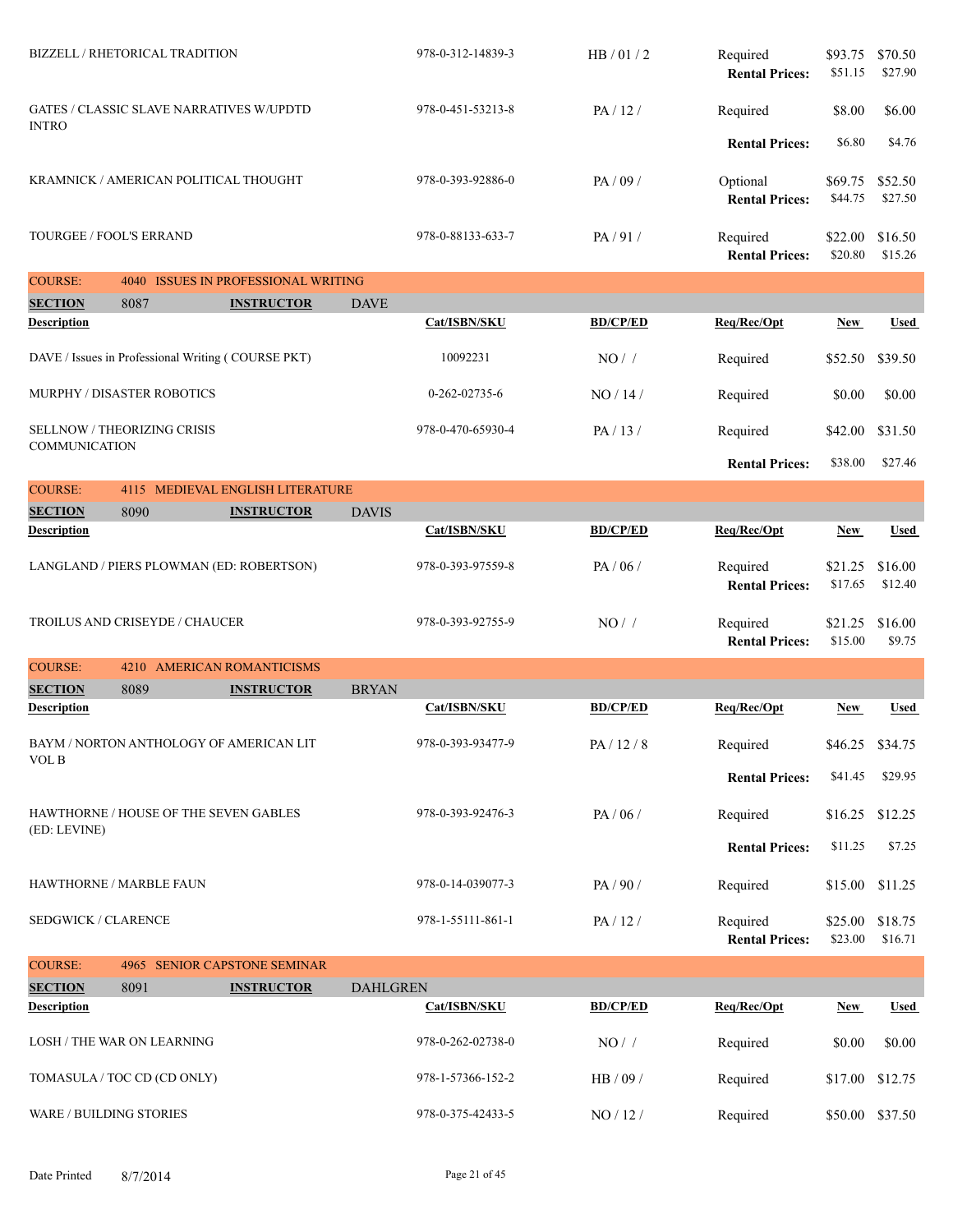|                                            | Science Can Tell Us about Popular Cultu                              | ZUNSHINE / Getting Inside Your Head: What Cognitive                            | 1-4214-0616-0     | NO/             | Required                          | \$0.00                        | \$0.00           |
|--------------------------------------------|----------------------------------------------------------------------|--------------------------------------------------------------------------------|-------------------|-----------------|-----------------------------------|-------------------------------|------------------|
| <b>COURSE:</b>                             | <b>AMERICAN ENGLISH</b>                                              | 6270 SEMINAR IN THE SOCIAL HISTORY OF                                          |                   |                 |                                   |                               |                  |
| <b>SECTION</b>                             | 8096                                                                 | <b>INSTRUCTOR</b>                                                              | <b>ELLINGTON</b>  |                 |                                   |                               |                  |
| <b>Description</b>                         |                                                                      |                                                                                | Cat/ISBN/SKU      | <b>BD/CP/ED</b> | Req/Rec/Opt                       | New                           | Used             |
|                                            | <b>BAILEY / SPEAKING AMERICAN</b>                                    |                                                                                | 978-0-19-517934-7 | NO/11/          | Required                          | \$28.00                       | \$21.00          |
| <b>INTRODUCTION</b>                        | KOVECSES / AMERICAN ENGLISH: AN                                      |                                                                                | 1-55111-229-9     | NO/00/          | Required                          | \$38.00                       | \$28.50          |
| <b>DEPARTMENT</b>                          | <b>ENVS - ENVIRONMENTAL SCIENCE</b>                                  |                                                                                |                   |                 |                                   |                               |                  |
| <b>COURSE:</b>                             |                                                                      | 1100 INTRO TO ENV SCIENCE                                                      |                   |                 |                                   |                               |                  |
| <b>SECTION</b>                             | 8166                                                                 | <b>INSTRUCTOR</b>                                                              | <b>IORDANOV</b>   |                 |                                   |                               |                  |
| <b>Description</b>                         |                                                                      |                                                                                | Cat/ISBN/SKU      | <b>BD/CP/ED</b> | Req/Rec/Opt                       | <b>New</b>                    | <b>Used</b>      |
|                                            |                                                                      |                                                                                |                   |                 |                                   |                               |                  |
| WITHGOTT / ESSENTIAL ENVIRONMENT           |                                                                      |                                                                                | 978-0-321-75290-1 | PA/12/4         | Required<br><b>Rental Prices:</b> | \$135.00 \$101.25<br>\$121.50 | \$91.25          |
| <b>DEPARTMENT</b><br><b>ESL-ESL</b>        |                                                                      |                                                                                |                   |                 |                                   |                               |                  |
| <b>COURSE:</b>                             |                                                                      | 0200 INTERMEDIATE WRITING                                                      |                   |                 |                                   |                               |                  |
| <b>SECTION</b>                             | 8359                                                                 | <b>INSTRUCTOR</b>                                                              | <b>HUNTER</b>     |                 |                                   |                               |                  |
| <b>Description</b>                         |                                                                      |                                                                                | Cat/ISBN/SKU      | <b>BD/CP/ED</b> | Req/Rec/Opt                       | <b>New</b>                    | <b>Used</b>      |
|                                            | BOARDMAN / WRITING TO COMMUNICATE 1                                  |                                                                                | 978-0-13-614191-4 | NO/1            | Required                          | \$42.25                       | \$31.75          |
| <b>BOARDMAN / WRITING TO COMMUNICATE 2</b> |                                                                      | 978-0-13-235116-4                                                              | PA / 08 / 3       | Required        | \$45.50                           | \$34.25                       |                  |
| <b>COURSE:</b>                             |                                                                      | 0211 INTERMEDIATE PRONUNCIATION                                                |                   |                 |                                   |                               |                  |
| <b>SECTION</b>                             | 8364                                                                 | <b>INSTRUCTOR</b>                                                              | ${\rm FOX}$       |                 |                                   |                               |                  |
| <b>Description</b>                         |                                                                      |                                                                                | Cat/ISBN/SKU      | <b>BD/CP/ED</b> | Req/Rec/Opt                       | <b>New</b>                    | <b>Used</b>      |
| (2ND)(W/2 CD'S)                            |                                                                      | DALE / ENGLISH PRONUNCIATION MADE SIMPLE                                       | 978-0-13-111596-5 | PA/05/          | Required                          | \$45.50 \$34.25               |                  |
| <b>COURSE:</b>                             |                                                                      | 0212 INTERMEDIATE TOEFL                                                        |                   |                 |                                   |                               |                  |
| <b>SECTION</b>                             | 8363                                                                 | <b>INSTRUCTOR</b>                                                              | <b>VILLEGAS</b>   |                 |                                   |                               |                  |
| <b>Description</b>                         |                                                                      |                                                                                | Cat/ISBN/SKU      | <b>BD/CP/ED</b> | Req/Rec/Opt                       | New                           | <b>Used</b>      |
|                                            |                                                                      | PHILLIPS / LONGMAN PREPARATION COURSE<br>F/TOEFL TEST W/ANSWER KEY (W/CD ONLY) | 978-0-13-205690-8 | PA/07/2         | Required                          | \$71.25                       | \$53.50          |
| <b>COURSE:</b>                             |                                                                      | 0220 INTERMEDIATE GRAMMAR                                                      |                   |                 |                                   |                               |                  |
| <b>SECTION</b>                             | 8369                                                                 | <b>INSTRUCTOR</b>                                                              | <b>STAFF</b>      |                 |                                   |                               |                  |
| <b>Description</b>                         |                                                                      |                                                                                | Cat/ISBN/SKU      | <b>BD/CP/ED</b> | Req/Rec/Opt                       | New                           | <b>Used</b>      |
| $(W/2$ CD'S)                               |                                                                      | AZAR / FUNDAMENTALS OF ENGLISH GRAMMAR                                         | 978-0-13-246932-6 | PA/12/4         | Required                          | \$56.25                       | \$42.25          |
|                                            |                                                                      |                                                                                |                   |                 | <b>Rental Prices:</b>             | \$43.75                       | \$27.40          |
| <b>COURSE:</b>                             |                                                                      | 0230 INTERMEDIATE READING                                                      |                   |                 |                                   |                               |                  |
| <b>SECTION</b>                             | 8372                                                                 | <b>INSTRUCTOR</b>                                                              | <b>HUNTER</b>     |                 |                                   |                               |                  |
| <b>Description</b>                         |                                                                      |                                                                                | Cat/ISBN/SKU      | <b>BD/CP/ED</b> | Req/Rec/Opt                       | New                           | Used             |
| DICAMILLO / BECAUSE OF WINN-DIXIE          |                                                                      |                                                                                | 978-0-7636-1605-2 | PA/00/          | Required<br><b>Rental Prices:</b> | \$6.00<br>\$5.39              | \$4.50<br>\$3.89 |
|                                            | OXFORD / OXFORD BASIC AMERICAN<br>DICTIONARY FOR LEARNERS OF ENGLISH |                                                                                | 978-0-19-439969-2 | $NO/11/$        | Required                          | \$31.25                       | \$23.50          |
|                                            |                                                                      |                                                                                |                   |                 | <b>Rental Prices:</b>             | \$28.25                       | \$20.50          |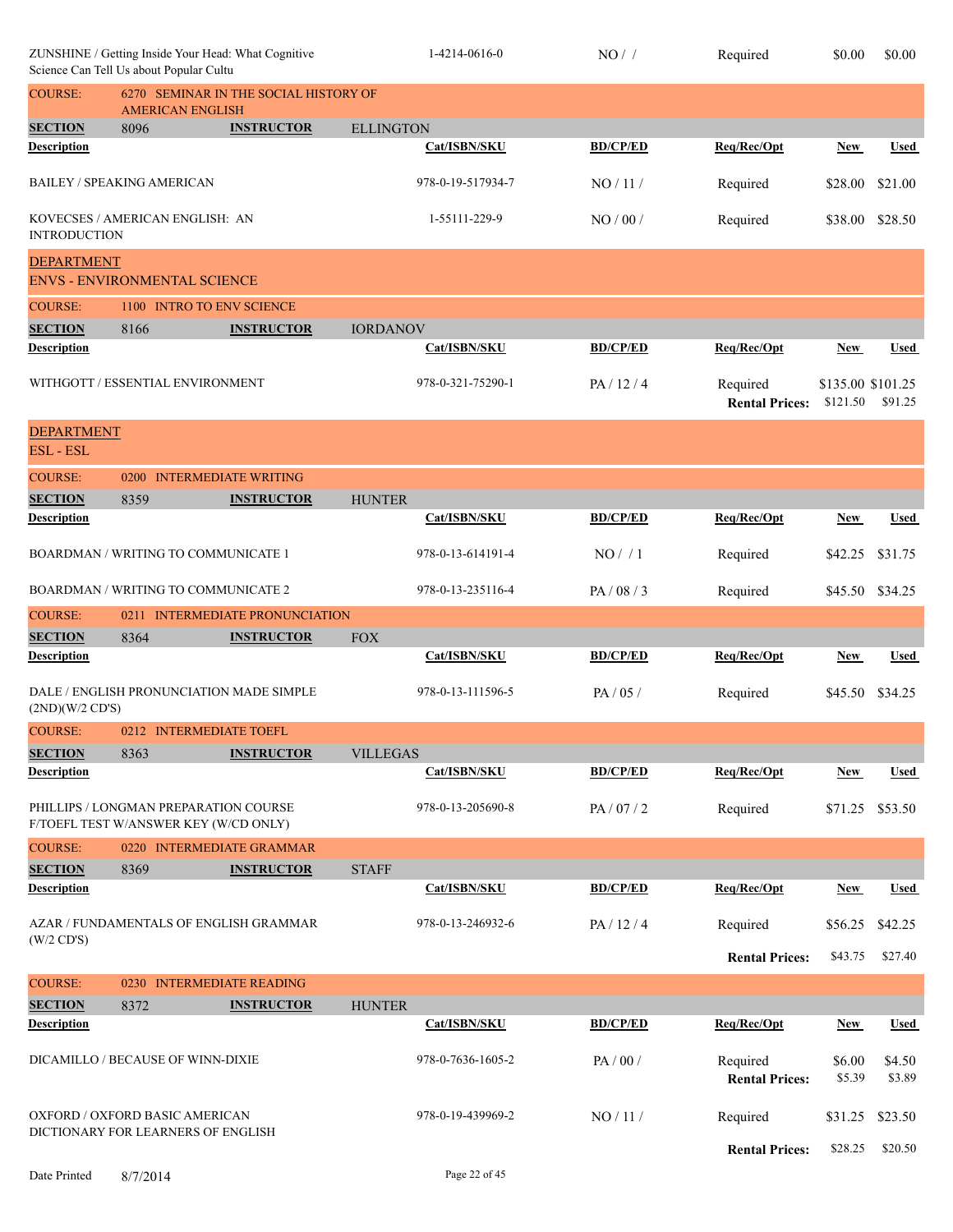|                                      |                                                                                              |                                          |                   | 978-0-618-32471-2 | NO/             | Required              | \$38.50    | \$29.00     |
|--------------------------------------|----------------------------------------------------------------------------------------------|------------------------------------------|-------------------|-------------------|-----------------|-----------------------|------------|-------------|
| <b>COURSE:</b>                       | Robledo / Read To Succeed 2<br>0300 ADVANCED WRITING                                         |                                          |                   |                   |                 |                       |            |             |
| <b>SECTION</b>                       | 8360                                                                                         | <b>INSTRUCTOR</b>                        | <b>VILLEGAS</b>   |                   |                 |                       |            |             |
| <b>Description</b>                   |                                                                                              |                                          |                   | Cat/ISBN/SKU      | <b>BD/CP/ED</b> | Req/Rec/Opt           | New        | <b>Used</b> |
| <b>FAWCETT / EVERGREEN</b>           |                                                                                              |                                          |                   | 978-0-618-76644-4 | NO/             | Required              | \$60.50    | \$45.50     |
| <b>COURSE:</b>                       |                                                                                              | 0311 ADVANCED PRONUNCIATION              |                   |                   |                 |                       |            |             |
| <b>SECTION</b>                       | 8365                                                                                         | <b>INSTRUCTOR</b>                        | <b>HUNTER</b>     |                   |                 |                       |            |             |
| <b>Description</b>                   |                                                                                              |                                          |                   | Cat/ISBN/SKU      | <b>BD/CP/ED</b> | Req/Rec/Opt           | New        | <b>Used</b> |
|                                      | ORION / PRONOUNCING AMERICAN ENGLISH                                                         |                                          |                   | 978-1-111-35210-3 | PA/12/3         | Required              | \$64.25    | \$48.25     |
| <b>COURSE:</b>                       | 0312 ADVANCED TOEFL                                                                          |                                          |                   |                   |                 |                       |            |             |
| <b>SECTION</b>                       | 8362                                                                                         | <b>INSTRUCTOR</b>                        | <b>FOX</b>        |                   |                 |                       |            |             |
| <b>Description</b>                   |                                                                                              |                                          |                   | Cat/ISBN/SKU      | <b>BD/CP/ED</b> | Req/Rec/Opt           | New        | <b>Used</b> |
|                                      | BATES / Oxford preparation course for the TOEFL iBT<br>Exam: A Skills Based Communicative Ap |                                          |                   | 0-19-543117-0     | $NO/$ /         | Required              | \$55.00    | \$41.25     |
| <b>COURSE:</b>                       |                                                                                              | 0313 LISTENING-SPEAKING-MOVIE ADV        |                   |                   |                 |                       |            |             |
| <b>SECTION</b>                       | 8367                                                                                         | <b>INSTRUCTOR</b>                        | <b>FOX</b>        |                   |                 |                       |            |             |
| <b>Description</b>                   |                                                                                              |                                          |                   | Cat/ISBN/SKU      | <b>BD/CP/ED</b> | Req/Rec/Opt           | <b>New</b> | <b>Used</b> |
|                                      | NO TEXT REQUIRED / NO TEXT REQUIRED                                                          |                                          |                   | 10000014          | NO/             | Required              | \$0.00     | \$0.00      |
| <b>COURSE:</b>                       |                                                                                              | 0314 LISTENING & SPEAKING - CONVERSATION |                   |                   |                 |                       |            |             |
| <b>SECTION</b>                       | 8375                                                                                         | <b>INSTRUCTOR</b>                        | <b>VILLEGAS</b>   |                   |                 |                       |            |             |
| <b>Description</b>                   |                                                                                              |                                          |                   | Cat/ISBN/SKU      | <b>BD/CP/ED</b> | Req/Rec/Opt           | <b>New</b> | <b>Used</b> |
|                                      | NO TEXT REQUIRED / NO TEXT REQUIRED                                                          |                                          |                   | 10000014          | NO/             | Required              | \$0.00     | \$0.00      |
| <b>COURSE:</b>                       | 0315 ENGLISH LAB III                                                                         |                                          |                   |                   |                 |                       |            |             |
| <b>SECTION</b>                       | 8368                                                                                         | <b>INSTRUCTOR</b>                        | <b>HUNTER</b>     |                   |                 |                       |            |             |
| <b>Description</b>                   |                                                                                              |                                          |                   | Cat/ISBN/SKU      | <b>BD/CP/ED</b> | Req/Rec/Opt           | <b>New</b> | <b>Used</b> |
|                                      | NO TEXT REQUIRED / NO TEXT REQUIRED                                                          |                                          |                   | 10000014          | NO/             | Required              | \$0.00     | \$0.00      |
| <b>COURSE:</b>                       | 0320 ADVANCED GRAMMAR                                                                        |                                          |                   |                   |                 |                       |            |             |
| <b>SECTION</b><br><b>Description</b> | 8370                                                                                         | <b>INSTRUCTOR</b>                        | <b>VILLEGAS</b>   | Cat/ISBN/SKU      | <b>BD/CP/ED</b> | Reg/Rec/Opt           | <b>New</b> | <b>Used</b> |
|                                      |                                                                                              |                                          |                   |                   |                 |                       |            |             |
|                                      | AZAR / UNDERSTANDING & USING ENGLISH<br><b>GRAMMAR VOL A (W/CD ONLY)</b>                     |                                          |                   | 978-0-13-233330-6 | PA/10/4         | Required              | \$31.25    | \$23.50     |
| <b>SECTION</b>                       | 8371                                                                                         | <b>INSTRUCTOR</b>                        | <b>SCHAEFFNER</b> |                   |                 |                       |            |             |
| <b>Description</b>                   |                                                                                              |                                          |                   | Cat/ISBN/SKU      | <b>BD/CP/ED</b> | Req/Rec/Opt           | <b>New</b> | <b>Used</b> |
|                                      | AZAR / UNDERSTANDING & USING ENGLISH<br><b>GRAMMAR VOL A (W/CD ONLY)</b>                     |                                          |                   | 978-0-13-233330-6 | PA/10/4         | Required              | \$31.25    | \$23.50     |
| <b>COURSE:</b>                       | 0330 ADVANCED READING                                                                        |                                          |                   |                   |                 |                       |            |             |
| <b>SECTION</b>                       | 8373                                                                                         | <b>INSTRUCTOR</b>                        | <b>FOX</b>        |                   |                 |                       |            |             |
| <b>Description</b>                   |                                                                                              |                                          |                   | Cat/ISBN/SKU      | <b>BD/CP/ED</b> | Req/Rec/Opt           | New        | <b>Used</b> |
| <b>READING SKILLS</b>                | LANGAN / TEN STEPS TO IMPROVING COLLEGE                                                      |                                          |                   | 978-1-59194-099-9 | PA / 08 / 5     | Required              | \$36.25    | \$27.25     |
|                                      | <b>MARK TWAIN / HUCKLEBERRY FINN</b>                                                         |                                          |                   | 1-59194-029-X     | NO/             | Required              | \$0.00     | \$0.00      |
|                                      | MARK TWAIN / TOM SAWYER                                                                      |                                          |                   | 1-59194-025-7     | $NO/$ /         | Required              | \$0.00     | \$0.00      |
|                                      | OXFORD / OXFORD AMERICAN DICTIONARY FOR<br>LEARNERS OF ENGLISH (W/CD)                        |                                          |                   | 978-0-19-439972-2 | PA/11/          | Required              | \$35.75    | \$26.75     |
|                                      |                                                                                              |                                          |                   |                   |                 | <b>Rental Prices:</b> | \$33.35    | \$16.60     |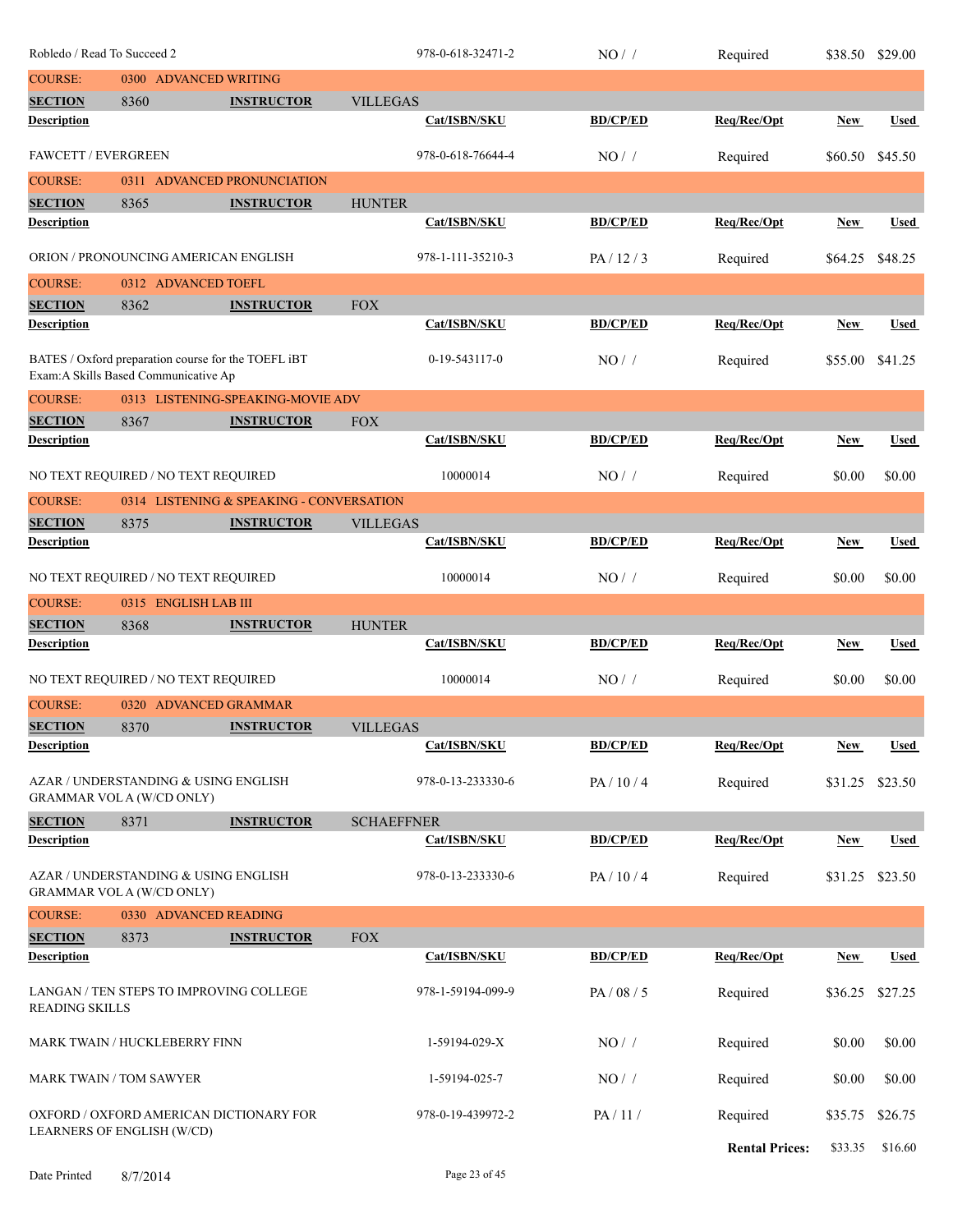| <b>Description</b>                   |           |                                                         |                   | Cat/ISBN/SKU      | <b>BD/CP/ED</b> | Req/Rec/Opt                          | <b>New</b>         | <b>Used</b>        |
|--------------------------------------|-----------|---------------------------------------------------------|-------------------|-------------------|-----------------|--------------------------------------|--------------------|--------------------|
| <b>SECTION</b>                       | 8230,8231 | <b>INSTRUCTOR</b>                                       | <b>MARTIN</b>     |                   |                 |                                      |                    |                    |
| RALPH / WORLD CIVILIZATIONS          |           |                                                         |                   | 978-0-393-96880-4 | NO/9            | Recommended<br><b>Rental Prices:</b> | \$97.50<br>\$85.50 | \$73.25<br>\$61.25 |
| <b>Description</b>                   |           |                                                         |                   | Cat/ISBN/SKU      | <b>BD/CP/ED</b> | Req/Rec/Opt                          | New                | <b>Used</b>        |
| <b>COURSE:</b><br><b>SECTION</b>     | 8225      | 1111 WORLD CIVILIZATION I<br><b>INSTRUCTOR</b>          | <b>BARINGER</b>   |                   |                 |                                      |                    |                    |
| <b>HIST - HISTORY</b>                |           |                                                         |                   |                   |                 |                                      |                    |                    |
| <b>DEPARTMENT</b>                    |           |                                                         |                   |                   |                 |                                      |                    |                    |
| <b>INFO SYSTEMS</b>                  |           |                                                         |                   |                   |                 | <b>Rental Prices:</b>                | \$112.75           | \$84.75            |
|                                      |           | CLARKE / GETTING STARTED WITH GEOGRAPHIC                |                   | 978-0-13-149498-5 | HB / 11 / 5     | Required                             | \$125.25           | \$94.00            |
| <b>Description</b>                   |           |                                                         |                   | Cat/ISBN/SKU      | <b>BD/CP/ED</b> | Req/Rec/Opt                          | <b>New</b>         | <b>Used</b>        |
| <b>SECTION</b>                       | 8027      | <b>INSTRUCTOR</b>                                       | <b>WEILAND</b>    |                   |                 |                                      |                    |                    |
| <b>COURSE:</b>                       |           | 4611 INTRODUCTION TO G.I.S.                             |                   |                   |                 |                                      |                    |                    |
| <b>LANDFORMS</b>                     |           |                                                         |                   |                   |                 | <b>Rental Prices:</b>                | \$157.50 \$116.75  |                    |
|                                      |           | EASTERBROOK / SURFACE PROCESSES &                       |                   | 978-0-13-860958-0 | HB / 99 / 2     | Required                             | \$163.50 \$122.75  |                    |
| <b>SECTION</b><br><b>Description</b> | 8026      | <b>INSTRUCTOR</b>                                       | <b>CARTER</b>     | Cat/ISBN/SKU      | <b>BD/CP/ED</b> | Req/Rec/Opt                          | New                | <b>Used</b>        |
| <b>COURSE:</b>                       | 3411      | <b>GEOMORPHOLOGY</b>                                    |                   |                   |                 |                                      |                    |                    |
|                                      |           |                                                         |                   |                   |                 | <b>Rental Prices:</b>                | \$118.80           | \$63.30            |
| <b>MONROE / CHANGING EARTH</b>       |           |                                                         |                   | 978-1-285-73341-8 | PA/15/7         | Required                             | \$222.50 \$167.00  |                    |
| <b>Description</b>                   |           |                                                         | <b>CARTER</b>     | Cat/ISBN/SKU      | <b>BD/CP/ED</b> | Req/Rec/Opt                          | <b>New</b>         | <b>Used</b>        |
| <b>COURSE:</b><br><b>SECTION</b>     | 8023      | 1122 EARTH HISTORY & GLOBAL CHANGE<br><b>INSTRUCTOR</b> |                   |                   |                 |                                      |                    |                    |
|                                      |           |                                                         |                   |                   |                 | <b>Rental Prices:</b>                | \$118.80           | \$63.30            |
| <b>MONROE / CHANGING EARTH</b>       |           |                                                         |                   | 978-1-285-73341-8 | PA/15/7         | Required                             | \$222.50 \$167.00  |                    |
| <b>SECTION</b><br>Description        | all       | <b>INSTRUCTOR</b>                                       | <b>STAFF</b>      | Cat/ISBN/SKU      | <b>BD/CP/ED</b> | Req/Rec/Opt                          | New                | <b>Used</b>        |
| <b>COURSE:</b>                       |           | 1121 EARTH MATERIALS, PROC & ENVIRONMENTS               |                   |                   |                 |                                      |                    |                    |
| <b>GEOL - GEOLOGY</b>                |           |                                                         |                   |                   |                 |                                      |                    |                    |
| <b>DEPARTMENT</b>                    |           | DICTIONARY FOR LEARNERS OF ENGLISH                      |                   |                   |                 |                                      |                    |                    |
|                                      |           | OXFORD / OXFORD ADVANCED AMERICAN                       |                   | 978-0-19-439966-1 | PA/11/          | Required                             | \$49.50            | \$37.25            |
| <b>SECTION</b><br><b>Description</b> | 8374      | <b>INSTRUCTOR</b>                                       | <b>FOX</b>        | Cat/ISBN/SKU      | <b>BD/CP/ED</b> | Req/Rec/Opt                          | New                | <b>Used</b>        |
| <b>COURSE:</b>                       |           | 0430 BRIDGE READING                                     |                   |                   |                 |                                      |                    |                    |
|                                      |           | ORION / PRONOUNCING AMERICAN ENGLISH                    |                   | 978-1-111-35210-3 | PA/12/3         | Required                             | \$64.25            | \$48.25            |
| <b>Description</b>                   |           |                                                         |                   | Cat/ISBN/SKU      | <b>BD/CP/ED</b> | Req/Rec/Opt                          | New                | <b>Used</b>        |
| <b>SECTION</b>                       | 8366      | <b>INSTRUCTOR</b>                                       | <b>FOX</b>        |                   |                 |                                      |                    |                    |
| <b>COURSE:</b>                       |           | 0411 BRIDGE PRONUNCIATION                               |                   |                   |                 |                                      |                    |                    |
| <b>FAWCETT / EVERGREEN</b>           |           |                                                         |                   | 978-0-618-76644-4 | NO/             | Required                             | \$60.50            | \$45.50            |
| <b>Description</b>                   |           |                                                         |                   | Cat/ISBN/SKU      | <b>BD/CP/ED</b> | Req/Rec/Opt                          | <b>New</b>         | Used               |
| <b>COURSE:</b>                       |           |                                                         |                   |                   |                 |                                      |                    |                    |
| <b>SECTION</b>                       | 8361      | 0400 BRIDGE WRITING<br><b>INSTRUCTOR</b>                | <b>SCHAEFFNER</b> |                   |                 |                                      |                    |                    |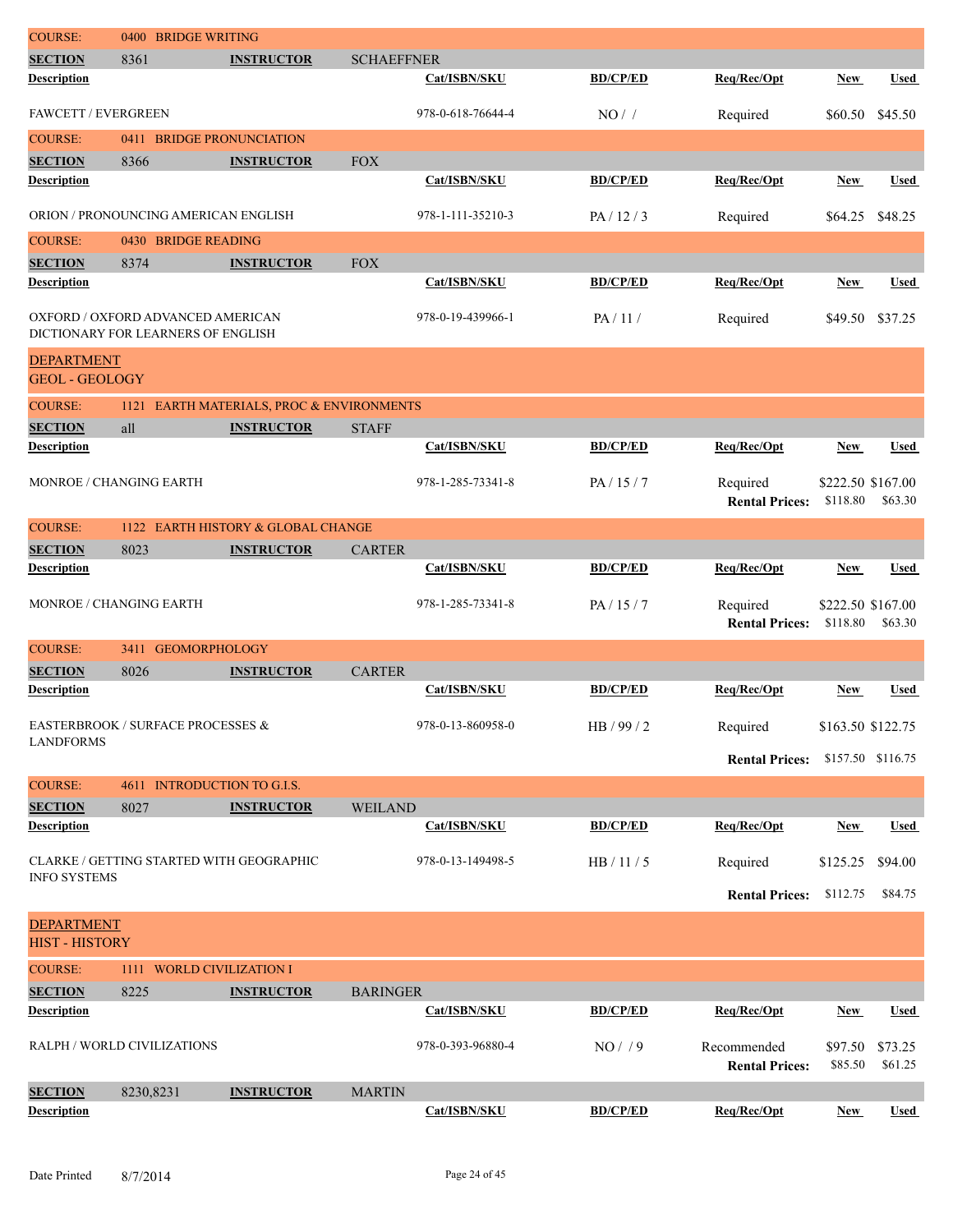| <b>Rental Prices:</b><br>\$75.00<br>\$45.75<br><b>SECTION</b><br><b>INSTRUCTOR</b><br>8232<br><b>MARTIN</b><br>Description<br>Cat/ISBN/SKU<br><b>BD/CP/ED</b><br>Req/Rec/Opt<br><b>Used</b><br><b>New</b><br><b>BROOKS / YEAR OF WONDERS</b><br>978-0-14-200143-1<br>$NO/$ /<br>Required<br>\$10.50<br>\$14.00<br>REILLY / WORLDS OF HISTORY VOL ONE: TO 1550<br>978-1-4576-1782-9<br>PA/13/5<br>Required<br>\$59.50<br>\$44.75<br><b>Rental Prices:</b><br>\$33.45<br>\$18.70<br><b>WELLER / BEOWULF</b><br>978-0-486-27264-1<br>PA/92/<br>Required<br>\$2.50<br>\$2.00<br><b>Rental Prices:</b><br>\$2.20<br>\$1.57<br><b>SECTION</b><br>8270<br><b>INSTRUCTOR</b><br><b>Brian Parkinson</b><br><b>Description</b><br>Cat/ISBN/SKU<br><b>BD/CP/ED</b><br>Req/Rec/Opt<br><b>Used</b><br><b>New</b><br>DIAMOND / GUNS, GERMS & STEEL<br>978-0-393-31755-8<br>PA/97/<br>Required<br>\$19.00<br>\$14.25<br>\$13.01<br><b>Rental Prices:</b><br>\$17.80<br>DUIKER / ESSENTIAL WORLD HISTORY VOL I<br>978-1-133-60772-4<br>PA/14/7<br>Required<br>\$134.25 \$100.75<br><b>Rental Prices:</b><br>\$73.15<br>\$39.65<br><b>COURSE:</b><br>1112 world civ 2<br><b>INSTRUCTOR</b><br>Richard Hall<br><b>SECTION</b><br>8226/8227<br>Cat/ISBN/SKU<br><b>BD/CP/ED</b><br>Req/Rec/Opt<br><b>Description</b><br><b>Used</b><br>New<br>RALPH / WORLD CIVILIZATIONS VOL 2<br>978-0-393-96881-1<br>PA/97/9<br>\$84.50<br>Required<br>\$112.50<br>\$72.50<br>\$100.50<br><b>Rental Prices:</b><br><b>SECTION</b><br><b>INSTRUCTOR</b><br><b>Brian Parkinson</b><br>8295<br><b>BD/CP/ED</b><br>Req/Rec/Opt<br><b>Description</b><br>Cat/ISBN/SKU<br><b>Used</b><br><b>New</b><br>SEE PROFESSOR / SEE PROFESSOR<br>10083444<br>\$0.00<br>NO/<br>\$0.00<br>Required<br><b>COURSE:</b><br>2111 UNITED STATES HISTORY I<br><b>SECTION</b><br>8328<br>Glenn Robins<br><b>INSTRUCTOR</b><br><b>Description</b><br>Cat/ISBN/SKU<br><b>BD/CP/ED</b><br>Req/Rec/Opt<br><b>Used</b><br><b>New</b><br>978-0-07-338567-9<br>DAVIDSON / EXPERIENCE HISTORY (COMPLETE)<br>HB/11/<br>Required<br>\$175.00 \$131.25<br>\$157.50 \$118.25<br><b>Rental Prices:</b><br><b>COURSE:</b><br>2112 UNITED STATES HISTORY II<br><b>SECTION</b><br><b>INSTRUCTOR</b><br>8312/8316<br><b>BRAGG</b><br><b>Description</b><br><b>BD/CP/ED</b><br>Req/Rec/Opt<br><b>Used</b><br>Cat/ISBN/SKU<br>New<br>FONER / GIVE ME LIBERTY VOL.2 WITH VOICES<br>978-0-393-52422-2<br>NO/4<br>Required<br>\$58.75 \$44.25<br>OF FREEDOM BUNDLE<br>Glenn Robins<br><b>SECTION</b><br>8329<br><b>INSTRUCTOR</b><br><b>Description</b><br>Cat/ISBN/SKU<br><b>BD/CP/ED</b><br>Req/Rec/Opt<br><b>Used</b><br><b>New</b><br>DAVIDSON / EXPERIENCE HISTORY (COMPLETE)<br>978-0-07-338567-9<br>HB/11/<br>\$175.00 \$131.25<br>Required<br>\$157.50 \$118.25<br><b>Rental Prices:</b><br><b>COURSE:</b><br>2500 THE STUDY OF HISTORY<br><b>SECTION</b><br>8300<br><b>INSTRUCTOR</b><br><b>Brian Parkinson</b><br><b>BD/CP/ED</b><br><b>Description</b><br>Cat/ISBN/SKU<br>Req/Rec/Opt<br><b>Used</b><br>New<br>STOREY / WRITING HISTORY<br>0-19-983004-5<br>NO / 12 / 4<br>\$20.00<br>\$15.00<br>Required<br><b>Rental Prices:</b><br>\$11.75<br>\$6.71<br><b>COURSE:</b><br>3810 THE HISTORY OF GEORGIA | <b>BENTLEY / TRADITIONS &amp; ENCOUNTERS: BRIEF</b><br><b>GLOBAL HISTORY VOL I</b> |  | 978-0-07-741205-0 | PA/14/3 | Required | \$117.50 | \$88.25 |  |
|--------------------------------------------------------------------------------------------------------------------------------------------------------------------------------------------------------------------------------------------------------------------------------------------------------------------------------------------------------------------------------------------------------------------------------------------------------------------------------------------------------------------------------------------------------------------------------------------------------------------------------------------------------------------------------------------------------------------------------------------------------------------------------------------------------------------------------------------------------------------------------------------------------------------------------------------------------------------------------------------------------------------------------------------------------------------------------------------------------------------------------------------------------------------------------------------------------------------------------------------------------------------------------------------------------------------------------------------------------------------------------------------------------------------------------------------------------------------------------------------------------------------------------------------------------------------------------------------------------------------------------------------------------------------------------------------------------------------------------------------------------------------------------------------------------------------------------------------------------------------------------------------------------------------------------------------------------------------------------------------------------------------------------------------------------------------------------------------------------------------------------------------------------------------------------------------------------------------------------------------------------------------------------------------------------------------------------------------------------------------------------------------------------------------------------------------------------------------------------------------------------------------------------------------------------------------------------------------------------------------------------------------------------------------------------------------------------------------------------------------------------------------------------------------------------------------------------------------------------------------------------------------------------------------------------------------------------------------------------------------------------------------------------------------------------------------------------------------------------------------------------------------------------------------------------------------------------------------------------------|------------------------------------------------------------------------------------|--|-------------------|---------|----------|----------|---------|--|
|                                                                                                                                                                                                                                                                                                                                                                                                                                                                                                                                                                                                                                                                                                                                                                                                                                                                                                                                                                                                                                                                                                                                                                                                                                                                                                                                                                                                                                                                                                                                                                                                                                                                                                                                                                                                                                                                                                                                                                                                                                                                                                                                                                                                                                                                                                                                                                                                                                                                                                                                                                                                                                                                                                                                                                                                                                                                                                                                                                                                                                                                                                                                                                                                                                      |                                                                                    |  |                   |         |          |          |         |  |
|                                                                                                                                                                                                                                                                                                                                                                                                                                                                                                                                                                                                                                                                                                                                                                                                                                                                                                                                                                                                                                                                                                                                                                                                                                                                                                                                                                                                                                                                                                                                                                                                                                                                                                                                                                                                                                                                                                                                                                                                                                                                                                                                                                                                                                                                                                                                                                                                                                                                                                                                                                                                                                                                                                                                                                                                                                                                                                                                                                                                                                                                                                                                                                                                                                      |                                                                                    |  |                   |         |          |          |         |  |
|                                                                                                                                                                                                                                                                                                                                                                                                                                                                                                                                                                                                                                                                                                                                                                                                                                                                                                                                                                                                                                                                                                                                                                                                                                                                                                                                                                                                                                                                                                                                                                                                                                                                                                                                                                                                                                                                                                                                                                                                                                                                                                                                                                                                                                                                                                                                                                                                                                                                                                                                                                                                                                                                                                                                                                                                                                                                                                                                                                                                                                                                                                                                                                                                                                      |                                                                                    |  |                   |         |          |          |         |  |
|                                                                                                                                                                                                                                                                                                                                                                                                                                                                                                                                                                                                                                                                                                                                                                                                                                                                                                                                                                                                                                                                                                                                                                                                                                                                                                                                                                                                                                                                                                                                                                                                                                                                                                                                                                                                                                                                                                                                                                                                                                                                                                                                                                                                                                                                                                                                                                                                                                                                                                                                                                                                                                                                                                                                                                                                                                                                                                                                                                                                                                                                                                                                                                                                                                      |                                                                                    |  |                   |         |          |          |         |  |
|                                                                                                                                                                                                                                                                                                                                                                                                                                                                                                                                                                                                                                                                                                                                                                                                                                                                                                                                                                                                                                                                                                                                                                                                                                                                                                                                                                                                                                                                                                                                                                                                                                                                                                                                                                                                                                                                                                                                                                                                                                                                                                                                                                                                                                                                                                                                                                                                                                                                                                                                                                                                                                                                                                                                                                                                                                                                                                                                                                                                                                                                                                                                                                                                                                      |                                                                                    |  |                   |         |          |          |         |  |
|                                                                                                                                                                                                                                                                                                                                                                                                                                                                                                                                                                                                                                                                                                                                                                                                                                                                                                                                                                                                                                                                                                                                                                                                                                                                                                                                                                                                                                                                                                                                                                                                                                                                                                                                                                                                                                                                                                                                                                                                                                                                                                                                                                                                                                                                                                                                                                                                                                                                                                                                                                                                                                                                                                                                                                                                                                                                                                                                                                                                                                                                                                                                                                                                                                      |                                                                                    |  |                   |         |          |          |         |  |
|                                                                                                                                                                                                                                                                                                                                                                                                                                                                                                                                                                                                                                                                                                                                                                                                                                                                                                                                                                                                                                                                                                                                                                                                                                                                                                                                                                                                                                                                                                                                                                                                                                                                                                                                                                                                                                                                                                                                                                                                                                                                                                                                                                                                                                                                                                                                                                                                                                                                                                                                                                                                                                                                                                                                                                                                                                                                                                                                                                                                                                                                                                                                                                                                                                      |                                                                                    |  |                   |         |          |          |         |  |
|                                                                                                                                                                                                                                                                                                                                                                                                                                                                                                                                                                                                                                                                                                                                                                                                                                                                                                                                                                                                                                                                                                                                                                                                                                                                                                                                                                                                                                                                                                                                                                                                                                                                                                                                                                                                                                                                                                                                                                                                                                                                                                                                                                                                                                                                                                                                                                                                                                                                                                                                                                                                                                                                                                                                                                                                                                                                                                                                                                                                                                                                                                                                                                                                                                      |                                                                                    |  |                   |         |          |          |         |  |
|                                                                                                                                                                                                                                                                                                                                                                                                                                                                                                                                                                                                                                                                                                                                                                                                                                                                                                                                                                                                                                                                                                                                                                                                                                                                                                                                                                                                                                                                                                                                                                                                                                                                                                                                                                                                                                                                                                                                                                                                                                                                                                                                                                                                                                                                                                                                                                                                                                                                                                                                                                                                                                                                                                                                                                                                                                                                                                                                                                                                                                                                                                                                                                                                                                      |                                                                                    |  |                   |         |          |          |         |  |
|                                                                                                                                                                                                                                                                                                                                                                                                                                                                                                                                                                                                                                                                                                                                                                                                                                                                                                                                                                                                                                                                                                                                                                                                                                                                                                                                                                                                                                                                                                                                                                                                                                                                                                                                                                                                                                                                                                                                                                                                                                                                                                                                                                                                                                                                                                                                                                                                                                                                                                                                                                                                                                                                                                                                                                                                                                                                                                                                                                                                                                                                                                                                                                                                                                      |                                                                                    |  |                   |         |          |          |         |  |
|                                                                                                                                                                                                                                                                                                                                                                                                                                                                                                                                                                                                                                                                                                                                                                                                                                                                                                                                                                                                                                                                                                                                                                                                                                                                                                                                                                                                                                                                                                                                                                                                                                                                                                                                                                                                                                                                                                                                                                                                                                                                                                                                                                                                                                                                                                                                                                                                                                                                                                                                                                                                                                                                                                                                                                                                                                                                                                                                                                                                                                                                                                                                                                                                                                      |                                                                                    |  |                   |         |          |          |         |  |
|                                                                                                                                                                                                                                                                                                                                                                                                                                                                                                                                                                                                                                                                                                                                                                                                                                                                                                                                                                                                                                                                                                                                                                                                                                                                                                                                                                                                                                                                                                                                                                                                                                                                                                                                                                                                                                                                                                                                                                                                                                                                                                                                                                                                                                                                                                                                                                                                                                                                                                                                                                                                                                                                                                                                                                                                                                                                                                                                                                                                                                                                                                                                                                                                                                      |                                                                                    |  |                   |         |          |          |         |  |
|                                                                                                                                                                                                                                                                                                                                                                                                                                                                                                                                                                                                                                                                                                                                                                                                                                                                                                                                                                                                                                                                                                                                                                                                                                                                                                                                                                                                                                                                                                                                                                                                                                                                                                                                                                                                                                                                                                                                                                                                                                                                                                                                                                                                                                                                                                                                                                                                                                                                                                                                                                                                                                                                                                                                                                                                                                                                                                                                                                                                                                                                                                                                                                                                                                      |                                                                                    |  |                   |         |          |          |         |  |
|                                                                                                                                                                                                                                                                                                                                                                                                                                                                                                                                                                                                                                                                                                                                                                                                                                                                                                                                                                                                                                                                                                                                                                                                                                                                                                                                                                                                                                                                                                                                                                                                                                                                                                                                                                                                                                                                                                                                                                                                                                                                                                                                                                                                                                                                                                                                                                                                                                                                                                                                                                                                                                                                                                                                                                                                                                                                                                                                                                                                                                                                                                                                                                                                                                      |                                                                                    |  |                   |         |          |          |         |  |
|                                                                                                                                                                                                                                                                                                                                                                                                                                                                                                                                                                                                                                                                                                                                                                                                                                                                                                                                                                                                                                                                                                                                                                                                                                                                                                                                                                                                                                                                                                                                                                                                                                                                                                                                                                                                                                                                                                                                                                                                                                                                                                                                                                                                                                                                                                                                                                                                                                                                                                                                                                                                                                                                                                                                                                                                                                                                                                                                                                                                                                                                                                                                                                                                                                      |                                                                                    |  |                   |         |          |          |         |  |
|                                                                                                                                                                                                                                                                                                                                                                                                                                                                                                                                                                                                                                                                                                                                                                                                                                                                                                                                                                                                                                                                                                                                                                                                                                                                                                                                                                                                                                                                                                                                                                                                                                                                                                                                                                                                                                                                                                                                                                                                                                                                                                                                                                                                                                                                                                                                                                                                                                                                                                                                                                                                                                                                                                                                                                                                                                                                                                                                                                                                                                                                                                                                                                                                                                      |                                                                                    |  |                   |         |          |          |         |  |
|                                                                                                                                                                                                                                                                                                                                                                                                                                                                                                                                                                                                                                                                                                                                                                                                                                                                                                                                                                                                                                                                                                                                                                                                                                                                                                                                                                                                                                                                                                                                                                                                                                                                                                                                                                                                                                                                                                                                                                                                                                                                                                                                                                                                                                                                                                                                                                                                                                                                                                                                                                                                                                                                                                                                                                                                                                                                                                                                                                                                                                                                                                                                                                                                                                      |                                                                                    |  |                   |         |          |          |         |  |
|                                                                                                                                                                                                                                                                                                                                                                                                                                                                                                                                                                                                                                                                                                                                                                                                                                                                                                                                                                                                                                                                                                                                                                                                                                                                                                                                                                                                                                                                                                                                                                                                                                                                                                                                                                                                                                                                                                                                                                                                                                                                                                                                                                                                                                                                                                                                                                                                                                                                                                                                                                                                                                                                                                                                                                                                                                                                                                                                                                                                                                                                                                                                                                                                                                      |                                                                                    |  |                   |         |          |          |         |  |
|                                                                                                                                                                                                                                                                                                                                                                                                                                                                                                                                                                                                                                                                                                                                                                                                                                                                                                                                                                                                                                                                                                                                                                                                                                                                                                                                                                                                                                                                                                                                                                                                                                                                                                                                                                                                                                                                                                                                                                                                                                                                                                                                                                                                                                                                                                                                                                                                                                                                                                                                                                                                                                                                                                                                                                                                                                                                                                                                                                                                                                                                                                                                                                                                                                      |                                                                                    |  |                   |         |          |          |         |  |
|                                                                                                                                                                                                                                                                                                                                                                                                                                                                                                                                                                                                                                                                                                                                                                                                                                                                                                                                                                                                                                                                                                                                                                                                                                                                                                                                                                                                                                                                                                                                                                                                                                                                                                                                                                                                                                                                                                                                                                                                                                                                                                                                                                                                                                                                                                                                                                                                                                                                                                                                                                                                                                                                                                                                                                                                                                                                                                                                                                                                                                                                                                                                                                                                                                      |                                                                                    |  |                   |         |          |          |         |  |
|                                                                                                                                                                                                                                                                                                                                                                                                                                                                                                                                                                                                                                                                                                                                                                                                                                                                                                                                                                                                                                                                                                                                                                                                                                                                                                                                                                                                                                                                                                                                                                                                                                                                                                                                                                                                                                                                                                                                                                                                                                                                                                                                                                                                                                                                                                                                                                                                                                                                                                                                                                                                                                                                                                                                                                                                                                                                                                                                                                                                                                                                                                                                                                                                                                      |                                                                                    |  |                   |         |          |          |         |  |
|                                                                                                                                                                                                                                                                                                                                                                                                                                                                                                                                                                                                                                                                                                                                                                                                                                                                                                                                                                                                                                                                                                                                                                                                                                                                                                                                                                                                                                                                                                                                                                                                                                                                                                                                                                                                                                                                                                                                                                                                                                                                                                                                                                                                                                                                                                                                                                                                                                                                                                                                                                                                                                                                                                                                                                                                                                                                                                                                                                                                                                                                                                                                                                                                                                      |                                                                                    |  |                   |         |          |          |         |  |
|                                                                                                                                                                                                                                                                                                                                                                                                                                                                                                                                                                                                                                                                                                                                                                                                                                                                                                                                                                                                                                                                                                                                                                                                                                                                                                                                                                                                                                                                                                                                                                                                                                                                                                                                                                                                                                                                                                                                                                                                                                                                                                                                                                                                                                                                                                                                                                                                                                                                                                                                                                                                                                                                                                                                                                                                                                                                                                                                                                                                                                                                                                                                                                                                                                      |                                                                                    |  |                   |         |          |          |         |  |
|                                                                                                                                                                                                                                                                                                                                                                                                                                                                                                                                                                                                                                                                                                                                                                                                                                                                                                                                                                                                                                                                                                                                                                                                                                                                                                                                                                                                                                                                                                                                                                                                                                                                                                                                                                                                                                                                                                                                                                                                                                                                                                                                                                                                                                                                                                                                                                                                                                                                                                                                                                                                                                                                                                                                                                                                                                                                                                                                                                                                                                                                                                                                                                                                                                      |                                                                                    |  |                   |         |          |          |         |  |
|                                                                                                                                                                                                                                                                                                                                                                                                                                                                                                                                                                                                                                                                                                                                                                                                                                                                                                                                                                                                                                                                                                                                                                                                                                                                                                                                                                                                                                                                                                                                                                                                                                                                                                                                                                                                                                                                                                                                                                                                                                                                                                                                                                                                                                                                                                                                                                                                                                                                                                                                                                                                                                                                                                                                                                                                                                                                                                                                                                                                                                                                                                                                                                                                                                      |                                                                                    |  |                   |         |          |          |         |  |
|                                                                                                                                                                                                                                                                                                                                                                                                                                                                                                                                                                                                                                                                                                                                                                                                                                                                                                                                                                                                                                                                                                                                                                                                                                                                                                                                                                                                                                                                                                                                                                                                                                                                                                                                                                                                                                                                                                                                                                                                                                                                                                                                                                                                                                                                                                                                                                                                                                                                                                                                                                                                                                                                                                                                                                                                                                                                                                                                                                                                                                                                                                                                                                                                                                      |                                                                                    |  |                   |         |          |          |         |  |
|                                                                                                                                                                                                                                                                                                                                                                                                                                                                                                                                                                                                                                                                                                                                                                                                                                                                                                                                                                                                                                                                                                                                                                                                                                                                                                                                                                                                                                                                                                                                                                                                                                                                                                                                                                                                                                                                                                                                                                                                                                                                                                                                                                                                                                                                                                                                                                                                                                                                                                                                                                                                                                                                                                                                                                                                                                                                                                                                                                                                                                                                                                                                                                                                                                      |                                                                                    |  |                   |         |          |          |         |  |
|                                                                                                                                                                                                                                                                                                                                                                                                                                                                                                                                                                                                                                                                                                                                                                                                                                                                                                                                                                                                                                                                                                                                                                                                                                                                                                                                                                                                                                                                                                                                                                                                                                                                                                                                                                                                                                                                                                                                                                                                                                                                                                                                                                                                                                                                                                                                                                                                                                                                                                                                                                                                                                                                                                                                                                                                                                                                                                                                                                                                                                                                                                                                                                                                                                      |                                                                                    |  |                   |         |          |          |         |  |
|                                                                                                                                                                                                                                                                                                                                                                                                                                                                                                                                                                                                                                                                                                                                                                                                                                                                                                                                                                                                                                                                                                                                                                                                                                                                                                                                                                                                                                                                                                                                                                                                                                                                                                                                                                                                                                                                                                                                                                                                                                                                                                                                                                                                                                                                                                                                                                                                                                                                                                                                                                                                                                                                                                                                                                                                                                                                                                                                                                                                                                                                                                                                                                                                                                      |                                                                                    |  |                   |         |          |          |         |  |
|                                                                                                                                                                                                                                                                                                                                                                                                                                                                                                                                                                                                                                                                                                                                                                                                                                                                                                                                                                                                                                                                                                                                                                                                                                                                                                                                                                                                                                                                                                                                                                                                                                                                                                                                                                                                                                                                                                                                                                                                                                                                                                                                                                                                                                                                                                                                                                                                                                                                                                                                                                                                                                                                                                                                                                                                                                                                                                                                                                                                                                                                                                                                                                                                                                      |                                                                                    |  |                   |         |          |          |         |  |
|                                                                                                                                                                                                                                                                                                                                                                                                                                                                                                                                                                                                                                                                                                                                                                                                                                                                                                                                                                                                                                                                                                                                                                                                                                                                                                                                                                                                                                                                                                                                                                                                                                                                                                                                                                                                                                                                                                                                                                                                                                                                                                                                                                                                                                                                                                                                                                                                                                                                                                                                                                                                                                                                                                                                                                                                                                                                                                                                                                                                                                                                                                                                                                                                                                      |                                                                                    |  |                   |         |          |          |         |  |
|                                                                                                                                                                                                                                                                                                                                                                                                                                                                                                                                                                                                                                                                                                                                                                                                                                                                                                                                                                                                                                                                                                                                                                                                                                                                                                                                                                                                                                                                                                                                                                                                                                                                                                                                                                                                                                                                                                                                                                                                                                                                                                                                                                                                                                                                                                                                                                                                                                                                                                                                                                                                                                                                                                                                                                                                                                                                                                                                                                                                                                                                                                                                                                                                                                      |                                                                                    |  |                   |         |          |          |         |  |
|                                                                                                                                                                                                                                                                                                                                                                                                                                                                                                                                                                                                                                                                                                                                                                                                                                                                                                                                                                                                                                                                                                                                                                                                                                                                                                                                                                                                                                                                                                                                                                                                                                                                                                                                                                                                                                                                                                                                                                                                                                                                                                                                                                                                                                                                                                                                                                                                                                                                                                                                                                                                                                                                                                                                                                                                                                                                                                                                                                                                                                                                                                                                                                                                                                      |                                                                                    |  |                   |         |          |          |         |  |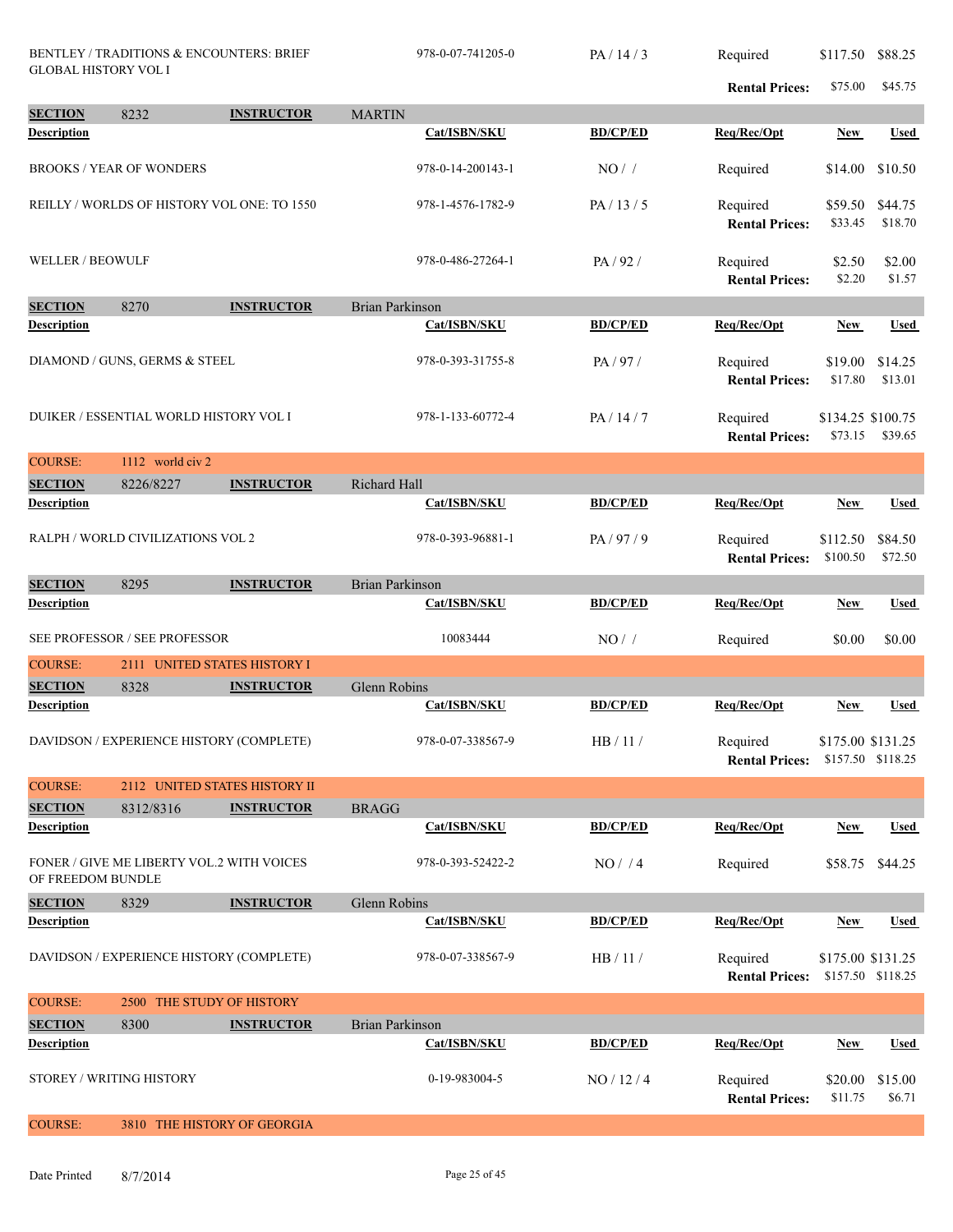| <b>SECTION</b>                    | 8330                                                  | <b>INSTRUCTOR</b>                     | Glenn Robins           |                   |                 |                                   |                    |                    |
|-----------------------------------|-------------------------------------------------------|---------------------------------------|------------------------|-------------------|-----------------|-----------------------------------|--------------------|--------------------|
| Description                       |                                                       |                                       |                        | Cat/ISBN/SKU      | <b>BD/CP/ED</b> | Req/Rec/Opt                       | New                | <b>Used</b>        |
|                                   | <b>GRANT / THE WAY IT WAS IN THE SOUTH</b>            |                                       |                        | 0-8203-2329-2     | NO/             | Required                          | \$28.00            | \$21.00            |
|                                   | MEYERS / Georgia: A Brief History Paperback           |                                       |                        | 0-88146-279-9     | NO/12/          | Required                          | \$31.50 \$23.75    |                    |
| <b>COURSE:</b>                    | 4000 HISTORIOGRAPHY                                   |                                       |                        |                   |                 |                                   |                    |                    |
| <b>SECTION</b>                    | 8229                                                  | <b>INSTRUCTOR</b>                     | Richard Hall           |                   |                 |                                   |                    |                    |
| <b>Description</b>                |                                                       |                                       |                        | Cat/ISBN/SKU      | <b>BD/CP/ED</b> | Req/Rec/Opt                       | <b>New</b>         | <b>Used</b>        |
| STOREY / WRITING HISTORY          |                                                       |                                       |                        | 0-19-983004-5     | NO/12/4         | Required<br><b>Rental Prices:</b> | \$20.00<br>\$11.75 | \$15.00<br>\$6.71  |
| <b>COURSE:</b>                    | 4120 MODERN RUSSIA                                    |                                       |                        |                   |                 |                                   |                    |                    |
| <b>SECTION</b>                    | 8228                                                  | <b>INSTRUCTOR</b>                     | Richard Hall           |                   |                 |                                   |                    |                    |
| <b>Description</b>                |                                                       |                                       |                        | Cat/ISBN/SKU      | <b>BD/CP/ED</b> | Req/Rec/Opt                       | New                | <b>Used</b>        |
|                                   | RIASANOVSKY / HISTORY OF RUSSIA                       |                                       |                        | 978-0-19-515394-1 | PA/05/7         | Required                          | \$45.00            | \$33.75            |
| <b>DENISOVICH</b>                 | SOLZHENITSYN / ONE DAY IN LIFE OF IVAN                |                                       |                        | 0-374-52952-3     | PA/05/          | Required                          | \$14.00            | \$10.50            |
|                                   | TURGENEV / FATHERS AND SONS                           |                                       |                        | 0-486-40073-5     | NO/             | Required<br><b>Rental Prices:</b> | \$2.25<br>\$1.95   | \$1.75<br>\$1.45   |
| <b>COURSE:</b>                    |                                                       | <b>4562 HISTORY OF AMERICAN WOMEN</b> |                        |                   |                 |                                   |                    |                    |
| <b>SECTION</b>                    | 8327                                                  | <b>INSTRUCTOR</b>                     | <b>BRAGG</b>           |                   |                 |                                   |                    |                    |
| Description                       |                                                       |                                       |                        | Cat/ISBN/SKU      | <b>BD/CP/ED</b> | Req/Rec/Opt                       | New                | <b>Used</b>        |
|                                   | <b>BAXANDALL / DEAR SISTERS</b>                       |                                       |                        | 978-0-465-01707-2 | PA/00/          | Required<br><b>Rental Prices:</b> | \$20.00<br>\$18.80 | \$15.00<br>\$13.80 |
| Activism in the Beauty Industry ( | GILL / Beauty Shop Politics: African American Women's |                                       |                        | 978-0-252-07696-1 | NO/10           | Required                          | \$25.00            | \$18.75            |
|                                   |                                                       |                                       |                        |                   |                 | <b>Rental Prices:</b>             | \$23.00            | \$16.75            |
| <b>HARRIS / BREAD GIVERS</b>      |                                                       |                                       |                        | 978-0-89255-290-0 | NO/             | Required<br><b>Rental Prices:</b> | \$10.00<br>\$7.50  | \$7.50<br>\$5.00   |
| <b>GIRL</b>                       | JACOBS / INCIDENTS IN THE LIFE OF A SLAVE             |                                       |                        | 1-881089-65-7     | NO/             | Required                          | \$15.25            | \$11.50            |
| <b>COURSE:</b>                    |                                                       | 4781 HISTORY OF NORTH AFRICA          |                        |                   |                 |                                   |                    |                    |
| <b>SECTION</b>                    | 8305                                                  | <b>INSTRUCTOR</b>                     | <b>Brian Parkinson</b> |                   |                 |                                   |                    |                    |
| <b>Description</b>                |                                                       |                                       |                        | Cat/ISBN/SKU      | <b>BD/CP/ED</b> | Req/Rec/Opt                       | <b>New</b>         | <b>Used</b>        |
| <b>CAMUS / STRANGER</b>           |                                                       |                                       |                        | 978-0-679-72020-1 | PA/89/          | Required<br><b>Rental Prices:</b> | \$12.95<br>\$11.75 | \$9.75<br>\$8.51   |
|                                   | lapidus / A History of Islamic Societies              |                                       |                        | 0-521-29549-1     | NO/88/          | Required                          | \$0.00             | \$0.00             |
|                                   | <b>MERNISSI / DREAMS OF TRESPASS</b>                  |                                       |                        | 978-0-201-48937-8 | PA / 94 /       | Required<br><b>Rental Prices:</b> | \$17.00<br>\$15.80 | \$12.75<br>\$11.55 |
|                                   | SALIH / SEASON OF MIGRATION TO THE NORTH              |                                       |                        | 978-0-89410-199-1 | HB / 96 /       | Required<br><b>Rental Prices:</b> | \$14.95<br>\$13.35 | \$11.25<br>\$8.73  |
| <b>DEPARTMENT</b>                 |                                                       |                                       |                        |                   |                 |                                   |                    |                    |
|                                   | HPER - HEALTH, PE, & REC                              |                                       |                        |                   |                 |                                   |                    |                    |
| <b>COURSE:</b>                    |                                                       | 2021 LIFE SKILLS FOR ATHLETES-FR      |                        |                   |                 |                                   |                    |                    |
| <b>SECTION</b>                    | ALL                                                   | <b>INSTRUCTOR</b>                     | <b>WARD</b>            |                   |                 |                                   |                    |                    |
| <b>Description</b>                |                                                       |                                       |                        | Cat/ISBN/SKU      | <b>BD/CP/ED</b> | Req/Rec/Opt                       | <b>New</b>         | <b>Used</b>        |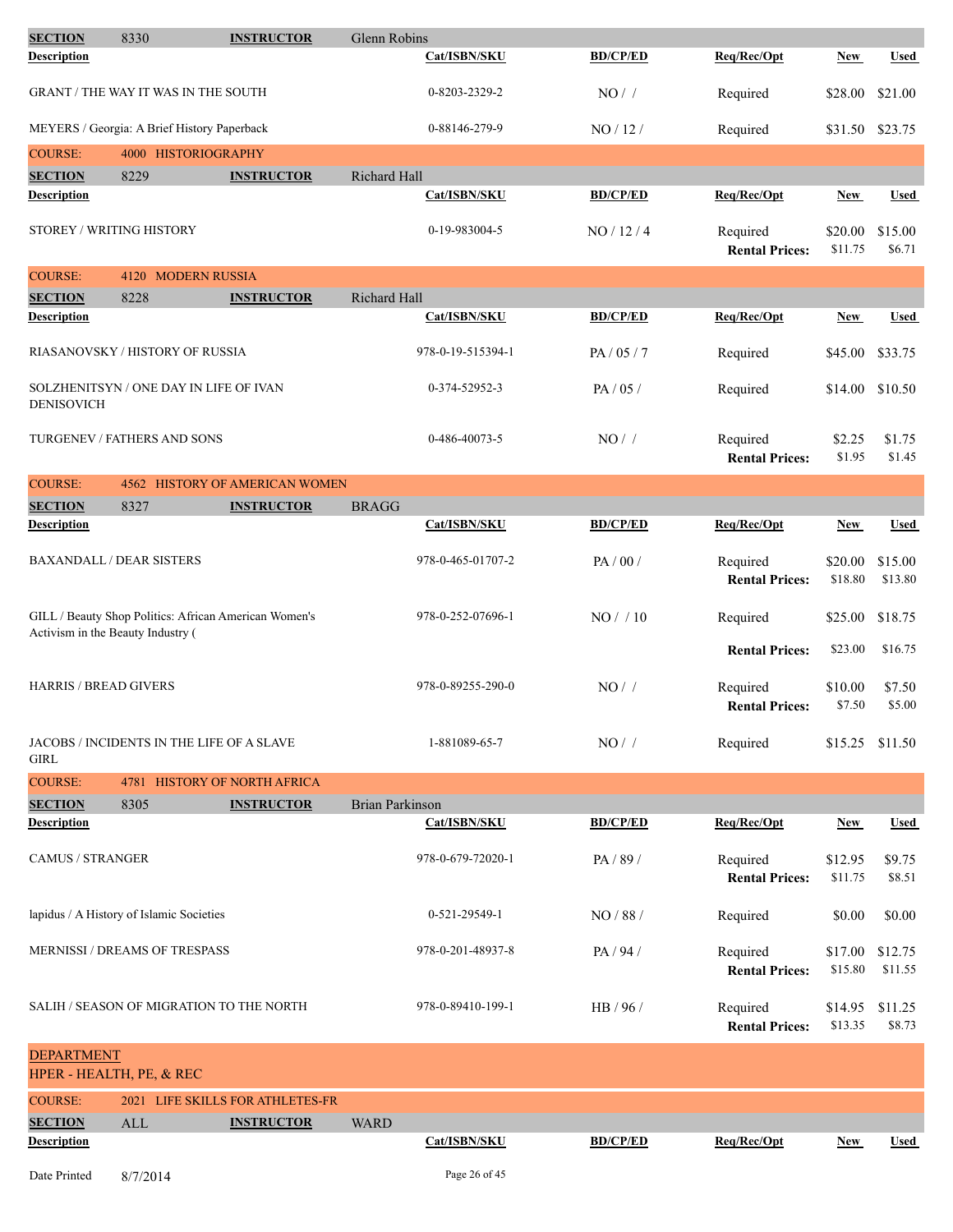|                                      | <b>STREET / LIFE SKILLS FOR THE</b><br>STUDENT-ATHLETE                                           |                                            |                | 978-0-07-245868-8 | PA/08/          | Required<br><b>Rental Prices:</b> | \$90.75<br>\$81.75 | \$68.25<br>\$61.50 |
|--------------------------------------|--------------------------------------------------------------------------------------------------|--------------------------------------------|----------------|-------------------|-----------------|-----------------------------------|--------------------|--------------------|
| <b>COURSE:</b>                       |                                                                                                  | 2022 LIFE SKILLS FOR ATHLETES              |                |                   |                 |                                   |                    |                    |
| <b>SECTION</b>                       | ALL                                                                                              | <b>INSTRUCTOR</b>                          | <b>WARD</b>    |                   |                 |                                   |                    |                    |
| <b>Description</b>                   |                                                                                                  |                                            |                | Cat/ISBN/SKU      | <b>BD/CP/ED</b> | Req/Rec/Opt                       | <b>New</b>         | <b>Used</b>        |
| <b>STUDENT-ATHLETE</b>               | STREET / LIFE SKILLS FOR THE                                                                     |                                            |                | 978-0-07-245868-8 | PA/08/          | Required<br><b>Rental Prices:</b> | \$90.75<br>\$81.75 | \$68.25            |
| <b>COURSE:</b>                       | 2090                                                                                             | ATHLETIC TRAINING & CONDITIONING           |                |                   |                 |                                   |                    | \$61.50            |
| <b>SECTION</b>                       | 8298                                                                                             | <b>INSTRUCTOR</b>                          | <b>STAFF</b>   |                   |                 |                                   |                    |                    |
| <b>Description</b>                   |                                                                                                  |                                            |                | Cat/ISBN/SKU      | <b>BD/CP/ED</b> | Req/Rec/Opt                       | <b>New</b>         | <b>Used</b>        |
| <b>TRAINING AND THERAPY</b>          | HILLMAN / CORE CONCEPTS IN ATHLETIC                                                              |                                            |                | 978-0-7360-8285-3 | NO/12/          | Required                          | \$94.00            | \$70.50            |
|                                      |                                                                                                  |                                            |                |                   |                 | <b>Rental Prices:</b>             | \$82.00            | \$58.50            |
| <b>COURSE:</b>                       | 2100 FIRST AID-SAFETY                                                                            |                                            |                |                   |                 |                                   |                    |                    |
| <b>SECTION</b>                       | 8280                                                                                             | <b>INSTRUCTOR</b>                          | <b>STEWART</b> |                   |                 |                                   |                    |                    |
| <b>Description</b>                   |                                                                                                  |                                            |                | Cat/ISBN/SKU      | <b>BD/CP/ED</b> | Req/Rec/Opt                       | <b>New</b>         | <b>Used</b>        |
|                                      | AMERICAN HEART ASSOCIATION / Basic Life<br>Support (BLS) For Healthcare Providers Student Manual |                                            |                | 10092446          | NO/             | Required                          | \$0.00             | \$0.00             |
| <b>COURSE:</b>                       | 2170 INTRODUCTION TO PE                                                                          |                                            |                |                   |                 |                                   |                    |                    |
| <b>SECTION</b><br><b>Description</b> | 8293                                                                                             | <b>INSTRUCTOR</b>                          | <b>ABBOTT</b>  | Cat/ISBN/SKU      | <b>BD/CP/ED</b> | Req/Rec/Opt                       | <b>New</b>         | <b>Used</b>        |
|                                      |                                                                                                  |                                            |                |                   |                 |                                   |                    |                    |
|                                      | WUEST / FOUNDATIONS OF PHYSICAL<br>EDUCATION, EXERCISE SCIENCE & SPORT                           |                                            |                | 978-0-07-352277-7 | HB / 15 / 18    | Required                          | \$182.50 \$137.00  |                    |
|                                      |                                                                                                  |                                            |                |                   |                 | <b>Rental Prices:</b>             | \$105.75           | \$60.25            |
| <b>COURSE:</b>                       | <b>CAMP-OUTDOOR REC</b><br>2350                                                                  |                                            |                |                   |                 |                                   |                    |                    |
| <b>SECTION</b>                       | ALL                                                                                              | <b>INSTRUCTOR</b>                          | <b>HOBBS</b>   |                   |                 |                                   |                    |                    |
| <b>Description</b>                   |                                                                                                  |                                            |                | Cat/ISBN/SKU      | <b>BD/CP/ED</b> | Req/Rec/Opt                       | <b>New</b>         | <b>Used</b>        |
|                                      | NO TEXT REQUIRED / NO TEXT REQUIRED                                                              |                                            |                | 10000014          | NO/             | Required                          | \$0.00             | \$0.00             |
| <b>COURSE:</b>                       | 3240 KINESIOLOGY                                                                                 |                                            |                |                   |                 |                                   |                    |                    |
| <b>SECTION</b>                       | 8281/8303                                                                                        | <b>INSTRUCTOR</b>                          | <b>CASARU</b>  |                   |                 |                                   |                    |                    |
| <b>Description</b>                   |                                                                                                  |                                            |                | Cat/ISBN/SKU      | <b>BD/CP/ED</b> | Req/Rec/Opt                       | New                | <b>Used</b>        |
| <b>EXERCISE</b>                      | MCGINNIS / BIOMECHANICS OF SPORT &                                                               |                                            |                | 978-0-7360-7966-2 | HB / 13 / 3     | Required                          | \$98.00            | \$73.50            |
|                                      |                                                                                                  |                                            |                |                   |                 | <b>Rental Prices:</b>             | \$55.50            | \$31.00            |
| <b>COURSE:</b>                       | 3280                                                                                             | <b>EXERCISE TESTING &amp; PRESCRIPTION</b> |                |                   |                 |                                   |                    |                    |
| <b>SECTION</b>                       | 8297                                                                                             | <b>INSTRUCTOR</b>                          | <b>CASARU</b>  |                   |                 |                                   |                    |                    |
| <b>Description</b>                   |                                                                                                  |                                            |                | Cat/ISBN/SKU      | <b>BD/CP/ED</b> | Req/Rec/Opt                       | <b>New</b>         | <b>Used</b>        |
| <b>EXER TESTING &amp; PRES</b>       | AMER COLL SPOR / ACSM'S GUIDELINES FOR                                                           |                                            |                | 978-1-60913-955-1 | PA / 14 / 9     | Required                          | \$46.00            | \$34.50            |
|                                      |                                                                                                  |                                            |                |                   |                 | <b>Rental Prices:</b>             | \$24.70            | \$13.19            |
| <b>COURSE:</b>                       | <b>CONDITIONING</b>                                                                              | 3300 PRINCIPLES OF STRENGTH AND            |                |                   |                 |                                   |                    |                    |
| <b>SECTION</b>                       | 8278                                                                                             | <b>INSTRUCTOR</b>                          | <b>CASARU</b>  |                   |                 |                                   |                    |                    |
| <b>Description</b>                   |                                                                                                  |                                            |                | Cat/ISBN/SKU      | <b>BD/CP/ED</b> | Req/Rec/Opt                       | <b>New</b>         | <b>Used</b>        |
| & CONDITIONING                       | BAECHLE / ESSENTIALS OF STRENGTH TRAINING                                                        |                                            |                | 978-0-7360-5803-2 | HB / 08 / 3     | Required                          | \$104.00           | \$78.00            |
|                                      |                                                                                                  |                                            |                |                   |                 | <b>Rental Prices:</b>             | \$51.62            | \$26.55            |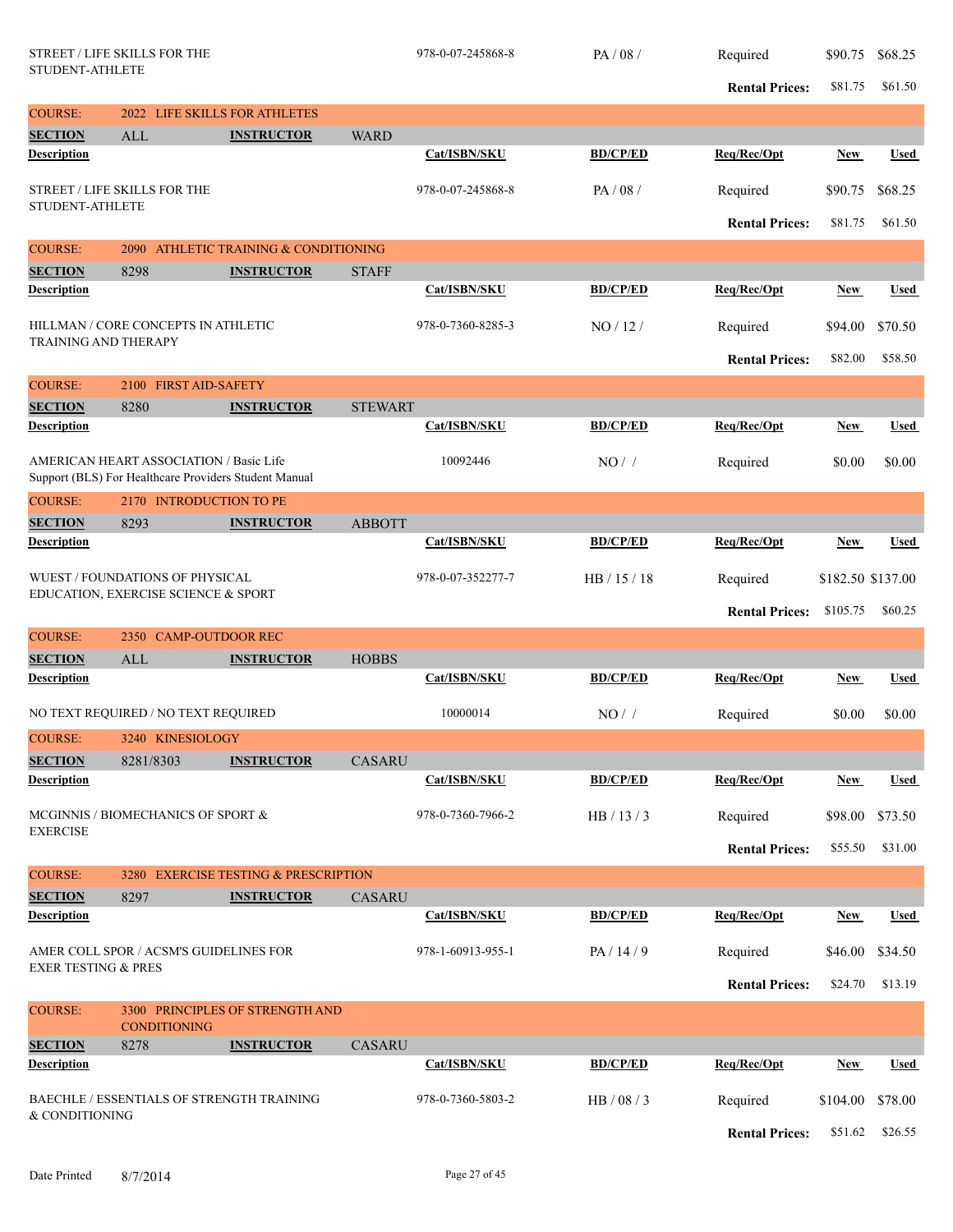| <b>COURSE:</b>                          | <b>HEALTH PROMOTION</b><br>3320                                |                                          |                 |                   |                 |                                   |                               |                    |
|-----------------------------------------|----------------------------------------------------------------|------------------------------------------|-----------------|-------------------|-----------------|-----------------------------------|-------------------------------|--------------------|
| <b>SECTION</b>                          | 8282/8302                                                      | <b>INSTRUCTOR</b>                        | <b>PULLEN</b>   |                   |                 |                                   |                               |                    |
| <b>Description</b>                      |                                                                |                                          |                 | Cat/ISBN/SKU      | <b>BD/CP/ED</b> | Req/Rec/Opt                       | <b>New</b>                    | <b>Used</b>        |
|                                         | CHENOWETH / WORKSITE HEALTH PROMOTION                          |                                          |                 | 978-0-7360-9291-3 | HB/11/3         | Required<br><b>Rental Prices:</b> | \$71.00<br>\$68.60            | \$53.25<br>\$50.85 |
| <b>COURSE:</b>                          |                                                                | 3550 SPEC PROB IN SPECIAL POPULATIONS    |                 |                   |                 |                                   |                               |                    |
| <b>SECTION</b>                          | 8277                                                           | <b>INSTRUCTOR</b>                        | <b>ABBOTT</b>   |                   |                 |                                   |                               |                    |
| <b>Description</b>                      |                                                                |                                          |                 | Cat/ISBN/SKU      | <b>BD/CP/ED</b> | Req/Rec/Opt                       | New                           | <b>Used</b>        |
| SPORT (W/CD)                            | WINNICK / ADAPTED PHYSICAL EDUCATION &                         |                                          |                 | 978-0-7360-8918-0 | HB/11/5         | Required                          | \$97.00                       | \$72.75            |
|                                         |                                                                |                                          |                 |                   |                 | <b>Rental Prices:</b>             | \$72.00                       | \$47.75            |
| <b>COURSE:</b>                          | 3600                                                           | <b>TECH OF TEACHING SPORTS SKILLS</b>    |                 |                   |                 |                                   |                               |                    |
| <b>SECTION</b>                          | 8296                                                           | <b>INSTRUCTOR</b>                        | <b>MCLAIN</b>   |                   |                 |                                   |                               |                    |
| <b>Description</b>                      |                                                                |                                          |                 | Cat/ISBN/SKU      | <b>BD/CP/ED</b> | Req/Rec/Opt                       | <b>New</b>                    | <b>Used</b>        |
|                                         | MOOD / SPORTS & RECREATIONAL ACTIVITIES                        |                                          |                 | 978-0-07-802248-7 | PA/12/15        | Required<br><b>Rental Prices:</b> | \$166.75 \$125.25<br>\$116.75 | \$75.25            |
| <b>COURSE:</b>                          | 3700 CONT ISSUES IN HEALTH                                     |                                          |                 |                   |                 |                                   |                               |                    |
| <b>SECTION</b>                          | 8317                                                           | <b>INSTRUCTOR</b>                        | <b>DUTCHER</b>  |                   |                 |                                   |                               |                    |
| <b>Description</b>                      |                                                                |                                          |                 | Cat/ISBN/SKU      | <b>BD/CP/ED</b> | Req/Rec/Opt                       | <b>New</b>                    | Used               |
|                                         | HAHN / FOCUS ON HEALTH (LOOSE-LEAF)                            |                                          |                 | 978-0-07-352973-8 | PA / 13 / 11    | Required                          | \$141.25 \$106.00             |                    |
| <b>COURSE:</b>                          | 3850 MOTOR DEVELOPMENT                                         |                                          |                 |                   |                 |                                   |                               |                    |
| <b>SECTION</b>                          | 8301                                                           | <b>INSTRUCTOR</b>                        | <b>STAFF</b>    |                   |                 |                                   |                               |                    |
| <b>Description</b>                      |                                                                |                                          |                 | Cat/ISBN/SKU      | <b>BD/CP/ED</b> | Req/Rec/Opt                       | <b>New</b>                    | <b>Used</b>        |
|                                         | HAYWOOD / LIFE SPAN MOTOR DEVELOPMENT                          |                                          |                 | 978-0-7360-7552-7 | HB / 09 / 5     | Required                          | \$99.00                       | \$74.25            |
| <b>DEPARTMENT</b>                       | <b>ISCI - INTEGRATED SCIENCE</b>                               |                                          |                 |                   |                 |                                   |                               |                    |
| <b>COURSE:</b>                          |                                                                | 2001 LIFE AND EARTH SCIENCE FOR TEACHERS |                 |                   |                 |                                   |                               |                    |
| <b>SECTION</b>                          | 8029                                                           | <b>INSTRUCTOR</b>                        | <b>STAFF</b>    |                   |                 |                                   |                               |                    |
| <b>Description</b>                      |                                                                |                                          |                 | Cat/ISBN/SKU      | <b>BD/CP/ED</b> | Req/Rec/Opt                       | <b>New</b>                    | Used               |
|                                         | HEWITT / CONCEPTUAL INTEGRATED SCIENCE                         |                                          |                 | 978-0-321-81850-8 | PA/13/2         | Required<br><b>Rental Prices:</b> | \$164.50 \$123.50<br>\$98.70  | \$57.70            |
| <b>DEPARTMENT</b><br><b>MATH - MATH</b> |                                                                |                                          |                 |                   |                 |                                   |                               |                    |
| <b>COURSE:</b>                          |                                                                | 0098/0099 LEARNING SUPPORT MATH I & II   |                 |                   |                 |                                   |                               |                    |
| <b>SECTION</b>                          | 8486/8487                                                      | <b>INSTRUCTOR</b>                        | <b>ANDERSON</b> |                   |                 |                                   |                               |                    |
| <b>Description</b>                      |                                                                |                                          |                 | Cat/ISBN/SKU      | <b>BD/CP/ED</b> | Req/Rec/Opt                       | <b>New</b>                    | <b>Used</b>        |
|                                         | SULLIVAN / ELEMENTARY & INTERMEDIATE<br>ALGEBRA WITH MYMATHLAB |                                          |                 | 978-0-321-89416-8 | NO/14/          | Required                          | \$211.75 \$159.00             |                    |
| <b>COURSE:</b>                          | 1101 ELEM MATH MODELING                                        |                                          |                 |                   |                 |                                   |                               |                    |
| <b>SECTION</b>                          | 8454/8455                                                      | <b>INSTRUCTOR</b>                        | Qi              |                   |                 |                                   |                               |                    |
| <b>Description</b>                      |                                                                |                                          |                 | Cat/ISBN/SKU      | <b>BD/CP/ED</b> | Req/Rec/Opt                       | <b>New</b>                    | <b>Used</b>        |
|                                         | DAVIS / ELEMENTARY MATHEMATICAL                                |                                          |                 | 978-0-13-615416-7 | HB / 07 / 2     | Required                          | \$173.25 \$130.00             |                    |
| MODELING (UPDTD)                        |                                                                |                                          |                 |                   |                 | <b>Rental Prices:</b>             |                               | \$169.65 \$126.40  |
| <b>COURSE:</b>                          | 1111 COLLEGE ALGEBRA                                           |                                          |                 |                   |                 |                                   |                               |                    |
| <b>SECTION</b>                          | ALL                                                            | <b>INSTRUCTOR</b>                        | <b>STAFF</b>    |                   |                 |                                   |                               |                    |
| <b>Description</b>                      |                                                                |                                          |                 | Cat/ISBN/SKU      | <b>BD/CP/ED</b> | Req/Rec/Opt                       | <b>New</b>                    | Used               |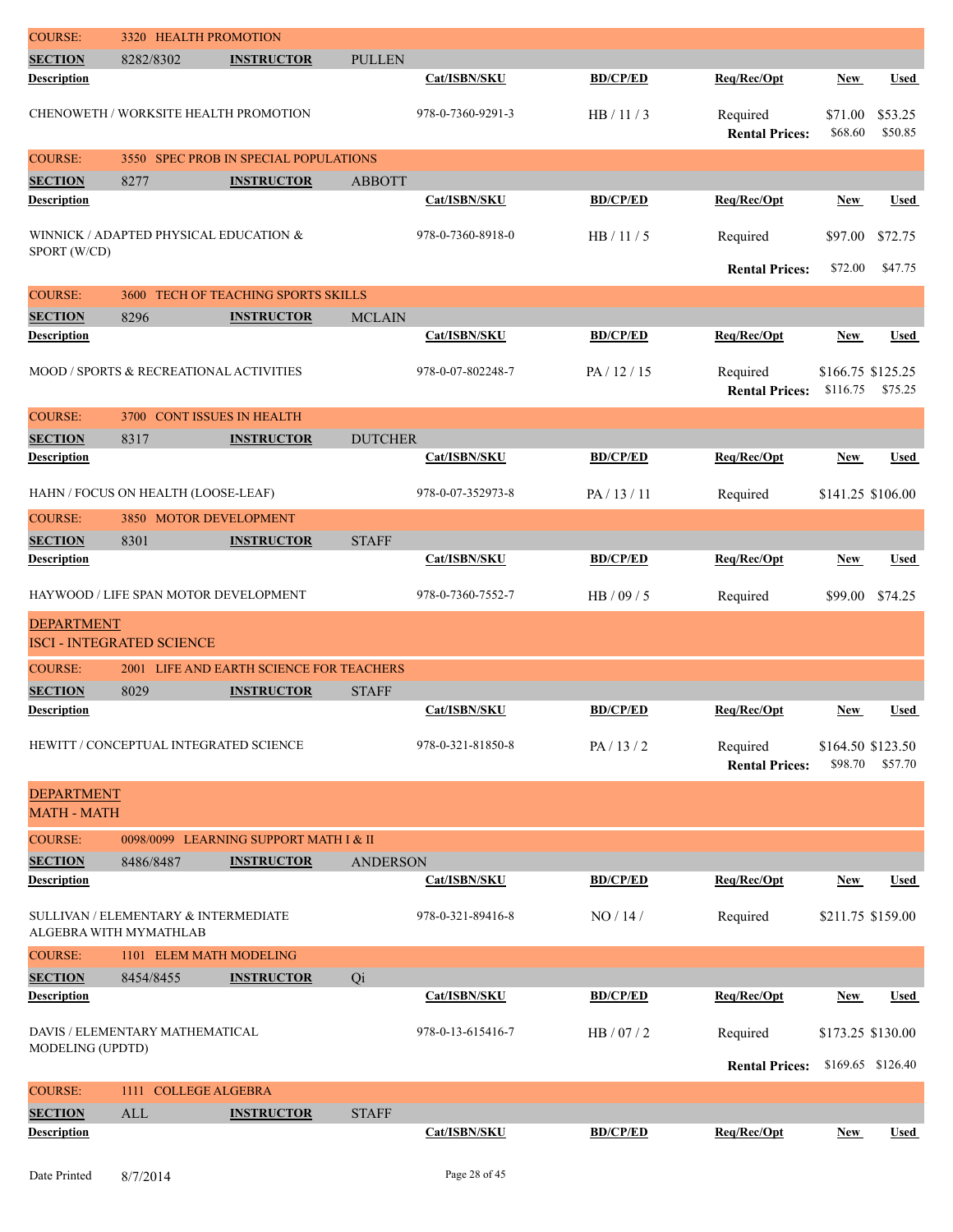| <b>MYMATH LAB</b>                     | DUGOPOLSKI / COLLEGE ALGEBRA WITH                                       |                                          |                | 978-0-321-91974-8 | NO/14/6         | Required                          | \$205.75 \$154.50  |                    |
|---------------------------------------|-------------------------------------------------------------------------|------------------------------------------|----------------|-------------------|-----------------|-----------------------------------|--------------------|--------------------|
| ALONE ACCESS KIT, 4/e                 | MATHEMATICS / MYMATHLAB STUDENT STAND                                   |                                          |                | $0-321-19991-X$   | NO / 03 / 4     | Required                          | \$108.25           | \$81.25            |
| <b>COURSE:</b>                        | 1113 PRECALCULUS                                                        |                                          |                |                   |                 |                                   |                    |                    |
| <b>SECTION</b>                        | ALL                                                                     | <b>INSTRUCTOR</b>                        | Qi             |                   |                 |                                   |                    |                    |
| <b>Description</b>                    |                                                                         |                                          |                | Cat/ISBN/SKU      | <b>BD/CP/ED</b> | Req/Rec/Opt                       | New                | Used               |
| <b>FAIRES / PRECALCULUS</b>           |                                                                         |                                          |                | 978-0-8400-6862-0 | HB / 12 / 5     | Required                          | \$197.50 \$148.25  |                    |
| <b>COURSE:</b>                        | 1120-2222 CALCULUS I, II, III                                           |                                          |                |                   |                 |                                   |                    |                    |
| <b>SECTION</b>                        | ALL                                                                     | <b>INSTRUCTOR</b>                        | <b>STAFF</b>   |                   |                 |                                   |                    |                    |
| <b>Description</b>                    |                                                                         |                                          |                | Cat/ISBN/SKU      | <b>BD/CP/ED</b> | Req/Rec/Opt                       | <b>New</b>         | <b>Used</b>        |
|                                       | STEWART / CALCULUS: CONCEPTS & CONTEXTS                                 |                                          |                | 978-0-495-55742-5 | HB / 10 / 4     | Required<br><b>Rental Prices:</b> | \$272.25 \$204.25  | \$236.25 \$168.25  |
| <b>COURSE:</b>                        |                                                                         | 2008 FOUNDATIONS OF NUMBERS & OPERATIONS |                |                   |                 |                                   |                    |                    |
| <b>SECTION</b>                        | ALL                                                                     | <b>INSTRUCTOR</b>                        | <b>BOESTEN</b> |                   |                 |                                   |                    |                    |
| <b>Description</b>                    |                                                                         |                                          |                | Cat/ISBN/SKU      | <b>BD/CP/ED</b> | Req/Rec/Opt                       | <b>New</b>         | <b>Used</b>        |
|                                       | BILLSTEIN / PROBLEM SOLVING APPR MATH<br>ELEM SCHOOL TCHRS W/MYMATHLAB  |                                          |                | 0-321-82802-X     | NO/11           | Required                          | \$183.25 \$137.50  |                    |
|                                       | DOLAN / MATHEMATICS ACT FOR ELEM SCHOOL<br>TEACHERS (W/16 COLOR SHEETS) |                                          |                | 978-0-321-75878-1 | PA/13/11        | Optional                          | \$37.50            | \$28.25            |
|                                       |                                                                         |                                          |                |                   |                 | <b>Rental Prices:</b>             | \$29.10            | \$19.85            |
| <b>COURSE:</b>                        | 2204 ELEMENTARY STATISTICS                                              |                                          |                |                   |                 |                                   |                    |                    |
| <b>SECTION</b>                        | <b>ALL</b>                                                              | <b>INSTRUCTOR</b>                        | Qi             |                   |                 |                                   |                    |                    |
| <b>Description</b>                    |                                                                         |                                          |                | Cat/ISBN/SKU      | <b>BD/CP/ED</b> | Req/Rec/Opt                       | <b>New</b>         | <b>Used</b>        |
|                                       | MOORE / BASIC PRACTICE OF STATISTICS (W/CD)                             |                                          |                | 978-1-4641-0254-7 | HB $/$ 13 $/$ 6 | Required<br><b>Rental Prices:</b> | \$181.25 \$136.00  | \$163.25 \$122.50  |
| <b>COURSE:</b>                        | <b>DISCRETE SYSTEMS I</b><br>2223                                       |                                          |                |                   |                 |                                   |                    |                    |
| <b>SECTION</b>                        | 8464                                                                    | <b>INSTRUCTOR</b>                        | <b>GHIMIRE</b> |                   |                 |                                   |                    |                    |
| <b>Description</b>                    |                                                                         |                                          |                | Cat/ISBN/SKU      | <b>BD/CP/ED</b> | Req/Rec/Opt                       | New                | <b>Used</b>        |
|                                       | LEON / LINEAR ALGEBRA W/APPLICATIONS                                    |                                          |                | 978-0-13-600929-0 | HB / 10 / 8     | Required                          | \$172.00 \$129.00  |                    |
| <b>COURSE:</b>                        |                                                                         | 3003 PROBABILITY & STATS FOR TEACHERS    |                |                   |                 |                                   |                    |                    |
| <b>SECTION</b><br><b>Description</b>  | ALL                                                                     | <b>INSTRUCTOR</b>                        | <b>BOESTEN</b> | Cat/ISBN/SKU      | <b>BD/CP/ED</b> |                                   |                    |                    |
|                                       |                                                                         |                                          |                |                   |                 | Req/Rec/Opt                       | <b>New</b>         | <b>Used</b>        |
|                                       | BILLSTEIN / PROBLEM SOLVING APPR MATH<br>ELEM SCHOOL TCHRS W/MYMATHLAB  |                                          |                | 0-321-82802-X     | NO/11           | Required                          | \$183.25 \$137.50  |                    |
|                                       | DOLAN / MATHEMATICS ACT FOR ELEM SCHOOL<br>TEACHERS (W/16 COLOR SHEETS) |                                          |                | 978-0-321-75878-1 | PA/13/11        | Optional                          |                    | \$37.50 \$28.25    |
|                                       |                                                                         |                                          |                |                   |                 | <b>Rental Prices:</b>             | \$29.10            | \$19.85            |
| <b>COURSE:</b>                        | 3200 NUMBER THEORY                                                      |                                          |                |                   |                 |                                   |                    |                    |
| <b>SECTION</b>                        | 8469                                                                    | <b>INSTRUCTOR</b>                        | <b>GUGG</b>    |                   |                 |                                   |                    |                    |
| <b>Description</b>                    |                                                                         |                                          |                | Cat/ISBN/SKU      | <b>BD/CP/ED</b> | Req/Rec/Opt                       | New                | Used               |
| STILLWELL / ELEMENTS OF NUMBER THEORY |                                                                         |                                          |                | 978-0-387-95587-2 | HB / 03 /       | Required<br><b>Rental Prices:</b> | \$59.95<br>\$54.95 | \$45.00<br>\$39.96 |
| <b>COURSE:</b>                        | 4412 MODERN ALGEBRA I                                                   |                                          |                |                   |                 |                                   |                    |                    |
| <b>SECTION</b>                        | 8468                                                                    | <b>INSTRUCTOR</b>                        | Qi             |                   |                 |                                   |                    |                    |
| <b>Description</b>                    |                                                                         |                                          |                | Cat/ISBN/SKU      | <b>BD/CP/ED</b> | Req/Rec/Opt                       | <b>New</b>         | <b>Used</b>        |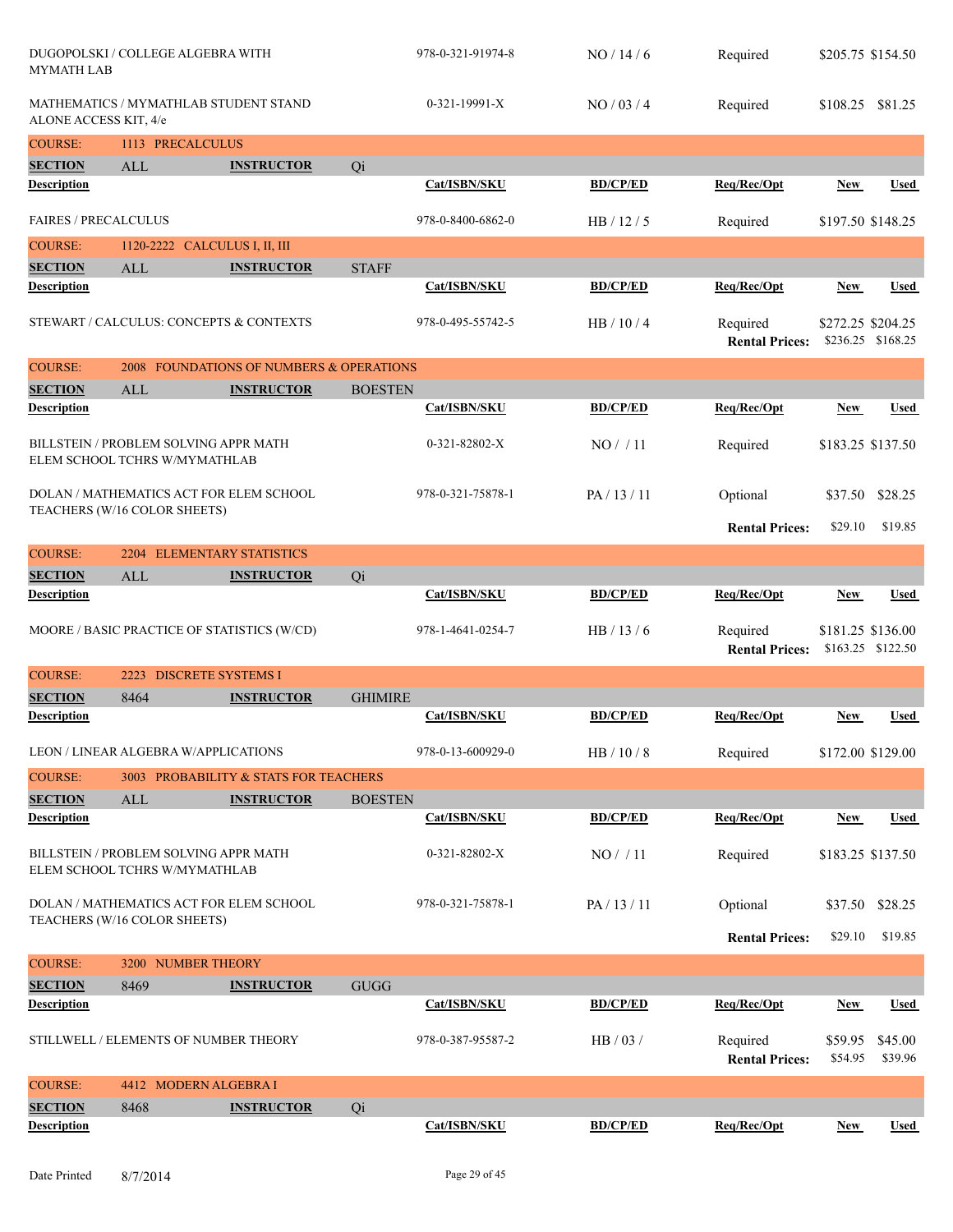| <b>ALGEBRA</b>                                | <b>GALLIAN / CONTEMPORARY ABSTRACT</b>     |                                         |                | 978-0-547-16509-7 | HB/10/7         | Required                                |            | \$219.75 \$165.00                      |
|-----------------------------------------------|--------------------------------------------|-----------------------------------------|----------------|-------------------|-----------------|-----------------------------------------|------------|----------------------------------------|
| <b>DEPARTMENT</b><br><b>MGNT - MANAGEMENT</b> |                                            |                                         |                |                   |                 |                                         |            |                                        |
| <b>COURSE:</b>                                |                                            | 3390 HUMAN RESOURCES LAW                |                |                   |                 |                                         |            |                                        |
| <b>SECTION</b>                                | 8553/8554                                  | <b>INSTRUCTOR</b>                       | <b>WILSON</b>  |                   |                 |                                         |            |                                        |
| <b>Description</b>                            |                                            |                                         |                | Cat/ISBN/SKU      | <b>BD/CP/ED</b> | Req/Rec/Opt                             | New        | <b>Used</b>                            |
| <b>BUSINESS</b>                               | BENNETT-ALEXAN / EMPLOYMENT LAW FOR        |                                         |                | 978-0-07-352496-2 | HB/12/7         | Required                                |            | \$246.00 \$184.50                      |
|                                               |                                            |                                         |                |                   |                 | <b>Rental Prices:</b>                   |            | \$221.50 \$166.25                      |
| <b>COURSE:</b>                                | 3600                                       | PRINCIPLES OF MANAGEMENT                |                |                   |                 |                                         |            |                                        |
| <b>SECTION</b>                                | all                                        | <b>INSTRUCTOR</b>                       | <b>STAFF</b>   |                   |                 |                                         |            |                                        |
| <b>Description</b>                            |                                            |                                         |                | Cat/ISBN/SKU      | <b>BD/CP/ED</b> | Req/Rec/Opt                             | New        | Used                                   |
| <b>ROBBINS / MANAGEMENT</b>                   |                                            |                                         |                | 978-0-13-304360-0 | HB / 14 / 12    | Required<br><b>Rental Prices:</b>       |            | \$252.00 \$189.00<br>\$200.00 \$140.00 |
| <b>COURSE:</b>                                | 3610                                       | PRODUCTION-OPERATIONS MANAGEMENT        |                |                   |                 |                                         |            |                                        |
| <b>SECTION</b>                                | all                                        | <b>INSTRUCTOR</b>                       | <b>FATHI</b>   |                   |                 |                                         |            |                                        |
| <b>Description</b>                            |                                            |                                         |                | Cat/ISBN/SKU      | <b>BD/CP/ED</b> | Req/Rec/Opt                             | New        | <b>Used</b>                            |
|                                               | STEVENSON / OPERATIONS MANAGEMENT          |                                         |                | 978-0-07-352525-9 | HB / 12 / 11    | Required<br><b>Rental Prices:</b>       |            | \$246.75 \$185.25<br>\$222.25 \$166.75 |
| <b>COURSE:</b>                                | 3650                                       | <b>INTRO TO INTERNATIONAL BUSINESS</b>  |                |                   |                 |                                         |            |                                        |
| <b>SECTION</b>                                | all 3                                      | <b>INSTRUCTOR</b>                       | <b>STAFF</b>   |                   |                 |                                         |            |                                        |
| <b>Description</b>                            |                                            |                                         |                | Cat/ISBN/SKU      | <b>BD/CP/ED</b> | Req/Rec/Opt                             | <b>New</b> | <b>Used</b>                            |
|                                               | HILL / INTERNATIONAL BUSINESS              |                                         |                | 978-0-07-802924-0 | HB/13/9         | Required<br><b>Rental Prices:</b>       |            | \$266.75 \$200.25<br>\$200.00 \$140.00 |
| <b>COURSE:</b>                                |                                            | 3670 INTRO TO HUMAN RESOURCE MANAGEMENT |                |                   |                 |                                         |            |                                        |
| <b>SECTION</b>                                | 8565/8567                                  | <b>INSTRUCTOR</b>                       | <b>GRIMES</b>  |                   |                 |                                         |            |                                        |
| <b>Description</b>                            |                                            |                                         |                | Cat/ISBN/SKU      | <b>BD/CP/ED</b> | Req/Rec/Opt                             | New        | <b>Used</b>                            |
| RESOURCE MANAGEMENT                           | <b>DESSLER / FUNDAMENTALS OF HUMAN</b>     |                                         |                | 978-0-13-299490-3 | PA/14/3         | Required                                |            | \$202.75 \$152.25                      |
|                                               |                                            |                                         |                |                   |                 | <b>Rental Prices:</b> \$182.50 \$137.25 |            |                                        |
| <b>COURSE:</b>                                |                                            | 3680 ORGANIZATIONAL THEORY AND BEHAVIOR |                |                   |                 |                                         |            |                                        |
| <b>SECTION</b>                                | 8568/8569                                  | <b>INSTRUCTOR</b>                       | <b>STAFF</b>   |                   |                 |                                         |            |                                        |
| <b>Description</b>                            |                                            |                                         |                | Cat/ISBN/SKU      | <b>BD/CP/ED</b> | Req/Rec/Opt                             | New        | <b>Used</b>                            |
| (BLACK & WHITE ED)                            | <b>BAUER / ORGANIZATIONAL BEHAVIOR 1.1</b> |                                         |                | 978-1-4533-0084-8 | PA/10/          | Required                                | \$59.00    | \$44.25                                |
|                                               |                                            |                                         |                |                   |                 | <b>Rental Prices:</b>                   | \$53.00    | \$38.25                                |
| <b>ACCESS PASS EBOOK</b>                      | FLAT WORLD KNOWLEDGE / DIGITAL ALL         |                                         |                | 978-1-4533-5690-6 | NO/11/          | Optional                                | \$45.00    | \$33.75                                |
| <b>COURSE:</b>                                |                                            | 3700 INFORMATION SYSTEMS FOR MANAGEMENT |                |                   |                 |                                         |            |                                        |
| <b>SECTION</b>                                | 8570/8573                                  | <b>INSTRUCTOR</b>                       | <b>PARK</b>    |                   |                 |                                         |            |                                        |
| <b>Description</b>                            |                                            |                                         |                | Cat/ISBN/SKU      | <b>BD/CP/ED</b> | Req/Rec/Opt                             | New        | <b>Used</b>                            |
|                                               | VALACICH / INFORMATION SYSTEMS TODAY       |                                         |                | 978-0-13-297121-8 | PA / 14 / 6     | Required<br><b>Rental Prices:</b>       |            | \$214.50 \$161.00<br>\$170.00 \$130.00 |
| <b>COURSE:</b><br>4190 STRATEGIC MANAGEMENT   |                                            |                                         |                |                   |                 |                                         |            |                                        |
| <b>SECTION</b>                                | 8574                                       | <b>INSTRUCTOR</b>                       | <b>BENNETT</b> |                   |                 |                                         |            |                                        |
| <b>Description</b>                            |                                            |                                         |                | Cat/ISBN/SKU      | <b>BD/CP/ED</b> | Req/Rec/Opt                             | <b>New</b> | <b>Used</b>                            |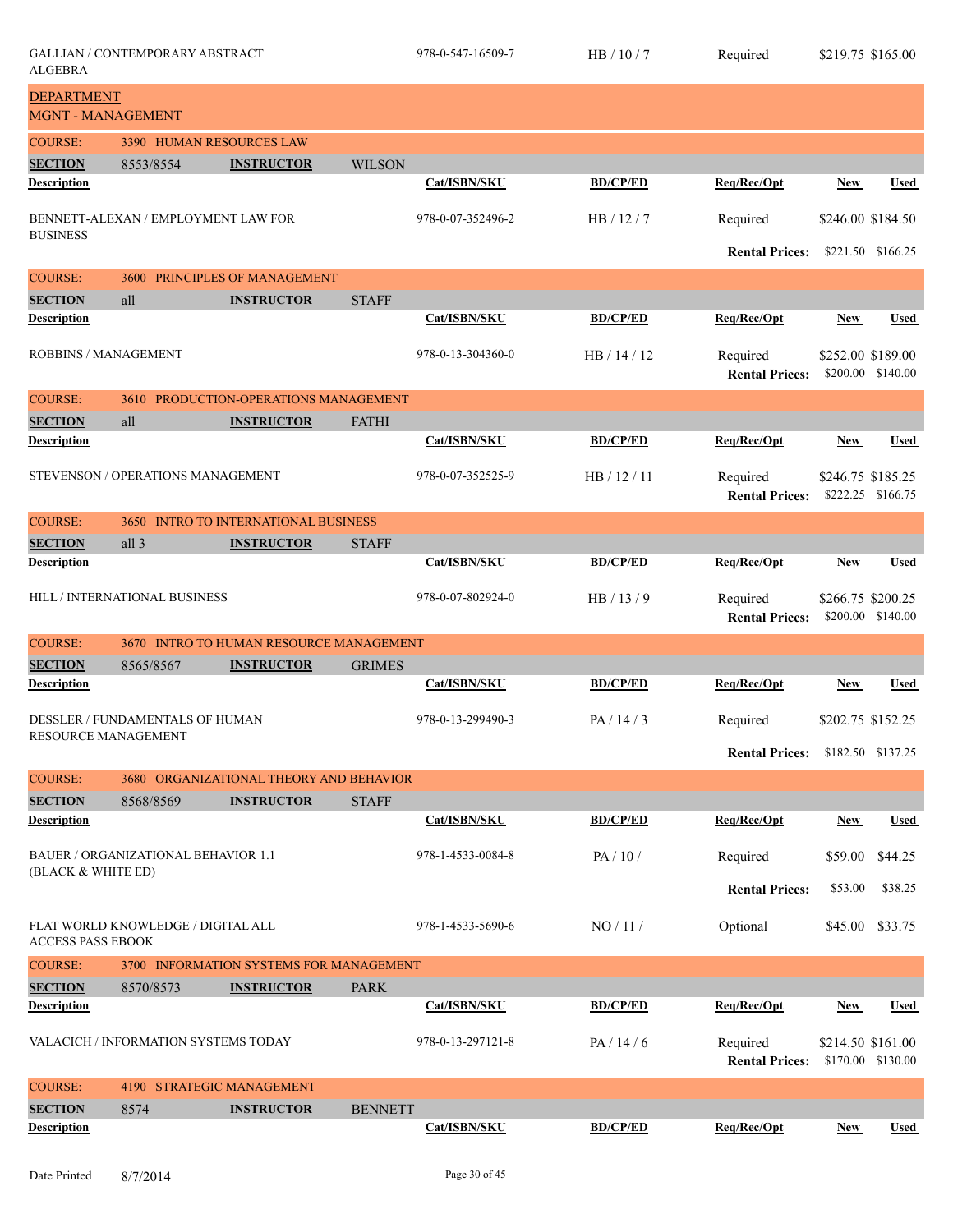|                                                     | KOTLER / PRINCIPLES OF MARKETING                                                                                                                                                                                                                                                                                                                                                                                                  |                                     |                        | 978-0-13-308404-7 | HB / 14 / 15          | Required<br><b>Rental Prices:</b>   |                   | \$241.25 \$181.00<br>\$190.00 \$140.00 |
|-----------------------------------------------------|-----------------------------------------------------------------------------------------------------------------------------------------------------------------------------------------------------------------------------------------------------------------------------------------------------------------------------------------------------------------------------------------------------------------------------------|-------------------------------------|------------------------|-------------------|-----------------------|-------------------------------------|-------------------|----------------------------------------|
| <b>Description</b>                                  |                                                                                                                                                                                                                                                                                                                                                                                                                                   |                                     |                        | Cat/ISBN/SKU      | <b>BD/CP/ED</b>       | Req/Rec/Opt                         | <b>New</b>        | <b>Used</b>                            |
| <b>SECTION</b>                                      | 8592                                                                                                                                                                                                                                                                                                                                                                                                                              | <b>INSTRUCTOR</b>                   | <b>VALENTINE</b>       |                   |                       |                                     |                   |                                        |
| <b>COURSE:</b>                                      |                                                                                                                                                                                                                                                                                                                                                                                                                                   | <b>3800 PRINCIPLES OF MARKETING</b> |                        |                   |                       |                                     |                   |                                        |
| <b>MKTG - MARKETING</b>                             |                                                                                                                                                                                                                                                                                                                                                                                                                                   |                                     |                        |                   |                       |                                     |                   |                                        |
| <b>DEPARTMENT</b>                                   |                                                                                                                                                                                                                                                                                                                                                                                                                                   |                                     |                        |                   |                       |                                     |                   |                                        |
|                                                     |                                                                                                                                                                                                                                                                                                                                                                                                                                   |                                     |                        |                   |                       | <b>Rental Prices:</b>               | \$134.35          | \$76.85                                |
| <b>BARGAINING</b>                                   | CARRELL / LABOR RELATIONS & COLLECTIVE                                                                                                                                                                                                                                                                                                                                                                                            |                                     |                        | 978-0-13-273001-3 | HB / 13 / 10          | Required                            |                   | \$230.25 \$172.75                      |
| <b>Description</b>                                  |                                                                                                                                                                                                                                                                                                                                                                                                                                   |                                     |                        | Cat/ISBN/SKU      | <b>BD/CP/ED</b>       | Req/Rec/Opt                         | New               | <b>Used</b>                            |
| <b>SECTION</b>                                      | 8589                                                                                                                                                                                                                                                                                                                                                                                                                              | <b>INSTRUCTOR</b>                   | <b>HESHIZER</b>        |                   |                       |                                     |                   |                                        |
| <b>COURSE:</b>                                      | <b>4690 LABOR RELATIONS</b>                                                                                                                                                                                                                                                                                                                                                                                                       |                                     |                        |                   |                       |                                     |                   |                                        |
|                                                     | PHILLIPS / STRATEGIC STAFFING                                                                                                                                                                                                                                                                                                                                                                                                     |                                     |                        | 978-0-13-357176-9 | HB / 15 / 3           | Required<br>Rental Prices: \$122.70 |                   | \$214.50 \$161.00<br>\$69.20           |
| <b>Description</b>                                  |                                                                                                                                                                                                                                                                                                                                                                                                                                   |                                     |                        | Cat/ISBN/SKU      | <b>BD/CP/ED</b>       | Req/Rec/Opt                         | <b>New</b>        | <b>Used</b>                            |
| <b>SECTION</b>                                      | 8587/8588                                                                                                                                                                                                                                                                                                                                                                                                                         | <b>INSTRUCTOR</b>                   | <b>STAFF</b>           |                   |                       |                                     |                   |                                        |
| <b>COURSE:</b>                                      |                                                                                                                                                                                                                                                                                                                                                                                                                                   | 4670 ADV HUMAN RESOURCE MGNT        |                        |                   |                       |                                     |                   |                                        |
|                                                     | HANKE / BUSINESS FORECASTING                                                                                                                                                                                                                                                                                                                                                                                                      |                                     |                        | 978-0-13-230120-6 | PA / 09 / 9           | Required<br><b>Rental Prices:</b>   | \$95.75           | \$133.25 \$100.00<br>\$62.50           |
| <b>Description</b>                                  |                                                                                                                                                                                                                                                                                                                                                                                                                                   |                                     |                        | Cat/ISBN/SKU      | <b>BD/CP/ED</b>       | Req/Rec/Opt                         | <b>New</b>        | Used                                   |
| <b>SECTION</b>                                      | 8584/8585                                                                                                                                                                                                                                                                                                                                                                                                                         | <b>INSTRUCTOR</b>                   | $\mathbf{X}\mathbf{U}$ |                   |                       |                                     |                   |                                        |
| <b>COURSE:</b>                                      | <b>4660 BUSINESS FORECASTING</b>                                                                                                                                                                                                                                                                                                                                                                                                  |                                     |                        |                   |                       |                                     |                   |                                        |
| EFFECTIVE SMALL BUSINESS MANAGEMENT                 |                                                                                                                                                                                                                                                                                                                                                                                                                                   |                                     |                        |                   | <b>Rental Prices:</b> | \$116.30                            | \$65.30           |                                        |
| SCARBOROUGH / ENTREPRENEURSHIP &                    |                                                                                                                                                                                                                                                                                                                                                                                                                                   |                                     |                        | 978-0-13-350632-7 | HB / 15 / 11          | Required                            |                   | \$204.00 \$153.00                      |
| <b>Description</b>                                  |                                                                                                                                                                                                                                                                                                                                                                                                                                   |                                     | Perry                  | Cat/ISBN/SKU      | <b>BD/CP/ED</b>       | Req/Rec/Opt                         | New               | <b>Used</b>                            |
|                                                     |                                                                                                                                                                                                                                                                                                                                                                                                                                   |                                     |                        |                   |                       | <b>Rental Prices:</b>               | \$116.30          | \$65.30                                |
|                                                     |                                                                                                                                                                                                                                                                                                                                                                                                                                   |                                     |                        | 978-0-13-350632-7 | HB / 15 / 11          | Required                            |                   | \$204.00 \$153.00                      |
| <b>Description</b>                                  |                                                                                                                                                                                                                                                                                                                                                                                                                                   |                                     |                        | Cat/ISBN/SKU      | <b>BD/CP/ED</b>       | Req/Rec/Opt                         | New               | <b>Used</b>                            |
| <b>SECTION</b>                                      | 8580/8582                                                                                                                                                                                                                                                                                                                                                                                                                         | <b>INSTRUCTOR</b>                   | <b>CHEOKAS</b>         |                   |                       |                                     |                   |                                        |
| <b>COURSE:</b>                                      |                                                                                                                                                                                                                                                                                                                                                                                                                                   |                                     |                        |                   |                       |                                     |                   |                                        |
|                                                     |                                                                                                                                                                                                                                                                                                                                                                                                                                   |                                     |                        | 978-1-259-18607-3 | NO/13/7               | Required                            |                   | \$310.00 \$232.50                      |
| Description                                         |                                                                                                                                                                                                                                                                                                                                                                                                                                   |                                     |                        | Cat/ISBN/SKU      | <b>BD/CP/ED</b>       | Req/Rec/Opt                         | <b>New</b>        | <b>Used</b>                            |
| <b>SECTION</b>                                      |                                                                                                                                                                                                                                                                                                                                                                                                                                   |                                     | <b>FATHI</b>           |                   |                       | <b>Rental Prices:</b>               | \$134.80          | \$72.05                                |
| <b>CASES</b>                                        |                                                                                                                                                                                                                                                                                                                                                                                                                                   |                                     |                        | 978-0-07-786252-7 | HB / 14 / 7           | Required                            |                   | \$251.25 \$188.50                      |
| Description                                         |                                                                                                                                                                                                                                                                                                                                                                                                                                   |                                     |                        | Cat/ISBN/SKU      | <b>BD/CP/ED</b>       | Req/Rec/Opt                         | New               | <b>Used</b>                            |
| <b>SECTION</b>                                      | 8576                                                                                                                                                                                                                                                                                                                                                                                                                              | <b>INSTRUCTOR</b>                   | <b>BENNETT</b>         |                   |                       |                                     |                   |                                        |
|                                                     | DESS / Strategic Management: Text and Cases with<br>BSG/GLO-BUS Access Card Printed Acces<br>DESS / STRATEGIC MANAGEMENT: TEXT &<br>8578<br><b>INSTRUCTOR</b><br>DESS / Strategic Management: Text and Cases with<br>BSG/GLO-BUS Access Card Printed Acces<br>4260 SMALL BUSINESS MANAGEMENT<br><b>SCARBOROUGH / ENTREPRENEURSHIP &amp;</b><br>EFFECTIVE SMALL BUSINESS MANAGEMENT<br><b>SECTION</b><br>8583<br><b>INSTRUCTOR</b> |                                     |                        | 978-1-259-18607-3 | NO/13/7               | Required                            |                   | \$310.00 \$232.50                      |
|                                                     |                                                                                                                                                                                                                                                                                                                                                                                                                                   |                                     |                        |                   |                       | <b>Rental Prices:</b>               | \$134.80          | \$72.05                                |
| DESS / STRATEGIC MANAGEMENT: TEXT &<br><b>CASES</b> |                                                                                                                                                                                                                                                                                                                                                                                                                                   |                                     |                        | 978-0-07-786252-7 | HB / 14 / 7           | Optional                            | \$251.25 \$188.50 |                                        |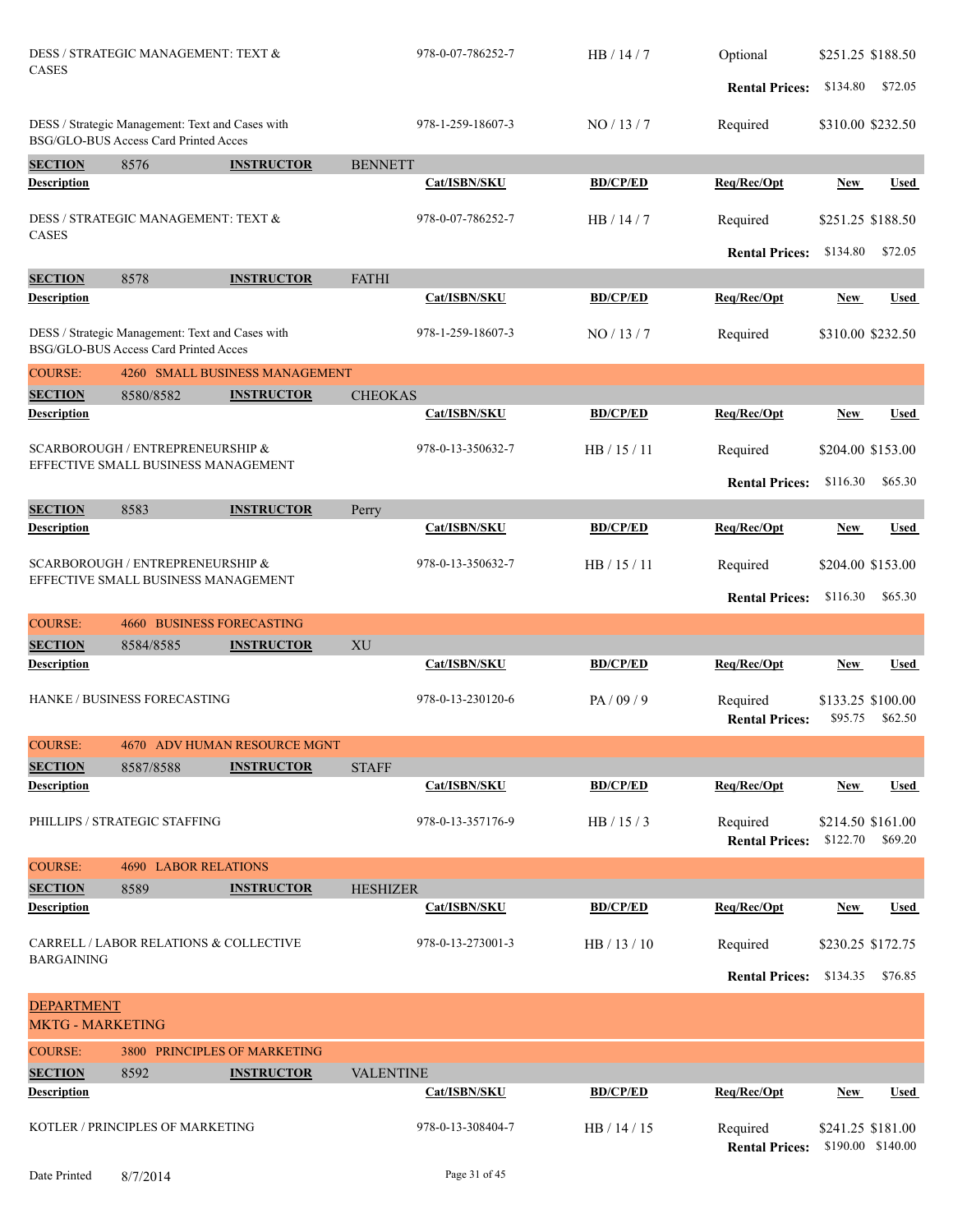| <b>SECTION</b>                             | 8593/8594  | <b>INSTRUCTOR</b>                          | <b>STAFF</b>     |                   |                 |                                   |                               |                    |
|--------------------------------------------|------------|--------------------------------------------|------------------|-------------------|-----------------|-----------------------------------|-------------------------------|--------------------|
| <b>Description</b>                         |            |                                            |                  | Cat/ISBN/SKU      | <b>BD/CP/ED</b> | Req/Rec/Opt                       | <u>New</u>                    | <b>Used</b>        |
| KOTLER / PRINCIPLES OF MARKETING           |            |                                            |                  | 978-0-13-308404-7 | HB/14/15        | Required<br><b>Rental Prices:</b> | \$241.25 \$181.00             | \$190.00 \$140.00  |
| <b>COURSE:</b>                             |            | 4800 PERSONAL SELLING                      |                  |                   |                 |                                   |                               |                    |
| <b>SECTION</b>                             | 8596       | <b>INSTRUCTOR</b>                          | <b>VALENTINE</b> |                   |                 |                                   |                               |                    |
| <b>Description</b>                         |            |                                            |                  | Cat/ISBN/SKU      | <b>BD/CP/ED</b> | Req/Rec/Opt                       | New                           | <b>Used</b>        |
|                                            |            | <b>FUTRELL / FUNDAMENTALS OF SELLING</b>   |                  | 978-0-07-786101-8 | HB / 14 / 13    | Required<br><b>Rental Prices:</b> | \$240.75 \$180.75<br>\$139.35 | \$79.35            |
| <b>COURSE:</b>                             |            | <b>4820 CONSUMER BEHAVIOR</b>              |                  |                   |                 |                                   |                               |                    |
| <b>SECTION</b>                             | 8595       | <b>INSTRUCTOR</b>                          | <b>VALENTINE</b> |                   |                 |                                   |                               |                    |
| <b>Description</b>                         |            |                                            |                  | Cat/ISBN/SKU      | <b>BD/CP/ED</b> | Req/Rec/Opt                       | New                           | <b>Used</b>        |
|                                            |            | HAWKINS / CONSUMER BEHAVIOR (W/CD)         |                  | 978-0-07-764555-7 | HB / 13 / 12    | Required<br><b>Rental Prices:</b> | \$244.75 \$183.75             | \$200.00 \$150.00  |
| <b>COURSE:</b>                             |            | 4830 MARKETING COMMUNICATION               |                  |                   |                 |                                   |                               |                    |
| <b>SECTION</b>                             | 8591       | <b>INSTRUCTOR</b>                          | <b>VALENTINE</b> |                   |                 |                                   |                               |                    |
| <b>Description</b>                         |            |                                            |                  | Cat/ISBN/SKU      | <b>BD/CP/ED</b> | Reg/Rec/Opt                       | New                           | <b>Used</b>        |
| <b>BELCH / ADVERTISING &amp; PROMOTION</b> |            |                                            |                  | 978-0-07-340486-8 | HB / 12 / 9     | Required<br><b>Rental Prices:</b> | \$253.25 \$190.00             | \$228.00 \$171.00  |
| <b>COURSE:</b>                             |            | 4890 MARKETING MANAGEMENT                  |                  |                   |                 |                                   |                               |                    |
| <b>SECTION</b>                             | all        | <b>INSTRUCTOR</b>                          | <b>STOVALL</b>   |                   |                 |                                   |                               |                    |
| <b>Description</b>                         |            |                                            |                  | Cat/ISBN/SKU      | <b>BD/CP/ED</b> | Req/Rec/Opt                       | New                           | <b>Used</b>        |
| PETER / MARKETING MANAGEMENT               |            |                                            |                  | 978-0-07-786105-6 | HB / 13 / 11    | Required<br><b>Rental Prices:</b> | \$241.75 \$181.50             | \$179.25 \$119.00  |
| <b>DEPARTMENT</b><br><b>MUSC - MUSIC</b>   |            |                                            |                  |                   |                 |                                   |                               |                    |
| <b>COURSE:</b>                             |            | 1100 MUSIC APPRECIATION                    |                  |                   |                 |                                   |                               |                    |
| <b>SECTION</b>                             | <b>ALL</b> | <b>INSTRUCTOR</b>                          | <b>STAFF</b>     |                   |                 |                                   |                               |                    |
| Description                                |            |                                            |                  | Cat/ISBN/SKU      | <b>BD/CP/ED</b> | Req/Rec/Opt                       | <u>New</u>                    | Used               |
|                                            |            | FORNEY / THE ENJOYMENT OF MUSIC (BNDL)     |                  | 978-0-393-14017-0 | NO/11           | Required<br><b>Rental Prices:</b> | \$120.50<br>\$108.50          | \$90.50<br>\$81.50 |
| <b>COURSE:</b>                             |            | 1201 ELEMENTARY HARMONY PT I               |                  |                   |                 |                                   |                               |                    |
| <b>SECTION</b>                             | 8417       | <b>INSTRUCTOR</b>                          | <b>YEUNG</b>     |                   |                 |                                   |                               |                    |
| <b>Description</b>                         |            |                                            |                  | Cat/ISBN/SKU      | <b>BD/CP/ED</b> | Req/Rec/Opt                       | New                           | Used               |
|                                            |            | BENWARD / MUSIC IN THEORY & PRACTICE VOL I |                  | 978-0-07-802515-0 | SP/15/9         | Required<br><b>Rental Prices:</b> | \$129.25<br>\$73.85           | \$97.00<br>\$39.36 |
| <b>WKBK</b>                                |            | BENWARD / MUSIC IN THEORY & PRACTICE VOL I |                  | 978-0-07-749331-8 | SP/15/9         | Required                          |                               | \$73.75 \$55.50    |
| <b>COURSE:</b>                             |            | 1211 SIGHT SINGING I                       |                  |                   |                 |                                   |                               |                    |
| <b>SECTION</b>                             | 8407       | <b>INSTRUCTOR</b>                          | <b>YEUNG</b>     |                   |                 |                                   |                               |                    |
| <b>Description</b>                         |            |                                            |                  | Cat/ISBN/SKU      | <b>BD/CP/ED</b> | Req/Rec/Opt                       | <b>New</b>                    | Used               |
| <b>SINGING</b>                             |            | BERKOWITZ / NEW APPROACH TO SIGHT          |                  | 978-0-393-91150-3 | SP/11/5         | Required                          | \$96.25                       | \$72.25            |
|                                            |            |                                            |                  |                   |                 | <b>Rental Prices:</b>             | \$50.80                       | \$26.80            |
| <b>COURSE:</b>                             |            | 1212 SIGHT SINGING II                      |                  |                   |                 |                                   |                               |                    |
| <b>SECTION</b>                             | 8408       | <b>INSTRUCTOR</b>                          | <b>YEUNG</b>     |                   |                 |                                   |                               |                    |
| <b>Description</b>                         |            |                                            |                  | Cat/ISBN/SKU      | <b>BD/CP/ED</b> | Req/Rec/Opt                       | New                           | <b>Used</b>        |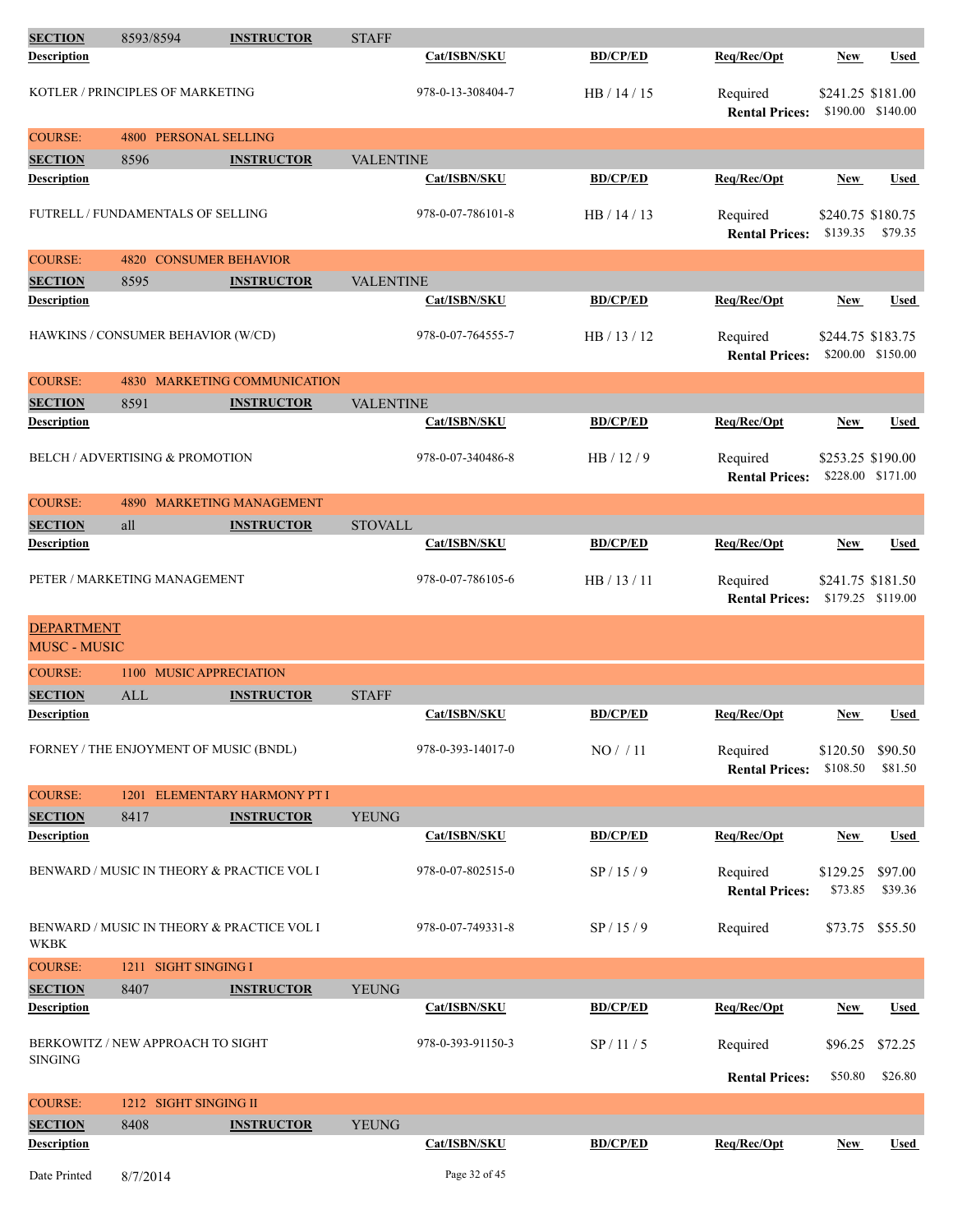| <b>SINGING</b>                             | BERKOWITZ / NEW APPROACH TO SIGHT       |                                                    |                 | 978-0-393-91150-3 | SP/11/5         | Required<br><b>Rental Prices:</b> | \$96.25 \$72.25<br>\$50.80 | \$26.80            |
|--------------------------------------------|-----------------------------------------|----------------------------------------------------|-----------------|-------------------|-----------------|-----------------------------------|----------------------------|--------------------|
| <b>COURSE:</b>                             | 1401 GROUP PIANO 1                      |                                                    |                 |                   |                 |                                   |                            |                    |
| <b>SECTION</b>                             | 8418                                    | <b>INSTRUCTOR</b>                                  | <b>LAUGHLIN</b> |                   |                 |                                   |                            |                    |
| <b>Description</b>                         |                                         |                                                    |                 | Cat/ISBN/SKU      | <b>BD/CP/ED</b> | Req/Rec/Opt                       | <b>New</b>                 | <b>Used</b>        |
|                                            | LANCASTER / ALFRED'S GROUP PIANO FOR    |                                                    |                 | 978-0-7390-5301-0 | SP/04/2         | Required                          | \$60.00                    | \$45.00            |
| ADULTS BOOK 1 (W/CD)                       |                                         |                                                    |                 |                   |                 | <b>Rental Prices:</b>             | \$35.30                    | \$20.26            |
| <b>COURSE:</b>                             |                                         | 2203 INTERMEDIATE HARMONY                          |                 |                   |                 |                                   |                            |                    |
| <b>SECTION</b>                             | 8423                                    | <b>INSTRUCTOR</b>                                  | <b>LAUGHLIN</b> |                   |                 |                                   |                            |                    |
| <b>Description</b>                         |                                         |                                                    |                 | Cat/ISBN/SKU      | <b>BD/CP/ED</b> | Req/Rec/Opt                       | New                        | <b>Used</b>        |
| П                                          |                                         | BENWARD / MUSIC IN THEORY & PRACTICE VOL           |                 | 978-0-07-749332-5 | SP/15/9         | Required                          | \$129.25                   | \$97.00            |
|                                            |                                         |                                                    |                 |                   |                 | <b>Rental Prices:</b>             | \$73.85                    | \$39.36            |
| WORKBOOK VOL II                            | BENWARD / MUSIC IN THEORY & PRACTICE    |                                                    |                 | 978-0-07-749333-2 | NO/15/9         | Required                          | \$74.75                    | \$56.25            |
| <b>COURSE:</b>                             |                                         | 2400 INTRODUCTION TO CONDUCTING                    |                 |                   |                 |                                   |                            |                    |
| <b>SECTION</b>                             | 8424                                    | <b>INSTRUCTOR</b>                                  | <b>SWOPE</b>    |                   |                 |                                   |                            |                    |
| <b>Description</b>                         |                                         |                                                    |                 | Cat/ISBN/SKU      | <b>BD/CP/ED</b> | Req/Rec/Opt                       | New                        | <b>Used</b>        |
|                                            | MAIELLO / CONDUCTING (2ND) (W/CD)       |                                                    |                 | 978-1-57623-453-2 | PA/96/          | Required<br><b>Rental Prices:</b> | \$52.00<br>\$33.25         | \$39.00<br>\$20.24 |
| <b>COURSE:</b>                             |                                         | 3165 MUSIC HISTORY: CLASSIC TO MODERN              |                 |                   |                 |                                   |                            |                    |
| <b>SECTION</b>                             | 8428                                    | <b>INSTRUCTOR</b>                                  | <b>LAUGHLIN</b> |                   |                 |                                   |                            |                    |
| <b>Description</b>                         |                                         |                                                    |                 | Cat/ISBN/SKU      | <b>BD/CP/ED</b> | Req/Rec/Opt                       | New                        | <b>Used</b>        |
|                                            | BURKHOLDER / HISTORY OF WESTERN MUSIC   |                                                    |                 | 978-0-393-91829-8 | HB/14/9         | Required<br><b>Rental Prices:</b> | \$125.00<br>\$66.75        | \$93.75<br>\$35.50 |
| WESTERN MUSIC VOL 2                        | BURKHOLDER / NORTON ANTHOLOGY OF        |                                                    |                 | 978-0-393-92562-3 | PA / 06 / 5     | Required                          | \$54.50                    | \$41.00            |
|                                            | - Volume 2: Classical to Modern (6 CD   | GROUT / Norton Recorded Anthology of Western Music |                 | 0-393-10058-8     | $NO/$ /         | Required                          |                            | $$0.00$ \$0.00     |
| <b>COURSE:</b>                             | 3220 STRING TECHNIQUES                  |                                                    |                 |                   |                 |                                   |                            |                    |
| <b>SECTION</b>                             | 8429                                    | <b>INSTRUCTOR</b>                                  | <b>SWOPE</b>    |                   |                 |                                   |                            |                    |
| <b>Description</b>                         |                                         |                                                    |                 | Cat/ISBN/SKU      | <b>BD/CP/ED</b> | Req/Rec/Opt                       | <b>New</b>                 | <b>Used</b>        |
| <b>METHOD BOOK 1: CELLO</b>                | DILLON / STRICTLY STRINGS: COMPR STRING |                                                    |                 | 978-0-88284-532-6 | PA/92/          | Required                          | \$7.00                     | \$5.25             |
|                                            |                                         |                                                    |                 |                   |                 | <b>Rental Prices:</b>             | \$6.25                     | \$4.46             |
| <b>METHOD BOOK 1: VIOLIN</b>               | DILLON / STRICTLY STRINGS: COMPR STRING |                                                    |                 | 978-0-88284-530-2 | PA/92/          | Required                          | \$7.00                     | \$5.25             |
|                                            |                                         |                                                    |                 |                   |                 | <b>Rental Prices:</b>             | \$6.50                     | \$4.74             |
|                                            | LAMB / GUIDE TO TEACHING STRINGS        |                                                    |                 | 978-0-07-241422-6 | SP / 02 / 7     | Required<br><b>Rental Prices:</b> | \$115.75<br>\$78.25        | \$87.00<br>\$49.50 |
| <b>DEPARTMENT</b><br><b>NURS - NURSING</b> |                                         |                                                    |                 |                   |                 |                                   |                            |                    |
| <b>COURSE:</b>                             |                                         | 2002 THE CAREGIVING JOURNEY                        |                 |                   |                 |                                   |                            |                    |
| <b>SECTION</b>                             | 8047                                    | <b>INSTRUCTOR</b>                                  | <b>BAUER</b>    |                   |                 |                                   |                            |                    |
| <b>Description</b>                         |                                         |                                                    |                 | Cat/ISBN/SKU      | <b>BD/CP/ED</b> | Req/Rec/Opt                       | <b>New</b>                 | <b>Used</b>        |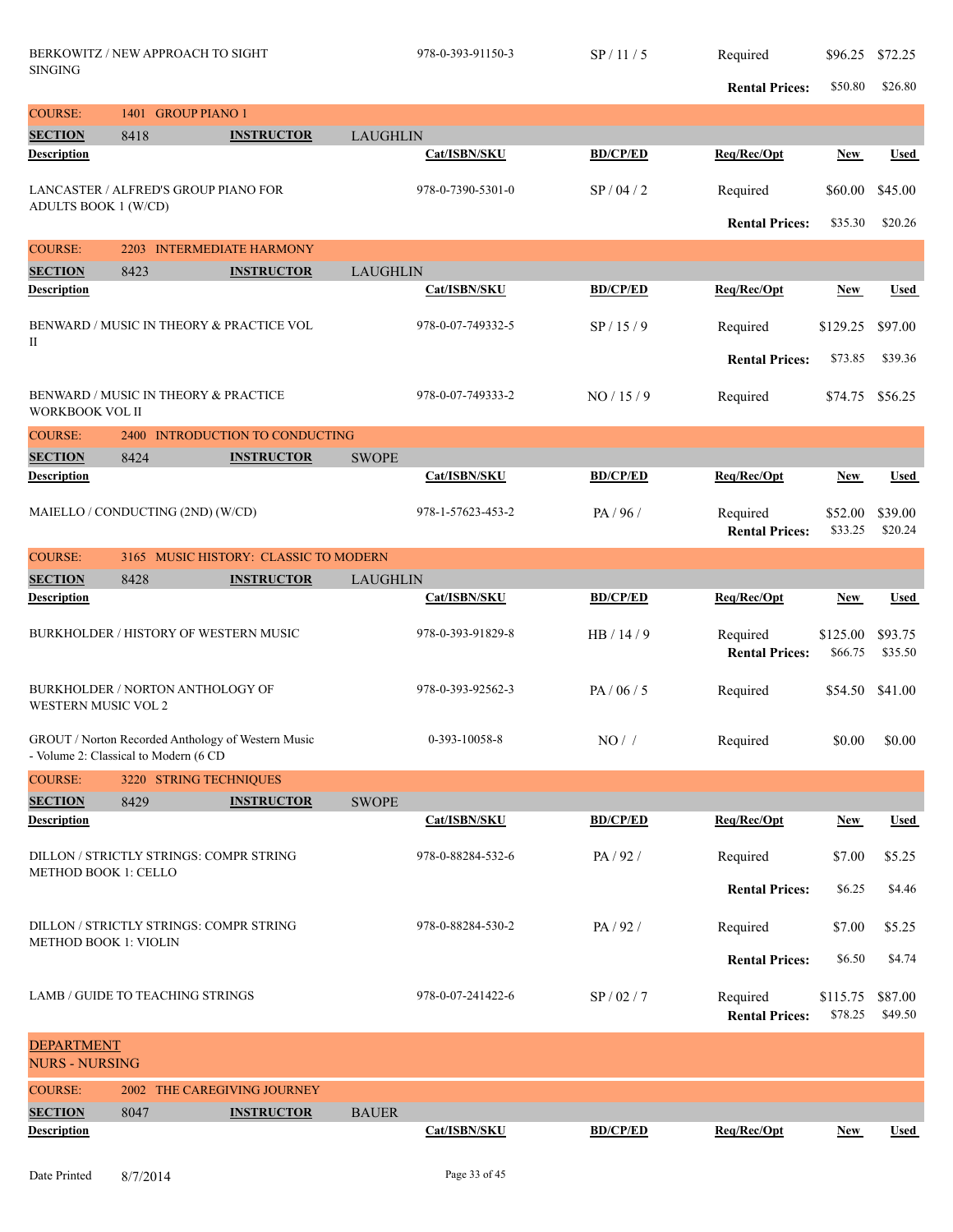| <b>COURSE:</b>          | 2400 | <b>WOMEN'S HEALTH CARE ISSUES</b>                                           |                 |                   |                 |                                   |                     |                    |
|-------------------------|------|-----------------------------------------------------------------------------|-----------------|-------------------|-----------------|-----------------------------------|---------------------|--------------------|
| <b>SECTION</b>          | 8048 | <b>INSTRUCTOR</b>                                                           | <b>HULSEY</b>   |                   |                 |                                   |                     |                    |
| <b>Description</b>      |      |                                                                             |                 | Cat/ISBN/SKU      | <b>BD/CP/ED</b> | Req/Rec/Opt                       | <b>New</b>          | <b>Used</b>        |
|                         |      | NO TEXT REQUIRED / NO TEXT REQUIRED                                         |                 | 10000014          | $NO/$ /         | Required                          | \$0.00              | \$0.00             |
| <b>COURSE:</b>          |      | 3002 CONCEPTS IN PROF NURSING                                               |                 |                   |                 |                                   |                     |                    |
| <b>SECTION</b>          | 8049 | <b>INSTRUCTOR</b>                                                           | <b>ROSETH</b>   |                   |                 |                                   |                     |                    |
| <b>Description</b>      |      |                                                                             |                 | Cat/ISBN/SKU      | <b>BD/CP/ED</b> | Req/Rec/Opt                       | <b>New</b>          | <b>Used</b>        |
| PRTG)                   |      | AMER PSYCH ASS / PUBLICATION MANUAL (1ST                                    |                 | 978-1-4338-0561-5 | PA/10/6         | Required                          | \$30.00             | \$22.50            |
|                         |      |                                                                             |                 |                   |                 | <b>Rental Prices:</b>             | \$15.80             | \$8.26             |
|                         |      | POTTER / FUNDAMENTALS OF NURSING                                            |                 | 978-0-323-07933-4 | HB/13/8         | Required<br><b>Rental Prices:</b> | \$131.00<br>\$76.20 | \$98.25<br>\$43.45 |
|                         |      | POTTER / FUNDAMENTALS OF NURSING S.G.                                       |                 | 978-0-323-08469-7 | PA/13/8         | Recommended                       | \$35.00             | \$26.25            |
| <b>COURSE:</b>          |      | 3004 CROSS CULTURAL/NATIONAL ISSUE                                          |                 |                   |                 |                                   |                     |                    |
| <b>SECTION</b>          | 8135 | <b>INSTRUCTOR</b>                                                           | CASON           |                   |                 |                                   |                     |                    |
| <b>Description</b>      |      |                                                                             |                 | Cat/ISBN/SKU      | <b>BD/CP/ED</b> | Req/Rec/Opt                       | New                 | <b>Used</b>        |
|                         |      | NO TEXT REQUIRED / NO TEXT REQUIRED                                         |                 | 10000014          | NO/             | Required                          | \$0.00              | \$0.00             |
| <b>COURSE:</b>          |      | 3005 HUMAN PATHOPHYSIOLOGY                                                  |                 |                   |                 |                                   |                     |                    |
| <b>SECTION</b>          | 8129 | <b>INSTRUCTOR</b>                                                           | <b>SHEPHERD</b> |                   |                 |                                   |                     |                    |
| <b>Description</b>      |      |                                                                             |                 | Cat/ISBN/SKU      | <b>BD/CP/ED</b> | Req/Rec/Opt                       | New                 | <b>Used</b>        |
| STORY / PATHOPHYSIOLOGY |      |                                                                             |                 | 978-1-284-04389-1 | HB/15/2         | Required<br><b>Rental Prices:</b> | \$103.00<br>\$59.15 | \$77.25<br>\$33.36 |
| <b>SECTION</b>          | 8132 | <b>INSTRUCTOR</b>                                                           | <b>ELDER</b>    |                   |                 |                                   |                     |                    |
| <b>Description</b>      |      |                                                                             |                 | Cat/ISBN/SKU      | <b>BD/CP/ED</b> | Req/Rec/Opt                       | New                 | <b>Used</b>        |
| PRTG)                   |      | AMER PSYCH ASS / PUBLICATION MANUAL (1ST                                    |                 | 978-1-4338-0561-5 | PA/10/6         | Required                          | \$30.00             | \$22.50            |
|                         |      |                                                                             |                 |                   |                 | <b>Rental Prices:</b>             | \$15.80             | \$8.26             |
| <b>STUDY GUIDE</b>      |      | PORTH / ESSENTIAL OF PATHOPHYSIOLOGY WITH                                   |                 | 978-1-4511-1638-0 | NO / 11 / 3     | Required                          | \$133.00 \$99.75    |                    |
| <b>COURSE:</b>          |      | 3007 CLINICAL THERAPEUTICS                                                  |                 |                   |                 |                                   |                     |                    |
| <b>SECTION</b>          | 8117 | <b>INSTRUCTOR</b>                                                           | <b>HUMPHREY</b> |                   |                 |                                   |                     |                    |
| <b>Description</b>      |      |                                                                             |                 | Cat/ISBN/SKU      | <b>BD/CP/ED</b> | Req/Rec/Opt                       | New                 | <b>Used</b>        |
|                         |      | NUGENT / FUNDAMENTALS OF NURSING:<br>CONTENT REVIEW PLUS PRACTICE QUESTIONS |                 | 978-0-8036-3706-1 | NO / 14 /       | Recommended                       | \$57.00             | \$42.75            |
|                         |      | OGDEN / CALCULATION OF DRUG DOSAGES                                         |                 | 978-0-323-07753-8 | PA/12/9         | Required                          | \$75.00 \$56.25     |                    |
|                         |      | POTTER / FUNDAMENTALS OF NURSING                                            |                 | 978-0-323-07933-4 | HB / 13 / 8     | Required<br><b>Rental Prices:</b> | \$131.00<br>\$76.20 | \$98.25<br>\$43.45 |
|                         |      | POTTER / FUNDAMENTALS OF NURSING S.G.                                       |                 | 978-0-323-08469-7 | PA/13/8         | Recommended                       | \$35.00 \$26.25     |                    |
|                         |      |                                                                             |                 |                   |                 |                                   |                     |                    |
| <b>COURSE:</b>          |      | 3007L CLINICAL THERAPUTICS LAB                                              |                 |                   |                 |                                   |                     |                    |
| <b>SECTION</b>          | ALL  | <b>INSTRUCTOR</b>                                                           | <b>STAFF</b>    |                   |                 |                                   |                     |                    |
| <b>Description</b>      |      |                                                                             |                 | Cat/ISBN/SKU      | <b>BD/CP/ED</b> | Req/Rec/Opt                       | <b>New</b>          | <b>Used</b>        |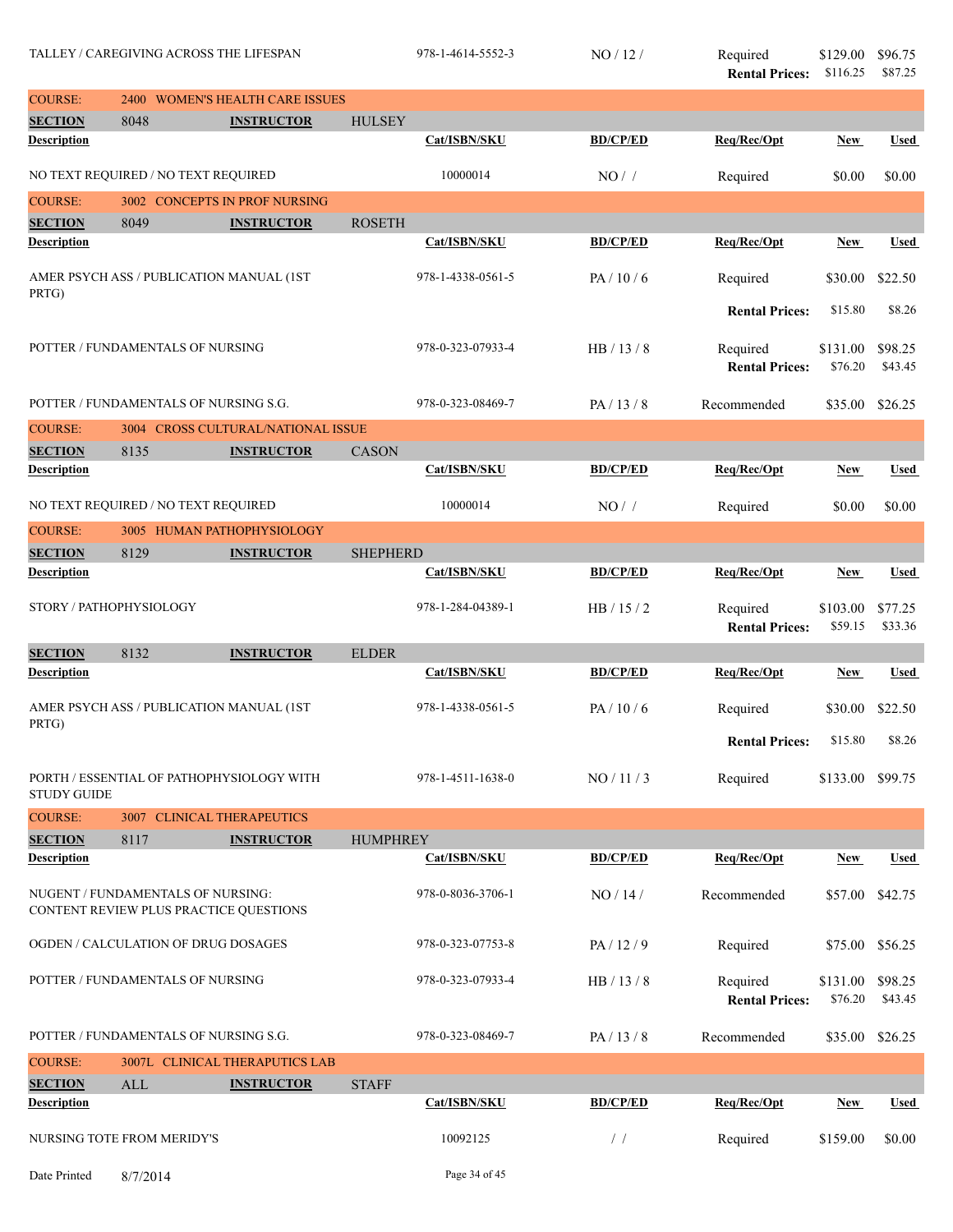| <b>COURSE:</b>        |                                             | 3010 PROFESSIONAL NURSING PRACTICE       |                 |                   |                 |                                   |                              |                    |
|-----------------------|---------------------------------------------|------------------------------------------|-----------------|-------------------|-----------------|-----------------------------------|------------------------------|--------------------|
| <b>SECTION</b>        | 8134                                        | <b>INSTRUCTOR</b>                        | <b>ELDER</b>    |                   |                 |                                   |                              |                    |
| <b>Description</b>    |                                             |                                          |                 | Cat/ISBN/SKU      | <b>BD/CP/ED</b> | Req/Rec/Opt                       | <b>New</b>                   | <b>Used</b>        |
| PRTG)                 |                                             | AMER PSYCH ASS / PUBLICATION MANUAL (1ST |                 | 978-1-4338-0561-5 | PA/10/6         | Required                          | \$30.00                      | \$22.50            |
|                       |                                             |                                          |                 |                   |                 | <b>Rental Prices:</b>             | \$15.80                      | \$8.26             |
|                       |                                             | KEARNEY-NUNNER / ADVANCING YOUR CAREER   |                 | 978-0-8036-2806-9 | PA/12/5         | Required<br><b>Rental Prices:</b> | \$58.00<br>\$34.65           | \$43.50<br>\$20.16 |
| <b>COURSE:</b>        | 3050 HEALTH PROMOTION                       |                                          |                 |                   |                 |                                   |                              |                    |
| <b>SECTION</b>        | 8136                                        | <b>INSTRUCTOR</b>                        | <b>RAGSDALE</b> |                   |                 |                                   |                              |                    |
| <b>Description</b>    |                                             |                                          |                 | Cat/ISBN/SKU      | <b>BD/CP/ED</b> | Req/Rec/Opt                       | New                          | <b>Used</b>        |
| <b>APPROACH</b>       | DONATELLE / MY HEALTH: AN OUTCOMES          |                                          |                 | 978-0-321-75123-2 | PA/13/          | Required                          | \$82.75                      | \$62.25            |
| THOMPSON / NUTRITION  |                                             |                                          |                 | 978-0-321-91039-4 | PA/15/4         | Required<br><b>Rental Prices:</b> | \$146.00 \$109.50<br>\$77.80 | \$41.30            |
| <b>COURSE:</b>        | 3100 NURSING OF ADULTS I                    |                                          |                 |                   |                 |                                   |                              |                    |
| <b>SECTION</b>        | 8137                                        | <b>INSTRUCTOR</b>                        | <b>RAGSDALE</b> |                   |                 |                                   |                              |                    |
| <b>Description</b>    |                                             |                                          |                 | Cat/ISBN/SKU      | <b>BD/CP/ED</b> | Req/Rec/Opt                       | <b>New</b>                   | <b>Used</b>        |
|                       | DOENGES / NURSING DIAGNOSIS MANUAL          |                                          |                 | 978-0-8036-2804-5 | PA/13/4         | Required<br><b>Rental Prices:</b> | \$60.00<br>\$31.60           | \$45.00<br>\$16.56 |
|                       | FA DAVIS / PERFECT PACKAGE                  |                                          |                 | 978-0-8036-3727-6 | NO / 13 /       | Required                          | \$123.00                     | \$92.25            |
|                       | OSBORN / MEDICAL-SURGICAL NURSING           |                                          |                 | 978-0-13-270669-8 | HB/14/2         | Required<br><b>Rental Prices:</b> | \$158.50 \$119.00            | \$142.50 \$103.00  |
| <b>COURSE:</b>        | 3200 HEALTH ASSESSMENT                      |                                          |                 |                   |                 |                                   |                              |                    |
| <b>SECTION</b>        | 8154                                        | <b>INSTRUCTOR</b>                        | <b>WEBB</b>     |                   |                 |                                   |                              |                    |
| <b>Description</b>    |                                             |                                          |                 | Cat/ISBN/SKU      | <b>BD/CP/ED</b> | Req/Rec/Opt                       | New                          | <b>Used</b>        |
| <b>ACCESS CODE</b>    | Digital Clinical Experience / SHADOW HEALTH |                                          |                 | 978-0-9897888-1-6 | NO / 12 / 1     | Required                          | \$130.00                     | \$97.50            |
| <b>ASSESSMENT</b>     | JARVIS / PHYSICAL EXAM & HEALTH             |                                          |                 | 978-1-4377-0151-7 | HB $/$ 12 $/$ 6 | Required                          | \$120.00                     | \$90.00            |
|                       |                                             |                                          |                 |                   |                 | <b>Rental Prices:</b>             | \$100.00                     | \$70.00            |
| ASSESSMENT ST LAB MAN | JARVIS / PHYSICAL EXAM & HEALTH             |                                          |                 | 978-1-4377-1445-6 | PA/12/6         | Required                          | \$44.00                      | \$33.00            |
|                       |                                             |                                          |                 |                   |                 | <b>Rental Prices:</b>             | \$34.40                      | \$23.36            |
| <b>SECTION</b>        | 8163                                        | <b>INSTRUCTOR</b>                        | <b>WEBB</b>     |                   |                 |                                   |                              |                    |
| <b>Description</b>    |                                             |                                          |                 | Cat/ISBN/SKU      | <b>BD/CP/ED</b> | Req/Rec/Opt                       | <b>New</b>                   | <b>Used</b>        |
| <b>ACCESS CODE</b>    | Digital Clinical Experience / SHADOW HEALTH |                                          |                 | 978-0-9897888-1-6 | NO / 12 / 1     | Required                          | \$130.00                     | \$97.50            |
| <b>ASSESSMENT</b>     | JARVIS / PHYSICAL EXAM & HEALTH             |                                          |                 | 978-1-4377-0151-7 | HB/12/6         | Required                          | \$120.00                     | \$90.00            |
|                       |                                             |                                          |                 |                   |                 | <b>Rental Prices:</b>             | \$100.00                     | \$70.00            |
| <b>COURSE:</b>        | 3630 PHARMACOLOGY I                         |                                          |                 |                   |                 |                                   |                              |                    |
| <b>SECTION</b>        | 8171                                        | <b>INSTRUCTOR</b>                        | <b>PINNELL</b>  |                   |                 |                                   |                              |                    |
| <b>Description</b>    |                                             |                                          |                 | Cat/ISBN/SKU      | <b>BD/CP/ED</b> | Req/Rec/Opt                       | <b>New</b>                   | <b>Used</b>        |
|                       | LEHNE / PHARMACOLOGY FOR NURSING CARE       |                                          |                 | 978-1-4377-3582-6 | HB / 13 / 8     | Required<br><b>Rental Prices:</b> | \$111.00<br>\$58.45          | \$83.25<br>\$30.70 |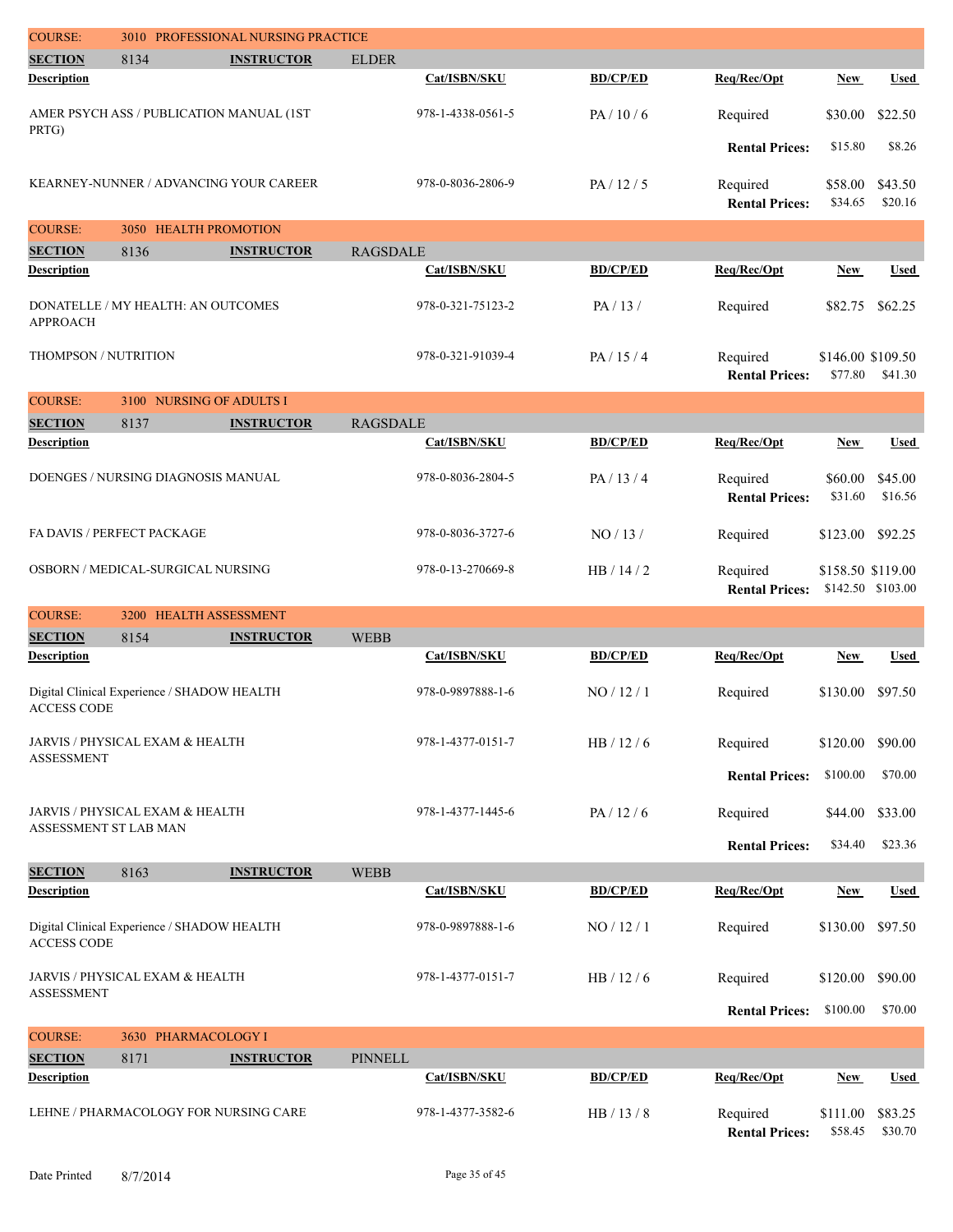| S.G.                                 | LEHNE / PHARMACOLOGY FOR NURSING CARE    |                                              |                 | 978-1-4377-3581-9 | PA/13/8         | Optional              | \$36.00          | \$27.00     |
|--------------------------------------|------------------------------------------|----------------------------------------------|-----------------|-------------------|-----------------|-----------------------|------------------|-------------|
| <b>COURSE:</b>                       | 4010 LEADING IN NURSING                  |                                              |                 |                   |                 |                       |                  |             |
| <b>SECTION</b>                       | 8173                                     | <b>INSTRUCTOR</b>                            | <b>JOHNSTON</b> |                   |                 |                       |                  |             |
| <b>Description</b>                   |                                          |                                              |                 | Cat/ISBN/SKU      | <b>BD/CP/ED</b> | Req/Rec/Opt           | <b>New</b>       | <b>Used</b> |
|                                      | MARQUIS / LEADERSHIP ROLES & MANAGEMENT  |                                              |                 | 978-1-4511-9281-0 | NO/14/8         | Required              | \$75.00          | \$56.25     |
| FUNCTIONS IN NURSING                 |                                          |                                              |                 |                   |                 |                       |                  |             |
|                                      |                                          |                                              |                 |                   |                 | <b>Rental Prices:</b> | \$39.50          | \$20.74     |
| <b>COURSE:</b>                       | NURSING OF ADULTS II<br>4100             |                                              |                 |                   |                 |                       |                  |             |
| <b>SECTION</b>                       | 8184/8190                                | <b>INSTRUCTOR</b>                            | <b>STAFF</b>    |                   |                 |                       |                  |             |
| <b>Description</b>                   |                                          |                                              |                 | Cat/ISBN/SKU      | <b>BD/CP/ED</b> | Req/Rec/Opt           | <b>New</b>       | <b>Used</b> |
|                                      | NO TEXT REQUIRED / NO TEXT REQUIRED      |                                              |                 | 10000014          | NO/             | Required              | \$0.00           | \$0.00      |
| <b>COURSE:</b>                       | 4200 PSYCHIATRIC NURSING                 |                                              |                 |                   |                 |                       |                  |             |
| <b>SECTION</b>                       | 8219                                     | <b>INSTRUCTOR</b>                            | <b>STAFF</b>    |                   |                 |                       |                  |             |
| <b>Description</b>                   |                                          |                                              |                 | Cat/ISBN/SKU      | <b>BD/CP/ED</b> | Req/Rec/Opt           | <b>New</b>       | <b>Used</b> |
|                                      | PEDERSEN / PSYCH NOTES: CLINICAL POCKET  |                                              |                 | 978-0-8036-3922-5 | SP/14/4         | Required              | \$30.00          | \$22.50     |
| <b>GUIDE</b>                         |                                          |                                              |                 |                   |                 | <b>Rental Prices:</b> | \$17.65          | \$10.11     |
|                                      |                                          |                                              |                 |                   |                 |                       |                  |             |
| NURSING:CONCEPTS                     | TOWNSEND / PSYCHIATRIC MENTAL HEALTH     |                                              |                 | 978-0-8036-4092-4 | NO/14/8         | Required              | \$121.25         | \$91.00     |
|                                      |                                          |                                              |                 |                   |                 | <b>Rental Prices:</b> | \$78.75          | \$38.34     |
| <b>COURSE:</b>                       | 4400                                     | <b>COMMUNITY &amp; PUBLIC HEALTH NURSING</b> |                 |                   |                 |                       |                  |             |
| <b>SECTION</b>                       | 8233                                     | <b>INSTRUCTOR</b>                            | <b>SHEPHERD</b> |                   |                 |                       |                  |             |
| <b>Description</b>                   |                                          |                                              |                 | Cat/ISBN/SKU      | <b>BD/CP/ED</b> | Req/Rec/Opt           | <b>New</b>       | <b>Used</b> |
|                                      | NIES / COMMUNITY/PUBLIC HEALTH NURSING   |                                              |                 | 978-1-4377-0860-8 | HB/11/5         | Required              | \$110.00         | \$82.50     |
|                                      |                                          |                                              |                 |                   |                 | <b>Rental Prices:</b> | \$99.00          | \$74.25     |
| <b>COURSE:</b>                       | 4630 PHARMACOLOGY II                     |                                              |                 |                   |                 |                       |                  |             |
| <b>SECTION</b>                       | 8236                                     | <b>INSTRUCTOR</b>                            | <b>PINNELL</b>  |                   |                 |                       |                  |             |
| <b>Description</b>                   |                                          |                                              |                 | Cat/ISBN/SKU      | <b>BD/CP/ED</b> | Req/Rec/Opt           | <b>New</b>       | Used        |
|                                      | LEHNE / PHARMACOLOGY FOR NURSING CARE    |                                              |                 | 978-1-4377-3582-6 | HB / 13 / 8     | Required              | \$111.00 \$83.25 |             |
|                                      |                                          |                                              |                 |                   |                 | <b>Rental Prices:</b> | \$58.45          | \$30.70     |
| <b>COURSE:</b>                       | 4800 RESEARCH IN NURSING                 |                                              |                 |                   |                 |                       |                  |             |
| <b>SECTION</b>                       | 8237                                     | <b>INSTRUCTOR</b>                            | <b>HULSEY</b>   |                   |                 |                       |                  |             |
| <b>Description</b>                   |                                          |                                              |                 | Cat/ISBN/SKU      | <b>BD/CP/ED</b> | Req/Rec/Opt           | <b>New</b>       | <b>Used</b> |
|                                      | SCHMIDT / EVIDENCE-BASED PRACTICE FOR    |                                              |                 | 978-1-284-05330-2 | PA/15/3         | Required              | \$93.00          | \$69.75     |
| <b>NURSES</b>                        |                                          |                                              |                 |                   |                 | <b>Rental Prices:</b> | \$83.00          | \$59.71     |
|                                      |                                          |                                              |                 |                   |                 |                       |                  |             |
| <b>COURSE:</b>                       | 4900 NURSING PRACTICUM                   |                                              |                 |                   |                 |                       |                  |             |
| <b>SECTION</b><br><b>Description</b> | 8238                                     | <b>INSTRUCTOR</b>                            | <b>HUMPHREY</b> | Cat/ISBN/SKU      | <b>BD/CP/ED</b> | Req/Rec/Opt           | <b>New</b>       | <b>Used</b> |
|                                      |                                          |                                              |                 |                   |                 |                       |                  |             |
|                                      | NO TEXT REQUIRED / NO TEXT REQUIRED      |                                              |                 | 10000014          | $NO/$ /         | Required              | \$0.00           | \$0.00      |
| <b>SECTION</b>                       | 8240                                     | <b>INSTRUCTOR</b>                            | <b>ELDER</b>    |                   |                 |                       |                  |             |
| <b>Description</b>                   |                                          |                                              |                 | Cat/ISBN/SKU      | <b>BD/CP/ED</b> | Req/Rec/Opt           | <b>New</b>       | <b>Used</b> |
|                                      | AMER PSYCH ASS / PUBLICATION MANUAL (1ST |                                              |                 | 978-1-4338-0561-5 | PA/10/6         | Required              | \$30.00          | \$22.50     |
| PRTG)                                |                                          |                                              |                 |                   |                 | <b>Rental Prices:</b> | \$15.80          | \$8.26      |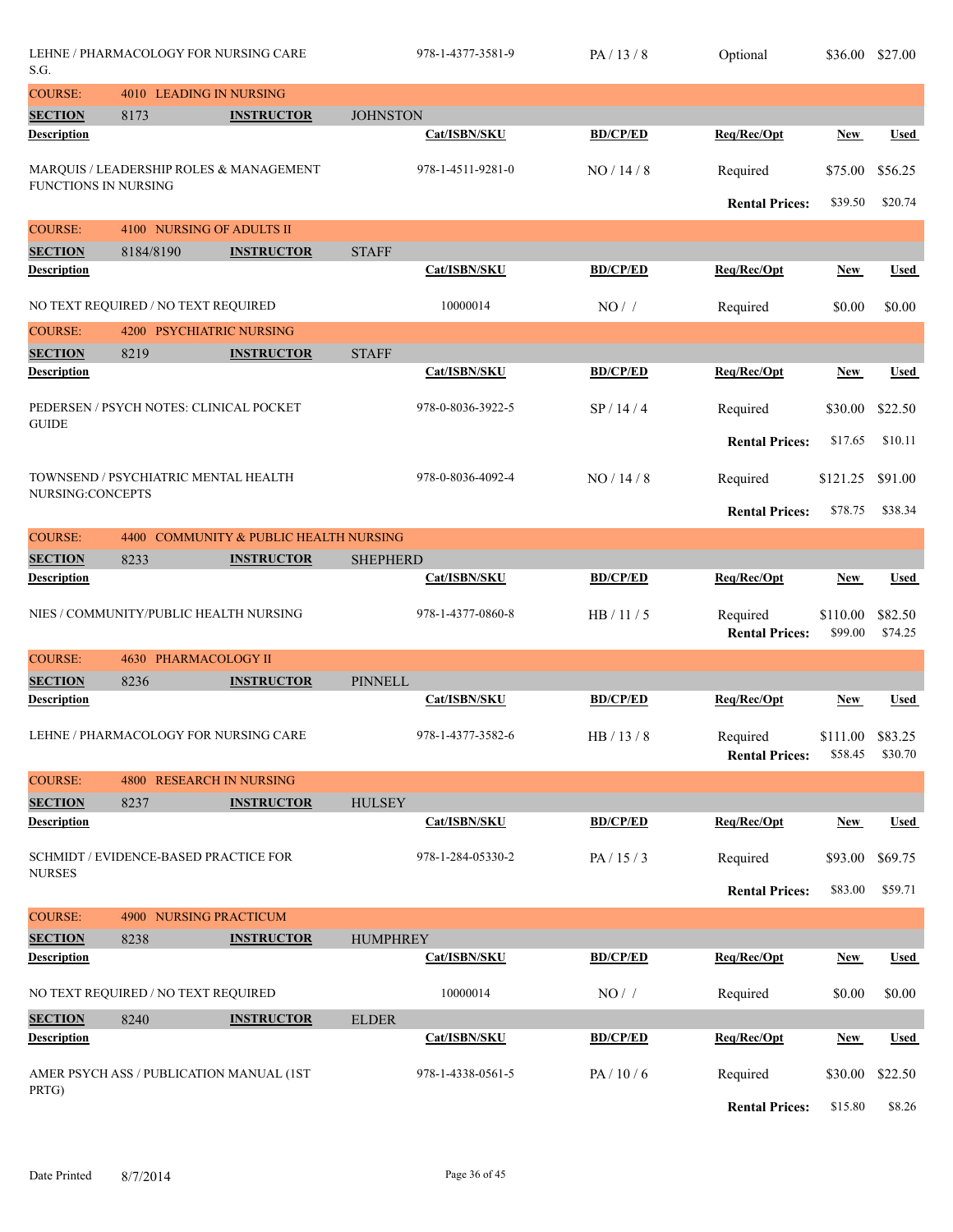| FUNCTIONS IN NURSING                       |                                      | MARQUIS / LEADERSHIP ROLES & MANAGEMENT       |                | 978-1-60831-685-4 | PA/11/7         | Required                          | \$72.00 \$54.00                        |                    |
|--------------------------------------------|--------------------------------------|-----------------------------------------------|----------------|-------------------|-----------------|-----------------------------------|----------------------------------------|--------------------|
| <b>SECTION</b>                             | 8241                                 | <b>INSTRUCTOR</b>                             | <b>TEASLEY</b> |                   |                 |                                   |                                        |                    |
| Description                                |                                      |                                               |                | Cat/ISBN/SKU      | <b>BD/CP/ED</b> | Req/Rec/Opt                       | New                                    | <b>Used</b>        |
| <b>FUNCTIONS IN NURSING</b>                |                                      | MARQUIS / LEADERSHIP ROLES & MANAGEMENT       |                | 978-1-60831-685-4 | PA/11/7         | Required                          | \$72.00                                | \$54.00            |
| <b>DEPARTMENT</b>                          | PEDS - PHYSICAL EDUCATION            |                                               |                |                   |                 |                                   |                                        |                    |
| <b>COURSE:</b>                             | 1910 YOGA                            |                                               |                |                   |                 |                                   |                                        |                    |
| <b>SECTION</b>                             | ALL                                  | <b>INSTRUCTOR</b>                             | <b>STAUF</b>   |                   |                 |                                   |                                        |                    |
| <b>Description</b>                         |                                      |                                               |                | Cat/ISBN/SKU      | <b>BD/CP/ED</b> | Req/Rec/Opt                       | <b>New</b>                             | <b>Used</b>        |
|                                            | CARRICO / YOGA JOURNAL'S YOGA BASICS |                                               |                | 0-8050-4571-6     | NO/             | Required<br><b>Rental Prices:</b> | \$20.00<br>\$16.39                     | \$15.00<br>\$11.39 |
| YOGA MATS REGULATION                       |                                      |                                               |                | 10008065          | //ASSORTED      | Required                          | \$41.50                                | \$0.00             |
| <b>COURSE:</b>                             | 2000 FIRST AID/ CPR                  |                                               |                |                   |                 |                                   |                                        |                    |
| <b>SECTION</b>                             | 8283/8306                            | <b>INSTRUCTOR</b>                             | <b>STEWART</b> |                   |                 |                                   |                                        |                    |
| <b>Description</b>                         |                                      |                                               |                | Cat/ISBN/SKU      | <b>BD/CP/ED</b> | Req/Rec/Opt                       | <b>New</b>                             | Used               |
|                                            | Aid CPR AED student workbook         | AMERICAN HEART ASSOCIATION / Heartsaver First |                | 10092422          | $NO/$ /         | Required                          | \$0.00                                 | \$0.00             |
| <b>SECTION</b>                             | 8290/8321                            | <b>INSTRUCTOR</b>                             | <b>WARD</b>    |                   |                 |                                   |                                        |                    |
| <b>Description</b>                         |                                      |                                               |                | Cat/ISBN/SKU      | <b>BD/CP/ED</b> | Req/Rec/Opt                       | <b>New</b>                             | <b>Used</b>        |
| PARTICIPANT'S MANUAL                       | AMER RED CROSS / FIRST AID/CPR / AED |                                               |                | 978-1-58480-479-6 | PA/11/          | Required                          | \$12.50                                | \$9.50             |
|                                            |                                      |                                               |                |                   |                 | <b>Rental Prices:</b>             | \$6.05                                 | \$4.18             |
| <b>SECTION</b>                             | 8315                                 | <b>INSTRUCTOR</b>                             | <b>CASARU</b>  |                   |                 |                                   |                                        |                    |
| <b>Description</b>                         |                                      |                                               |                | Cat/ISBN/SKU      | <b>BD/CP/ED</b> | Req/Rec/Opt                       | <b>New</b>                             | <b>Used</b>        |
|                                            | AMER RED CROSS / FIRST AID/CPR / AED |                                               |                | 978-1-58480-479-6 | PA/11/          | Required                          | \$12.50                                | \$9.50             |
| PARTICIPANT'S MANUAL                       |                                      |                                               |                |                   |                 |                                   |                                        |                    |
|                                            |                                      |                                               |                |                   |                 | <b>Rental Prices:</b>             | \$6.05                                 | \$4.18             |
| <b>DEPARTMENT</b><br><b>PHYS - PHYSICS</b> |                                      |                                               |                |                   |                 |                                   |                                        |                    |
| <b>COURSE:</b>                             |                                      | 1100 INTRO TO ENGINEERING                     |                |                   |                 |                                   |                                        |                    |
| <b>SECTION</b>                             | 8031                                 | <b>INSTRUCTOR</b>                             | Kostov         |                   |                 |                                   |                                        |                    |
| <b>Description</b>                         |                                      |                                               |                | Cat/ISBN/SKU      | <b>BD/CP/ED</b> | Req/Rec/Opt                       | <b>New</b>                             | <b>Used</b>        |
| <b>iNTRODUCTION</b>                        | BLOCKLEY / ENGINEERING: A VERY SHORT |                                               |                | 978-0-19-957869-6 | NO/12/          | Required                          | \$12.00                                | \$9.00             |
| <b>COURSE:</b>                             |                                      | 1111 INTRODUCTION TO PHYSICS I                |                |                   |                 |                                   |                                        |                    |
| <b>SECTION</b>                             | 8033                                 | <b>INSTRUCTOR</b>                             | Kostov         |                   |                 |                                   |                                        |                    |
| <b>Description</b>                         |                                      |                                               |                | Cat/ISBN/SKU      | <b>BD/CP/ED</b> | Req/Rec/Opt                       | <b>New</b>                             | <b>Used</b>        |
| <b>GIANCOLI / PHYSICS VOL 1</b>            |                                      |                                               |                | 978-0-321-76242-9 | PA/14/7         | Required<br><b>Rental Prices:</b> | \$158.00 \$118.50<br>\$108.00          | \$68.50            |
| <b>COURSE:</b>                             |                                      | 2211 PRINCIPLES OF PHYSICS I                  |                |                   |                 |                                   |                                        |                    |
| <b>SECTION</b>                             | 8035                                 | <b>INSTRUCTOR</b>                             | Kostov         |                   |                 |                                   |                                        |                    |
| <b>Description</b>                         |                                      |                                               |                | Cat/ISBN/SKU      | <b>BD/CP/ED</b> | Req/Rec/Opt                       | New                                    | <b>Used</b>        |
|                                            | SERWAY / PRINCIPLES OF PHYSICS       |                                               |                | 978-1-133-10426-1 | HB / 13 / 5     | Required<br><b>Rental Prices:</b> | \$335.50 \$251.75<br>\$263.50 \$179.75 |                    |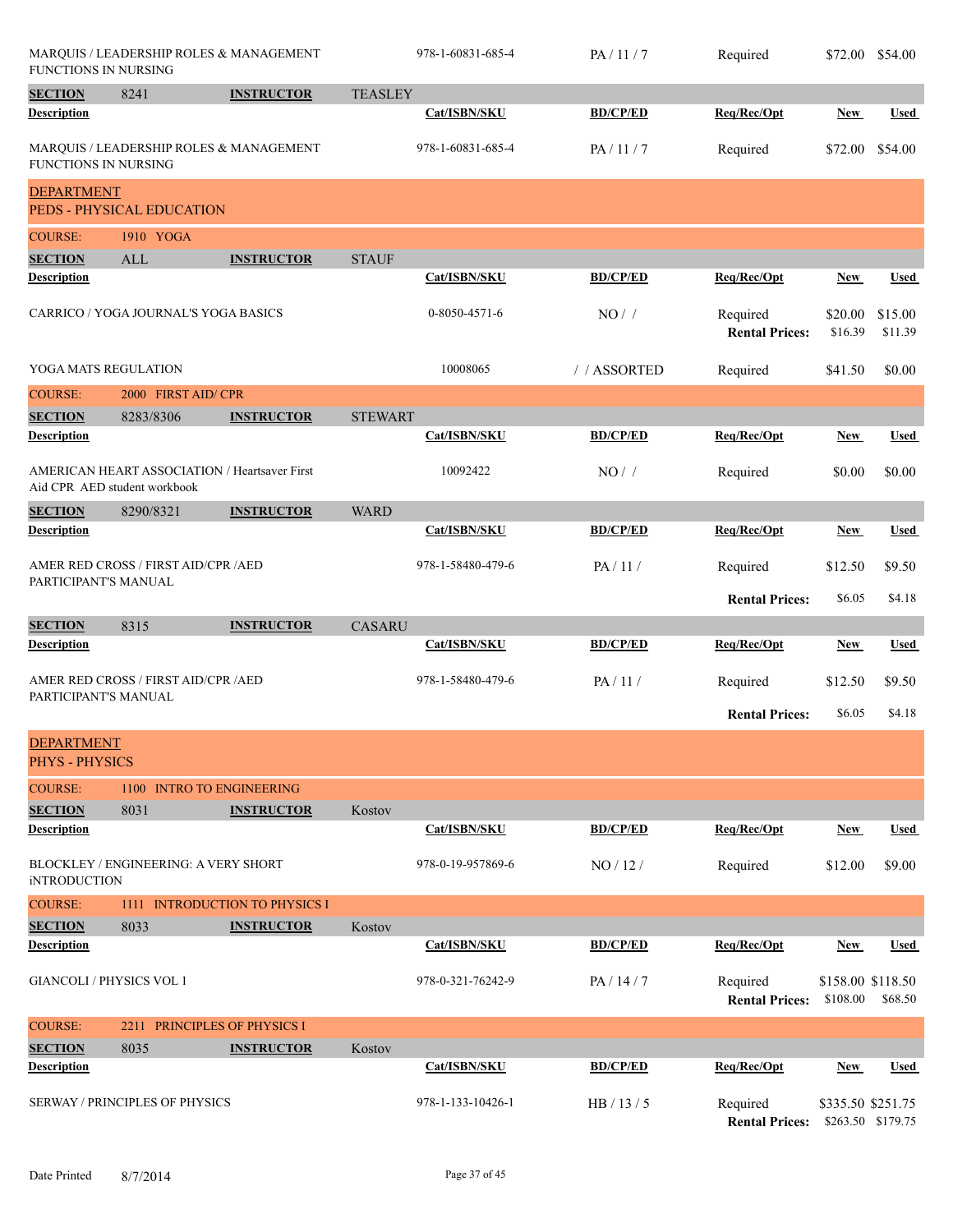| <b>DEPARTMENT</b>                    | POLS - POLITICAL SCIENCE                   |                                        |                    |                   |                 |                                   |                     |                    |
|--------------------------------------|--------------------------------------------|----------------------------------------|--------------------|-------------------|-----------------|-----------------------------------|---------------------|--------------------|
| <b>COURSE:</b>                       | 1101 AMERICAN GOVERNMENT                   |                                        |                    |                   |                 |                                   |                     |                    |
| <b>SECTION</b><br><b>Description</b> | 8331                                       | <b>INSTRUCTOR</b>                      | <b>KLINE</b>       | Cat/ISBN/SKU      | <b>BD/CP/ED</b> | Req/Rec/Opt                       | <b>New</b>          | <b>Used</b>        |
|                                      |                                            |                                        |                    |                   |                 |                                   |                     |                    |
|                                      | <b>LOWI / AMERICAN GOVERNMENT BRIEF ED</b> |                                        |                    | 978-0-393-92246-2 | PA/14/13        | Required<br><b>Rental Prices:</b> | \$98.00<br>\$58.20  | \$73.50<br>\$29.02 |
| <b>SECTION</b>                       | 8335                                       | <b>INSTRUCTOR</b>                      | <b>B. SMITH</b>    |                   |                 |                                   |                     |                    |
| <b>Description</b>                   |                                            |                                        |                    | Cat/ISBN/SKU      | <b>BD/CP/ED</b> | Req/Rec/Opt                       | <b>New</b>          | <b>Used</b>        |
|                                      | KOLLMAN / AMERICAN POLITICAL SYSTEM        |                                        |                    | 978-0-393-92329-2 | PA/14/2         | Required<br><b>Rental Prices:</b> | \$100.00<br>\$53.10 | \$75.00<br>\$28.10 |
| <b>SECTION</b>                       | 8339/8340                                  | <b>INSTRUCTOR</b>                      | <b>BERGGREN</b>    |                   |                 |                                   |                     |                    |
| <b>Description</b>                   |                                            |                                        |                    | Cat/ISBN/SKU      | <b>BD/CP/ED</b> | Req/Rec/Opt                       | <b>New</b>          | <b>Used</b>        |
| <b>AMERICAN POLITICS</b>             | WAYNE / CONFLICT AND CONSENSUS IN          |                                        |                    | 978-1-133-15353-5 | NO/11/          | Required                          | \$158.00 \$118.50   |                    |
|                                      |                                            |                                        |                    |                   |                 | <b>Rental Prices:</b>             | \$139.25 \$104.50   |                    |
| <b>SECTION</b><br><b>Description</b> | 8785                                       | <b>INSTRUCTOR</b>                      | <b>BRIAN SMITH</b> | Cat/ISBN/SKU      | <b>BD/CP/ED</b> | Req/Rec/Opt                       | New                 | <b>Used</b>        |
|                                      |                                            |                                        |                    |                   |                 |                                   |                     |                    |
|                                      | KOLLMAN / AMERICAN POLITICAL SYSTEM        |                                        |                    | 978-0-393-92329-2 | PA/14/2         | Required<br><b>Rental Prices:</b> | \$100.00<br>\$53.10 | \$75.00<br>\$28.10 |
| <b>COURSE:</b>                       | POLITICAL SCIENCE                          | 2101 INTRODUCTION TO THE DISCIPLINE OF |                    |                   |                 |                                   |                     |                    |
| <b>SECTION</b><br><b>Description</b> | 8333                                       | <b>INSTRUCTOR</b>                      | <b>KLINE</b>       | Cat/ISBN/SKU      | <b>BD/CP/ED</b> | Req/Rec/Opt                       | <b>New</b>          | <b>Used</b>        |
|                                      |                                            |                                        |                    |                   |                 |                                   |                     |                    |
| <b>CAPITALISM</b>                    | ROBBINS / GLOBAL PROBLEMS & CULTURE OF     |                                        |                    | 978-0-205-91765-5 | PA/14/6         | Required                          | \$94.50             | \$71.00            |
|                                      |                                            |                                        |                    |                   |                 | <b>Rental Prices:</b>             | \$53.40             | \$29.90            |
| <b>COURSE:</b>                       | 2401 INTRO TO GLOBAL ISSUES                |                                        |                    |                   |                 |                                   |                     |                    |
| <b>SECTION</b>                       | 8336                                       | <b>INSTRUCTOR</b>                      | <b>B. SMITH</b>    |                   |                 |                                   |                     |                    |
| <b>Description</b>                   |                                            |                                        |                    | Cat/ISBN/SKU      | <b>BD/CP/ED</b> | Req/Rec/Opt                       | New                 | <b>Used</b>        |
| PAYNE / GLOBAL ISSUES                |                                            |                                        |                    | 978-0-205-85459-2 | PA/13/4         | Required<br><b>Rental Prices:</b> | \$89.00<br>\$71.00  | \$66.75<br>\$48.75 |
| <b>COURSE:</b>                       | 4460                                       | THE LEGISLATIVE PROCESS                |                    |                   |                 |                                   |                     |                    |
| <b>SECTION</b>                       | 8342                                       | <b>INSTRUCTOR</b>                      | <b>BERGGREN</b>    |                   |                 |                                   |                     |                    |
| <b>Description</b>                   |                                            |                                        |                    | Cat/ISBN/SKU      | <b>BD/CP/ED</b> | Req/Rec/Opt                       | <b>New</b>          | <b>Used</b>        |
| GOVERNMENT SUPPLEMENT                | CLARK / ELECTION 2010: AN AMERICAN         |                                        |                    | 1-111-34178-8     | NO/11/          | Required                          |                     | \$17.50 \$13.25    |
|                                      | FENNO / CONGRESS AT THE GRASSROOTS         |                                        |                    | 978-0-8078-4855-5 | PA/00/          | Required<br><b>Rental Prices:</b> | \$26.00<br>\$24.80  | \$19.50<br>\$18.30 |
|                                      | WHITNEY / NINE & COUNTING                  |                                        |                    | 978-0-06-095706-3 | PA / 00 /       | Required                          | \$14.00             | \$10.50            |
| <b>COURSE:</b>                       |                                            | <b>4630 INTERNATIONAL RELATIONS</b>    |                    |                   |                 |                                   |                     |                    |
| <b>SECTION</b><br><b>Description</b> | 8338                                       | <b>INSTRUCTOR</b>                      | <b>B. SMITH</b>    | Cat/ISBN/SKU      | <b>BD/CP/ED</b> | Req/Rec/Opt                       | <b>New</b>          | Used               |
|                                      |                                            |                                        |                    |                   |                 |                                   |                     |                    |
| <b>POLITICS &amp; ZOMBIES</b>        | DREZNER / THEORIES OF INTERNATIONAL        |                                        |                    | 978-0-691-14783-3 | PA/11/          | Required                          | \$16.95             | \$12.75            |
|                                      |                                            |                                        |                    |                   |                 | <b>Rental Prices:</b>             | \$11.95             | \$7.71             |
|                                      | HAAS / THE CLASS OF IDEOLOGIES             |                                        |                    | 978-0-19-983844-8 | NO/12/          | Required                          |                     | \$30.00 \$22.50    |
| Date Printed                         | 8/7/2014                                   |                                        |                    | Page 38 of 45     |                 |                                   |                     |                    |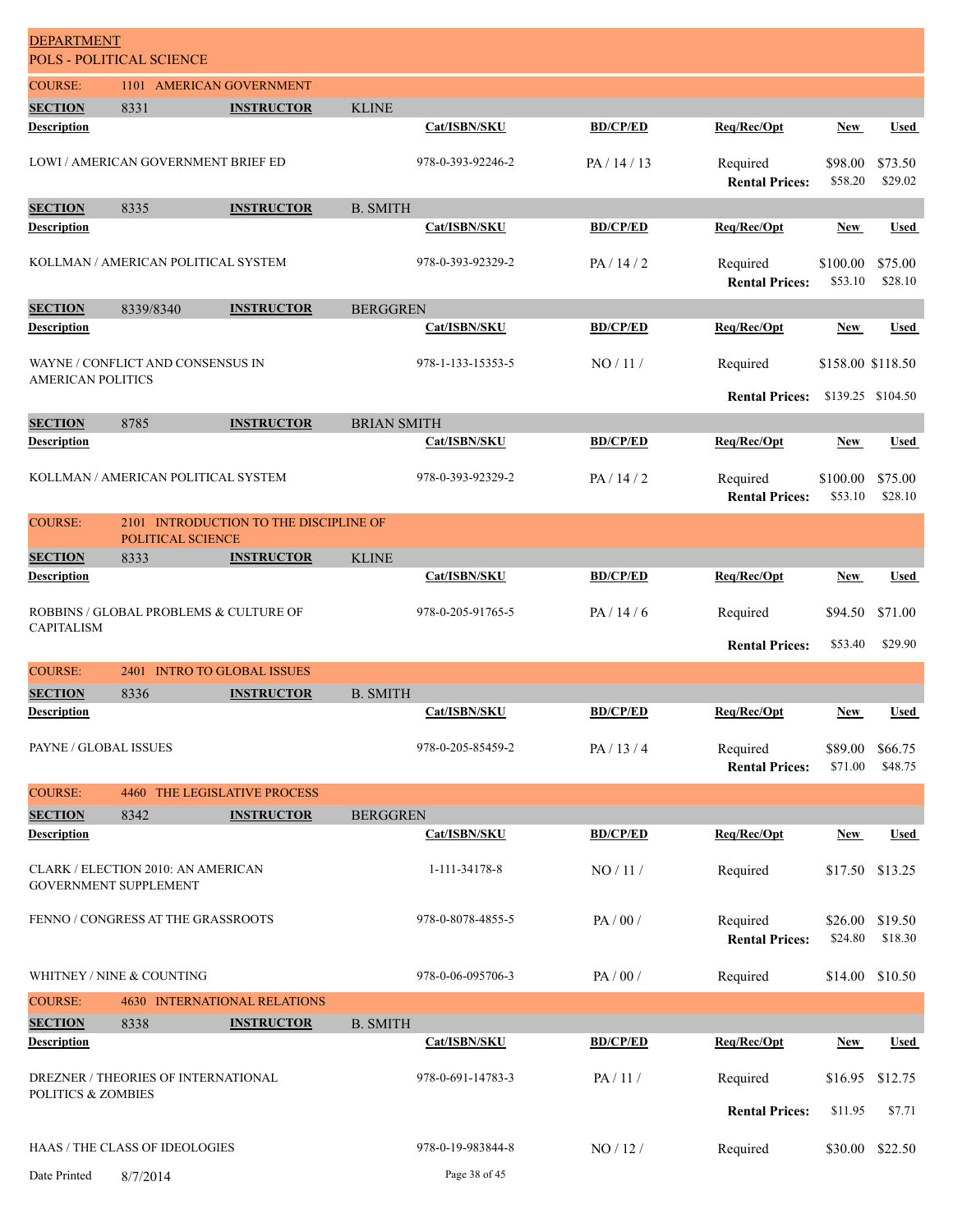| MUELLER / ATOMIC OBSESSION             |                                                   |                                            |                   | 978-0-19-983709-0 | PA/10/                            | Required                          | \$22.00             | \$16.50            |
|----------------------------------------|---------------------------------------------------|--------------------------------------------|-------------------|-------------------|-----------------------------------|-----------------------------------|---------------------|--------------------|
|                                        | STEWART / CAN INTERVENTION WORK?                  |                                            |                   | 978-0-393-34224-6 | NO / 12 / 1                       | Required<br><b>Rental Prices:</b> | \$16.00<br>\$15.00  | \$12.00<br>\$10.96 |
| <b>W/NEW AFTERWORD</b>                 |                                                   | STIGLITZ / GLOBALIZATION & ITS DISCONTENTS |                   | 978-0-393-32439-6 | PA/02/                            | Required                          | \$18.00             | \$13.50            |
| <b>COURSE:</b>                         |                                                   | 4690 AMERICAN FOREIGN POLICY               |                   |                   |                                   |                                   |                     |                    |
| <b>SECTION</b>                         | 8337                                              | <b>INSTRUCTOR</b>                          | <b>B. SMITH</b>   |                   |                                   |                                   |                     |                    |
| <b>Description</b>                     |                                                   |                                            |                   | Cat/ISBN/SKU      | <b>BD/CP/ED</b>                   | Req/Rec/Opt                       | <b>New</b>          | <b>Used</b>        |
| AMBROSE / RISE TO GLOBALISM 9TH REV    |                                                   |                                            | 978-0-14-200494-4 | PA/11/            | Required<br><b>Rental Prices:</b> | \$18.00<br>\$14.40                | \$13.50<br>\$9.90   |                    |
| VOL 1                                  | PATERSON / AMERICAN FOREIGN RELATIONS             |                                            |                   | 978-0-547-22564-7 | PA/10/7                           | Required                          | \$114.75            | \$86.25            |
| <b>COURSE:</b>                         | 4700 POLITICAL PHILOSOPHY                         |                                            |                   |                   |                                   |                                   |                     |                    |
| <b>SECTION</b>                         | 8334                                              | <b>INSTRUCTOR</b>                          | <b>KLINE</b>      |                   |                                   |                                   |                     |                    |
| Description                            |                                                   |                                            |                   | Cat/ISBN/SKU      | <b>BD/CP/ED</b>                   | Req/Rec/Opt                       | New                 | <b>Used</b>        |
| <b>THOUGHT</b>                         | DEUTSCH / AN INVITATION TO POLITICAL              |                                            |                   | 978-0-534-54563-5 | NO / 08 / 1                       | Required                          | \$101.75            | \$76.50            |
|                                        |                                                   |                                            |                   |                   |                                   | <b>Rental Prices:</b>             | \$92.75             | \$67.50            |
| <b>COURSE:</b>                         | 4900 SPECIAL TOPICS                               |                                            |                   |                   |                                   |                                   |                     |                    |
| <b>SECTION</b>                         | 8341                                              | <b>INSTRUCTOR</b>                          | <b>BERGGREN</b>   |                   |                                   |                                   |                     |                    |
| <b>Description</b>                     |                                                   |                                            |                   | Cat/ISBN/SKU      | <b>BD/CP/ED</b>                   | Req/Rec/Opt                       | <b>New</b>          | <b>Used</b>        |
| TATE / BLACK FACES IN THE MIRROR       |                                                   |                                            | 978-0-691-11786-7 | PA/03/            | Required                          | \$31.00                           | \$23.25             |                    |
| WALDSTREICHER / SLAVERY'S CONSTITUTION |                                                   |                                            | 978-0-8090-1650-1 | PA/09/            | Required<br><b>Rental Prices:</b> | \$16.00<br>\$15.00                | \$12.00<br>\$11.00  |                    |
| Americans in the White House           | WALSH / Family of Freedom: Presidents and African |                                            |                   | 978-1-59451-833-1 | NO / 11 / 1                       | Required                          | \$0.00              | \$0.00             |
| <b>DEPARTMENT</b><br>PSYC-PSYCHOLOGY   |                                                   |                                            |                   |                   |                                   |                                   |                     |                    |
| <b>COURSE:</b>                         |                                                   | 1101 INTRODUCTION TO PSYCHOLOGY            |                   |                   |                                   |                                   |                     |                    |
| <b>SECTION</b>                         | 8001/8039                                         | <b>INSTRUCTOR</b>                          | Gary Fisk         |                   |                                   |                                   |                     |                    |
| <b>Description</b>                     |                                                   |                                            |                   | Cat/ISBN/SKU      | <b>BD/CP/ED</b>                   | Req/Rec/Opt                       | <b>New</b>          | <b>Used</b>        |
|                                        | MYERS / PSYCHOLOGY IN EVERYDAY LIFE               |                                            |                   | 978-1-4641-0936-2 | PA / 14 / 3                       | Required<br><b>Rental Prices:</b> | \$100.00<br>\$53.10 | \$75.00<br>\$28.10 |
| <b>SECTION</b>                         | 8009/8010                                         | <b>INSTRUCTOR</b>                          | Grissett          |                   |                                   |                                   |                     |                    |
| <b>Description</b>                     |                                                   |                                            |                   | Cat/ISBN/SKU      | <b>BD/CP/ED</b>                   | Req/Rec/Opt                       | <b>New</b>          | <b>Used</b>        |
|                                        | <b>GRIGGS / PSYCHOLOGY: CONCISE INTRO</b>         |                                            |                   | 978-1-4292-9890-2 | PA/15/4                           | Required<br><b>Rental Prices:</b> | \$48.75<br>\$26.00  | \$36.75<br>\$14.00 |
| <b>SECTION</b>                         | 8013                                              | <b>INSTRUCTOR</b>                          | Grissett          |                   |                                   |                                   |                     |                    |
| <b>Description</b>                     |                                                   |                                            |                   | Cat/ISBN/SKU      | <b>BD/CP/ED</b>                   | Req/Rec/Opt                       | <b>New</b>          | <b>Used</b>        |
|                                        | NO TEXT REQUIRED / NO TEXT REQUIRED               |                                            |                   | 10000014          | $NO/$ /                           | Required                          | \$0.00              | \$0.00             |
| <b>SECTION</b>                         | 8032                                              | <b>INSTRUCTOR</b>                          | <b>HUFFMAN</b>    |                   |                                   |                                   |                     |                    |
| <b>Description</b>                     |                                                   |                                            |                   | Cat/ISBN/SKU      | <b>BD/CP/ED</b>                   | Req/Rec/Opt                       | <b>New</b>          | <b>Used</b>        |
|                                        | MYERS / PSYCHOLOGY IN EVERYDAY LIFE               |                                            |                   | 978-1-4641-0936-2 | PA/14/3                           | Required<br><b>Rental Prices:</b> | \$100.00<br>\$53.10 | \$75.00<br>\$28.10 |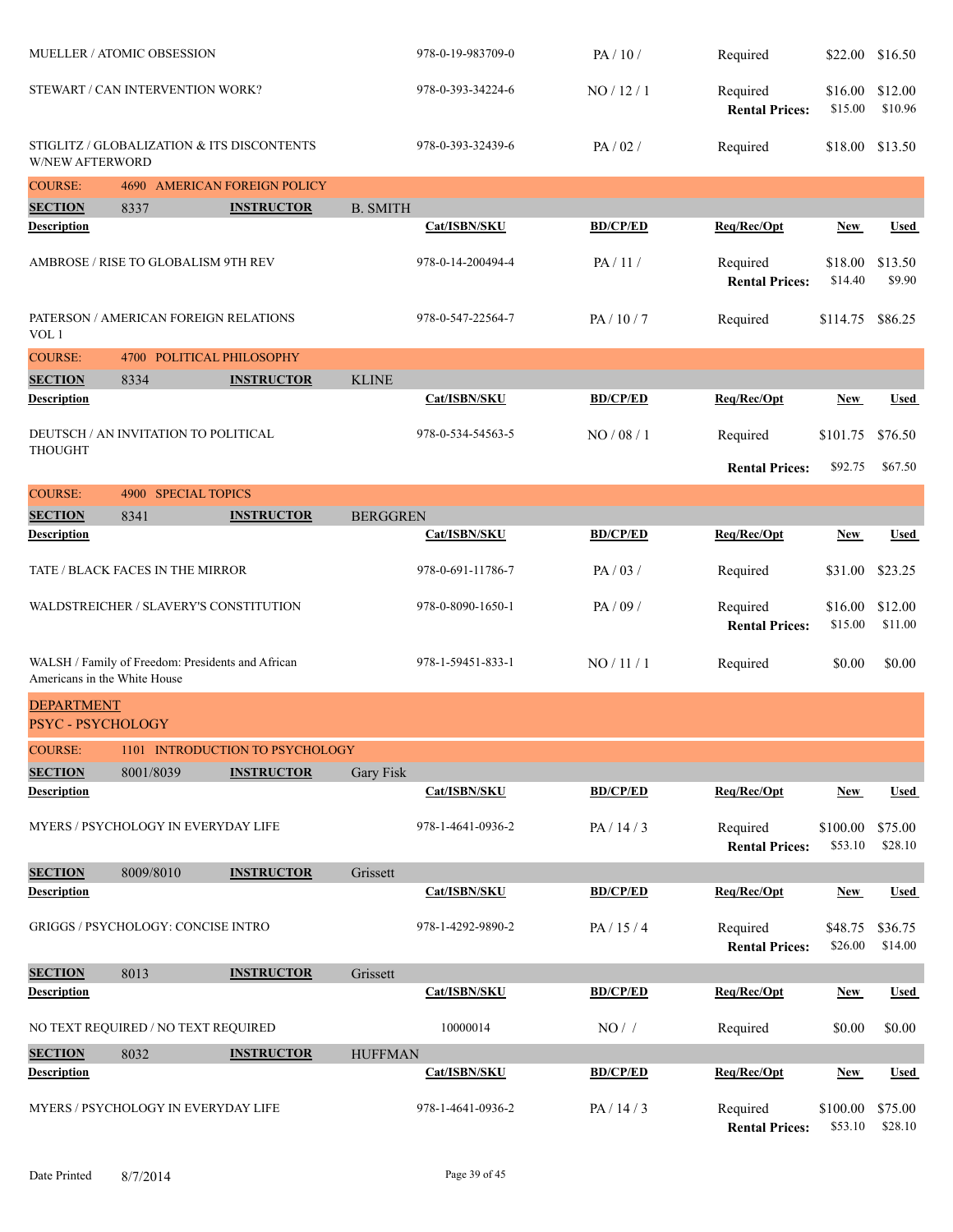| <b>SECTION</b>     | 8040                                      | <b>INSTRUCTOR</b>                           | <b>WORTHY</b> |                   |                 |                                     |                               |                    |
|--------------------|-------------------------------------------|---------------------------------------------|---------------|-------------------|-----------------|-------------------------------------|-------------------------------|--------------------|
| <b>Description</b> |                                           |                                             |               | Cat/ISBN/SKU      | <b>BD/CP/ED</b> | Req/Rec/Opt                         | <b>New</b>                    | <b>Used</b>        |
|                    | MORRIS / UNDERSTANDING PSYCHOLOGY         |                                             |               | 978-0-205-84596-5 | PA / 13 / 10    | Required<br><b>Rental Prices:</b>   | \$155.75 \$117.00             | \$140.25 \$105.50  |
| <b>COURSE:</b>     |                                           | 1102 PSY AS A NATURAL SCIENCE               |               |                   |                 |                                     |                               |                    |
| <b>SECTION</b>     | 8011                                      | <b>INSTRUCTOR</b>                           | <b>WORTHY</b> |                   |                 |                                     |                               |                    |
| <b>Description</b> |                                           |                                             |               | Cat/ISBN/SKU      | <b>BD/CP/ED</b> | Req/Rec/Opt                         | New                           | <b>Used</b>        |
|                    | <b>GAULIN / EVOLUTIONARY PSYCHOLOGY</b>   |                                             |               | 978-0-13-111529-3 | HB/04/2         | Required<br><b>Rental Prices:</b>   | \$140.50 \$105.50<br>\$122.50 | \$87.50            |
| <b>COURSE:</b>     |                                           | 2103 HUMAN GROWTH & DEVELOPMENT             |               |                   |                 |                                     |                               |                    |
| <b>SECTION</b>     | <b>ALL</b>                                | <b>INSTRUCTOR</b>                           | <b>COTTER</b> |                   |                 |                                     |                               |                    |
| <b>Description</b> |                                           |                                             |               | Cat/ISBN/SKU      | <b>BD/CP/ED</b> | Req/Rec/Opt                         | New                           | <b>Used</b>        |
|                    | <b>BELSKY / EXPERIENCING THE LIFESPAN</b> |                                             |               | 978-1-4292-9922-0 | PA/13/3         | Required<br><b>Rental Prices:</b>   | \$137.50 \$103.25<br>\$73.60  | \$39.35            |
| <b>COURSE:</b>     |                                           | 3301 PSYCHOLOGICAL STATS                    |               |                   |                 |                                     |                               |                    |
| <b>SECTION</b>     | 8005/8044                                 | <b>INSTRUCTOR</b>                           | Gary Fisk     |                   |                 |                                     |                               |                    |
| <b>Description</b> |                                           |                                             |               | Cat/ISBN/SKU      | <b>BD/CP/ED</b> | Req/Rec/Opt                         | <b>New</b>                    | <b>Used</b>        |
|                    | <b>STEINBERG / STATISTICS ALIVE!</b>      |                                             |               | 978-1-4129-7950-4 | PA/11/2         | Required<br><b>Rental Prices:</b>   | \$113.00<br>\$89.00           | \$84.75<br>\$60.75 |
| <b>COURSE:</b>     |                                           | 3308 PSYCHOSOCIAL ASPECTS OF AGING          |               |                   |                 |                                     |                               |                    |
| <b>SECTION</b>     | 8046                                      | <b>INSTRUCTOR</b>                           | <b>COTTER</b> |                   |                 |                                     |                               |                    |
| <b>Description</b> |                                           |                                             |               | Cat/ISBN/SKU      | <b>BD/CP/ED</b> | Req/Rec/Opt                         | <b>New</b>                    | <b>Used</b>        |
|                    | ERBER / AGING & OLDER ADULTHOOD           |                                             |               | 978-0-470-67341-6 | PA/13/3         | Required<br><b>Rental Prices:</b>   | \$83.00<br>\$48.75            | \$62.25<br>\$27.96 |
| <b>COURSE:</b>     | 3309 HUMAN SEXUALITY                      |                                             |               |                   |                 |                                     |                               |                    |
| <b>SECTION</b>     | 8018                                      | <b>INSTRUCTOR</b>                           | <b>WORTHY</b> |                   |                 |                                     |                               |                    |
| <b>Description</b> |                                           |                                             |               | Cat/ISBN/SKU      | <b>BD/CP/ED</b> | Req/Rec/Opt                         | <b>New</b>                    | Used               |
|                    |                                           | <b>HYDE / UNDERSTANDING HUMAN SEXUALITY</b> |               | 978-0-07-803539-5 | HB / 14 / 12    | Required<br><b>Rental Prices:</b>   | \$187.50 \$140.75<br>\$102.30 | \$55.55            |
| <b>COURSE:</b>     |                                           | 3365 BIOLOGICAL PSYCHOLOGY                  |               |                   |                 |                                     |                               |                    |
| <b>SECTION</b>     | 8025                                      | <b>INSTRUCTOR</b>                           | Gary Fisk     |                   |                 |                                     |                               |                    |
| <b>Description</b> |                                           |                                             |               | Cat/ISBN/SKU      | <b>BD/CP/ED</b> | Req/Rec/Opt                         | <b>New</b>                    | <b>Used</b>        |
|                    | <b>GARRETT / BRAIN &amp; BEHAVIOR</b>     |                                             |               | 978-1-4522-6095-2 | PA/14/4         | Required<br><b>Rental Prices:</b>   | \$97.00<br>\$51.55            | \$72.75<br>\$27.30 |
| <b>COURSE:</b>     |                                           | 4401 ABNORMAL PSYCHOLOGY                    |               |                   |                 |                                     |                               |                    |
| <b>SECTION</b>     | 8034                                      | <b>INSTRUCTOR</b>                           | Grissett      |                   |                 |                                     |                               |                    |
| <b>Description</b> |                                           |                                             |               | Cat/ISBN/SKU      | <b>BD/CP/ED</b> | Req/Rec/Opt                         | <b>New</b>                    | Used               |
|                    | BARLOW / ABNORMAL PSYCHOLOGY              |                                             |               | 978-1-285-75561-8 | HB/15/7         | Required<br><b>Rental Prices:</b>   | \$234.25 \$175.75<br>\$124.90 | \$66.40            |
| <b>COURSE:</b>     |                                           | 4405 THEORIES AND TECH OF COUNSELING        |               |                   |                 |                                     |                               |                    |
| <b>SECTION</b>     | 8037                                      | <b>INSTRUCTOR</b>                           | Grissett      |                   |                 |                                     |                               |                    |
| <b>Description</b> |                                           |                                             |               | Cat/ISBN/SKU      | <b>BD/CP/ED</b> | Req/Rec/Opt                         | New                           | Used               |
|                    |                                           | NEUKRUG / COUNSELING THEORY & PRACTICE      |               | 978-0-495-00884-2 | HB/11/          | Required<br>Rental Prices: \$135.25 | \$149.25 \$112.00             | \$98.00            |
| <b>COURSE:</b>     |                                           | 4407 THEORIES OF LEARNING                   |               |                   |                 |                                     |                               |                    |
| <b>SECTION</b>     | 8043                                      | <b>INSTRUCTOR</b>                           | <b>WORTHY</b> |                   |                 |                                     |                               |                    |
| <b>Description</b> |                                           |                                             |               | Cat/ISBN/SKU      | <b>BD/CP/ED</b> | Req/Rec/Opt                         | <b>New</b>                    | <b>Used</b>        |
| Date Printed       | 8/7/2014                                  |                                             |               | Page 40 of 45     |                 |                                     |                               |                    |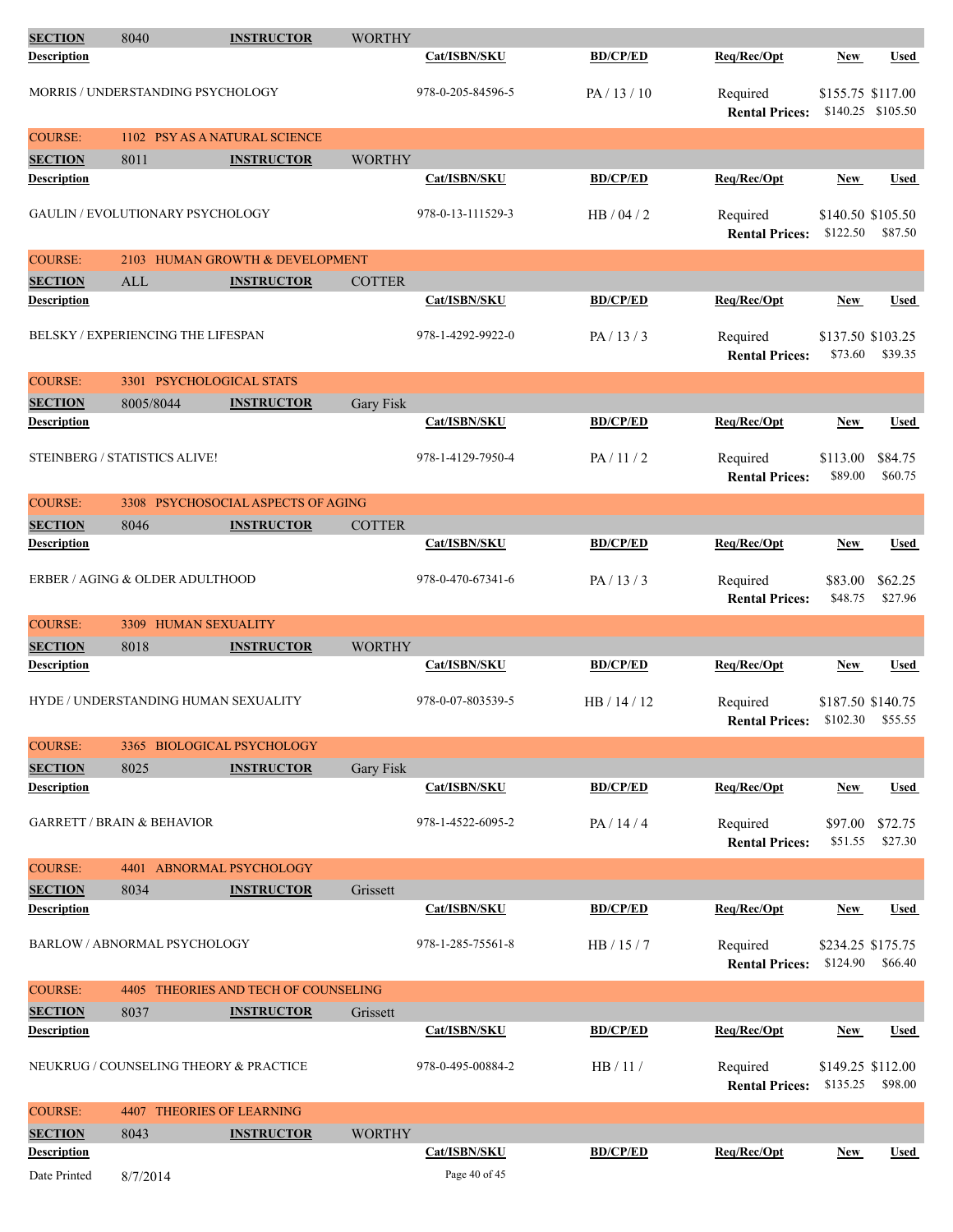| OLSON / Introduction to the Theories of Learning, An<br>Plus MySearchLab with eText -- Acce |                                               |                                           |                 | 978-0-205-92382-3 | NO/             | Required                          | \$181.75 \$136.50             |                   |
|---------------------------------------------------------------------------------------------|-----------------------------------------------|-------------------------------------------|-----------------|-------------------|-----------------|-----------------------------------|-------------------------------|-------------------|
| <b>COURSE:</b>                                                                              |                                               | 4411 HISTORY-SYSTEMS OF PSYCHOLOGY        |                 |                   |                 |                                   |                               |                   |
| <b>SECTION</b>                                                                              | 8016                                          | <b>INSTRUCTOR</b>                         | <b>HUFFMAN</b>  |                   |                 |                                   |                               |                   |
| Description                                                                                 |                                               |                                           |                 | Cat/ISBN/SKU      | <b>BD/CP/ED</b> | Req/Rec/Opt                       | <b>New</b>                    | Used              |
|                                                                                             | <b>SCHULTZ / HISTORY OF MODERN PSYCHOLOGY</b> |                                           |                 | 978-1-133-31624-4 | HB / 12 / 10    | Required<br><b>Rental Prices:</b> | \$238.50 \$179.00<br>\$138.45 | \$78.95           |
| <b>COURSE:</b>                                                                              | 4431                                          | <b>EXPERIMENTAL PSYCHOLOGY</b>            |                 |                   |                 |                                   |                               |                   |
| <b>SECTION</b>                                                                              | 8042                                          | <b>INSTRUCTOR</b>                         | <b>HUFFMAN</b>  |                   |                 |                                   |                               |                   |
| <b>Description</b>                                                                          |                                               |                                           |                 | Cat/ISBN/SKU      | <b>BD/CP/ED</b> | Req/Rec/Opt                       | New                           | <b>Used</b>       |
|                                                                                             | <b>BEINS / RESEARCH METHODS</b>               |                                           |                 | 978-0-205-89953-1 | HB/13/3         | Required<br><b>Rental Prices:</b> | \$175.00 \$131.25<br>\$125.00 | \$81.25           |
| <b>COURSE:</b>                                                                              |                                               | 4450 SEMINAR IN PSYCHOLOGY                |                 |                   |                 |                                   |                               |                   |
| <b>SECTION</b>                                                                              | 8022                                          | <b>INSTRUCTOR</b>                         | <b>COTTER</b>   |                   |                 |                                   |                               |                   |
| <b>Description</b>                                                                          |                                               |                                           |                 | Cat/ISBN/SKU      | <b>BD/CP/ED</b> | Req/Rec/Opt                       | New                           | Used              |
| <b>PSYCHOLOGY</b>                                                                           | LILIENFELD / 50 GREAT MYTHS OF POPULAR        |                                           |                 | 978-1-4051-3112-4 | PA/10/          | Required                          | \$32.00                       | \$24.00           |
|                                                                                             |                                               |                                           |                 |                   |                 | <b>Rental Prices:</b>             | \$24.75                       | \$16.76           |
| <b>COURSE:</b>                                                                              |                                               | 449A PSYCH AND MODERN LIFE                |                 |                   |                 |                                   |                               |                   |
| <b>SECTION</b>                                                                              | 8015                                          | <b>INSTRUCTOR</b>                         | <b>HUFFMAN</b>  |                   |                 |                                   |                               |                   |
| Description                                                                                 |                                               |                                           |                 | Cat/ISBN/SKU      | <b>BD/CP/ED</b> | Req/Rec/Opt                       | New                           | <b>Used</b>       |
| <b>LIFE</b>                                                                                 | WEITEN / PSYCHOLOGY APPLIED TO MODERN         |                                           |                 | 978-1-285-45995-0 | HB / 15 / 11    | Required                          | \$213.75 \$160.50             |                   |
|                                                                                             |                                               |                                           |                 |                   |                 | <b>Rental Prices:</b>             |                               | \$163.35 \$110.10 |
| <b>DEPARTMENT</b><br><b>READ - READING</b>                                                  |                                               |                                           |                 |                   |                 |                                   |                               |                   |
| <b>COURSE:</b>                                                                              |                                               | 0098/0099 LEARNING SUPPORT READING I & II |                 |                   |                 |                                   |                               |                   |
| <b>SECTION</b>                                                                              | 8113                                          | <b>INSTRUCTOR</b>                         | <b>ROGERS</b>   |                   |                 |                                   |                               |                   |
| <b>Description</b>                                                                          |                                               |                                           |                 | Cat/ISBN/SKU      | <b>BD/CP/ED</b> | Req/Rec/Opt                       | New                           | <b>Used</b>       |
| <b>EXAMS</b>                                                                                | ARTHUR / MASTERY OF REGENTS READING           |                                           |                 | 978-0-7575-3853-7 | NO/73           | Required                          |                               | \$57.50 \$43.25   |
| <b>DEPARTMENT</b><br><b>SOCI - SOCIOLOGY</b>                                                |                                               |                                           |                 |                   |                 |                                   |                               |                   |
| <b>COURSE:</b>                                                                              |                                               | 1101 INTRODUCTION TO SOCIOLOGY            |                 |                   |                 |                                   |                               |                   |
| <b>SECTION</b>                                                                              | <b>ALL</b>                                    | <b>INSTRUCTOR</b>                         | <b>STAFF</b>    |                   |                 |                                   |                               |                   |
| <b>Description</b>                                                                          |                                               |                                           |                 | Cat/ISBN/SKU      | <b>BD/CP/ED</b> | Req/Rec/Opt                       | <b>New</b>                    | <b>Used</b>       |
|                                                                                             | HENSLIN / ESSENTIALS OF SOCIOLOGY             |                                           |                 | 978-0-205-89847-3 | PA/13/10        | Required<br><b>Rental Prices:</b> | \$143.75 \$108.00<br>\$129.50 | \$97.25           |
| <b>COURSE:</b>                                                                              | 2293 SOCIOLOGY OF FAMILY                      |                                           |                 |                   |                 |                                   |                               |                   |
| <b>SECTION</b>                                                                              | 8007                                          | <b>INSTRUCTOR</b>                         | <b>MCDONALD</b> |                   |                 |                                   |                               |                   |
| <b>Description</b>                                                                          |                                               |                                           |                 | Cat/ISBN/SKU      | <b>BD/CP/ED</b> | Req/Rec/Opt                       | <b>New</b>                    | <b>Used</b>       |
|                                                                                             | RISMAN / FAMILIES AS THEY REALLY ARE          |                                           |                 | 978-0-393-93278-2 | PA/10/          | Required                          | \$47.00                       | \$35.25           |
| <b>COURSE:</b>                                                                              |                                               |                                           |                 |                   |                 |                                   |                               |                   |
|                                                                                             | 3318 SOCIOLOGY OF RELIGION                    |                                           |                 |                   |                 |                                   |                               |                   |
| <b>SECTION</b>                                                                              | 8036                                          | <b>INSTRUCTOR</b>                         | <b>COMEAU</b>   |                   |                 |                                   |                               |                   |
| <b>Description</b>                                                                          |                                               |                                           |                 | Cat/ISBN/SKU      | <b>BD/CP/ED</b> | Req/Rec/Opt                       | <b>New</b>                    | <b>Used</b>       |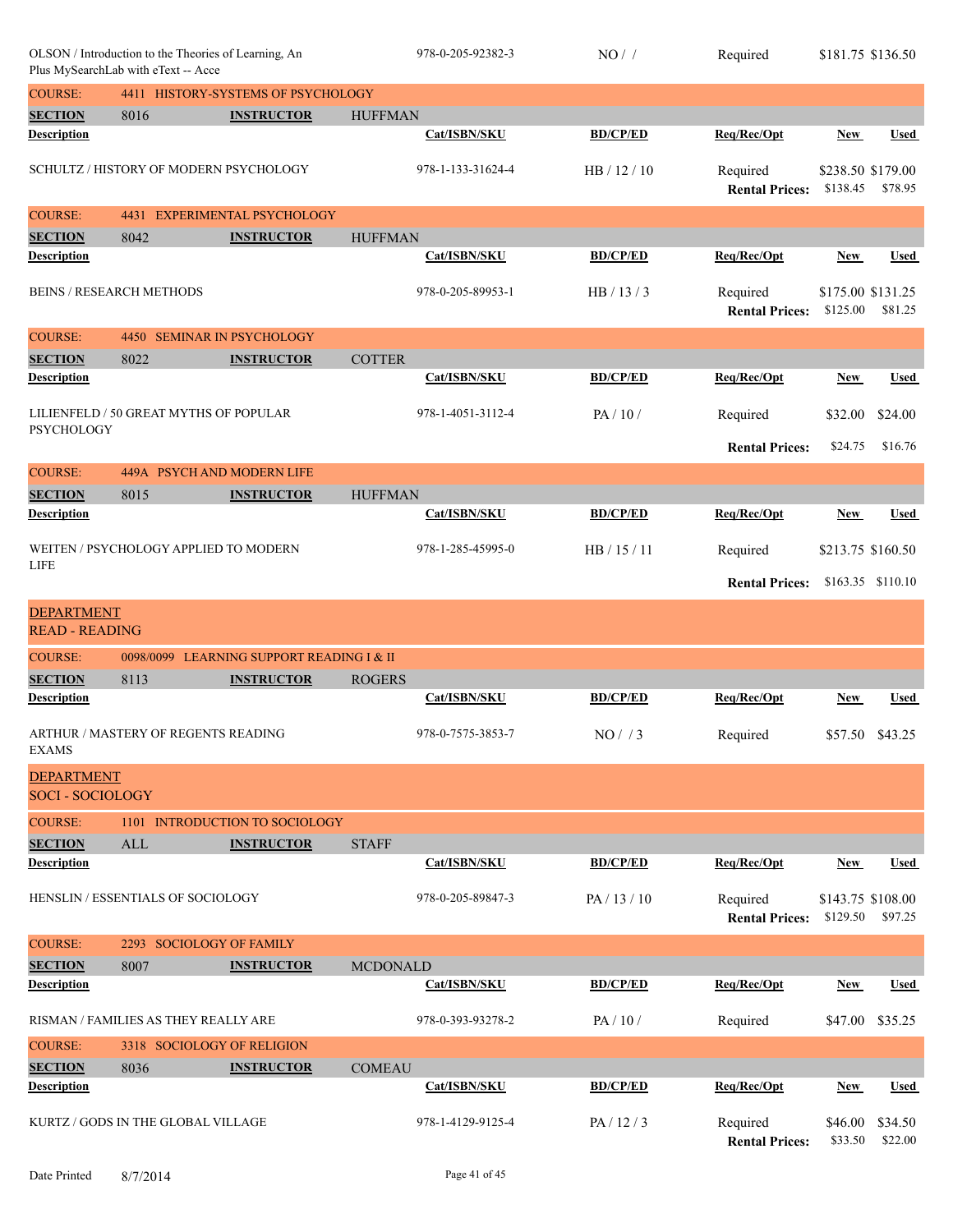| MARSDEN / RELIGION & AMERICAN CULTURE             |                                                                    | 978-0-15-505532-2                 | PA/01/2             | Required<br><b>Rental Prices:</b> | \$84.75<br>\$78.75                | \$63.75<br>\$57.75  |                    |
|---------------------------------------------------|--------------------------------------------------------------------|-----------------------------------|---------------------|-----------------------------------|-----------------------------------|---------------------|--------------------|
| <b>COURSE:</b>                                    | 3350 CRIMINOLOGY                                                   |                                   |                     |                                   |                                   |                     |                    |
| <b>SECTION</b>                                    | 8030                                                               | <b>INSTRUCTOR</b>                 | <b>MCDONALD</b>     |                                   |                                   |                     |                    |
| Description                                       |                                                                    |                                   | Cat/ISBN/SKU        | <b>BD/CP/ED</b>                   | Req/Rec/Opt                       | <b>New</b>          | Used               |
| <b>BUTLER / LET'S GET FREE</b>                    |                                                                    |                                   | 978-1-59558-500-4   | PA/09/                            | Required<br><b>Rental Prices:</b> | \$17.00<br>\$14.60  | \$12.75<br>\$10.31 |
|                                                   | <b>CROMWELL / IN THEIR OWN WORDS</b>                               |                                   | 978-0-19-992005-1   | PA/14/6                           | Required<br><b>Rental Prices:</b> | \$55.00<br>\$29.40  | \$41.25<br>\$15.61 |
| <b>COURSE:</b>                                    | 4230                                                               | SOCIOLOGY OF HEALTH AND MEDICINE  |                     |                                   |                                   |                     |                    |
| <b>SECTION</b>                                    | 8004                                                               | <b>INSTRUCTOR</b>                 | MACLENNAN           |                                   |                                   |                     |                    |
| <b>Description</b>                                |                                                                    |                                   | Cat/ISBN/SKU        | <b>BD/CP/ED</b>                   | Req/Rec/Opt                       | New                 | <b>Used</b>        |
| <b>HEALTH CARE</b>                                | WEITZ / SOCIOLOGY OF HEALTH, ILLNESS &                             |                                   | 978-1-111-82879-0   | HB/13/6                           | Required                          | \$194.25 \$145.75   |                    |
|                                                   |                                                                    |                                   |                     |                                   | <b>Rental Prices:</b>             | \$112.05            | \$63.55            |
| <b>COURSE:</b>                                    |                                                                    | 4420 DEVELOPMENT OF SOCIAL THEORY |                     |                                   |                                   |                     |                    |
| <b>SECTION</b>                                    | 8020                                                               | <b>INSTRUCTOR</b>                 | <b>COMEAU</b>       |                                   |                                   |                     |                    |
| <b>Description</b>                                |                                                                    |                                   | Cat/ISBN/SKU        | <b>BD/CP/ED</b>                   | Req/Rec/Opt                       | New                 | <b>Used</b>        |
|                                                   | FARGANIS / READINGS IN SOCIAL THEORY                               |                                   | 978-0-07-802684-3   | PA/14/7                           | Required<br><b>Rental Prices:</b> | \$126.75<br>\$76.05 | \$95.25<br>\$44.55 |
|                                                   | RITZER / CONTEMPORARY SOCIOLOGICAL<br>THEORY & ITS CLASSICAL ROOTS |                                   | 978-0-07-802678-2   | PA/13/4                           | Required                          | \$82.25             | \$61.75            |
|                                                   |                                                                    |                                   |                     |                                   | <b>Rental Prices:</b>             | \$48.00             | \$27.50            |
| <b>COURSE:</b>                                    | 4445                                                               | DEVIANT SOCIAL BEHAVIOR           |                     |                                   |                                   |                     |                    |
| <b>SECTION</b>                                    | 8028                                                               | <b>INSTRUCTOR</b>                 | <b>MCDONALD</b>     |                                   |                                   |                     |                    |
| Description                                       |                                                                    |                                   | Cat/ISBN/SKU        | <b>BD/CP/ED</b>                   | Req/Rec/Opt                       | New                 | <b>Used</b>        |
|                                                   | ADLER / CONSTRUCTIONS OF DEVIANCE                                  |                                   | 978-1-111-18637-1   | PA/12/7                           | Required                          |                     | \$154.75 \$116.25  |
| <b>COURSE:</b>                                    |                                                                    | 4460 ENVIRONMENTAL SOCIOLOGY      |                     |                                   |                                   |                     |                    |
| <b>SECTION</b>                                    | 8041                                                               | <b>INSTRUCTOR</b>                 | <b>MACLENNAN</b>    |                                   |                                   |                     |                    |
| <u>Description</u>                                |                                                                    |                                   | <u>Cat/ISBN/SKU</u> | <b>BD/CP/ED</b>                   | Req/Rec/Opt                       | <b>New</b>          | <b>Used</b>        |
| BETTER THAN YOU THINK                             | DIAMANDIS / ABUNDANCE: THE FUTURE IS                               |                                   | 978-1-4516-1683-5   | NO / 14 /                         | Required                          | \$16.00             | \$12.00            |
|                                                   |                                                                    |                                   |                     |                                   | <b>Rental Prices:</b>             | \$15.00             | \$11.00            |
| <b>IMPACT ON THE EARTH</b>                        | NATIONAL GEOGRAPHIC LEARNING / OUR                                 |                                   | 978-1-285-42107-0   | NO/13/                            | Required                          | \$31.00             | \$23.25            |
|                                                   | STEINBERG / DOWN TO EARTH                                          |                                   | 978-0-19-979739-4   | PA/13/3                           | Required<br><b>Rental Prices:</b> | \$50.00<br>\$27.25  | \$37.50<br>\$14.71 |
| <b>DEPARTMENT</b><br><b>SOSC - SOCIAL SCIENCE</b> |                                                                    |                                   |                     |                                   |                                   |                     |                    |
| <b>COURSE:</b>                                    |                                                                    | 1101 THE WORLD AND ITS PEOPLES    |                     |                                   |                                   |                     |                    |
| <b>SECTION</b>                                    | 8332                                                               | <b>INSTRUCTOR</b>                 | <b>KLINE</b>        |                                   |                                   |                     |                    |
| <b>Description</b>                                |                                                                    |                                   | Cat/ISBN/SKU        | <b>BD/CP/ED</b>                   | Req/Rec/Opt                       | <b>New</b>          | <b>Used</b>        |
|                                                   | ROBBINS / GLOBAL PROBLEMS & CULTURE OF                             |                                   | 978-0-205-91765-5   | PA/14/6                           | Required                          | \$94.50             | \$71.00            |
| <b>CAPITALISM</b>                                 |                                                                    |                                   |                     |                                   | <b>Rental Prices:</b>             | \$53.40             | \$29.90            |
| <b>SECTION</b>                                    | 8343                                                               | <b>INSTRUCTOR</b>                 | <b>BERGGREN</b>     |                                   |                                   |                     |                    |
| <b>Description</b>                                |                                                                    |                                   | Cat/ISBN/SKU        | <b>BD/CP/ED</b>                   | Req/Rec/Opt                       | <b>New</b>          | Used               |
| Date Printed                                      | 8/7/2014                                                           |                                   | Page 42 of 45       |                                   |                                   |                     |                    |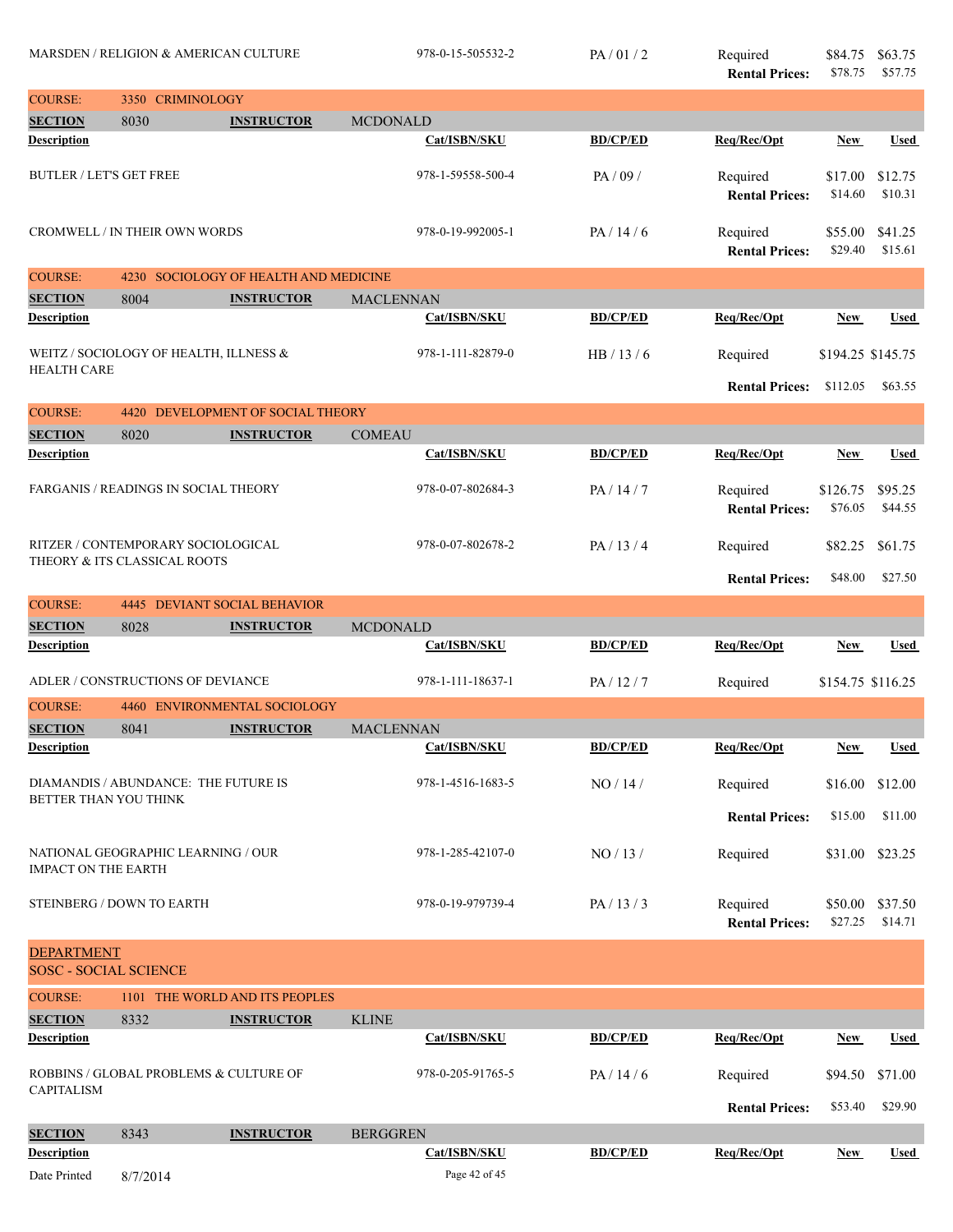| <author> / THE WORLD AND ITS PEOPLES</author> |                                                                   |                                           | 978-1-121-74656-5 | $NO/$ /           | Required<br><b>Rental Prices:</b> | \$75.00<br>\$67.50                | \$56.25<br>\$50.75  |                    |
|-----------------------------------------------|-------------------------------------------------------------------|-------------------------------------------|-------------------|-------------------|-----------------------------------|-----------------------------------|---------------------|--------------------|
| <b>COURSE:</b>                                | 4900 WORLD RELIGIONS                                              |                                           |                   |                   |                                   |                                   |                     |                    |
| <b>SECTION</b>                                | 8344                                                              | <b>INSTRUCTOR</b>                         | <b>BERGGREN</b>   |                   |                                   |                                   |                     |                    |
| <b>Description</b>                            |                                                                   |                                           |                   | Cat/ISBN/SKU      | <b>BD/CP/ED</b>                   | Req/Rec/Opt                       | <b>New</b>          | <b>Used</b>        |
| ED                                            |                                                                   | SMITH / WORLD'S RELIGIONS PLUS 50TH ANNIV |                   | 978-0-06-166018-4 | PA/09/                            | Required                          | \$17.00             | \$12.75            |
|                                               |                                                                   |                                           |                   |                   |                                   | <b>Rental Prices:</b>             | \$13.40             | \$9.14             |
| <b>SCRIPTURES</b>                             | VANVOORST / ANTHOLOGY OF WORLD                                    |                                           |                   | 978-1-133-93444-8 | PA/13/8                           | Required                          | \$98.25             | \$73.75            |
|                                               |                                                                   |                                           |                   |                   |                                   | <b>Rental Prices:</b>             | \$57.15             | \$32.65            |
| <b>DEPARTMENT</b><br><b>SPAN - SPANISH</b>    |                                                                   |                                           |                   |                   |                                   |                                   |                     |                    |
| <b>COURSE:</b>                                |                                                                   | 1001 ELEMENTARY SPANISH I                 |                   |                   |                                   |                                   |                     |                    |
| <b>SECTION</b>                                | 8101                                                              | <b>INSTRUCTOR</b>                         | <b>GODOY</b>      |                   |                                   |                                   |                     |                    |
| <b>Description</b>                            |                                                                   |                                           |                   | Cat/ISBN/SKU      | <b>BD/CP/ED</b>                   | Req/Rec/Opt                       | New                 | <b>Used</b>        |
|                                               | BLANCO / VISTAS (W/NEW ACCESS CODE)                               |                                           |                   | 978-1-61767-057-2 | HB/12/4                           | Required                          | \$188.75 \$141.75   |                    |
| <b>COURSE:</b>                                |                                                                   | 2001 INTERMEDIATE SPANISH I               |                   |                   |                                   |                                   |                     |                    |
| <b>SECTION</b>                                | 8104                                                              | <b>INSTRUCTOR</b>                         | <b>GODOY</b>      |                   |                                   |                                   |                     |                    |
| <b>Description</b>                            |                                                                   |                                           |                   | Cat/ISBN/SKU      | <b>BD/CP/ED</b>                   | Req/Rec/Opt                       | <b>New</b>          | Used               |
|                                               | BLANCO / VISTAS (W/NEW ACCESS CODE)                               |                                           |                   | 978-1-61767-057-2 | HB/12/4                           | Required                          | \$188.75 \$141.75   |                    |
| <b>COURSE:</b>                                |                                                                   | 3110 SPAN CULTURE CIVIL - 1700            |                   |                   |                                   |                                   |                     |                    |
| <b>SECTION</b>                                | 8108                                                              | <b>INSTRUCTOR</b>                         | <b>GODOY</b>      |                   |                                   |                                   |                     |                    |
| <b>Description</b>                            |                                                                   |                                           |                   | Cat/ISBN/SKU      | <b>BD/CP/ED</b>                   | Req/Rec/Opt                       | <b>New</b>          | <b>Used</b>        |
|                                               | UGARTE / ESPANA Y SU CIVILIZACION                                 |                                           |                   | 978-0-07-338520-4 | PA/09/6                           | Required<br><b>Rental Prices:</b> | \$119.25<br>\$81.75 | \$89.50<br>\$52.00 |
| <b>COURSE:</b>                                | 4010                                                              | <b>SPANISH CONVERSATION</b>               |                   |                   |                                   |                                   |                     |                    |
| <b>SECTION</b>                                | 8106                                                              | <b>INSTRUCTOR</b>                         | <b>GODOY</b>      |                   |                                   |                                   |                     |                    |
| <b>Description</b>                            |                                                                   |                                           |                   | Cat/ISBN/SKU      | <b>BD/CP/ED</b>                   | Req/Rec/Opt                       | New                 | Used               |
|                                               | BLANCO / REVISTA CONVERSACION SIN<br>BARRERAS (W/NEW ACCESS CODE) |                                           |                   | 978-1-61857-076-5 | PA / 14 / 4                       | Required                          | \$115.00            | \$86.25            |
|                                               |                                                                   |                                           |                   |                   |                                   | <b>Rental Prices:</b>             | \$88.60             | \$59.85            |
| <b>DEPARTMENT</b><br><b>THEA - THEATRE</b>    |                                                                   |                                           |                   |                   |                                   |                                   |                     |                    |
| <b>COURSE:</b>                                |                                                                   | 1100 THEATRE APPRECIATION                 |                   |                   |                                   |                                   |                     |                    |
| <b>SECTION</b>                                | 8488                                                              | <b>INSTRUCTOR</b>                         | <b>GREEN</b>      |                   |                                   |                                   |                     |                    |
| <b>Description</b>                            |                                                                   |                                           |                   | Cat/ISBN/SKU      | <b>BD/CP/ED</b>                   | Req/Rec/Opt                       | <b>New</b>          | <b>Used</b>        |
|                                               | WILSON / THEATER EXPERIENCE                                       |                                           |                   | 978-0-07-338219-7 | PA/11/12                          | Required<br><b>Rental Prices:</b> | \$165.25 \$124.00   | \$148.75 \$111.75  |
| <b>COURSE:</b>                                | 2020 STAGE MAKEUP                                                 |                                           |                   |                   |                                   |                                   |                     |                    |
| <b>SECTION</b>                                | 8492                                                              | <b>INSTRUCTOR</b>                         | <b>MANNILA</b>    |                   |                                   |                                   |                     |                    |
| <b>Description</b>                            |                                                                   |                                           |                   | Cat/ISBN/SKU      | <b>BD/CP/ED</b>                   | Req/Rec/Opt                       | New                 | <b>Used</b>        |
|                                               | THUDIUM / STAGE MAKEUP                                            |                                           |                   | 978-0-8230-8839-3 | PA/99/                            | Required<br><b>Rental Prices:</b> | \$35.00<br>\$26.25  | \$26.25<br>\$17.50 |
| <b>COURSE:</b>                                | 2040 ACTING I                                                     |                                           |                   |                   |                                   |                                   |                     |                    |
| <b>SECTION</b>                                | 8490                                                              | <b>INSTRUCTOR</b>                         | <b>GREEN</b>      |                   |                                   |                                   |                     |                    |
| <b>Description</b>                            |                                                                   |                                           |                   | Cat/ISBN/SKU      | <b>BD/CP/ED</b>                   | Req/Rec/Opt                       | <b>New</b>          | <b>Used</b>        |
| Date Printed                                  | 8/7/2014                                                          |                                           |                   | Page 43 of 45     |                                   |                                   |                     |                    |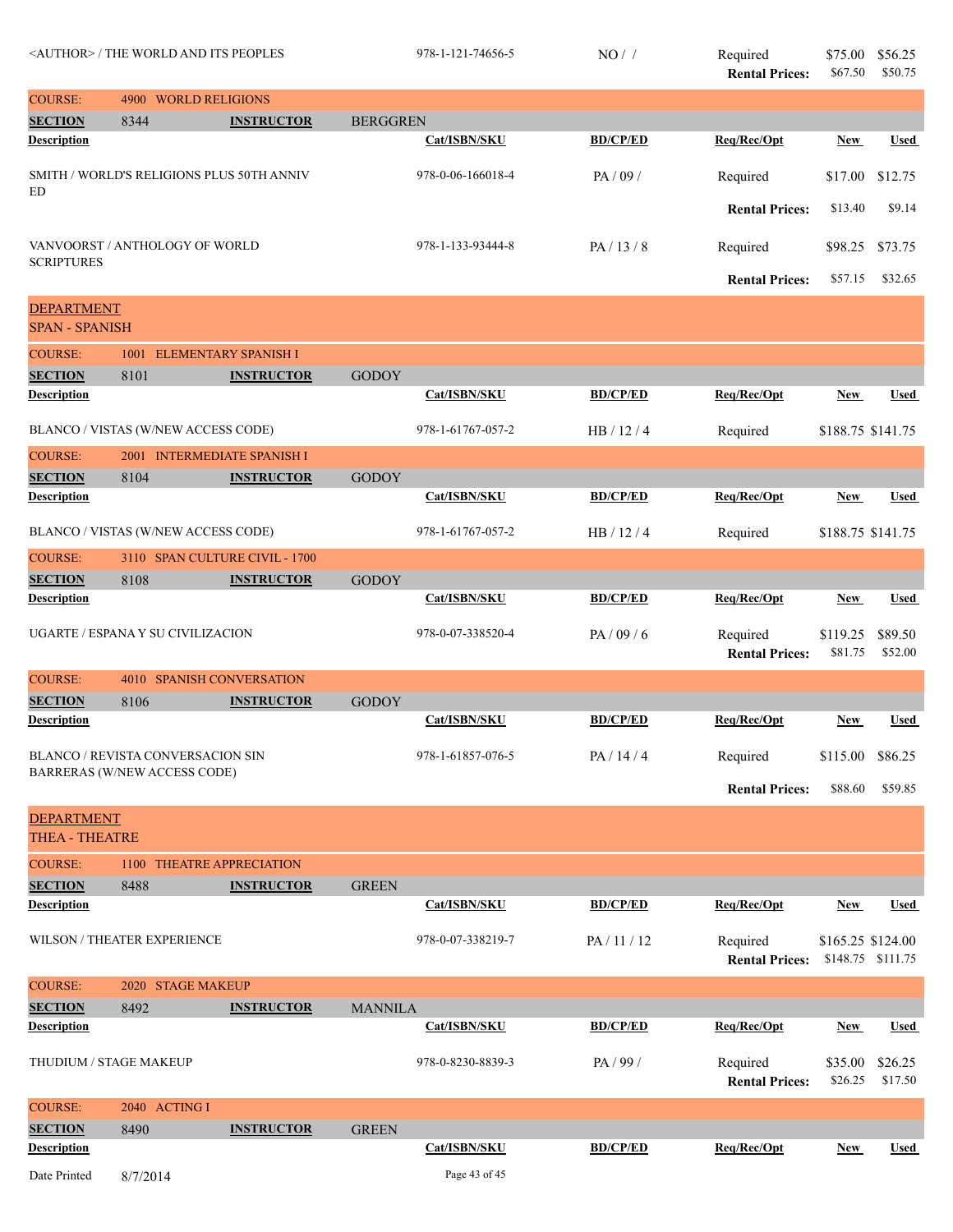|                                             |                                            |                                |              |                   |                 | <b>Rental Prices:</b>             | \$13.40                       | \$9.11             |
|---------------------------------------------|--------------------------------------------|--------------------------------|--------------|-------------------|-----------------|-----------------------------------|-------------------------------|--------------------|
| <b>DEPARTMENT</b>                           |                                            |                                |              |                   |                 |                                   |                               |                    |
| <b>UNIV - UNIVERSITY 1000</b>               |                                            |                                |              |                   |                 |                                   |                               |                    |
| <b>COURSE:</b>                              |                                            | 1000E GSW EXPERIENCE FOR ESL   |              |                   |                 |                                   |                               |                    |
| <b>SECTION</b>                              | 8376                                       | <b>INSTRUCTOR</b>              | <b>FOX</b>   |                   |                 |                                   |                               |                    |
| <b>Description</b>                          |                                            |                                |              | Cat/ISBN/SKU      | <b>BD/CP/ED</b> | Req/Rec/Opt                       | New                           | <b>Used</b>        |
|                                             | NO TEXT REQUIRED / NO TEXT REQUIRED        |                                |              | 10000014          | NO/             | Required                          | \$0.00                        | \$0.00             |
| <b>DEPARTMENT</b><br><b>WBIT - WEB BSIT</b> |                                            |                                |              |                   |                 |                                   |                               |                    |
| <b>COURSE:</b>                              | 1100<br><b>TECHNOLOGY</b>                  | INTRODUCTION TO INFORMATION    |              |                   |                 |                                   |                               |                    |
| <b>SECTION</b>                              | <b>ALL</b>                                 | <b>INSTRUCTOR</b>              | <b>STAFF</b> |                   |                 |                                   |                               |                    |
| Description                                 |                                            |                                |              | Cat/ISBN/SKU      | <b>BD/CP/ED</b> | Req/Rec/Opt                       | New                           | <b>Used</b>        |
| <b>CONCEPTS 2014 BRIEF</b>                  | PARSONS / NEW PERSPECTIVES ON COMPUTER     |                                |              | 978-1-285-09769-5 | PA / 14 /       | Required                          | \$103.75                      | \$78.00            |
| <b>COURSE:</b>                              |                                            | 1310 PROGRAMMING & PROB SOLV 1 |              |                   |                 |                                   |                               |                    |
| <b>SECTION</b>                              | <b>ALL</b>                                 | <b>INSTRUCTOR</b>              | <b>STAFF</b> |                   |                 |                                   |                               |                    |
| <b>Description</b>                          |                                            |                                |              | Cat/ISBN/SKU      | <b>BD/CP/ED</b> | Req/Rec/Opt                       | <b>New</b>                    | <b>Used</b>        |
|                                             | LIANG / INTRO TO JAVA PROG COMPREHENSIVE   |                                |              | 978-0-13-293652-1 | PA/13/9         | Required                          | \$152.75 \$114.75             |                    |
| <b>COURSE:</b>                              | 2000 THE ENTERPRISE AND IT                 |                                |              |                   |                 |                                   |                               |                    |
| <b>SECTION</b>                              | ALL                                        | <b>INSTRUCTOR</b>              | <b>STAFF</b> |                   |                 |                                   |                               |                    |
| <b>Description</b>                          |                                            |                                |              | Cat/ISBN/SKU      | <b>BD/CP/ED</b> | Req/Rec/Opt                       | <b>New</b>                    | <b>Used</b>        |
|                                             | SCHIESSER / IT SYSTEMS MANAGEMENT          |                                |              | 978-0-13-702506-0 | NO/10/2         | Required<br><b>Rental Prices:</b> | \$65.00<br>\$58.99            | \$48.75<br>\$42.74 |
| <b>COURSE:</b>                              | 2300                                       | <b>DISCRETE MATH FOR IT</b>    |              |                   |                 |                                   |                               |                    |
| <b>SECTION</b>                              | ALL                                        | <b>INSTRUCTOR</b>              | <b>STAFF</b> |                   |                 |                                   |                               |                    |
| <b>Description</b>                          |                                            |                                |              | Cat/ISBN/SKU      | <b>BD/CP/ED</b> | Req/Rec/Opt                       | New                           | <b>Used</b>        |
|                                             | ROSEN / DISCRETE MATH & ITS APPL           |                                |              | 978-0-07-338309-5 | HB/12/7         | Required<br><b>Rental Prices:</b> | \$236.00 \$177.00<br>\$133.25 | \$74.25            |
| <b>COURSE:</b>                              |                                            | 3010 TECHNICAL COMMUNICATION   |              |                   |                 |                                   |                               |                    |
| <b>SECTION</b>                              | $\mbox{ALL}$                               | <b>INSTRUCTOR</b>              | <b>STAFF</b> |                   |                 |                                   |                               |                    |
| <b>Description</b>                          |                                            |                                |              | Cat/ISBN/SKU      | <b>BD/CP/ED</b> | Req/Rec/Opt                       | <b>New</b>                    | <b>Used</b>        |
|                                             | LANNON / TECHNICAL COMMUNICATION           |                                |              | 978-0-205-77964-2 | PA/11/12        | Required                          | \$113.25                      | \$85.00            |
| <b>COURSE:</b>                              |                                            | 3110 MODERN SYSTEMS ANALYSIS   |              |                   |                 |                                   |                               |                    |
| <b>SECTION</b><br><b>Description</b>        | ALL                                        | <b>INSTRUCTOR</b>              | <b>STAFF</b> | Cat/ISBN/SKU      | <b>BD/CP/ED</b> | Req/Rec/Opt                       | <b>New</b>                    | <b>Used</b>        |
| <b>DESIGN</b>                               | HOFFER / MODERN SYSTEMS ANALYSIS &         |                                |              | 978-0-13-608821-9 | HB/11/6         | Required                          | \$213.75 \$160.50             |                    |
| <b>COURSE:</b>                              |                                            | 3410 FUNDAMENTALS OF WEB DEV   |              |                   |                 |                                   |                               |                    |
| <b>SECTION</b>                              | ALL                                        | <b>INSTRUCTOR</b>              | <b>STAFF</b> |                   |                 |                                   |                               |                    |
| <b>Description</b>                          |                                            |                                |              | Cat/ISBN/SKU      | <b>BD/CP/ED</b> | Req/Rec/Opt                       | <b>New</b>                    | <b>Used</b>        |
|                                             | CONNOLLY / Fundamentals of Web Development |                                |              | 978-0-13-340715-0 | $NO/$ /         | Required                          | \$124.75                      | \$93.75            |
| <b>COURSE:</b>                              | 4020 PROF PRACTICE & ETHICS                |                                |              |                   |                 |                                   |                               |                    |
| <b>SECTION</b><br><b>Description</b>        | ALL                                        | <b>INSTRUCTOR</b>              | <b>STAFF</b> | Cat/ISBN/SKU      | <b>BD/CP/ED</b> | Req/Rec/Opt                       | <b>New</b>                    | <b>Used</b>        |
| Date Printed                                | 8/7/2014                                   |                                |              | Page 44 of 45     |                 |                                   |                               |                    |